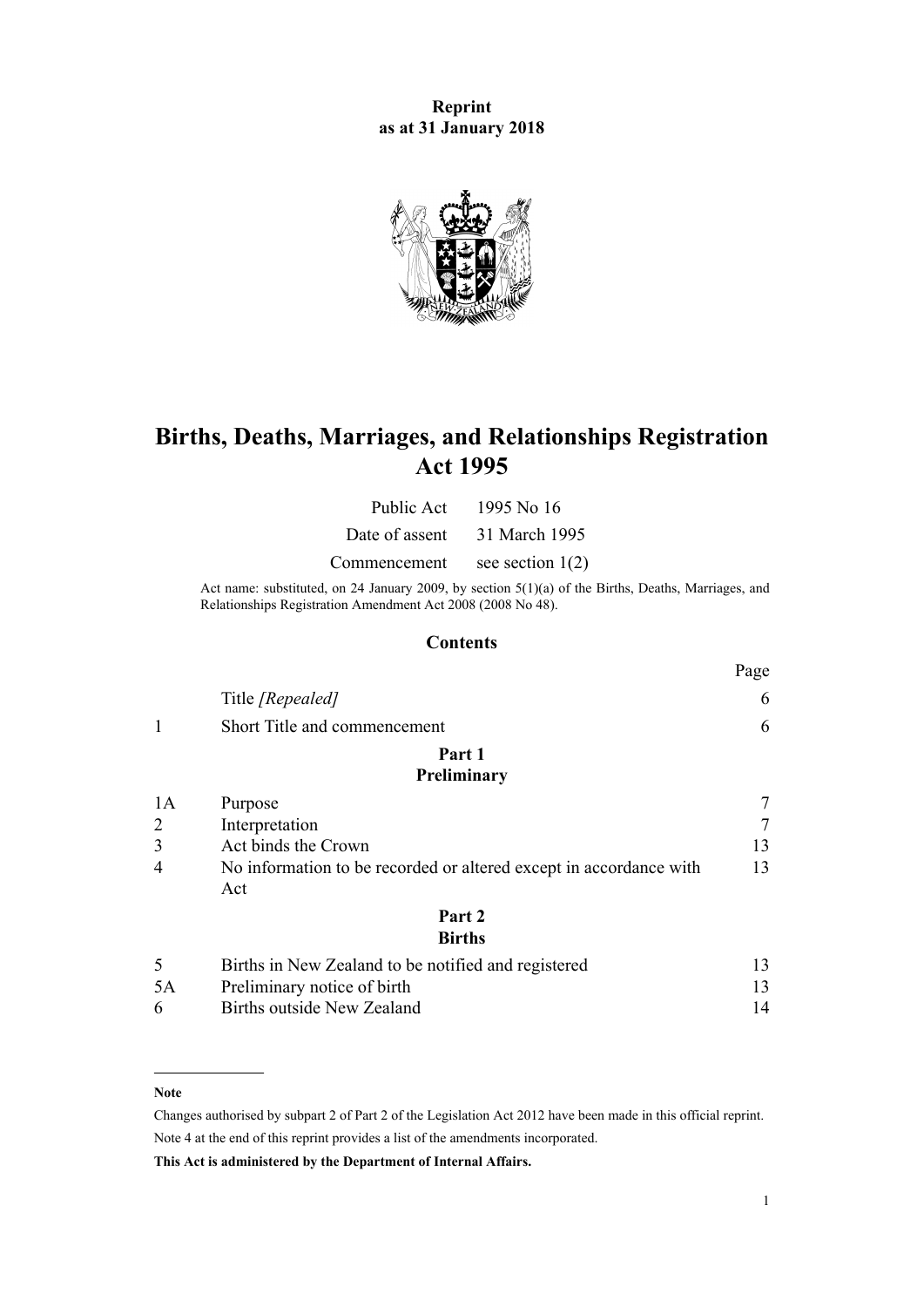|     | <b>Births, Deaths, Marriages, and Relationships</b><br><b>Registration Act 1995</b>                                          | Reprinted as at<br>31 January 2018 |
|-----|------------------------------------------------------------------------------------------------------------------------------|------------------------------------|
| 7   | Foundlings                                                                                                                   | 14                                 |
| 8   | Births on New Zealand aircraft or ships                                                                                      | 14                                 |
| 9   | Parents primarily responsible for notifying birth                                                                            | 14                                 |
| 10  | Guardian or authorised person may notify birth                                                                               | 15                                 |
| 11  | Manner of notification of birth                                                                                              | 16                                 |
| 12  | Registration of births                                                                                                       | 16                                 |
| 12A | Record of citizenship                                                                                                        | 17                                 |
| 13  | Registration of certain still-births                                                                                         | 17                                 |
| 14  | Maori custom marriages                                                                                                       | 18                                 |
| 15  | Registration of parents' details                                                                                             | 18                                 |
| 15A | Appeals relating to registration of parents' details                                                                         | 19                                 |
| 16  | Registration of births notified late                                                                                         | 20                                 |
| 17  | Parents who marry or enter into civil union after birth of child may<br>have particulars of marriage or civil union recorded | 20                                 |
|     | Part 3<br><b>Names</b>                                                                                                       |                                    |
| 18  | Acceptance of names                                                                                                          | 21                                 |
| 19  | Names to be specified when birth notified                                                                                    | 22                                 |
| 20  | Guardians may change child's names within 2 years of birth                                                                   | 23                                 |
| 21  | Definitions for sections 21A and 21B                                                                                         | 23                                 |
| 21A | Application for registration of name change                                                                                  | 24                                 |
| 21B | Registration of name change                                                                                                  | 26                                 |
| 22  | Registrar-General to give effect to decisions under Care of<br>Children Act 2004                                             | 26                                 |
|     | Part 4                                                                                                                       |                                    |
|     | <b>Adoptions</b>                                                                                                             |                                    |
| 23  | Registrar-General to be notified of New Zealand adoptions                                                                    | 27                                 |
| 24  | Registration of New Zealand adoptions                                                                                        | 27                                 |
| 25  | Registration of overseas adoptions                                                                                           | 28                                 |
| 26  | Registrar-General may supply adoption information to registration<br>authorities overseas                                    | 29                                 |
| 27  | Variation or discharge of adoption order                                                                                     | 29                                 |
|     | Part 5                                                                                                                       |                                    |
|     | <b>Declarations of Family Court as to sex</b>                                                                                |                                    |
| 27A | Definitions for sections 28 and 29                                                                                           | 29                                 |
| 28  | Declarations of Family Court as to sex to be shown on birth<br>certificates issued for adults                                | 30                                 |
| 29  | Declarations of Family Court as to appropriate gender identity for<br>children                                               | 31                                 |
| 30  | Registrar-General may add information to registration of birth                                                               | 33                                 |
| 31  | Registrar-General may delete information where procedures not<br>completed                                                   | 33                                 |
| 32  | Other powers not affected                                                                                                    | 33                                 |
| 2   |                                                                                                                              |                                    |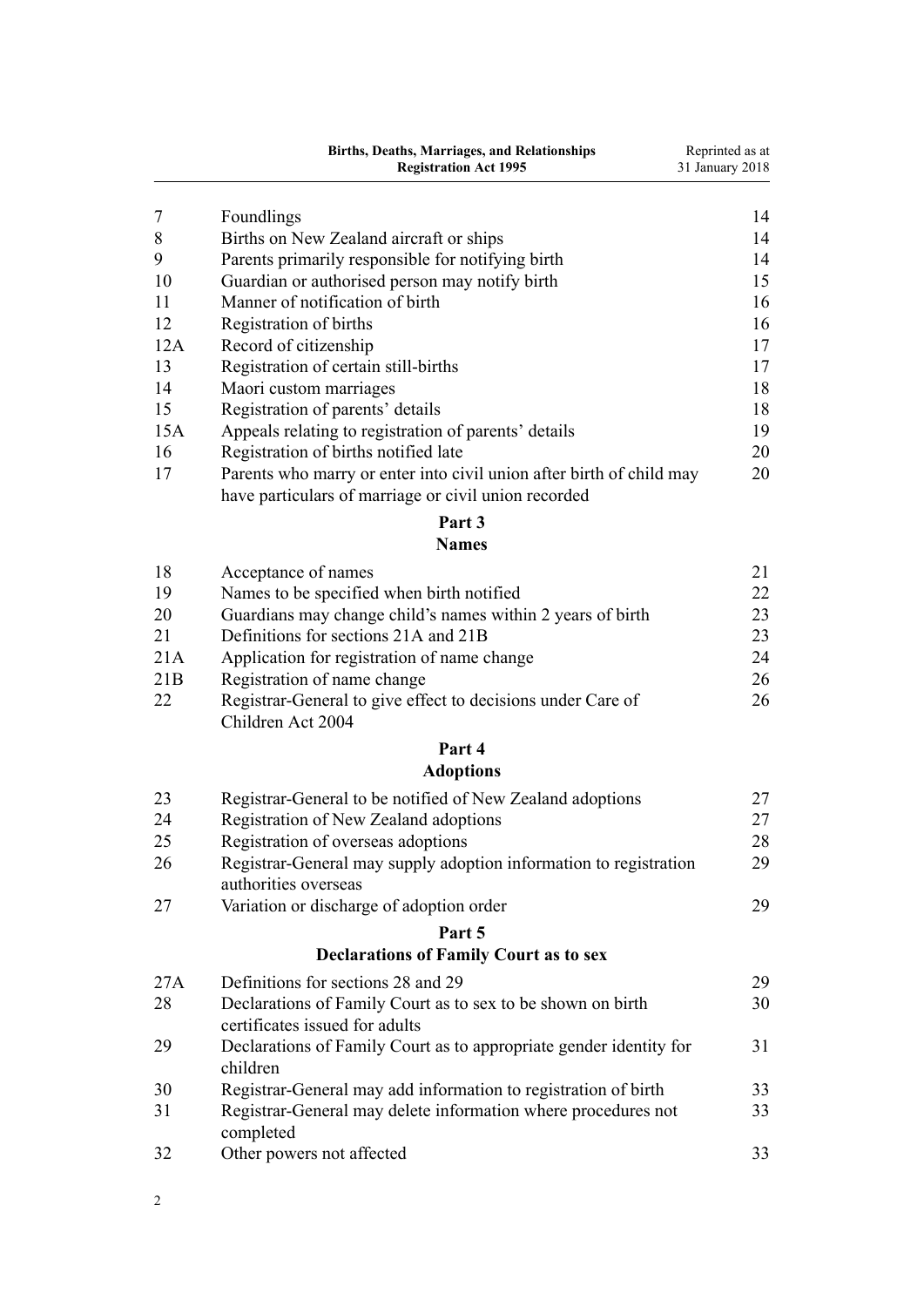| Reprinted as at | <b>Births, Deaths, Marriages, and Relationships</b><br>31 January 2018<br><b>Registration Act 1995</b> |          |
|-----------------|--------------------------------------------------------------------------------------------------------|----------|
| 33              | New information not to affect general law                                                              | 34       |
|                 | Part 6                                                                                                 |          |
|                 | <b>Deaths</b>                                                                                          |          |
| 34              | Deaths in New Zealand to be notified and registered                                                    | 34       |
| 35              | Deaths outside New Zealand                                                                             | 34       |
| 36              | Deaths on New Zealand aircraft or ships                                                                | 34       |
| 37              | Medical certificates in relation to illness [Repealed]                                                 | 34       |
| 38              | Medical certificates in relation to accidents to elderly persons<br>[Repealed]                         | 34       |
| 39              | Bodies to be disposed of within reasonable time [Repealed]                                             | 35       |
| 40              | Transfer of charge of body [Repealed]                                                                  | 35       |
| 41              | Medical certificate or coroner's order to be obtained before body<br>disposed of [Repealed]            | 35       |
| 42              | Registrar to be notified when body disposed of or removed                                              | 35       |
| 43              | Notification of death where court gives leave to swear to death                                        | 35       |
| 44              | Notification of death reported to coroner where body destroyed or<br>irrecoverable                     | 35       |
| 45              | Notification of death reported to coroner in other cases                                               | 36       |
| 46              | Other person may be authorised to notify                                                               | 36       |
| 47              | Manner of notification of death                                                                        | 36       |
| 48              | Time within which death to be notified                                                                 | 37       |
| 49              | Registrars to register deaths                                                                          | 37       |
| 50              | Register of deaths of certain service personnel                                                        | 38       |
| 51              | Registrar to be notified when disinterred body disposed of or<br>removed                               | 40       |
| 52              | Deposit with Registrar-General of death certificates issued outside<br>New Zealand                     | 40       |
|                 | Part 7<br><b>Marriages</b>                                                                             |          |
|                 |                                                                                                        |          |
| 53<br>54        | Marriages in New Zealand to be registered                                                              | 41<br>41 |
| 55              | Marriages outside New Zealand<br>Marriage information to be sent to Registrar                          | 41       |
| 56              | Registrars to register marriages                                                                       | 43       |
| 57              | Registrar-General may register certain marriages                                                       | 44       |
| 58              | Overseas ceremony where New Zealand representative attends                                             | 44       |
| 59              | Dissolutions to be recorded                                                                            | 44       |
| 60              | Convictions for bigamy to be recorded                                                                  | 45       |
| 61              | Celebrants and Registrars to be notified [Repealed]                                                    | 45       |
| 62              | Recording new names in relation to marriages                                                           | 45       |
|                 | Part 7A                                                                                                |          |
|                 | <b>Civil unions</b>                                                                                    |          |
| 62A             | Civil unions under Civil Union Act 2004 to be registered                                               | 46       |

[62B](#page-45-0) [Civil unions solemnised by celebrant](#page-45-0) [46](#page-45-0)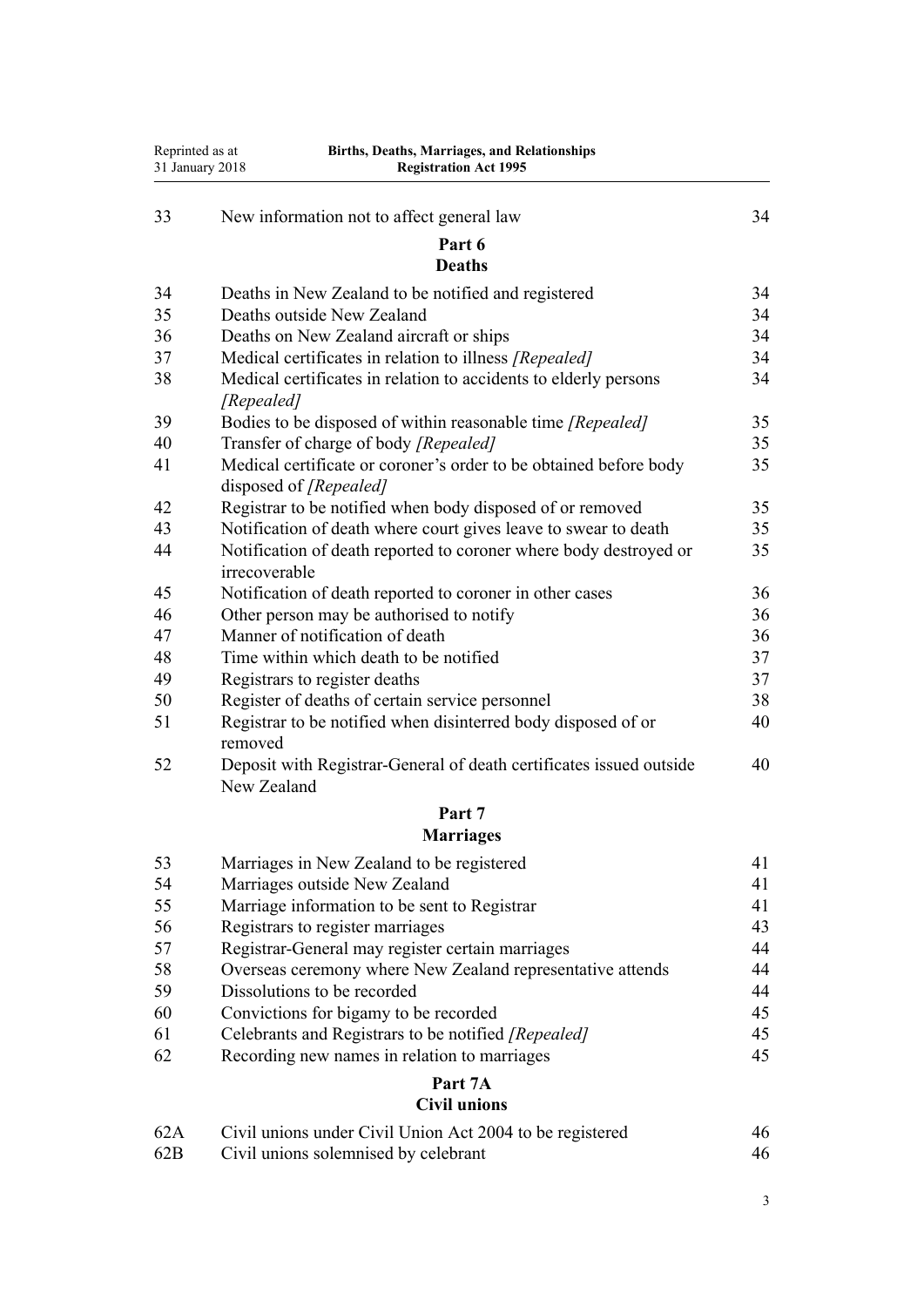|        | <b>Births, Deaths, Marriages, and Relationships</b><br><b>Registration Act 1995</b>                                                                                                                                                                                                      | Reprinted as at<br>31 January 2018 |
|--------|------------------------------------------------------------------------------------------------------------------------------------------------------------------------------------------------------------------------------------------------------------------------------------------|------------------------------------|
| 62C    | Registrars to register civil unions                                                                                                                                                                                                                                                      | 46                                 |
| 62D    | Change to form of relationship to be recorded                                                                                                                                                                                                                                            | 47                                 |
| 62E    | Dissolutions to be recorded                                                                                                                                                                                                                                                              | 47                                 |
| 62F    | Convictions for bigamy to be recorded                                                                                                                                                                                                                                                    | 48                                 |
| 62G    | Recording new names in relation to civil unions                                                                                                                                                                                                                                          | 48                                 |
|        | Part 8<br><b>Certificates</b>                                                                                                                                                                                                                                                            |                                    |
| $\sim$ | $\mathbf{D}^*$ and $\mathbf{C}$ and $\mathbf{C}$ and $\mathbf{D}^*$ and $\mathbf{D}^*$ and $\mathbf{D}^*$ and $\mathbf{D}^*$ and $\mathbf{D}^*$ and $\mathbf{D}^*$ and $\mathbf{D}^*$ and $\mathbf{D}^*$ and $\mathbf{D}^*$ and $\mathbf{D}^*$ and $\mathbf{D}^*$ and $\mathbf{D}^*$ and | $\sqrt{2}$                         |

| 63  | Birth certificates for adopted persons                           | 48 |
|-----|------------------------------------------------------------------|----|
| 64  | Birth certificates after sexual assignment or reassignment       | 49 |
| 65  | Request for new identity information for certain witnesses, etc. | 50 |
| 66  | Birth certificates where error in birth registration corrected   | 51 |
| 67  | Birth certificates generally                                     | 52 |
| 68  | Surnames on certain birth certificates                           | 52 |
| 69  | Death certificates                                               | 53 |
| 70  | Marriage certificates                                            | 53 |
| 70A | Civil union certificates                                         | 53 |
| 70B | Name change certificates                                         | 53 |
| 71  | Certificates to be prima facie evidence                          | 53 |
| 72  | Fees for certificates                                            | 54 |

## **[Part 9](#page-53-0)**

## **[Searches and disclosure of information](#page-53-0)**

| 73  | Definitions for sections 74 to 75G                                | 54 |
|-----|-------------------------------------------------------------------|----|
| 74  | Access to birth information, death information, marriage          | 54 |
|     | information, civil union information, or name change information  |    |
| 75  | Persons authorised to access source documents                     | 55 |
| 75A | Subject of birth information, marriage information, civil union   | 55 |
|     | information, or name change information may search access         |    |
|     | register and request non-disclosure direction                     |    |
| 75B | Effect and duration of non-disclosure direction                   | 56 |
| 75C | Registrar may provide limited verification of registered          | 57 |
|     | information that becomes publicly available while non-disclosure  |    |
|     | direction in force                                                |    |
| 75D | Registrar-General must keep access register                       | 58 |
| 75E | Public sector agencies may search access register                 | 58 |
| 75F | Searches for certain authorised purposes                          | 58 |
| 75G | Searches for purposes of gathering statistics, or for health,     | 59 |
|     | historical, or demographic research                               |    |
| 76  | Restrictions on searches relating to adopted persons              | 60 |
| 77  | Restrictions on searches where error relating to person's sex has | 62 |
|     | been corrected or sexual assignment or reassignment has been      |    |
|     | registered                                                        |    |
| 78  | Restrictions on searches relating to new names of certain         | 64 |
|     | witnesses, etc                                                    |    |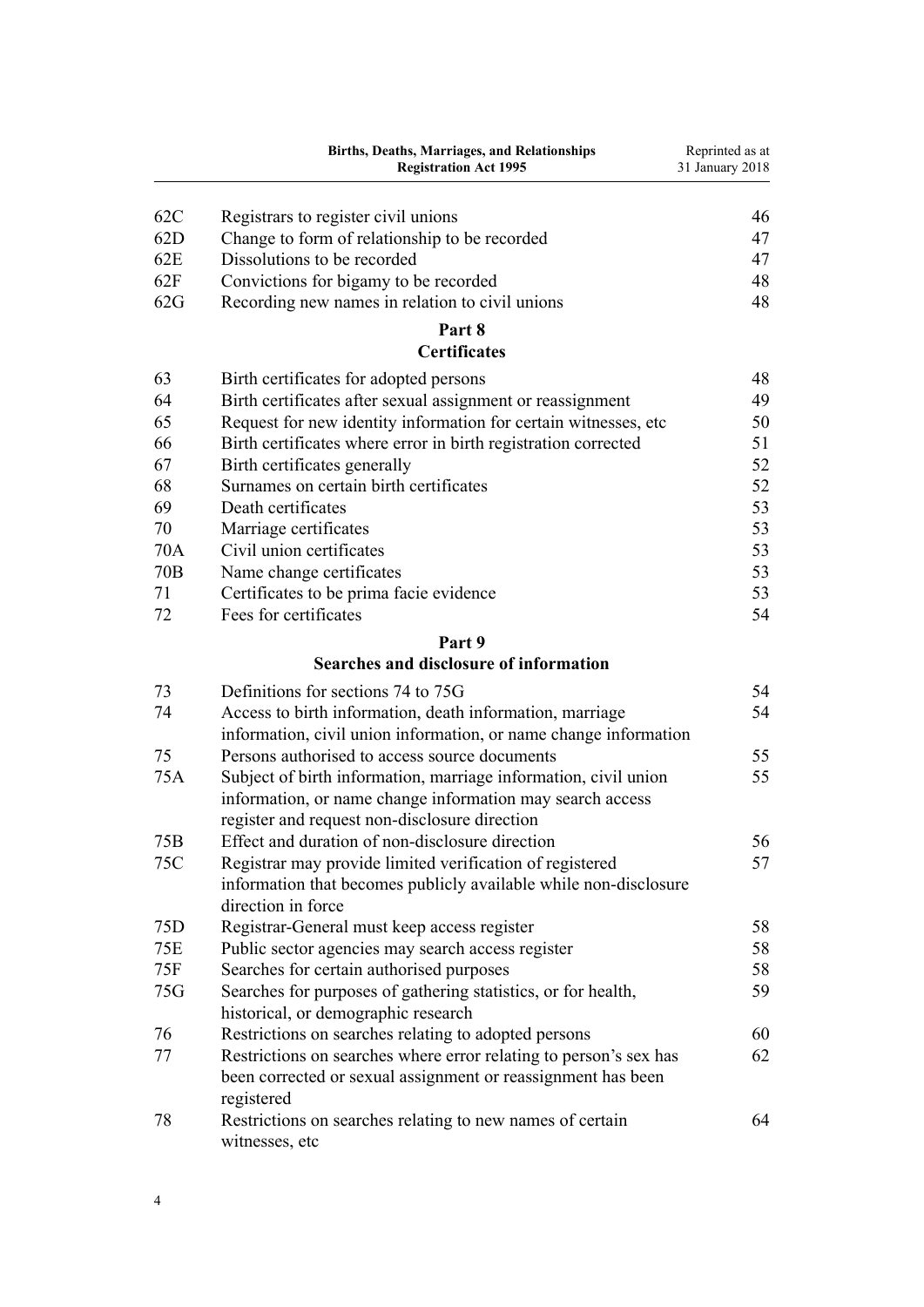| Reprinted as at<br>31 January 2018 | Births, Deaths, Marriages, and Relationships<br><b>Registration Act 1995</b>                                                                                                            |          |
|------------------------------------|-----------------------------------------------------------------------------------------------------------------------------------------------------------------------------------------|----------|
| 78A                                | Disclosure of birth information, death information, marriage<br>information, civil union information, and name change information<br>to certain specified agencies for certain purposes | 66       |
| <b>78AA</b>                        | Disclosure of birth information, death information, marriage<br>information, civil union information, and name change information<br>under approved information sharing agreement       | 67       |
| <b>78AB</b>                        | Disclosure of birth information, death information, marriage<br>information, civil union information, and name change information<br>for law enforcement purposes                       | 68       |
| 78 <sub>B</sub>                    | Information matching to trace unregistered births                                                                                                                                       | 69       |
| 78C                                | Disclosure of statistical information                                                                                                                                                   | 69       |
| 78D                                | Registrar-General may share name change information and death<br>information with foreign registration authorities                                                                      | 69       |
| <b>78E</b>                         | Supply of information to foreign registration authorities must be in<br>accordance with written agreement                                                                               | 70       |
| <b>78F</b>                         | Disclosure of death information to non-government organisations<br>for certain purposes                                                                                                 | 71       |
| 78G                                | Definition for sections 78H and 78I                                                                                                                                                     | 72       |
| 78H                                | Registrar-General may make certain historical information<br>available                                                                                                                  | 72       |
| 78I                                | Index information must not be made available on Internet                                                                                                                                | 73       |
| 78J<br>78K                         | Review of operation of sections 74 to 75G, 78F, and 78H<br>Disclosure of certain information for purposes of Identity<br><b>Information Confirmation Act 2012</b>                       | 74<br>74 |
|                                    | Part 10                                                                                                                                                                                 |          |
|                                    | <b>Registrar-General and Registrars</b>                                                                                                                                                 |          |
| 79                                 | Registrar-General                                                                                                                                                                       | 75       |
| 80                                 | Deputy Registrar-General                                                                                                                                                                | 75       |
| 81                                 | Registrars                                                                                                                                                                              | 76       |
|                                    | Part 11                                                                                                                                                                                 |          |
|                                    | Powers of inquiry and correction and updating of records                                                                                                                                |          |
| 82                                 | Registrar-General's powers of inquiry in relation to registrable<br>events                                                                                                              | 76       |
| 82A                                | Registrar-General's powers of inquiry in relation to information<br>provided or verified electronically                                                                                 | 77       |
| 83                                 | Registrars must decline to record certain information                                                                                                                                   | 77       |
| 84                                 | Correction of errors                                                                                                                                                                    | 78       |
| 84A                                | Amendments to birth registrations to include details of parents<br>under Part 2 of Status of Children Act 1969                                                                          | 78       |
| 85                                 | Family Court may consider proposed corrections in cases of<br>difficulty or dispute                                                                                                     | 79       |
| 85A                                | Health information may be used to correct records                                                                                                                                       | 79       |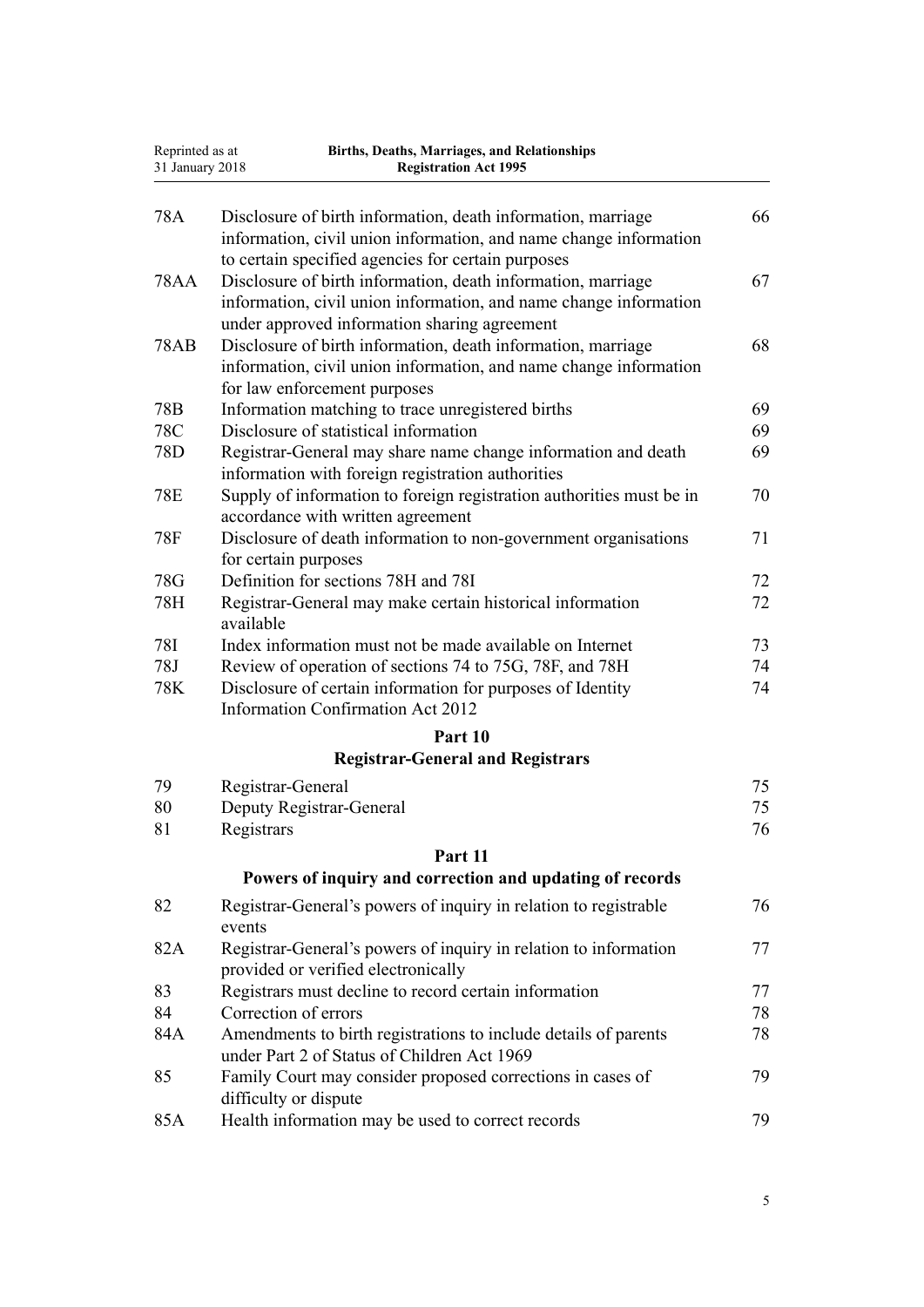<span id="page-5-0"></span>

| s 1             | <b>Births, Deaths, Marriages, and Relationships</b><br><b>Registration Act 1995</b>              | Reprinted as at<br>31 January 2018 |
|-----------------|--------------------------------------------------------------------------------------------------|------------------------------------|
| 85 <sub>B</sub> | Information recorded under Act may be used to update information                                 | 80                                 |
|                 | kept under Human Assisted Reproductive Technology Act 2004                                       |                                    |
|                 | Part 11A                                                                                         |                                    |
|                 | <b>Miscellaneous provisions</b>                                                                  |                                    |
| 86              | Entries relating to illegitimate children                                                        | 80                                 |
| 87              | <b>Statutory declarations</b>                                                                    | 80                                 |
| 87A             | Provision of information to Statistics New Zealand                                               | 80                                 |
| 87AB            | Access to information for purposes of Identity Information<br>Confirmation Act 2012              | 81                                 |
| 87B             | Registrar-General may issue standard forms                                                       | 81                                 |
| 88              | Regulations                                                                                      | 81                                 |
| 89              | Offences and penalties                                                                           | 82                                 |
| 89A             | <b>Electronic transactions</b>                                                                   | 84                                 |
| 90              | No prosecution without authority of Registrar-General                                            | 85                                 |
| 91              | Fees                                                                                             | 85                                 |
| 91A<br>91B      | No liability for costs incurred in supplying information<br>Protection for supply of information | 85<br>86                           |
|                 | Amendments to Marriage Act 1955                                                                  |                                    |
| 92              | Interpretation                                                                                   | 86                                 |
| 93              | Issue of marriage licence and information return                                                 | 86                                 |
| 94              | Validity of service marriages                                                                    | 86                                 |
|                 | Consequential amendments and repeals                                                             |                                    |
| 95              | Consequential amendments                                                                         | 86                                 |
| 96              | Repeals                                                                                          | 86                                 |
|                 | <b>Schedule 1A</b>                                                                               | 87                                 |
|                 | Disclosure of information to specified agencies                                                  |                                    |
|                 | <b>Schedule 1</b>                                                                                | 90                                 |
|                 | <b>Consequential amendments</b>                                                                  |                                    |
|                 | <b>Schedule 2</b>                                                                                | 91                                 |
|                 | <b>Enactments repealed</b>                                                                       |                                    |

## **Title** *[Repealed]*

Title: repealed, on 24 January 2009, by [section 4](http://prd-lgnz-nlb.prd.pco.net.nz/pdflink.aspx?id=DLM1048810) of the Births, Deaths, Marriages, and Relationships Registration Amendment Act 2008 (2008 No 48).

## **1 Short Title and commencement**

- (1) This Act may be cited as the Births, Deaths, Marriages, and Relationships Registration Act 1995.
- (2) This Act shall come into force on 1 September 1995.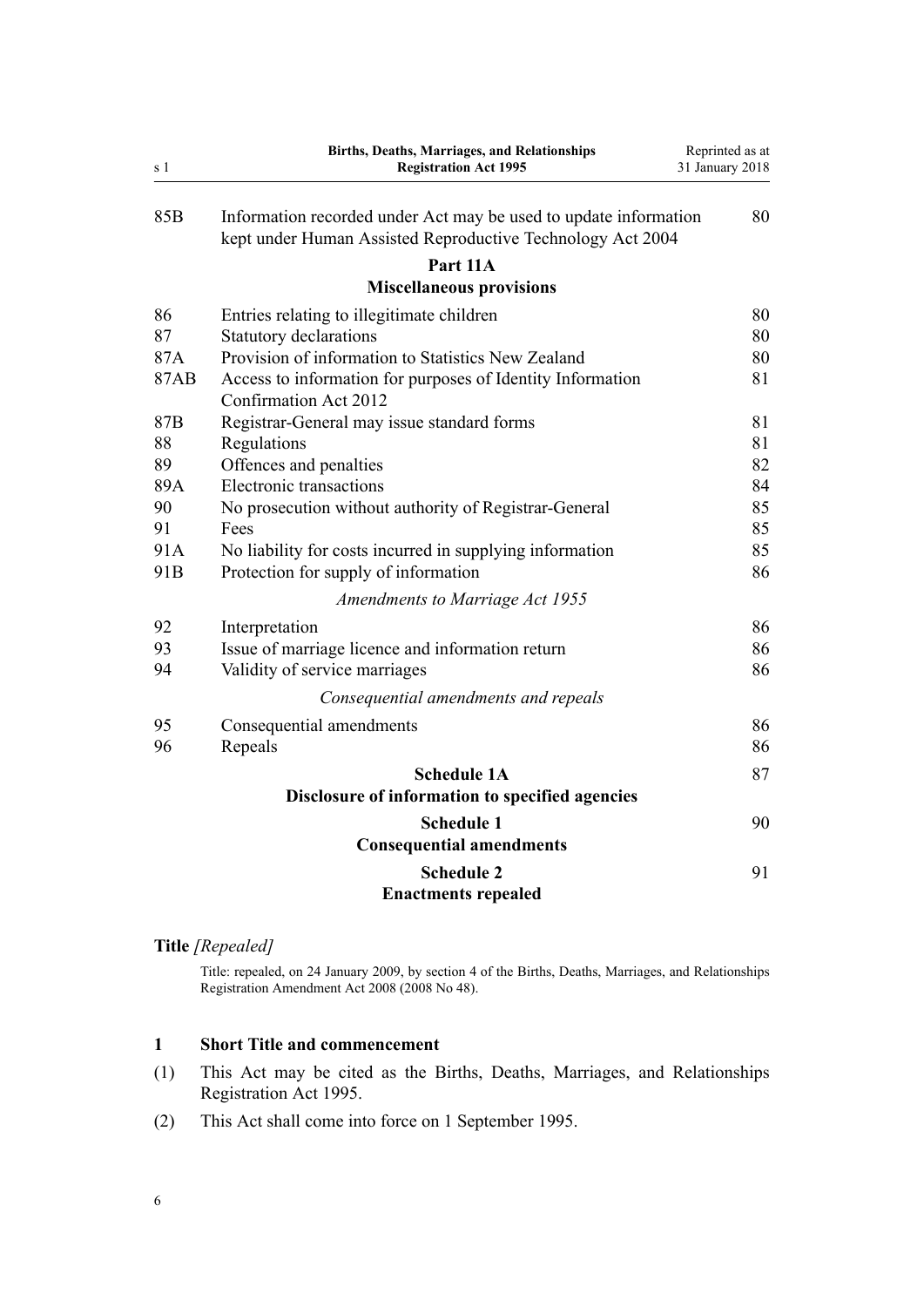<span id="page-6-0"></span>Section 1(1): amended, on 24 January 2009, by [section 5\(2\)](http://prd-lgnz-nlb.prd.pco.net.nz/pdflink.aspx?id=DLM1048811) of the Births, Deaths, Marriages, and Relationships Registration Amendment Act 2008 (2008 No 48).

## **Part 1 Preliminary**

#### **1A Purpose**

The purposes of this Act are—

- (a) to require the recording and verification of information relating to births, deaths, marriages, civil unions, name changes, adoptions, and sexual assignments and reassignments, so as to provide—
	- (i) a source of demographic information, and information about health, mortality, and other matters important for government; and
	- (ii) an official record of births, deaths, marriages, civil unions, and name changes that can be used as evidence of those events and of age, identity, descent, whakapapa, and New Zealand citizenship; and
- (b) to regulate access to, and disclosure of, information recorded in respect of these matters; and
- (c) to regulate the provision and effect of certificates relating to information recorded in respect of births, deaths, marriages, civil unions, and name changes.

Section 1A: inserted, on 24 January 2009, by [section 6](http://prd-lgnz-nlb.prd.pco.net.nz/pdflink.aspx?id=DLM1048812) of the Births, Deaths, Marriages, and Relationships Registration Amendment Act 2008 (2008 No 48).

## **2 Interpretation**

In this Act, unless the context otherwise requires,—

**adopted person** means a person information (not being information derived from an adoption order that has been discharged) relating to whom has been recorded under [section 24](#page-26-0) or [section 25](#page-27-0), or under a corresponding provision of a former Act or a former Adoption Act

**adoption information** means information relating to an adoption; and, in relation to any adoption, means information relating to that adoption

**approved information sharing agreement** and **information sharing agreement** have the meanings given to them by [section 96C](http://prd-lgnz-nlb.prd.pco.net.nz/pdflink.aspx?id=DLM5060408) of the Privacy Act 1993

**birth** includes a still-birth; but does not include a miscarriage

**birth certificate** means a document—

- (a) issued by, and signed or sealed by or stamped with the seal of, a Registrar; and
- (b) containing registered birth information;—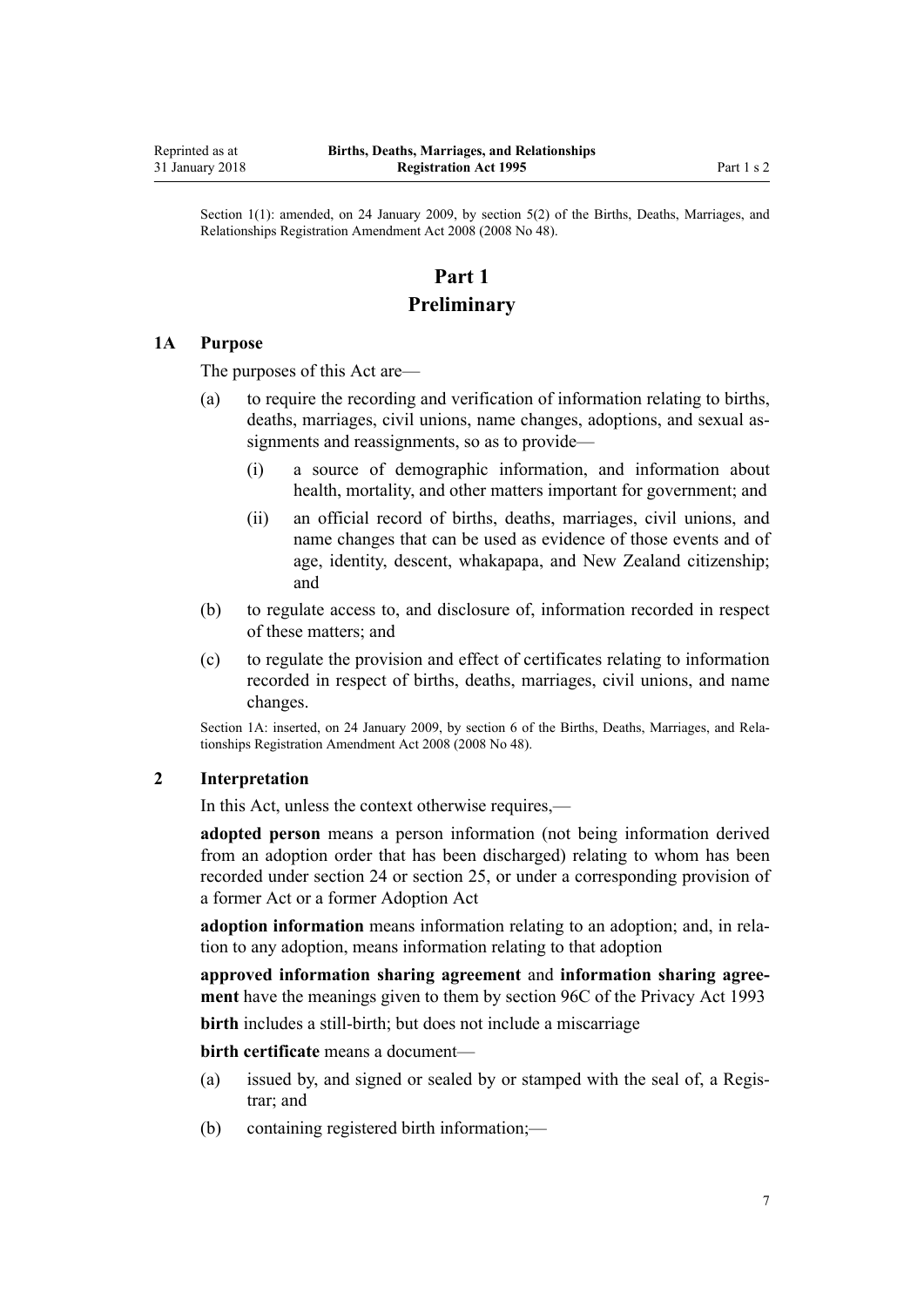and, in relation to any person, means a birth certificate containing registered birth information relating to the person's birth

**birth information** means information relating to a birth; and, in relation to any birth, means information relating to that birth

**body** means a dead person; but does not include a dead foetus

**celebrant** means, as the case requires,—

- (a) in relation to a marriage, a person who is a marriage celebrant under the [Marriage Act 1955](http://prd-lgnz-nlb.prd.pco.net.nz/pdflink.aspx?id=DLM292027); and, in relation to a marriage solemnised by a celebrant, means the celebrant who solemnised it; and
- (b) in relation to a civil union, a person who is a civil union celebrant under the [Civil Union Act 2004](http://prd-lgnz-nlb.prd.pco.net.nz/pdflink.aspx?id=DLM323384); and, in relation to a civil union solemnised by a celebrant, means the celebrant who solemnised it

**Chief Archivist** means the person holding that office under the [Public Records](http://prd-lgnz-nlb.prd.pco.net.nz/pdflink.aspx?id=DLM345528) [Act 2005](http://prd-lgnz-nlb.prd.pco.net.nz/pdflink.aspx?id=DLM345528)

**child** includes a still-born child

**civil union certificate** means—

- (a) a document that is issued by, and signed or sealed by or stamped with the seal of, a Registrar, and that contains registered civil union information; and
- (b) in relation to any civil union, means a civil union certificate containing registered civil union information relating to that civil union

**civil union information** means information relating to a civil union; and, in relation to any civil union, means information relating to that civil union

**computer system** means any system of computers, or computers and terminals,—

- (a) used for storing information recorded under this Act or a former Act; and
- (b) accessible by the Registrar-General or a Registrar; and
- (c) under the control of—
	- (i) the Registrar-General or a Registrar; or
	- (ii) a person (other than the Registrar-General or a Registrar) who has the function of managing, on behalf of the Registrar-General, information recorded under this Act or a former Act

**coroner's authorisation**, in relation to a body, means an authorisation by a coroner under [section 42](http://prd-lgnz-nlb.prd.pco.net.nz/pdflink.aspx?id=DLM377576) of the Coroners Act 2006 for the release of the body

**dead foetus** means a foetus that, whether or not the umbilical cord had been severed or the placenta had detached, at no time after issuing completely from its mother breathed or showed any other sign of life (such as beating of the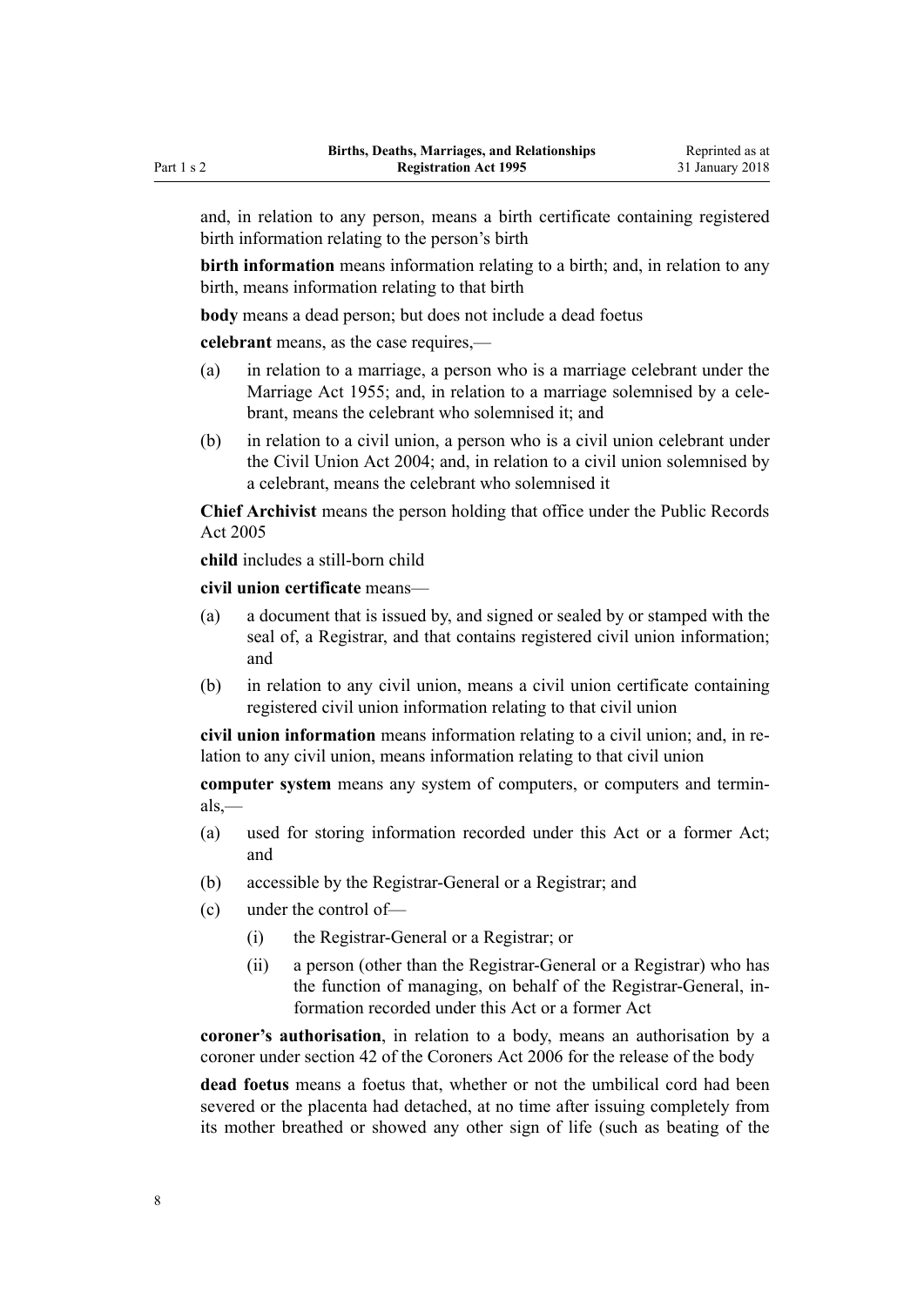heart, pulsation of the umbilical cord, or definite movement of the voluntary muscles)

**death** does not include a miscarriage or a still-birth

**death certificate** means a document—

- (a) issued by, and signed or sealed by or stamped with the seal of, a Registrar; and
- (b) containing registered death information;—

and, in relation to any person, means a death certificate containing registered death information relating to the person's death

**death information** means information relating to a death; and, in relation to any death, means information relating to that death

**Deputy Registrar-General** means a Deputy Registrar-General appointed under [section 80\(1\)](#page-74-0)

**Director-General of an intelligence and security agency** has the meaning given to it by [section 4](http://prd-lgnz-nlb.prd.pco.net.nz/pdflink.aspx?id=DLM6920830) of the Intelligence and Security Act 2017

**disposal**, includes burial and cremation; and **to dispose of** has a corresponding meaning

**doctor** means a health practitioner who is, or is deemed to be, registered with the Medical Council of New Zealand continued by [section 114\(1\)\(a\)](http://prd-lgnz-nlb.prd.pco.net.nz/pdflink.aspx?id=DLM204329) of the Health Practitioners Competence Assurance Act 2003 as a practitioner of the profession of medicine

**document** means a document in any form; and includes any photograph, film, negative, tape, or other device in which 1 or more visual images are embodied so as to be capable (with or without the aid of some other equipment) of being reproduced; and **documentary** has a corresponding meaning

**Family Court** means the division of the District Court known, in accordance with [section 4](http://prd-lgnz-nlb.prd.pco.net.nz/pdflink.aspx?id=DLM42268) of the Family Court Act 1980, as the Family Court

**foreign registration authority** means an authority constituted in a State outside New Zealand that has the function of recording information relating to name changes or deaths within that State

**former Act** means the Births and Deaths Registration Act 1951 or the [Mar](http://prd-lgnz-nlb.prd.pco.net.nz/pdflink.aspx?id=DLM292027)[riage Act 1955](http://prd-lgnz-nlb.prd.pco.net.nz/pdflink.aspx?id=DLM292027) or any Act relating to the registration of births and deaths or marriages that was repealed before 1 September 1995

**former Adoption Act** means the Infants Act 1908 or the Maori Land Act 1931 or the Maori Affairs Act 1953 or any Act relating to the adoption of children that was repealed before 1 September 1995

**hospital** means a hospital care institution within the meaning of [section 58\(4\)](http://prd-lgnz-nlb.prd.pco.net.nz/pdflink.aspx?id=DLM120905) of the Health and Disability Services (Safety) Act 2001

**index** includes part of an index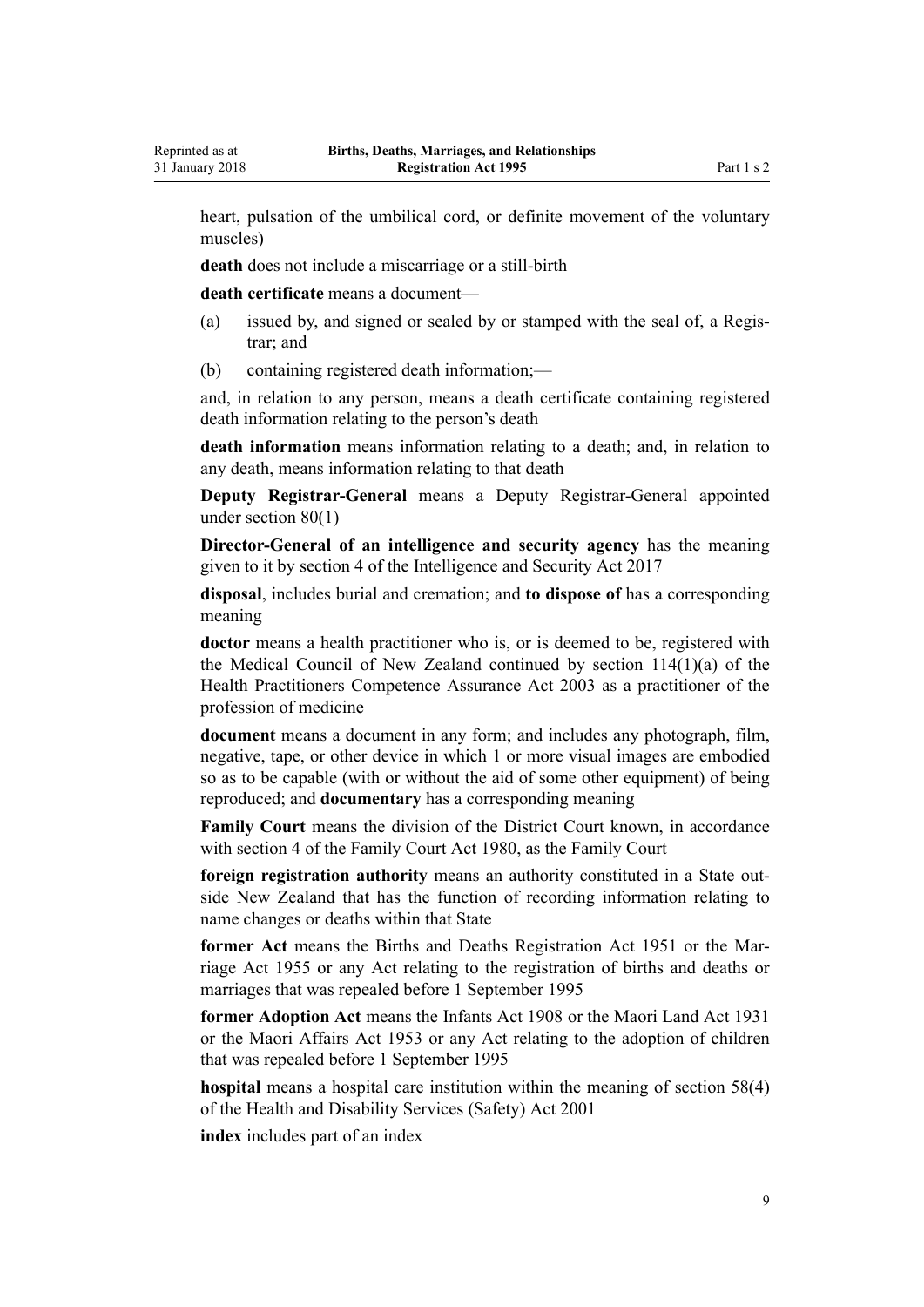**intelligence and security agency** has the meaning given to it by [section 4](http://prd-lgnz-nlb.prd.pco.net.nz/pdflink.aspx?id=DLM6920830) of the Intelligence and Security Act 2017

**marriage** means a marriage solemnised under the [Marriage Act 1955](http://prd-lgnz-nlb.prd.pco.net.nz/pdflink.aspx?id=DLM292027) or a former Act; and includes a service marriage

**marriage certificate** means a document—

- (a) issued by, and signed or sealed by or stamped with the seal of, a Registrar; and
- (b) containing registered marriage information;—

and, in relation to any marriage, means a marriage certificate containing registered marriage information relating to that marriage

**marriage information** means information relating to a marriage; and, in relation to any marriage, means information relating to that marriage

**medical** includes psychological and surgical

**midwife** means a health practitioner who is, or is deemed to be, registered with the Midwifery Council established by [section 114\(3\)](http://prd-lgnz-nlb.prd.pco.net.nz/pdflink.aspx?id=DLM204329) of the Health Practitioners Competence Assurance Act 2003 as a practitioner of the profession of midwifery

**Minister** means the Minister of the Crown who, under the authority of any warrant or with the authority of the Prime Minister, is for the time being responsible for the administration of this Act

**miscarriage** means the issue from its mother, before the 21st week of pregnancy, of a dead foetus weighing less than 400 g

**name change certificate** means—

- (a) a document—
	- (i) issued by, and signed or sealed by, or stamped with the seal of, a Registrar; and
	- (ii) containing registered name change information; and
- (b) in relation to a person, a document within the meaning of paragraph (a) that contains registered name change information relating to each of the person's name changes

**name change information** means information relating to a name change; and, in relation to any name change, means information relating to that name change

**New Zealand** includes the Ross Dependency

**non-disclosure direction** means a direction made by the Registrar-General on a request under [section 75A\(2\)\(b\)](#page-54-0) that a person's birth information, marriage information, civil union information, or name change information not be disclosed to the public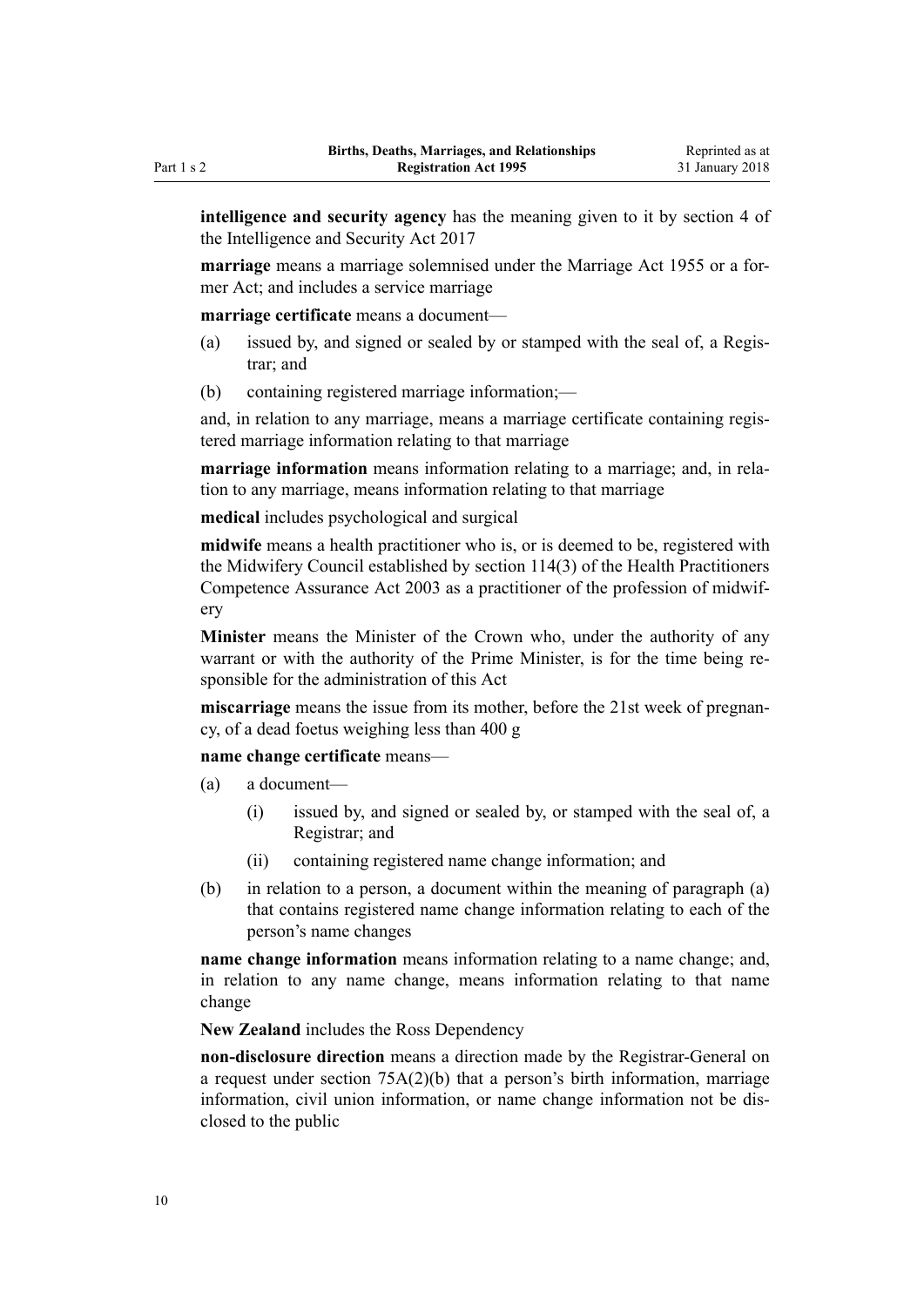**occupier**, in relation to any premises, means the person for the time being in charge of them

**prescribed fee** includes a fee calculated or ascertained in accordance with regulations made under this Act

**Privacy Commissioner** means the Privacy Commissioner holding that office under [section 12](http://prd-lgnz-nlb.prd.pco.net.nz/pdflink.aspx?id=DLM297053) of the Privacy Act 1993

**record** includes to cause to be recorded

**register** means that a Registrar records (in a manner authorised by the Registrar-General) information under this Act, a former Act, or a former Adoption Act

**Registrar** means a person for the time being holding office under [section](#page-75-0) [81\(1\)](#page-75-0); and includes the Registrar-General and every Deputy Registrar-General

**Registrar-General** means the Registrar-General appointed under [section 79\(1\)](#page-74-0) and includes every Deputy Registrar-General

**service marriage** has the meaning given to it by [section 2](http://prd-lgnz-nlb.prd.pco.net.nz/pdflink.aspx?id=DLM292034) of the Marriage Act 1955

**source document** means a document (other than a register) that—

- (a) contains information recorded under this Act or a former Act; and
- (b) is accessible by the Registrar-General or a Registrar; and
- (c) is under the control of—
	- (i) the Registrar-General or a Registrar; or
	- (ii) a person (other than the Registrar-General or a Registrar) who has the function of managing, on behalf of the Registrar-General, information recorded under this Act or a former Act; or
	- (iii) the Chief Archivist

**standard form** means the relevant form issued by the Registrar-General under [section 87B](#page-80-0)

**still-birth** means the issue from its mother of a still-born child

**still-born child** means a dead foetus that—

- (a) weighed 400 g or more when it issued from its mother; or
- (b) issued from its mother after the 20th week of pregnancy

**unavailable** means dead, unknown, missing, of unsound mind, or unable to act by virtue of a medical condition

**working day**, in relation to the office of the Registrar-General or a Registrar, means any day of the week on which the office is open for business; but does not include a Saturday.

Compare: 1951 No 22 s 2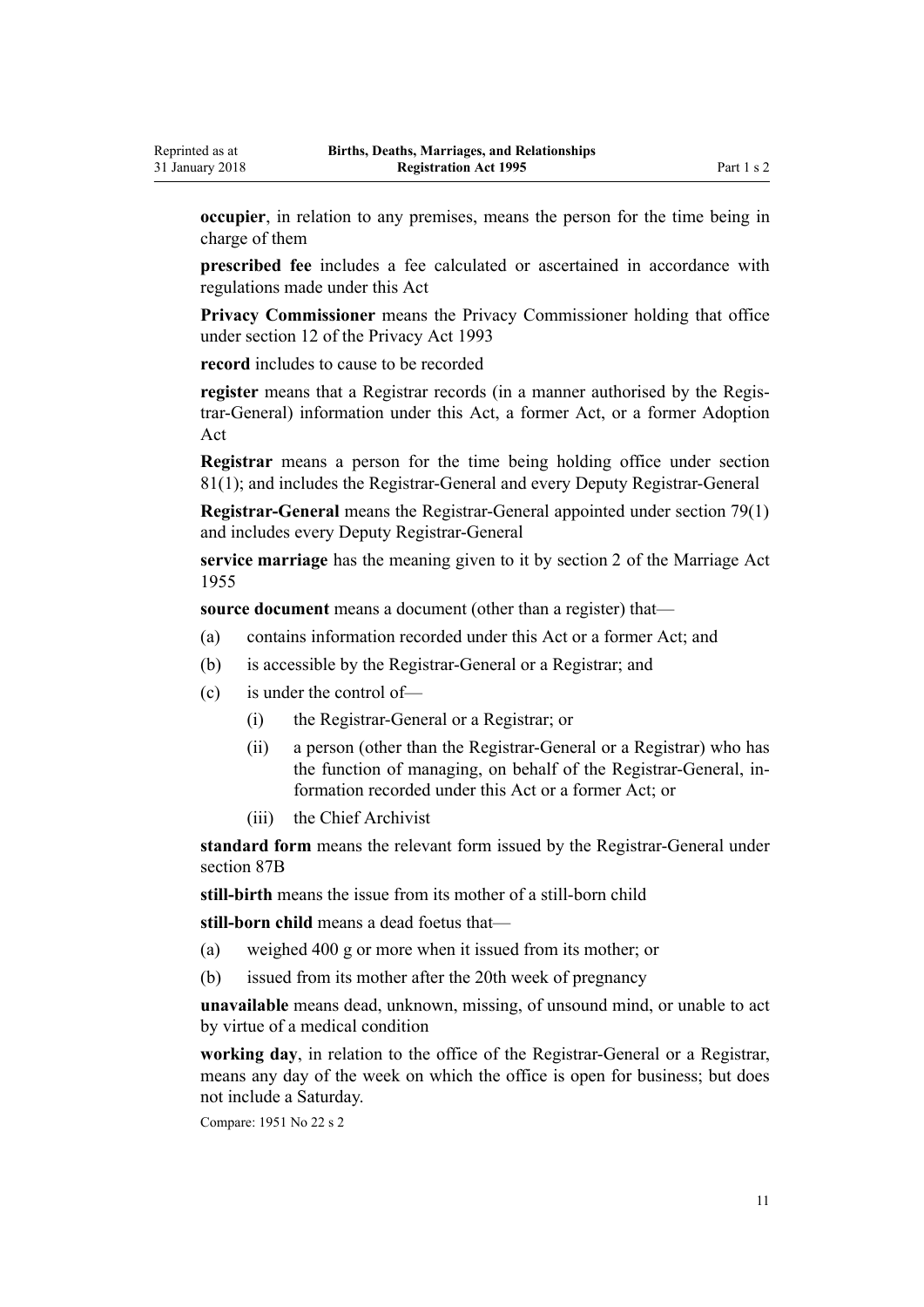Section 2 **approved information sharing agreement** and **information sharing agreement**: inserted, on 22 August 2017, by [section 11](http://prd-lgnz-nlb.prd.pco.net.nz/pdflink.aspx?id=DLM6887860) of the Enhancing Identity Verification and Border Processes Legislation Act 2017 (2017 No 42).

Section 2 **celebrant**: substituted, on 26 April 2005, by [section 38\(1\)](http://prd-lgnz-nlb.prd.pco.net.nz/pdflink.aspx?id=DLM323459) of the Civil Union Act 2004 (2004 No 102).

Section 2 **Chief Archivist**: amended, on 21 April 2005, by [section 67\(1\)](http://prd-lgnz-nlb.prd.pco.net.nz/pdflink.aspx?id=DLM346105) of the Public Records Act 2005 (2005 No 40).

Section 2 **civil union certificate**: inserted, on 26 April 2005, by [section 38\(2\)](http://prd-lgnz-nlb.prd.pco.net.nz/pdflink.aspx?id=DLM323459) of the Civil Union Act 2004 (2004 No 102).

Section 2 **civil union information**: inserted, on 26 April 2005, by [section 38\(2\)](http://prd-lgnz-nlb.prd.pco.net.nz/pdflink.aspx?id=DLM323459) of the Civil Union Act 2004 (2004 No 102).

Section 2 **coroner's authorisation**: inserted, on 24 January 2009, by [section 7\(3\)](http://prd-lgnz-nlb.prd.pco.net.nz/pdflink.aspx?id=DLM1048814) of the Births, Deaths, Marriages, and Relationships Registration Amendment Act 2008 (2008 No 48).

Section 2 **coroner's order**: repealed, on 24 January 2009, by [section 7\(1\)](http://prd-lgnz-nlb.prd.pco.net.nz/pdflink.aspx?id=DLM1048814) of the Births, Deaths, Marriages, and Relationships Registration Amendment Act 2008 (2008 No 48).

Section 2 **delivery**: repealed, on 7 July 2010, by [section 4](http://prd-lgnz-nlb.prd.pco.net.nz/pdflink.aspx?id=DLM3040105) of the Births, Deaths, Marriages, and Relationships Registration Amendment Act 2010 (2010 No 49).

Section 2 **Director-General of an intelligence and security agency**: inserted, on 28 September 2017, by [section 246\(2\)](http://prd-lgnz-nlb.prd.pco.net.nz/pdflink.aspx?id=DLM6921295) of the Intelligence and Security Act 2017 (2017 No 10).

Section 2 **Director of Security**: repealed, on 28 September 2017, by [section 246\(1\)](http://prd-lgnz-nlb.prd.pco.net.nz/pdflink.aspx?id=DLM6921295) of the Intelligence and Security Act 2017 (2017 No 10).

Section 2 **doctor**: substituted, on 18 September 2004, by [section 175\(1\)](http://prd-lgnz-nlb.prd.pco.net.nz/pdflink.aspx?id=DLM205009) of the Health Practitioners Competence Assurance Act 2003 (2003 No 48).

Section 2 **doctor's certificate**: repealed, on 31 January 2018, by [section 11](http://prd-lgnz-nlb.prd.pco.net.nz/pdflink.aspx?id=DLM6983832) of the Burial and Cremation Amendment Act 2016 (2016 No 74).

Section 2 **Family Court**: replaced, on 1 March 2017, by [section 261](http://prd-lgnz-nlb.prd.pco.net.nz/pdflink.aspx?id=DLM6942680) of the District Court Act 2016 (2016 No 49).

Section 2 **foreign registration authority**: inserted, on 24 January 2009, by [section 7\(3\)](http://prd-lgnz-nlb.prd.pco.net.nz/pdflink.aspx?id=DLM1048814) of the Births, Deaths, Marriages, and Relationships Registration Amendment Act 2008 (2008 No 48).

Section 2 **funeral director**: repealed, on 24 January 2009, by [section 7\(1\)](http://prd-lgnz-nlb.prd.pco.net.nz/pdflink.aspx?id=DLM1048814) of the Births, Deaths, Marriages, and Relationships Registration Amendment Act 2008 (2008 No 48).

Section 2 **give a doctor's certificate**: repealed, on 24 January 2009, by [section 7\(1\)](http://prd-lgnz-nlb.prd.pco.net.nz/pdflink.aspx?id=DLM1048814) of the Births, Deaths, Marriages, and Relationships Registration Amendment Act 2008 (2008 No 48).

Section 2 **hospital**: substituted, on 1 October 2002, by [section 58\(1\)](http://prd-lgnz-nlb.prd.pco.net.nz/pdflink.aspx?id=DLM120905) of the Health and Disability Services (Safety) Act 2001 (2001 No 93).

Section 2 **index**: substituted, on 28 July 1997, by [section 4\(2\)](http://prd-lgnz-nlb.prd.pco.net.nz/pdflink.aspx?id=DLM409953) of the Births, Deaths, and Marriages Registration Amendment Act 1997 (1997 No 35).

Section 2 **intelligence and security agency**: inserted, on 28 September 2017, by [section 246\(2\)](http://prd-lgnz-nlb.prd.pco.net.nz/pdflink.aspx?id=DLM6921295) of the Intelligence and Security Act 2017 (2017 No 10).

Section 2 **midwife**: substituted, on 18 September 2004, by [section 175\(1\)](http://prd-lgnz-nlb.prd.pco.net.nz/pdflink.aspx?id=DLM205009) of the Health Practitioners Competence Assurance Act 2003 (2003 No 48).

Section 2 **name change certificate**: inserted, on 24 January 2009, by [section 7\(3\)](http://prd-lgnz-nlb.prd.pco.net.nz/pdflink.aspx?id=DLM1048814) of the Births, Deaths, Marriages, and Relationships Registration Amendment Act 2008 (2008 No 48).

Section 2 **name change information**: inserted, on 24 January 2009, by [section 7\(3\)](http://prd-lgnz-nlb.prd.pco.net.nz/pdflink.aspx?id=DLM1048814) of the Births, Deaths, Marriages, and Relationships Registration Amendment Act 2008 (2008 No 48).

Section 2 **non-disclosure direction**: inserted, on 22 August 2017, by [section 11](http://prd-lgnz-nlb.prd.pco.net.nz/pdflink.aspx?id=DLM6887860) of the Enhancing Identity Verification and Border Processes Legislation Act 2017 (2017 No 42).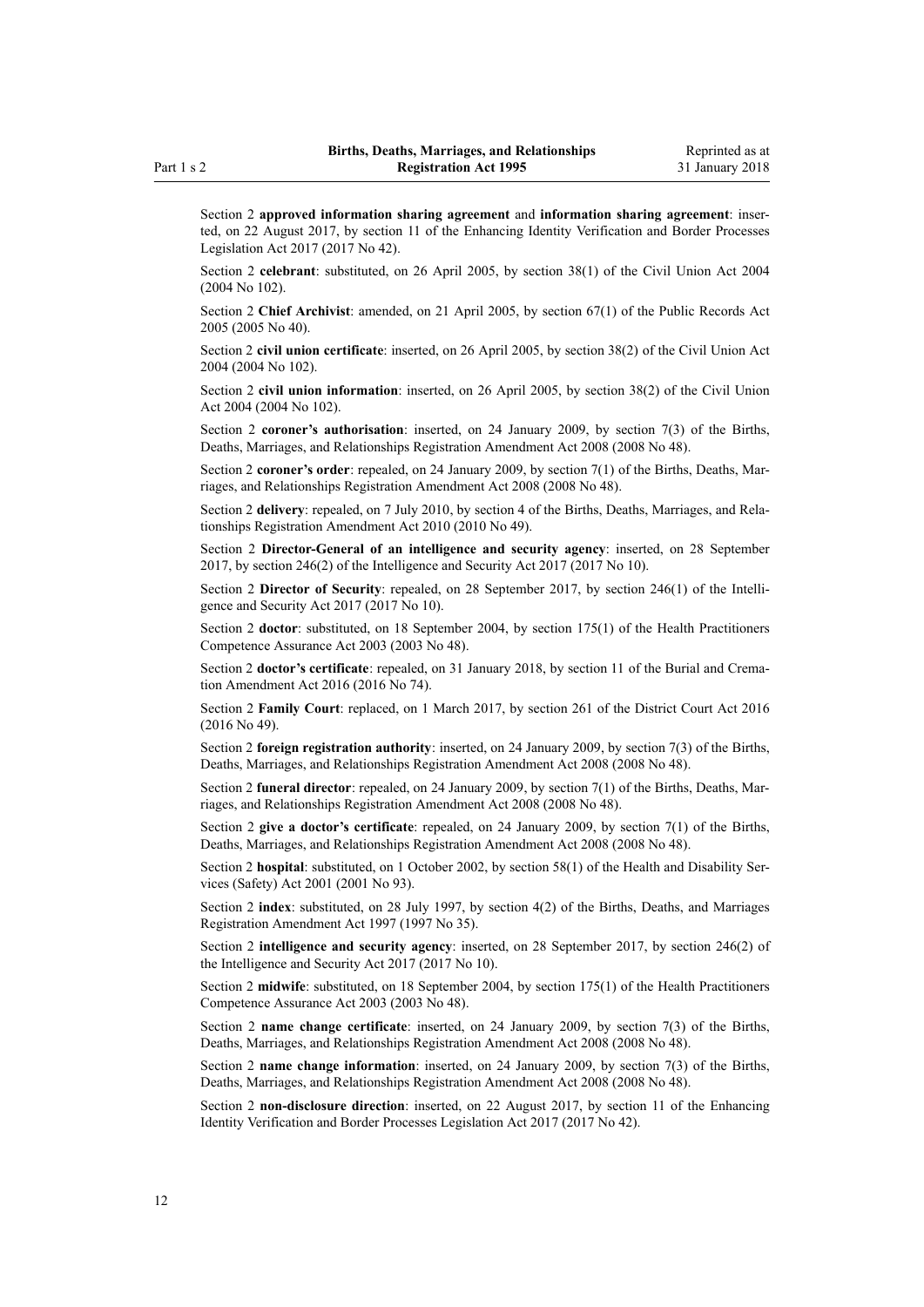<span id="page-12-0"></span>Section 2 **Privacy Commissioner**: inserted, on 24 January 2009, by [section 7\(3\)](http://prd-lgnz-nlb.prd.pco.net.nz/pdflink.aspx?id=DLM1048814) of the Births, Deaths, Marriages, and Relationships Registration Amendment Act 2008 (2008 No 48).

Section 2 **record**: inserted, on 24 January 2009, by [section 7\(3\)](http://prd-lgnz-nlb.prd.pco.net.nz/pdflink.aspx?id=DLM1048814) of the Births, Deaths, Marriages, and Relationships Registration Amendment Act 2008 (2008 No 48).

Section 2 **register**: substituted, on 24 January 2009, by [section 7\(2\)](http://prd-lgnz-nlb.prd.pco.net.nz/pdflink.aspx?id=DLM1048814) of the Births, Deaths, Marriages, and Relationships Registration Amendment Act 2008 (2008 No 48).

Section 2 **source document**: inserted, on 24 January 2009, by [section 7\(3\)](http://prd-lgnz-nlb.prd.pco.net.nz/pdflink.aspx?id=DLM1048814) of the Births, Deaths, Marriages, and Relationships Registration Amendment Act 2008 (2008 No 48).

Section 2 **standard form**: inserted, on 24 January 2009, by [section 7\(3\)](http://prd-lgnz-nlb.prd.pco.net.nz/pdflink.aspx?id=DLM1048814) of the Births, Deaths, Marriages, and Relationships Registration Amendment Act 2008 (2008 No 48).

Section 2 **to record**: repealed, on 24 January 2009, by [section 7\(1\)](http://prd-lgnz-nlb.prd.pco.net.nz/pdflink.aspx?id=DLM1048814) of the Births, Deaths, Marriages, and Relationships Registration Amendment Act 2008 (2008 No 48).

#### **3 Act binds the Crown**

This Act binds the Crown.

#### **4 No information to be recorded or altered except in accordance with Act**

- (1) Information must not be recorded under this Act except as expressly provided in this Act.
- (2) Information recorded under this Act or a former Act must not be removed or altered except as expressly provided in this Act.

Section 4: substituted, on 24 January 2009, by [section 8](http://prd-lgnz-nlb.prd.pco.net.nz/pdflink.aspx?id=DLM1048846) of the Births, Deaths, Marriages, and Relationships Registration Amendment Act 2008 (2008 No 48).

## **Part 2 Births**

#### **5 Births in New Zealand to be notified and registered**

Every birth in New Zealand shall be notified and registered in accordance with this Part.

Compare: 1951 No 22 s 6(1)

#### **5A Preliminary notice of birth**

- (1) A preliminary notice must be given in accordance with this section for each birth in New Zealand.
- (2) If a birth takes place during or immediately before the mother's admission to hospital, the occupier of the hospital must give the preliminary notice.
- (3) If a birth does not take place during or immediately before the mother's admission to hospital, the preliminary notice must be given by—
	- (a) a doctor, if he or she is present at the birth; or
	- (b) a midwife, if he or she is present at the birth but a doctor is not present; or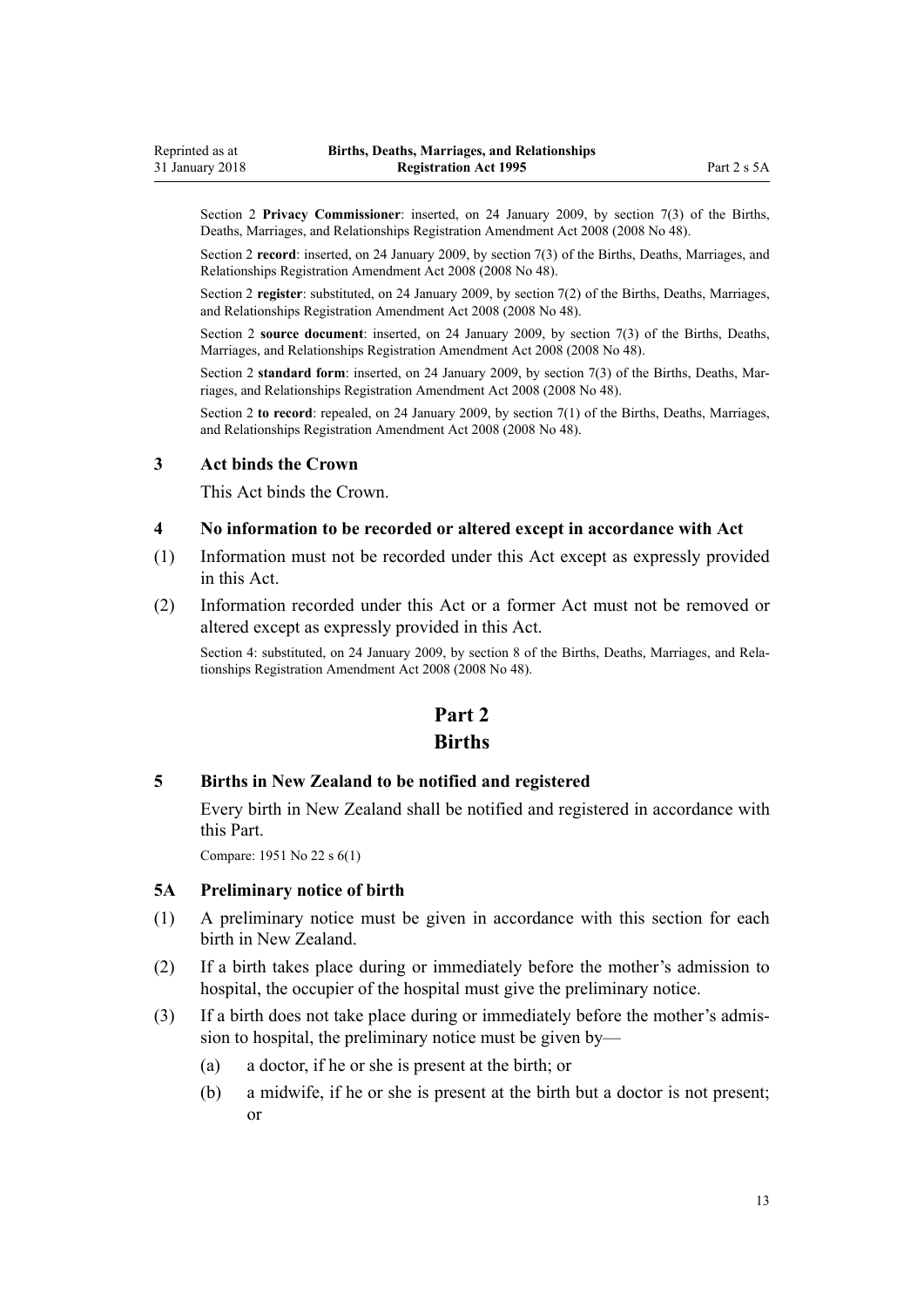- <span id="page-13-0"></span>(c) the occupier of premises where the birth takes place or where the mother is admitted immediately after the birth, if neither a doctor nor a midwife is present.
- (4) A preliminary notice is given by completing, signing, and giving the standard form preliminary notice to a Registrar within 5 working days after the birth.
- (5) The Registrar-General must notify the Director-General of Health of all stillbirths for which a preliminary notice has been given.

Section 5A: inserted, on 24 January 2009, by [section 9](http://prd-lgnz-nlb.prd.pco.net.nz/pdflink.aspx?id=DLM1048848) of the Births, Deaths, Marriages, and Relationships Registration Amendment Act 2008 (2008 No 48).

## **6 Births outside New Zealand**

Except as provided in sections 7(2) and 8 and [Part 4](#page-26-0), no birth outside New Zealand shall be registered.

## **7 Foundlings**

- (1) A person who—
	- (a) believes that a child in the person's charge is recently born and was found abandoned in New Zealand; and
	- (b) is not satisfied that a Registrar has been notified of the child's birth—

shall as soon as is practicable tell a Police employee, who shall notify the Registrar-General.

(2) As far as it is practicable to do so, the Registrar-General shall register the birth of all children of whose finding the Registrar-General is notified under subsection (1).

Compare: 1951 No 22 s 16 Section 7(1): amended, on 1 October 2008, by [section 130\(1\)](http://prd-lgnz-nlb.prd.pco.net.nz/pdflink.aspx?id=DLM1102383) of the Policing Act 2008 (2008 No 72).

## **8 Births on New Zealand aircraft or ships**

Any person may notify to the Registrar-General, and the Registrar-General may cause to be registered, as if it had occurred in New Zealand, any birth that occurred outside New Zealand on an aircraft registered in New Zealand under the [Civil Aviation Act 1990](http://prd-lgnz-nlb.prd.pco.net.nz/pdflink.aspx?id=DLM214686) or a New Zealand ship (within the meaning of the [Maritime Transport Act 1994](http://prd-lgnz-nlb.prd.pco.net.nz/pdflink.aspx?id=DLM334659)) or an aircraft or ship of the armed forces (within the meaning of the [Armed Forces Discipline Act 1971\)](http://prd-lgnz-nlb.prd.pco.net.nz/pdflink.aspx?id=DLM401062).

Compare: 1951 No 22 s 15A

Section 8: amended, on 7 July 2010, by [section 5](http://prd-lgnz-nlb.prd.pco.net.nz/pdflink.aspx?id=DLM3040107) of the Births, Deaths, Marriages, and Relationships Registration Amendment Act 2010 (2010 No 49).

## **9 Parents primarily responsible for notifying birth**

- (1) Both parents of a child born in New Zealand must, as soon as is reasonably practicable after the birth,—
	- (a) jointly notify a Registrar of the birth in accordance with this Act; and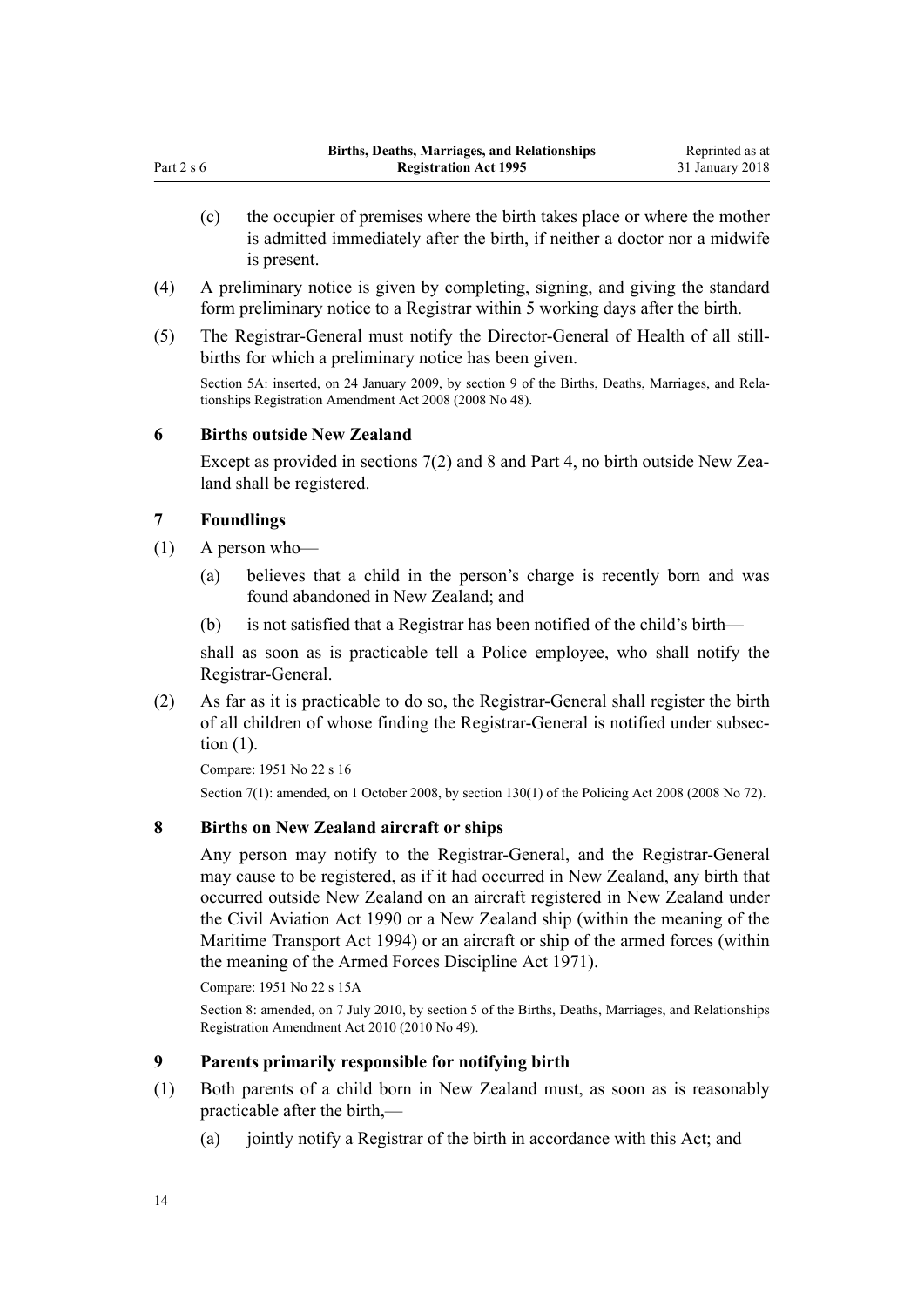- <span id="page-14-0"></span>(b) in the case of a child born on or after 1 January 2006, inform the Registrar whether or not, to the best of their knowledge, either or both of the child's parents are New Zealand citizens or persons entitled, under the [Immigration Act 2009](http://prd-lgnz-nlb.prd.pco.net.nz/pdflink.aspx?id=DLM1440300), to be in New Zealand indefinitely.
- (2) However, a Registrar may accept the form signed by only 1 parent if he or she is satisfied that—
	- (a) the child has only 1 parent at law; or
	- (b) the other parent is unavailable; or
	- (ba) it is not reasonably practicable to obtain the other parent's signature because—
		- (i) he or she is overseas; and
		- (ii) he or she cannot be contacted within a period of time that is reasonable in the circumstances; or
	- (c) requiring the other parent to sign the form would cause unwarranted distress to either of the parents.
- (3) A person who is not a child's parent must not notify a Registrar of the child's birth and is not capable of doing so except as provided in [sections 7, 8](#page-13-0), and 10.
- (4) For the purposes of this section, a child has 1 parent at law if—
	- (a) the child is born as a result of a woman acting alone in a situation described in [section 20\(1\)](http://prd-lgnz-nlb.prd.pco.net.nz/pdflink.aspx?id=DLM391094) or [22\(1\)](http://prd-lgnz-nlb.prd.pco.net.nz/pdflink.aspx?id=DLM391201) of the Status of Children Act 1969; and
	- (b) the donor of the ovum, embryo, or semen (as the case may be) for the pregnancy does not become the partner of the woman after the time of conception but before the birth is notified for registration.

Section 9: substituted, on 24 January 2009, by [section 10](http://prd-lgnz-nlb.prd.pco.net.nz/pdflink.aspx?id=DLM1048850) of the Births, Deaths, Marriages, and Relationships Registration Amendment Act 2008 (2008 No 48).

Section 9(1)(b): amended, at 2 am on 29 November 2010, by [section 406\(1\)](http://prd-lgnz-nlb.prd.pco.net.nz/pdflink.aspx?id=DLM1441347) of the Immigration Act 2009 (2009 No 51).

Section 9(2)(ba): inserted, on 7 July 2010, by [section 6](http://prd-lgnz-nlb.prd.pco.net.nz/pdflink.aspx?id=DLM3040108) of the Births, Deaths, Marriages, and Relationships Registration Amendment Act 2010 (2010 No 49).

## **10 Guardian or authorised person may notify birth**

A guardian of a child other than a parent, or a person authorised by the Registrar-General to notify the birth, may notify a Registrar of the child's birth if—

- (a) both parents have failed or refused to do so; or
- (b) the child's parent has failed or refused to do so (if [section 9\(2\)](#page-13-0) applies).

Section 10: substituted, on 24 January 2009, by [section 10](http://prd-lgnz-nlb.prd.pco.net.nz/pdflink.aspx?id=DLM1048850) of the Births, Deaths, Marriages, and Relationships Registration Amendment Act 2008 (2008 No 48).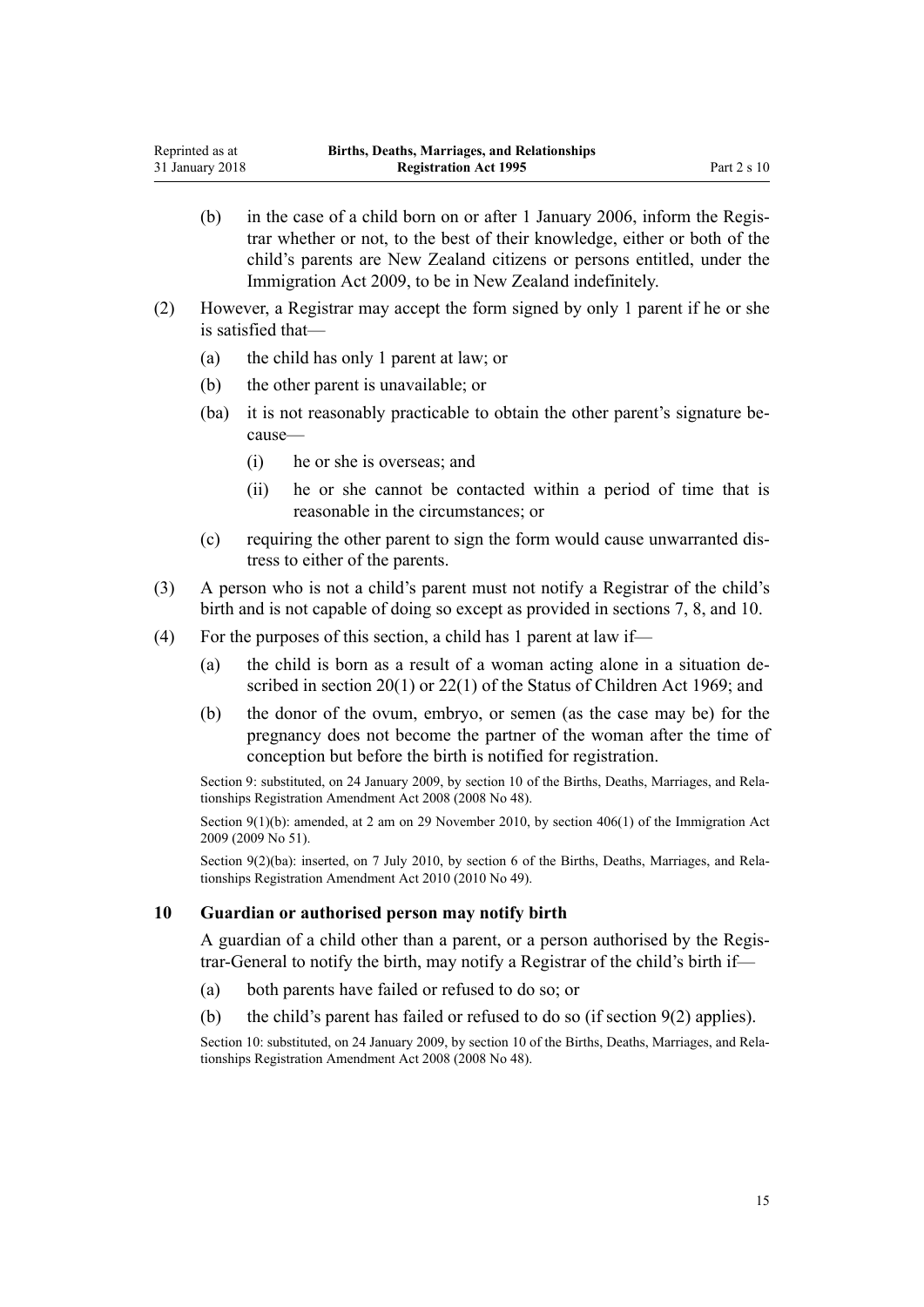#### <span id="page-15-0"></span>**11 Manner of notification of birth**

- (1) Subject to subsection (3), a person notifying a Registrar of a birth shall do so by completing and signing the standard form and giving, sending, or posting it to the Registrar.
- (2) Subject to subsection (3), a person who completes and signs the standard form and posts it to the Registrar shall be deemed to do so at the time the form would be received by the Registrar in the normal course of post.

#### (3) Where—

- (a) any person has notified a Registrar of a birth by completing and signing the standard form and sending or posting it to a Registrar; but
- (b) it has not arrived or has been lost or destroyed,—

a Registrar may authorise the person, or any other person required by [section](#page-13-0) [9\(1\)](#page-13-0) or authorised by [section 10](#page-14-0) to notify a Registrar of the birth, to do so as if the form had never been sent or posted; and in that case the person concerned may do so.

Compare: 1951 No 22 s 11

Section 11(1): amended, on 24 January 2009, by [section 46](http://prd-lgnz-nlb.prd.pco.net.nz/pdflink.aspx?id=DLM1048941) of the Births, Deaths, Marriages, and Relationships Registration Amendment Act 2008 (2008 No 48).

Section 11(2): amended, on 24 January 2009, by [section 46](http://prd-lgnz-nlb.prd.pco.net.nz/pdflink.aspx?id=DLM1048941) of the Births, Deaths, Marriages, and Relationships Registration Amendment Act 2008 (2008 No 48).

Section 11(3)(a): amended, on 24 January 2009, by [section 46](http://prd-lgnz-nlb.prd.pco.net.nz/pdflink.aspx?id=DLM1048941) of the Births, Deaths, Marriages, and Relationships Registration Amendment Act 2008 (2008 No 48).

#### **12 Registration of births**

- (1) Unless authorised by the Registrar-General to register births, a Registrar who is notified of a birth in New Zealand shall, to the extent that the information given is information required by the standard form (and subject to [section](#page-16-0) [12A](#page-16-0)), send it to the Registrar-General or to a Registrar specified by the Registrar-General (as the Registrar-General for the time being directs).
- (2) Subject to [sections 12A](#page-16-0), [14 to 16](#page-17-0) and [82](#page-75-0),—
	- (a) a Registrar (being a Registrar authorised by the Registrar-General to register births) who—
		- (i) is notified of a birth in New Zealand; or
		- (ii) has been sent birth information under subsection (1)—

shall, to the extent that the information given is information required by the standard form, register it; and

- (b) if sent birth information under subsection (1), the Registrar-General shall, to the extent that it is information required by the standard form, register it.
- (3) Every still-birth shall so be registered that the fact that the birth is a still-birth can clearly be ascertained.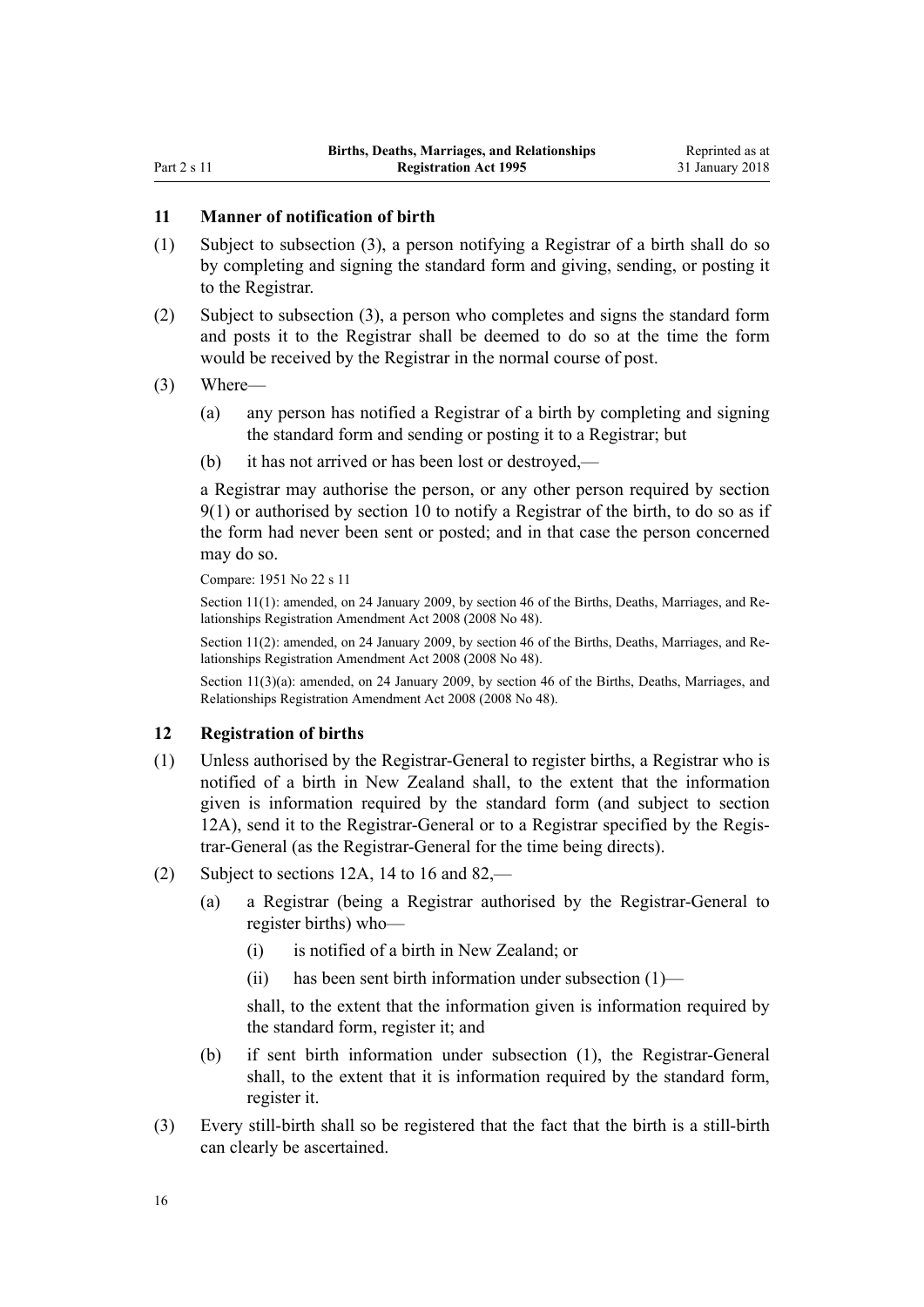<span id="page-16-0"></span>Section 12(1): amended, on 24 January 2009, by [section 46](http://prd-lgnz-nlb.prd.pco.net.nz/pdflink.aspx?id=DLM1048941) of the Births, Deaths, Marriages, and Relationships Registration Amendment Act 2008 (2008 No 48).

Section 12(1): amended, on 21 April 2005, by [section 16](http://prd-lgnz-nlb.prd.pco.net.nz/pdflink.aspx?id=DLM346765) of the Citizenship Amendment Act 2005 (2005 No 43).

Section 12(2): amended, on 21 April 2005, by [section 16](http://prd-lgnz-nlb.prd.pco.net.nz/pdflink.aspx?id=DLM346765) of the Citizenship Amendment Act 2005 (2005 No 43).

Section 12(2)(a): amended, on 24 January 2009, by [section 46](http://prd-lgnz-nlb.prd.pco.net.nz/pdflink.aspx?id=DLM1048941) of the Births, Deaths, Marriages, and Relationships Registration Amendment Act 2008 (2008 No 48).

Section 12(2)(b): amended, on 24 January 2009, by [section 46](http://prd-lgnz-nlb.prd.pco.net.nz/pdflink.aspx?id=DLM1048941) of the Births, Deaths, Marriages, and Relationships Registration Amendment Act 2008 (2008 No 48).

#### **12A Record of citizenship**

- (1) If a Registrar is satisfied that a person born on or after 1 January 2006 is a New Zealand citizen by birth in terms of [section 6](http://prd-lgnz-nlb.prd.pco.net.nz/pdflink.aspx?id=DLM443841) of the Citizenship Act 1977, the Registrar must record the person's citizenship status as part of the child's birth information.
- (2) If the chief executive or other appropriate officer of the department for the time being responsible for the administration of the [Citizenship Act 1977](http://prd-lgnz-nlb.prd.pco.net.nz/pdflink.aspx?id=DLM443683) informs a Registrar that a person born on or after 1 January 2006 is a New Zealand citizen by birth, the Registrar must record that citizenship status as part of the child's birth information.
- (3) In deciding for the purposes of subsection (1) whether or not a person is a New Zealand citizen by birth, a Registrar must have regard to the following information, if available:
	- (a) information provided by any guardian or parent of the person:
	- (b) any birth information registered under this Act or a former Act about the parents or parent of the person:
	- (c) information about the citizenship status or immigration status of the person or the parents or parent of the person:
	- (d) whether or not the parents or parent have immunity from jurisdiction under the [Diplomatic Privileges and Immunities Act 1968](http://prd-lgnz-nlb.prd.pco.net.nz/pdflink.aspx?id=DLM387495) or the [Consu](http://prd-lgnz-nlb.prd.pco.net.nz/pdflink.aspx?id=DLM397288)[lar Privileges and Immunities Act 1971](http://prd-lgnz-nlb.prd.pco.net.nz/pdflink.aspx?id=DLM397288), or are enemy aliens.

Section 12A: inserted, on 21 April 2005, by [section 16](http://prd-lgnz-nlb.prd.pco.net.nz/pdflink.aspx?id=DLM346765) of the Citizenship Amendment Act 2005 (2005 No 43).

Section 12A(1): amended, on 7 July 2010, by [section 7\(1\)](http://prd-lgnz-nlb.prd.pco.net.nz/pdflink.aspx?id=DLM3040109) of the Births, Deaths, Marriages, and Relationships Registration Amendment Act 2010 (2010 No 49).

Section 12A(2): amended, on 7 July 2010, by [section 7\(1\)](http://prd-lgnz-nlb.prd.pco.net.nz/pdflink.aspx?id=DLM3040109) of the Births, Deaths, Marriages, and Relationships Registration Amendment Act 2010 (2010 No 49).

Section 12A(3)(b): substituted, on 7 July 2010, by [section 7\(2\)](http://prd-lgnz-nlb.prd.pco.net.nz/pdflink.aspx?id=DLM3040109) of the Births, Deaths, Marriages, and Relationships Registration Amendment Act 2010 (2010 No 49).

#### **13 Registration of certain still-births**

(1) This section applies to every still-birth that occurred after 24 July 1991 and before the commencement of this Act.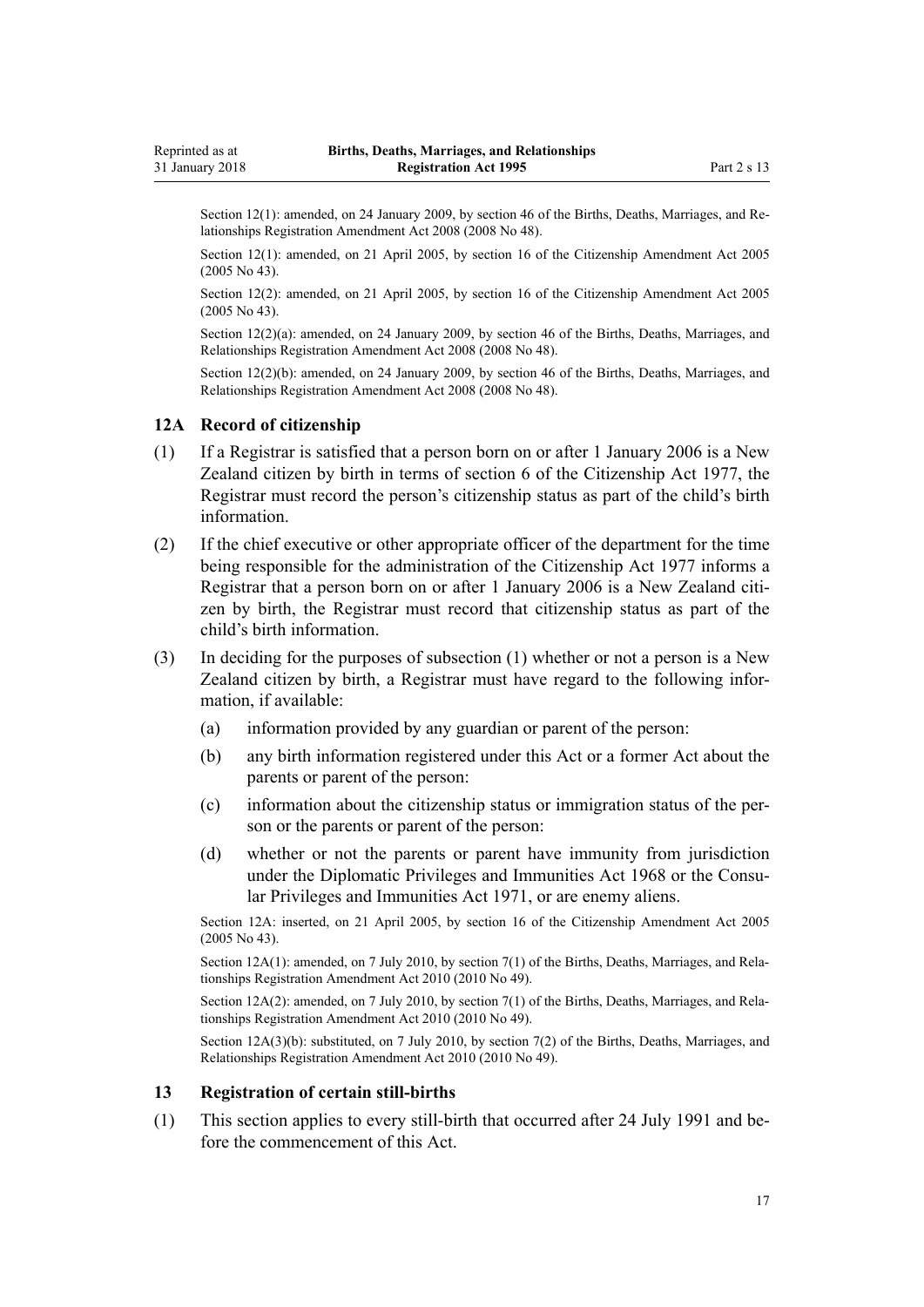- (2) Subject to subsection (3), a still-birth to which this section applies is registrable to the same extent, and in the same manner, as if it had occurred after the commencement of this Act.
- (3) Nothing in subsection (2) requires any person to notify a Registrar of a stillbirth to which this section applies.

Compare: 1951 No 22 s 7

<span id="page-17-0"></span>Part 2 s 14

Section 13(3): amended, on 7 July 2010, by [section 8](http://prd-lgnz-nlb.prd.pco.net.nz/pdflink.aspx?id=DLM3040110) of the Births, Deaths, Marriages, and Relationships Registration Amendment Act 2010 (2010 No 49).

#### **14 Maori custom marriages**

- (1) No Registrar shall include in the registered birth information any information relating to a Maori custom marriage entered into after 31 March 1952.
- (2) All registered information relating to a Maori custom marriage shall so be recorded that the fact that the marriage is a Maori custom marriage can clearly be ascertained.

## **15 Registration of parents' details**

- (1) A Registrar who is authorised by the Registrar-General to register births must register, as part of the birth information of a child, information about the identity of—
	- (a) the child's parents if the information is on the standard form signed by both parents; or
	- (b) a parent of the child if the information is on the standard form signed by the parent and accepted under [section 9\(2\).](#page-13-0)
- (2) The Registrar-General must register or direct a Registrar who is authorised by the Registrar-General to register births to register, as part of the birth information of a child, information about the identity of a parent of the child if—
	- (a) the form is accepted under section  $9(2)(b)$  or (c), the information relates to a person who has not signed the form, and the Registrar-General is satisfied that the person is a parent of the child; or
	- (b) the information relates to the child's father, and—
		- (i) the Family Court or the High Court has declared the man to be the child's father; or
		- (ii) the Family Court has made a paternity order declaring the man to be the child's father; or
		- (iii) the man has been appointed or declared a guardian of the child under [section 19](http://prd-lgnz-nlb.prd.pco.net.nz/pdflink.aspx?id=DLM317422) or [20](http://prd-lgnz-nlb.prd.pco.net.nz/pdflink.aspx?id=DLM317424) of the Care of Children Act 2004; or
	- (c) the parent requests, in writing, his or her details to be included and the Registrar-General is satisfied that either or both of the following apply:
		- (i) the person is a parent of the child:
		- (ii) the other parent does not dispute the accuracy of the information.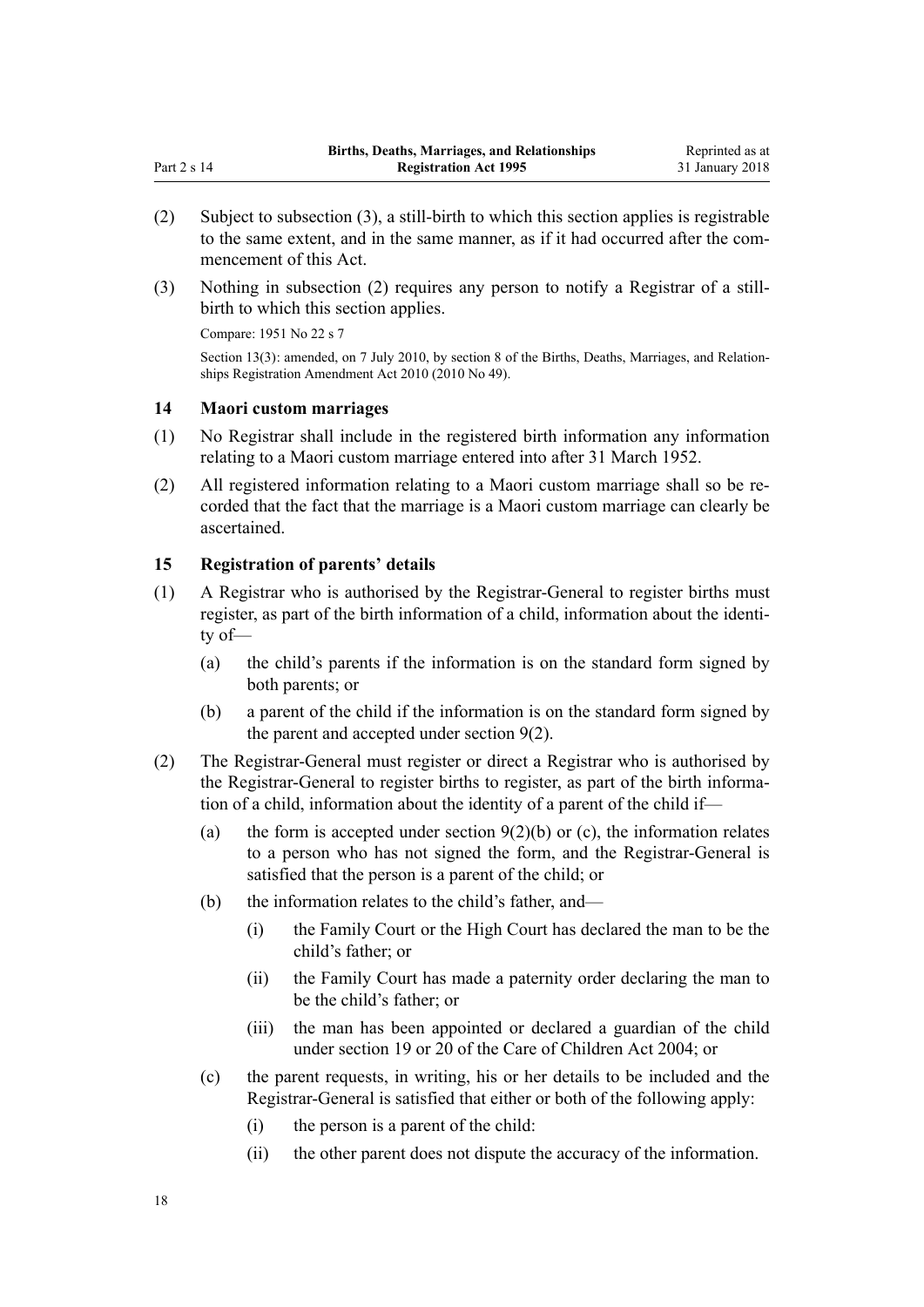<span id="page-18-0"></span>(3) For the purposes of this section and section 15A, the only information recorded under this Act or a former Act in respect of an adopted person's birth is the information originally recorded.

Section 15: substituted, on 24 January 2009, by [section 11](http://prd-lgnz-nlb.prd.pco.net.nz/pdflink.aspx?id=DLM1048854) of the Births, Deaths, Marriages, and Relationships Registration Amendment Act 2008 (2008 No 48).

Section 15(2)(b)(i): amended, on 1 March 2017, by [section 261](http://prd-lgnz-nlb.prd.pco.net.nz/pdflink.aspx?id=DLM6942680) of the District Court Act 2016 (2016) No 49).

Section 15(2)(b)(ii): amended, on 1 March 2017, by [section 261](http://prd-lgnz-nlb.prd.pco.net.nz/pdflink.aspx?id=DLM6942680) of the District Court Act 2016 (2016) No 49).

## **15A Appeals relating to registration of parents' details**

- (1) This section applies to a person affected by a decision of the Registrar-General under [section 15](#page-17-0) to—
	- (a) register as part of a child's birth information any information indicating or purporting to indicate that a person is the child's parent, or direct a Registrar to do so; or
	- (b) decline to register as part of a child's birth information any information indicating or purporting to indicate that a person is the child's parent, or decline to direct a Registrar to do so.
- (2) The person affected may, within 28 days after receiving written notice of the Registrar-General's decision, appeal against the decision to the office of the Family Court nearest the Registrar-General's office.
- (3) The Family Court must, when considering an appeal,—
	- (a) give every person the court thinks has an interest in the matter an opportunity to be heard; and
	- (b) receive any evidence the court thinks fit.
- (4) The court must then—
	- (a) either confirm the Registrar-General's decision or make a decision that it thinks fit; and
	- (b) where necessary, direct the Registrar-General to include or delete the information concerned in or from the information recorded under this Act or a former Act.
- (5) This section does not apply in relation to a decision of the Registrar-General that gives effect to a declaration made by the Family Court or by the High Court or to a paternity order made by the Family Court.

Section 15A: inserted, on 24 January 2009, by [section 11](http://prd-lgnz-nlb.prd.pco.net.nz/pdflink.aspx?id=DLM1048854) of the Births, Deaths, Marriages, and Relationships Registration Amendment Act 2008 (2008 No 48).

Section 15A(2): amended, on 1 March 2017, by [section 261](http://prd-lgnz-nlb.prd.pco.net.nz/pdflink.aspx?id=DLM6942680) of the District Court Act 2016 (2016) No 49).

Section 15A(5): amended, on 1 March 2017, by [section 261](http://prd-lgnz-nlb.prd.pco.net.nz/pdflink.aspx?id=DLM6942680) of the District Court Act 2016 (2016 No 49).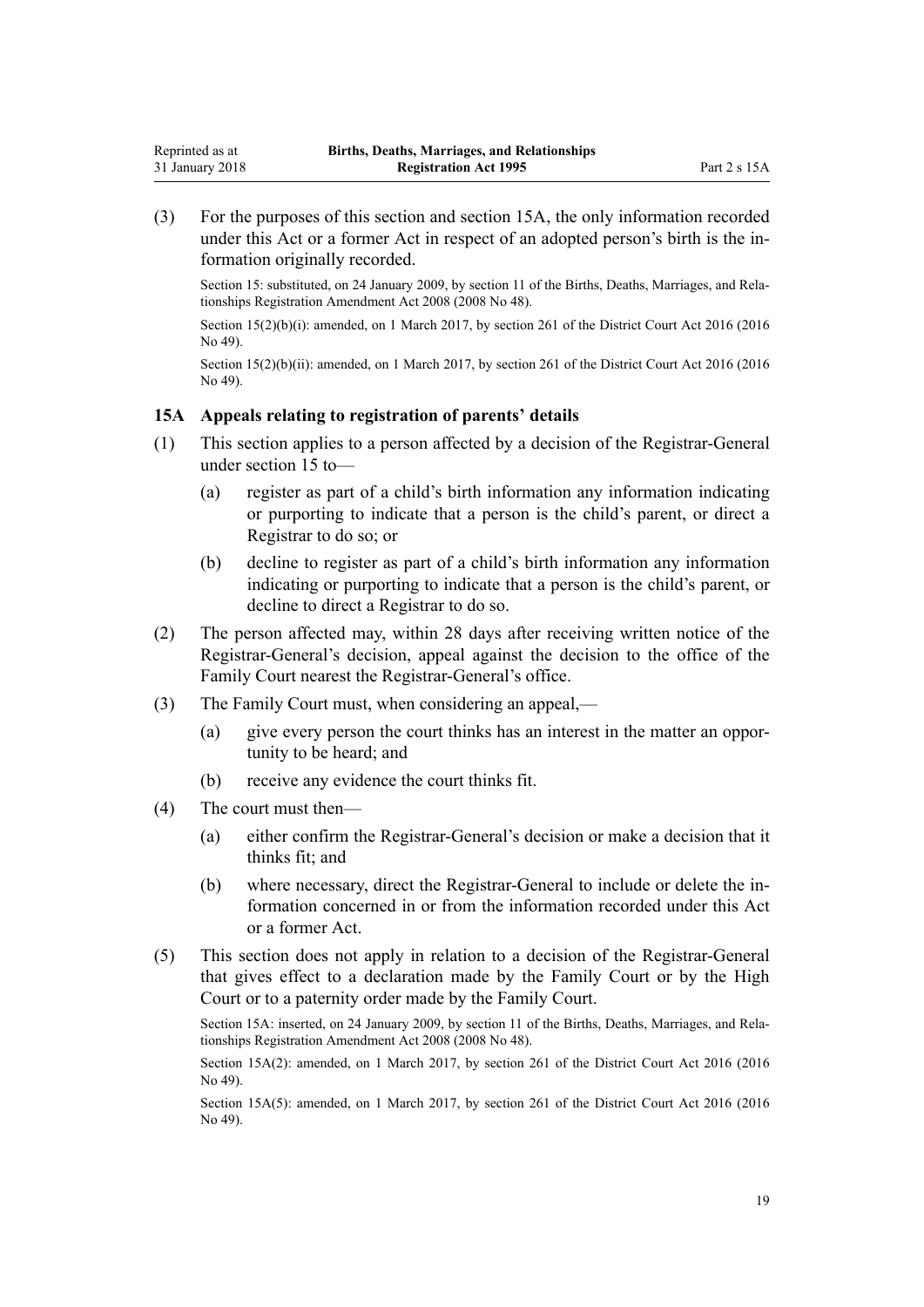## <span id="page-19-0"></span>**16 Registration of births notified late**

No Registrar other than the Registrar-General shall register a birth notified more than 2 years after the birth.

Compare: 1951 No 22 ss 11(2), 12, 14

## **17 Parents who marry or enter into civil union after birth of child may have particulars of marriage or civil union recorded**

- (1) If satisfied that—
	- (a) the parents of any person married, or entered into a civil union with, each other after the person's birth; and
	- (b) either—
		- (i) the parents have jointly requested the Registrar-General to record information relating to their marriage or civil union as part of the information relating to the person's birth recorded under this Act or a former Act; or
		- (ii) one parent is unavailable and the other has so requested,—

the Registrar-General shall do so.

- (2) Any person affected by a decision of the Registrar-General to decline to record information relating to a marriage or civil union between the parents of a person that took place after the person's birth as part of the information relating to the birth recorded under this Act or a former Act may, within 28 days after receiving written notice that the Registrar-General has so decided, appeal against the decision to the office of the Family Court nearest the Registrar-General's office; and the Family Court shall, after—
	- (a) giving every person the court thinks has an interest in the matter an opportunity to be heard; and
	- (b) receiving any evidence the court thinks fit,—

either confirm the Registrar-General's decision or make such decision as the Family Court thinks fit and, where necessary, direct the Registrar-General to cause to be included in the information recorded under this Act or a former Act in respect of the birth concerned the information in dispute.

(3) For the purposes of this section, the only information recorded under this Act or a former Act in respect of an adopted person's birth is the information originally recorded.

Compare: 1951 No 22 s 19A

Section 17 heading: amended, on 26 April 2005, by [section 7](http://prd-lgnz-nlb.prd.pco.net.nz/pdflink.aspx?id=DLM333795) of the Relationships (Statutory References) Act 2005 (2005 No 3).

Section 17(1)(a): amended, on 26 April 2005, by [section 7](http://prd-lgnz-nlb.prd.pco.net.nz/pdflink.aspx?id=DLM333795) of the Relationships (Statutory References) Act 2005 (2005 No 3).

Section 17(1)(b)(i): amended, on 26 April 2005, by [section 7](http://prd-lgnz-nlb.prd.pco.net.nz/pdflink.aspx?id=DLM333795) of the Relationships (Statutory References) Act 2005 (2005 No 3).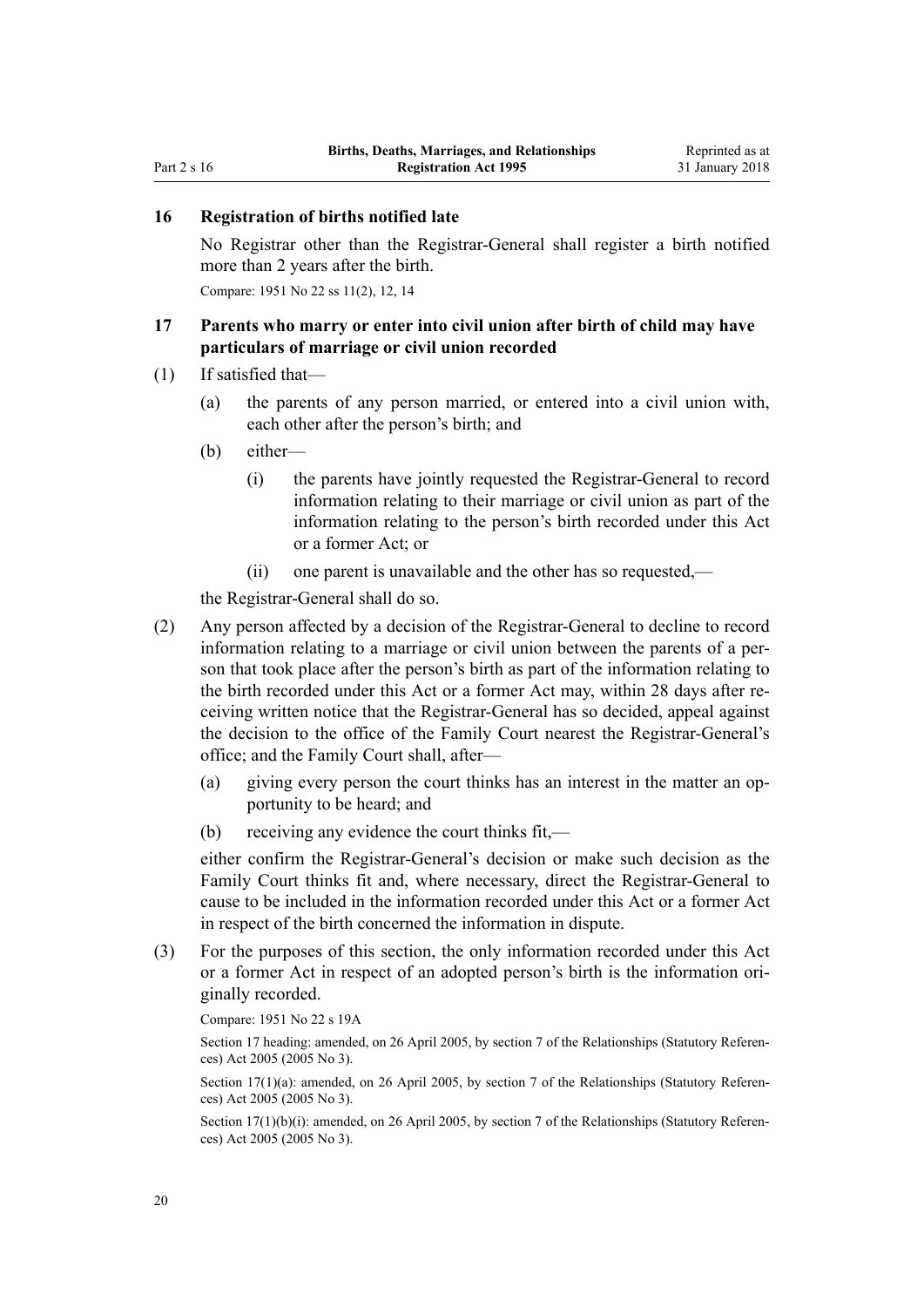<span id="page-20-0"></span>Section 17(2): amended, on 1 March 2017, by [section 261](http://prd-lgnz-nlb.prd.pco.net.nz/pdflink.aspx?id=DLM6942680) of the District Court Act 2016 (2016) No 49).

Section 17(2): amended, on 26 April 2005, by [section 7](http://prd-lgnz-nlb.prd.pco.net.nz/pdflink.aspx?id=DLM333795) of the Relationships (Statutory References) Act 2005 (2005 No 3).

## **Part 3 Names**

#### **18 Acceptance of names**

- (1) A Registrar shall not include any name or names in the information recorded under this Act or a former Act relating to a person's birth, or omit or amend any name or names so included, unless—
	- (a) the effect is that there are so included—
		- (i) 1 name designated to be treated as the person's surname; and
		- (ii) 1 or more other names; or
	- (b) the religious or philosophical beliefs, or cultural traditions, of—
		- (i) the person, if the person has attained the age of 18 years or earlier married or entered into a civil union; or
		- (ii) a parent (living or dead) or living guardian of the person, if the person has not attained the age of 18 years or earlier married or entered into a civil union—

require the person to bear only 1 name; and the effect is that there is so included only 1 name.

- (2) Subject to subsections (1) and (3), a Registrar shall include in the information recorded under this Act or a former Act relating to a person's birth any name or combination of names specified unless, in the Registrar's opinion, it may be undesirable in the public interest for the person to bear it.
- (3) If, in the opinion of a Registrar (other than the Registrar-General) who would otherwise include any name or combination of names in the information recorded under this Act or a former Act relating to a person's birth, it may be undesirable in the public interest for the person to bear it, the Registrar shall notify the Registrar-General of the name or combination of names concerned, and shall not include it unless directed by the Registrar-General to do so.
- (4) The Registrar-General shall include a name or combination of names in the information recorded under this Act or a former Act relating to a person's birth (or direct a Registrar to do so) unless, in the Registrar-General's opinion, it is undesirable in the public interest for the person to bear it.
- (5) Any person affected by a decision of the Registrar-General to decline to include any name or combination of names in the information recorded under this Act or a former Act relating to a birth, or to decline to direct a Registrar to do so, may, within 28 days of receiving written notice that the Registrar-Gener-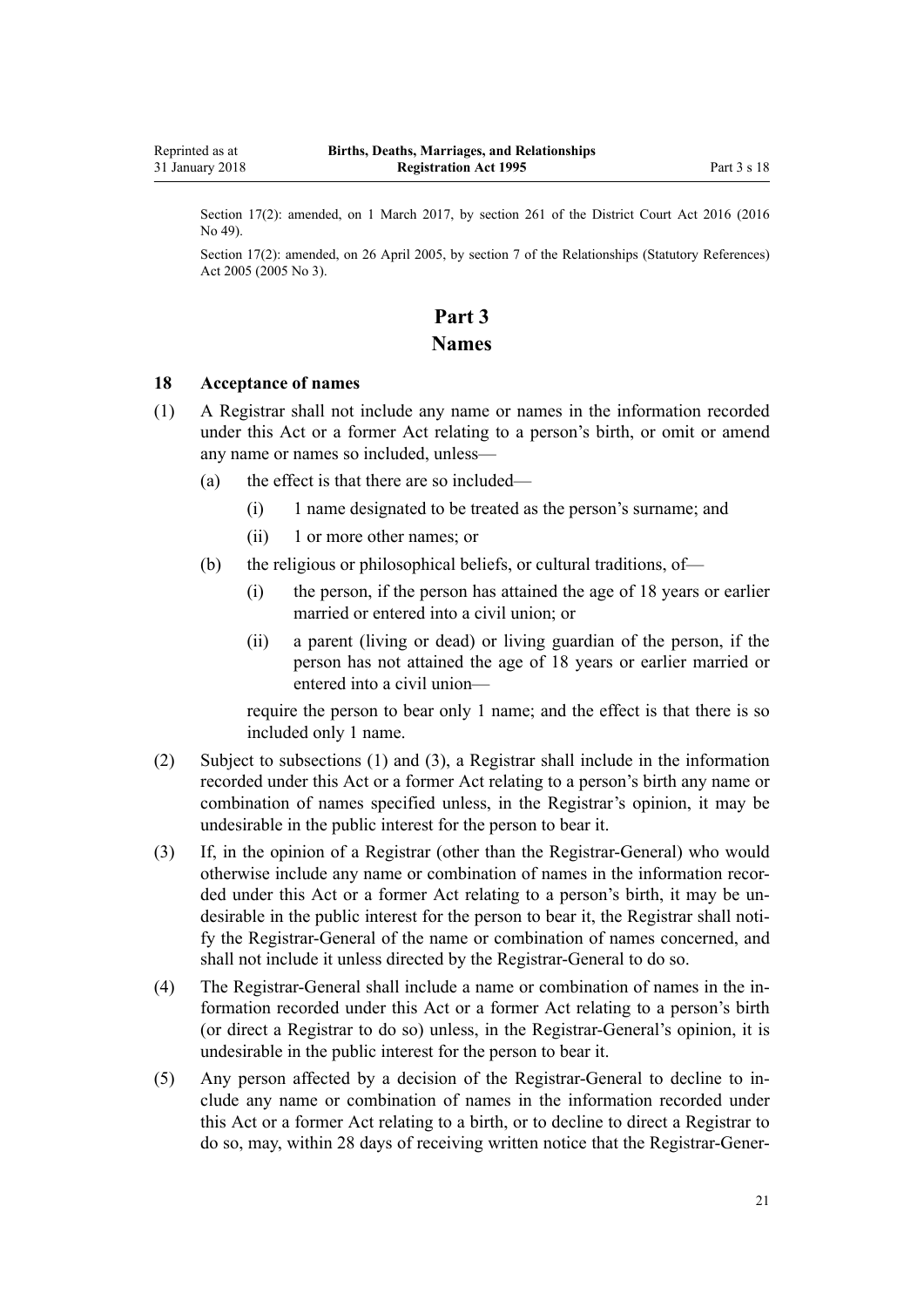<span id="page-21-0"></span>al has so declined, appeal against the decision to the office of the Family Court nearest the Registrar-General's office.

- (6) On an appeal under subsection (5), the Family Court shall, unless satisfied that it is undesirable in the public interest for the person concerned to bear the name or combination of names concerned, direct the Registrar concerned to include the name or combination of names in the information recorded under this Act or a former Act in respect of the person's birth.
- (7) In determining an appeal under subsection (5), the Family Court—
	- (a) shall give every person the court thinks has an interest in the matter an opportunity to be heard; and
	- (b) may receive any evidence the court thinks fit.
- (8) For the purposes of this section, it is undesirable in the public interest for a person to bear a name or combination of names if, and only if,—
	- (a) it might cause offence to a reasonable person; or
	- (b) it is unreasonably long; or
	- (c) without adequate justification, it is, includes, or resembles, an official title or rank.

Section 18(1)(b)(i): amended, on 26 April 2005, by [section 7](http://prd-lgnz-nlb.prd.pco.net.nz/pdflink.aspx?id=DLM333795) of the Relationships (Statutory References) Act 2005 (2005 No 3).

Section 18(1)(b)(ii): amended, on 26 April 2005, by [section 7](http://prd-lgnz-nlb.prd.pco.net.nz/pdflink.aspx?id=DLM333795) of the Relationships (Statutory References) Act 2005 (2005 No 3).

Section 18(5): amended, on 1 March 2017, by [section 261](http://prd-lgnz-nlb.prd.pco.net.nz/pdflink.aspx?id=DLM6942680) of the District Court Act 2016 (2016) No 49).

## **19 Names to be specified when birth notified**

- (1) The person or persons who notify a Registrar of the birth of a child under [sec](#page-13-0)[tion 9](#page-13-0) or [10](#page-14-0) must also specify for the child—
	- (a) 1 name designated to be treated as the child's surname and 1 or more other names; or
	- (b) if the religious or philosophical beliefs, or cultural traditions, of a parent (whether living or dead) or living guardian of the child require the child to bear only 1 name, 1 name.
- (2) Nothing in subsection (1) requires any name other than a name designated to be treated as the child's surname to be specified in the notification of a stillbirth.
- (3) Where—
	- (a) either—
		- (i) the Registrar-General has declined to include any name or names in the information recorded under this Act relating to a birth; or
		- (ii) a Registrar has declined to include any name or names in the information recorded under this Act relating to a birth, and the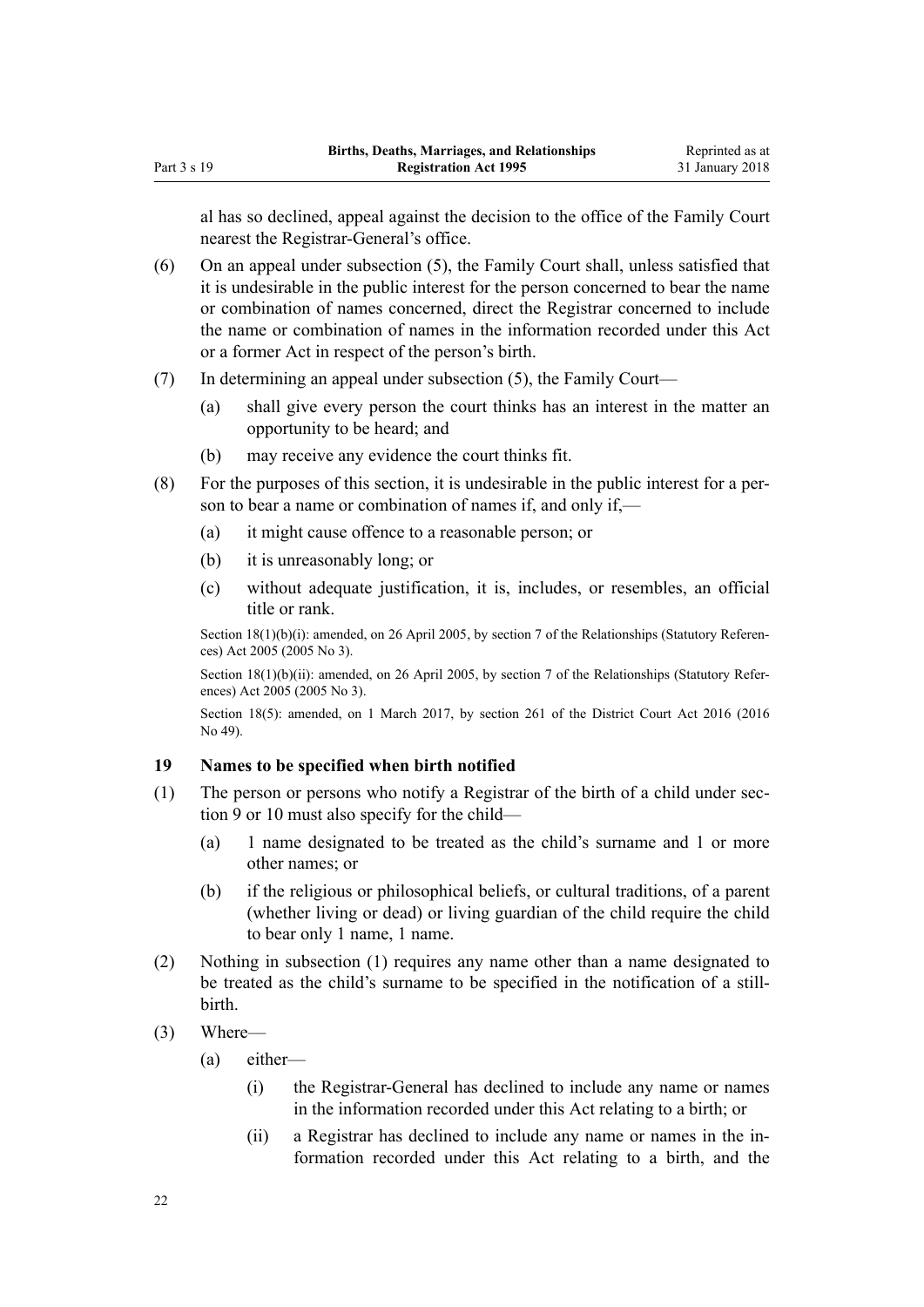Registrar-General has declined to direct the Registrar to do so; and

<span id="page-22-0"></span>(b) the Family Court has not determined that the name or names whose inclusion has been declined should be included,—

the question of whether or not subsection (1) has been complied with must be determined as if the name or names whose inclusion has been declined had not been specified.

Section 19(1): substituted, on 24 January 2009, by [section 12\(1\)](http://prd-lgnz-nlb.prd.pco.net.nz/pdflink.aspx?id=DLM1048857) of the Births, Deaths, Marriages, and Relationships Registration Amendment Act 2008 (2008 No 48).

Section 19(3): amended, on 24 January 2009, by [section 12\(2\)](http://prd-lgnz-nlb.prd.pco.net.nz/pdflink.aspx?id=DLM1048857) of the Births, Deaths, Marriages, and Relationships Registration Amendment Act 2008 (2008 No 48).

Section 19(3)(b): amended, on 1 March 2017, by [section 261](http://prd-lgnz-nlb.prd.pco.net.nz/pdflink.aspx?id=DLM6942680) of the District Court Act 2016 (2016) No 49).

## **20 Guardians may change child's names within 2 years of birth**

- (1) Subject to subsection (2), within 2 years of a child's birth—
	- (a) the child's guardians jointly; or
	- (b) if any guardians are unavailable, the other or others of them; or
	- (c) if, on the application of one guardian, the Family Court has consented to a change in the child's name, that guardian,—

may, by notice in writing to a Registrar, request the Registrar to omit, amend, or replace any name specified for the child under [section 19](#page-21-0) or under a former Act, or specify for the child a further name or names; and in that case, subject to subsection (2) of this section and [section 18](#page-20-0), the Registrar shall, on payment of the prescribed fee, include the child's new names in the information relating to the birth recorded under the Act concerned.

- (2) A Registrar shall not, under subsection (1), include any new names in the registration of a child's birth—
	- (a) if the request concerned was made pursuant to an order of the Family Court, and is not in accordance with any conditions subject to which the order was made; or
	- (b) more than once in respect of the same child, unless satisfied that there are special reasons making it appropriate to do so.

## **21 Definitions for sections 21A and 21B**

In [sections 21A](#page-23-0) and [21B,](#page-25-0)—

**eligible person** means a person—

- (a) whose birth is registered; or
- (b) who is a New Zealand citizen or is entitled, under the [Immigration Act](http://prd-lgnz-nlb.prd.pco.net.nz/pdflink.aspx?id=DLM1440300) [2009](http://prd-lgnz-nlb.prd.pco.net.nz/pdflink.aspx?id=DLM1440300), to be in New Zealand indefinitely

**guardian** means—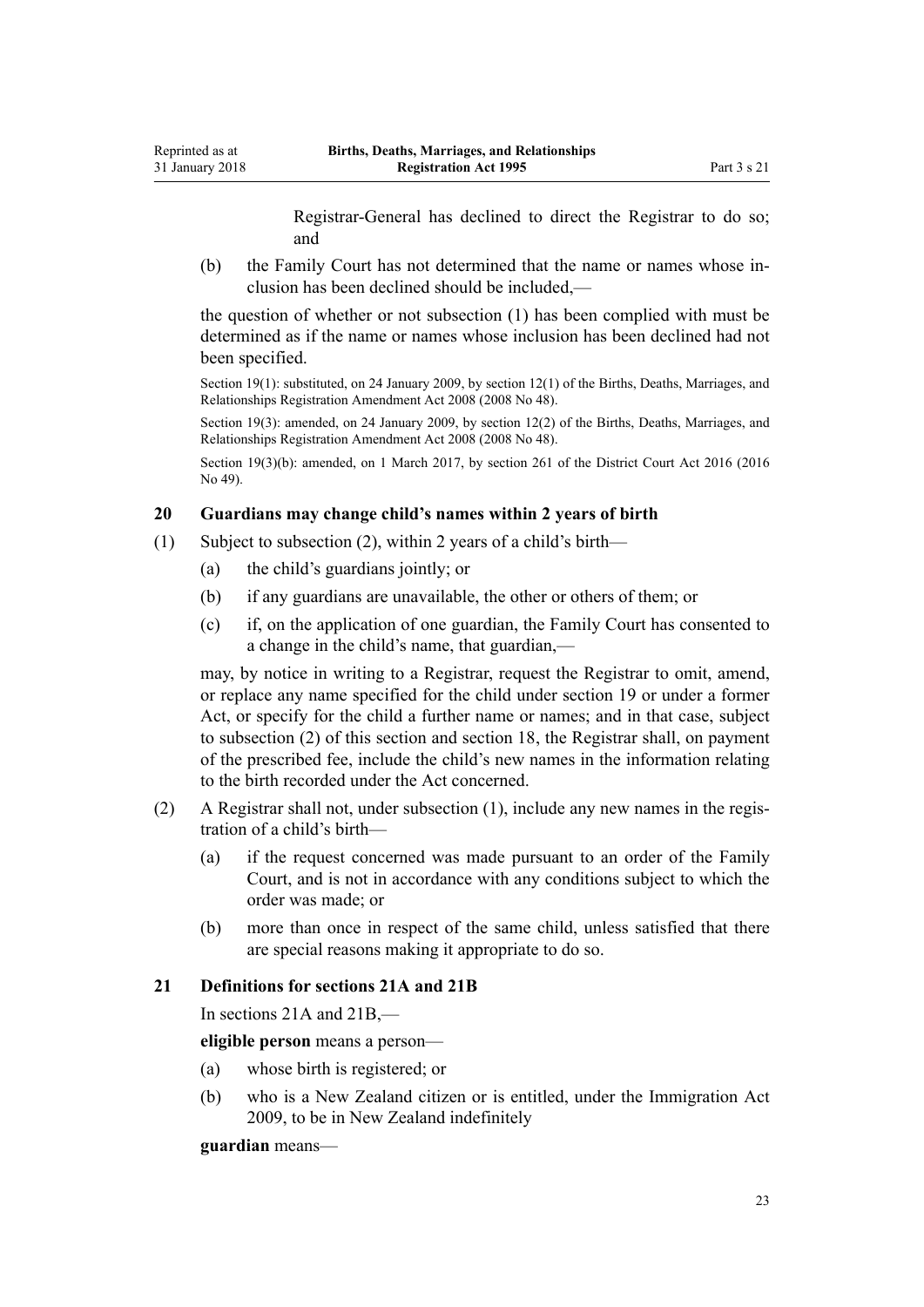- <span id="page-23-0"></span>(a) the guardians of a person; or
- (b) if any guardians are unavailable, the other guardian or guardians; or
- (c) if, on the application of 1 guardian, the Family Court has consented to a change in the person's names, that guardian; or
- (d) if all guardians are unavailable, the chief executive of the department for the time being responsible for the administration of the [Oranga Tamariki](http://prd-lgnz-nlb.prd.pco.net.nz/pdflink.aspx?id=DLM147087) [Act 1989.](http://prd-lgnz-nlb.prd.pco.net.nz/pdflink.aspx?id=DLM147087)

Section 21: substituted, on 24 January 2009, by [section 13](http://prd-lgnz-nlb.prd.pco.net.nz/pdflink.aspx?id=DLM1048858) of the Births, Deaths, Marriages, and Relationships Registration Amendment Act 2008 (2008 No 48).

Section 21 **eligible person** paragraph (b): amended, at 2 am on 29 November 2010, by [section 406\(1\)](http://prd-lgnz-nlb.prd.pco.net.nz/pdflink.aspx?id=DLM1441347) of the Immigration Act 2009 (2009 No 51).

Section 21 **guardian** paragraph (d): amended, on 14 July 2017, by [section 149](http://prd-lgnz-nlb.prd.pco.net.nz/pdflink.aspx?id=DLM7287401) of the Children, Young Persons, and Their Families (Oranga Tamariki) Legislation Act 2017 (2017 No 31).

#### **21A Application for registration of name change**

- (1) The following persons may apply for registration of a name change:
	- (a) an eligible person who is 18 years of age or older:
	- (b) an eligible person who is younger than 18 years of age but who is or has been in a marriage, in a civil union, or in a de facto relationship:
	- (c) the guardian of an eligible person to whom neither of paragraph (a) or (b) applies.
- (2) A person applying for registration of a name change must—
	- (a) complete the standard form and provide it to the Registrar-General; and
	- (b) pay the prescribed fee (if any); and
	- (c) provide one of the following to the Registrar-General:
		- (i) a statement made, in accordance with subsection (3), by an eligible person or the guardian of an eligible person (accompanied by the eligible person's written consent if the eligible person is 16 years of age or older and the application was made by the eligible person's guardian) and verified—
			- (A) electronically in a prescribed manner (*see also* [section](#page-76-0) [82A](#page-76-0)); or
			- (B) by statutory declaration; or
		- (ii) a deed poll executed before 1 September 1995, evidencing any change in the eligible person's names; or
		- (iii) a copy of a deed poll executed and filed in an office of the High Court before 1 September 1995 and certified by a Registrar of the court in which it was filed.
- (3) The eligible person or the guardian of the eligible person must declare, in the verified statement provided under subsection  $(2)(c)(i)$ ,—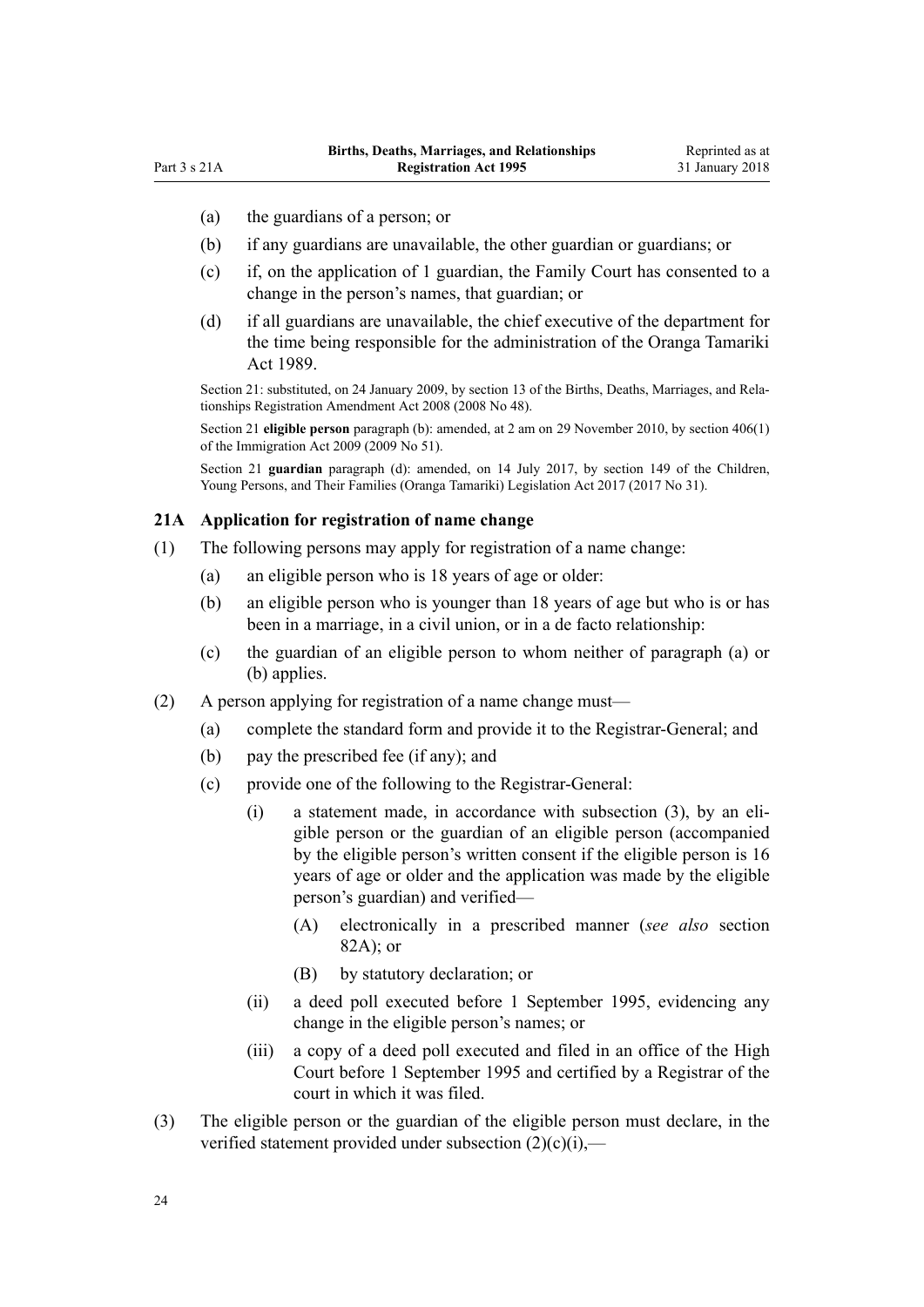- (a) an intention to abandon (and to adopt some other names instead of) the names most recently included in—
	- (i) the eligible person's birth information or name change information; or
	- (ii) the registration of the eligible person's birth in another State; or
	- (iii) a record of a name change deposited with a foreign registration authority; or
- (b) that the eligible person has previously abandoned (and adopted some other names instead of) the names included in—
	- (i) the eligible person's birth information or name change information; or
	- (ii) the registration of the eligible person's birth in another State; or
	- (iii) a record of a name change deposited with a foreign registration authority.
- (3A) The Registrar-General may require a person before whom a statutory declaration referred to in subsection  $(2)(c)(i)(B)$  or [section 82A\(2\)](#page-76-0) is made–
	- (a) to verify the identity of the eligible person or the guardian of the eligible person, or both, in a manner specified by the Registrar-General; and
	- (b) to state whether he or she is satisfied of the identity of the eligible person or the guardian of the eligible person, or both.
- (4) A birth certificate, or some other certificate or evidence, that satisfies the Registrar-General of the date and place of the eligible person's birth and the status of any other person making the application as the eligible person's guardian must also be provided to the Registrar-General if the eligible person's birth is not registered.
- (4A) The Registrar-General may require a person applying for registration of a name change to provide, with the standard form referred to in subsection  $(2)(a)$  or separately, any means of identification that is reasonably necessary to confirm the identity of the eligible person or the guardian of the eligible person, or both.
- (5) The Registrar-General must, at the option of the eligible person or the guardian of the eligible person, return or destroy the certificate or evidence provided under subsection (4) or (4A).

Section 21A: inserted, on 24 January 2009, by [section 13](http://prd-lgnz-nlb.prd.pco.net.nz/pdflink.aspx?id=DLM1048858) of the Births, Deaths, Marriages, and Relationships Registration Amendment Act 2008 (2008 No 48).

Section 21A(2): replaced, on 26 March 2015, by [section 4\(1\)](http://prd-lgnz-nlb.prd.pco.net.nz/pdflink.aspx?id=DLM6403408) of the Births, Deaths, Marriages, and Relationships Registration Amendment Act 2015 (2015 No 9).

Section  $21A(2)(c)$ : amended, on 16 December 2017, by [section 4\(1\)](http://prd-lgnz-nlb.prd.pco.net.nz/pdflink.aspx?id=DLM6962121) of the Electronic Interactions Reform Act 2017 (2017 No 50).

Section  $21A(2)(c)(i)$ : replaced, on 16 December 2017, by [section 4\(2\)](http://prd-lgnz-nlb.prd.pco.net.nz/pdflink.aspx?id=DLM6962121) of the Electronic Interactions Reform Act 2017 (2017 No 50).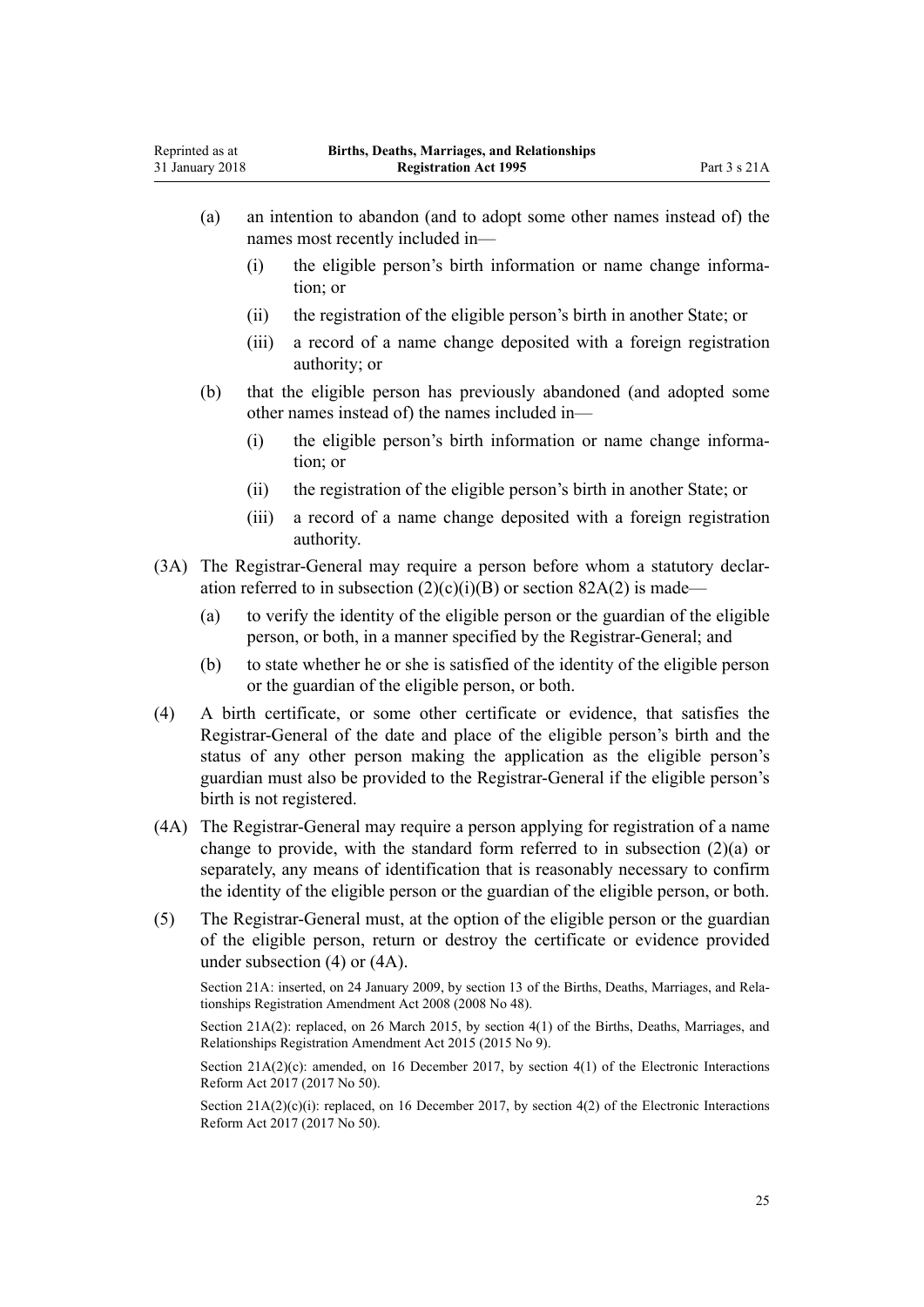<span id="page-25-0"></span>Section 21A(3): amended, on 16 December 2017, by [section 4\(3\)](http://prd-lgnz-nlb.prd.pco.net.nz/pdflink.aspx?id=DLM6962121) of the Electronic Interactions Reform Act 2017 (2017 No 50).

Section 21A(3): amended, on 26 March 2015, by [section 4\(2\)](http://prd-lgnz-nlb.prd.pco.net.nz/pdflink.aspx?id=DLM6403408) of the Births, Deaths, Marriages, and Relationships Registration Amendment Act 2015 (2015 No 9).

Section 21A(3A): inserted, on 26 March 2015, by [section 4\(3\)](http://prd-lgnz-nlb.prd.pco.net.nz/pdflink.aspx?id=DLM6403408) of the Births, Deaths, Marriages, and Relationships Registration Amendment Act 2015 (2015 No 9).

Section 21A(3A): amended, on 16 December 2017, by [section 4\(4\)](http://prd-lgnz-nlb.prd.pco.net.nz/pdflink.aspx?id=DLM6962121) of the Electronic Interactions Reform Act 2017 (2017 No 50).

Section 21A(4): amended, on 26 March 2015, by [section 4\(4\)](http://prd-lgnz-nlb.prd.pco.net.nz/pdflink.aspx?id=DLM6403408) of the Births, Deaths, Marriages, and Relationships Registration Amendment Act 2015 (2015 No 9).

Section 21A(4A): inserted, on 26 March 2015, by [section 4\(5\)](http://prd-lgnz-nlb.prd.pco.net.nz/pdflink.aspx?id=DLM6403408) of the Births, Deaths, Marriages, and Relationships Registration Amendment Act 2015 (2015 No 9).

Section 21A(5): amended, on 26 March 2015, by [section 4\(6\)](http://prd-lgnz-nlb.prd.pco.net.nz/pdflink.aspx?id=DLM6403408) of the Births, Deaths, Marriages, and Relationships Registration Amendment Act 2015 (2015 No 9).

#### **21B Registration of name change**

- (1) The Registrar-General must, subject to [section 18](#page-20-0), register a name change as soon as practicable if the documents and fee (if any) required by [section 21A](#page-23-0) are provided to the Registrar-General.
- (2) The Registrar-General must register a name change as follows:
	- (a) for an eligible person whose birth has been registered or is required to be registered, include the new name in the person's birth information; or
	- (b) for an eligible person whose birth cannot be registered because of [sec](#page-13-0)[tion 6,](#page-13-0) include the new name in the person's name change information.
- (3) However, the Registrar-General must not register a name change if it is an abandonment of a surname assumed on marriage or entry into a civil union (not being the surname most recently included in the person's birth information or name change information) and a reversion to the most recently included surname.

Section 21B: inserted, on 24 January 2009, by [section 13](http://prd-lgnz-nlb.prd.pco.net.nz/pdflink.aspx?id=DLM1048858) of the Births, Deaths, Marriages, and Relationships Registration Amendment Act 2008 (2008 No 48).

Section 21B(1): amended, on 16 December 2017, by [section 5](http://prd-lgnz-nlb.prd.pco.net.nz/pdflink.aspx?id=DLM6962122) of the Electronic Interactions Reform Act 2017 (2017 No 50).

## **22 Registrar-General to give effect to decisions under Care of Children Act 2004**

Subject to [section 18](#page-20-0), but notwithstanding any other provision of this Part, an order under [section 44\(3\)](http://prd-lgnz-nlb.prd.pco.net.nz/pdflink.aspx?id=DLM317490) or [section 46\(1\)](http://prd-lgnz-nlb.prd.pco.net.nz/pdflink.aspx?id=DLM317497) of the Care of Children Act 2004 requiring the Registrar-General to include any names in the information recorded under this Act or a former Act relating to a child's birth shall have effect according to its tenor.

Section 22 heading: amended, on 1 July 2005, by [section 151](http://prd-lgnz-nlb.prd.pco.net.nz/pdflink.aspx?id=DLM317988) of the Care of Children Act 2004 (2004 No 90).

Section 22: amended, on 1 July 2005, by [section 151](http://prd-lgnz-nlb.prd.pco.net.nz/pdflink.aspx?id=DLM317988) of the Care of Children Act 2004 (2004 No 90).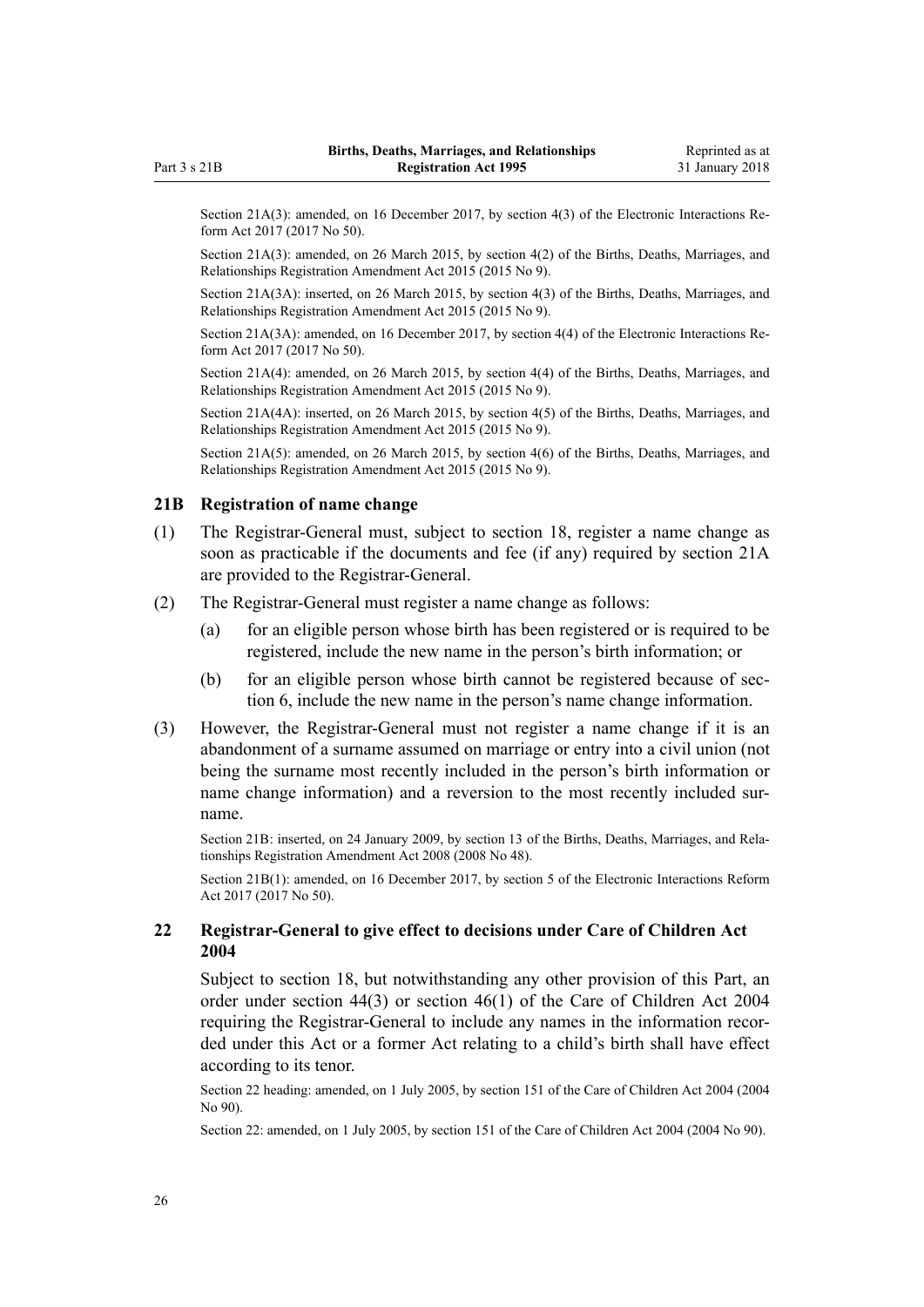## **Part 4**

## **Adoptions**

## <span id="page-26-0"></span>**23 Registrar-General to be notified of New Zealand adoptions**

Forthwith after the making of an adoption order under the [Adoption Act 1955](http://prd-lgnz-nlb.prd.pco.net.nz/pdflink.aspx?id=DLM292660), the court concerned or its Registrar shall give the Registrar-General notice of the following matters (so far as they are known to the court):

- (a) the names (if any) of the adopted person immediately before the making of the order:
- (b) the names conferred on the person by the order:
- (c) the names of the persons who were the person's parents immediately before the making of the order:
- (d) whether or not the adoptive parent or parents want the words "adoptive parent" or "adoptive parents" to appear on the face of birth certificates relating to the person:
- (e) the date of the order:
- (f) the name of the court:
- (g) those matters required by the standard form for the purposes of [section](#page-15-0) [11](#page-15-0) (which relates to the notification of births) that would have been appropriate if the adopted person had been born to the adoptive parent or parents:
- (h) any other matters prescribed.

Compare: 1951 No 22 s 21(1)

Section  $23(g)$ : amended, on 24 January 2009, by [section 46](http://prd-lgnz-nlb.prd.pco.net.nz/pdflink.aspx?id=DLM1048941) of the Births, Deaths, Marriages, and Relationships Registration Amendment Act 2008 (2008 No 48).

## **24 Registration of New Zealand adoptions**

- (1) On receiving—
	- (a) notice under section 23 of this Act or section 21 of the Births and Deaths Registration Act 1951 relating to the adoption of; or
	- (b) notice of the adoption under a former Adoption Act of—

a person whose birth has been registered, the Registrar-General shall forthwith cause the information it contains to be included in the registration.

- (2) On receiving—
	- (a) notice under section 23 of this Act or section 21 of the Births and Deaths Registration Act 1951 relating to the adoption of; or
	- (b) notice of the adoption under a former Adoption Act of—

a person whose birth has not been registered, the Registrar-General shall, if satisfied of the correctness or likely correctness of the information relating to the date and place of the person's birth, forthwith record the information it con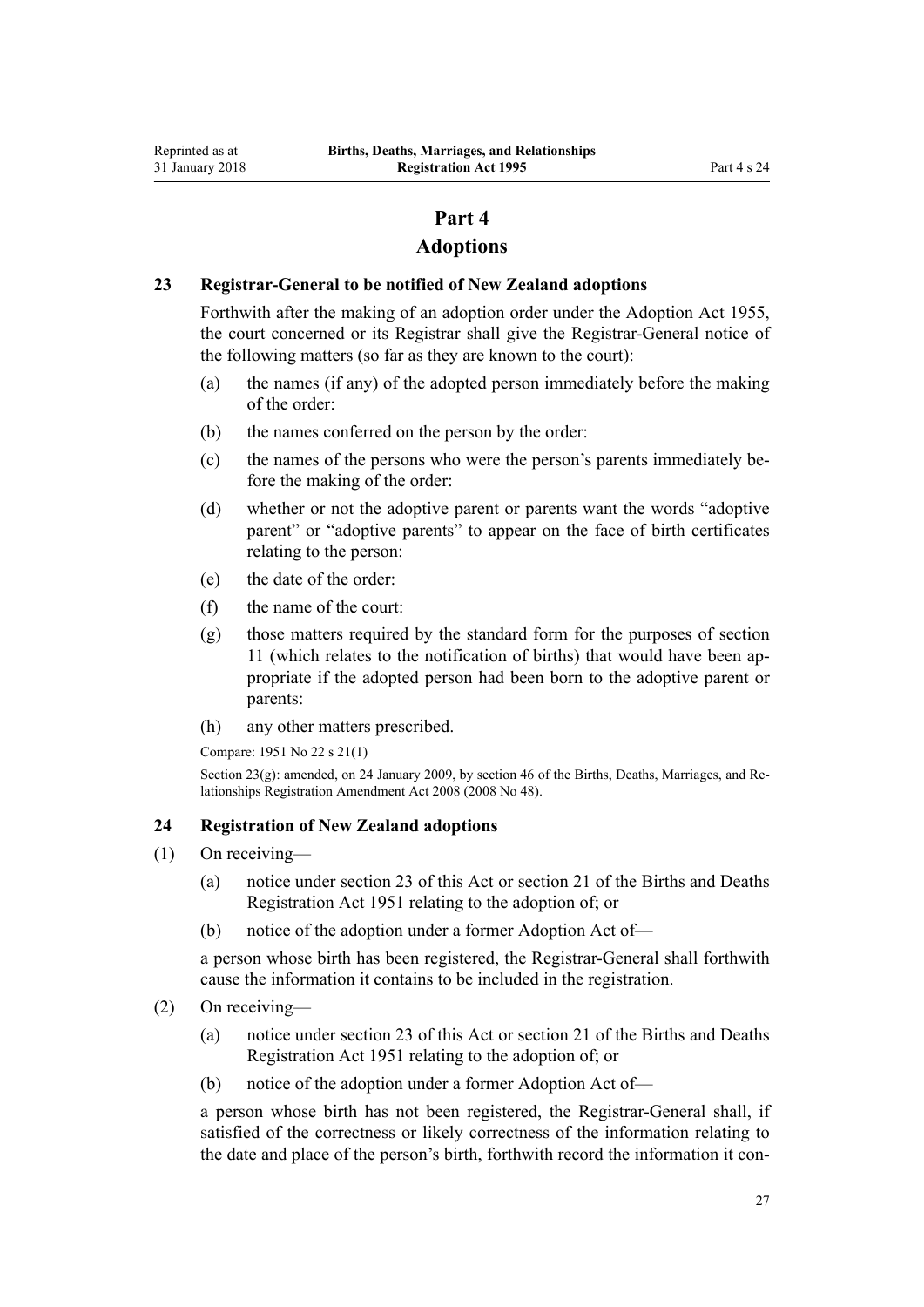<span id="page-27-0"></span>tains as if the person's birth is registered and the information is included in the registration.

- (3) The Registrar-General must include additional information described in subsection (5) in the birth information of an adopted person if an application—
	- (a) is made under subsection  $(4)(a)$ ; or
	- (b) is made under subsection  $(4)(b)$  and is accompanied by the adopted person's written consent if he or she is 16 or 17 years of age.
- (4) The application may be made by—
	- (a) the adopted person if he or she is 18 years of age or older or (if younger than 18 years of age) has earlier married, entered into a civil union, or been in a de facto relationship; or
	- (b) if the birth information relates to an adopted person who is younger than 18 years of age and has not earlier married, entered into a civil union, or been in a de facto relationship,—
		- (i) the adoptive parents (if there are 2 adoptive parents and they are both alive); or
		- (ii) the adoptive parent (if there is only 1 adoptive parent or 1 adoptive parent alive).
- (5) The additional information is—
	- (a) notice of whether the words "adoptive parent" or "adoptive parents" should appear on birth certificates relating to the adopted person; and
	- (b) other information relating to the birth, subject to [section 83](#page-76-0).
	- Compare: 1951 No 22 ss 21, 24

Section 24(3): substituted, on 24 January 2009, by [section 14](http://prd-lgnz-nlb.prd.pco.net.nz/pdflink.aspx?id=DLM1048865) of the Births, Deaths, Marriages, and Relationships Registration Amendment Act 2008 (2008 No 48).

Section 24(4): added, on 24 January 2009, by [section 14](http://prd-lgnz-nlb.prd.pco.net.nz/pdflink.aspx?id=DLM1048865) of the Births, Deaths, Marriages, and Relationships Registration Amendment Act 2008 (2008 No 48).

Section 24(5): added, on 24 January 2009, by [section 14](http://prd-lgnz-nlb.prd.pco.net.nz/pdflink.aspx?id=DLM1048865) of the Births, Deaths, Marriages, and Relationships Registration Amendment Act 2008 (2008 No 48).

### **25 Registration of overseas adoptions**

If the Registrar-General—

- (a) is satisfied that [section 17\(1\)](http://prd-lgnz-nlb.prd.pco.net.nz/pdflink.aspx?id=DLM293196) of the Adoption Act 1955 or [section 11](http://prd-lgnz-nlb.prd.pco.net.nz/pdflink.aspx?id=DLM423030) of the Adoption (Intercountry) Act 1997 applies to the adoption outside New Zealand of a person whose birth is registered; and
- (b) has received any particulars the Registrar-General requires for the purpose, and is satisfied that they are or are likely to be correct,—

the Registrar-General may direct that [section 24](#page-26-0) of this Act should apply to the adoption; and in that case that section and [section 27](#page-28-0) of this Act, with any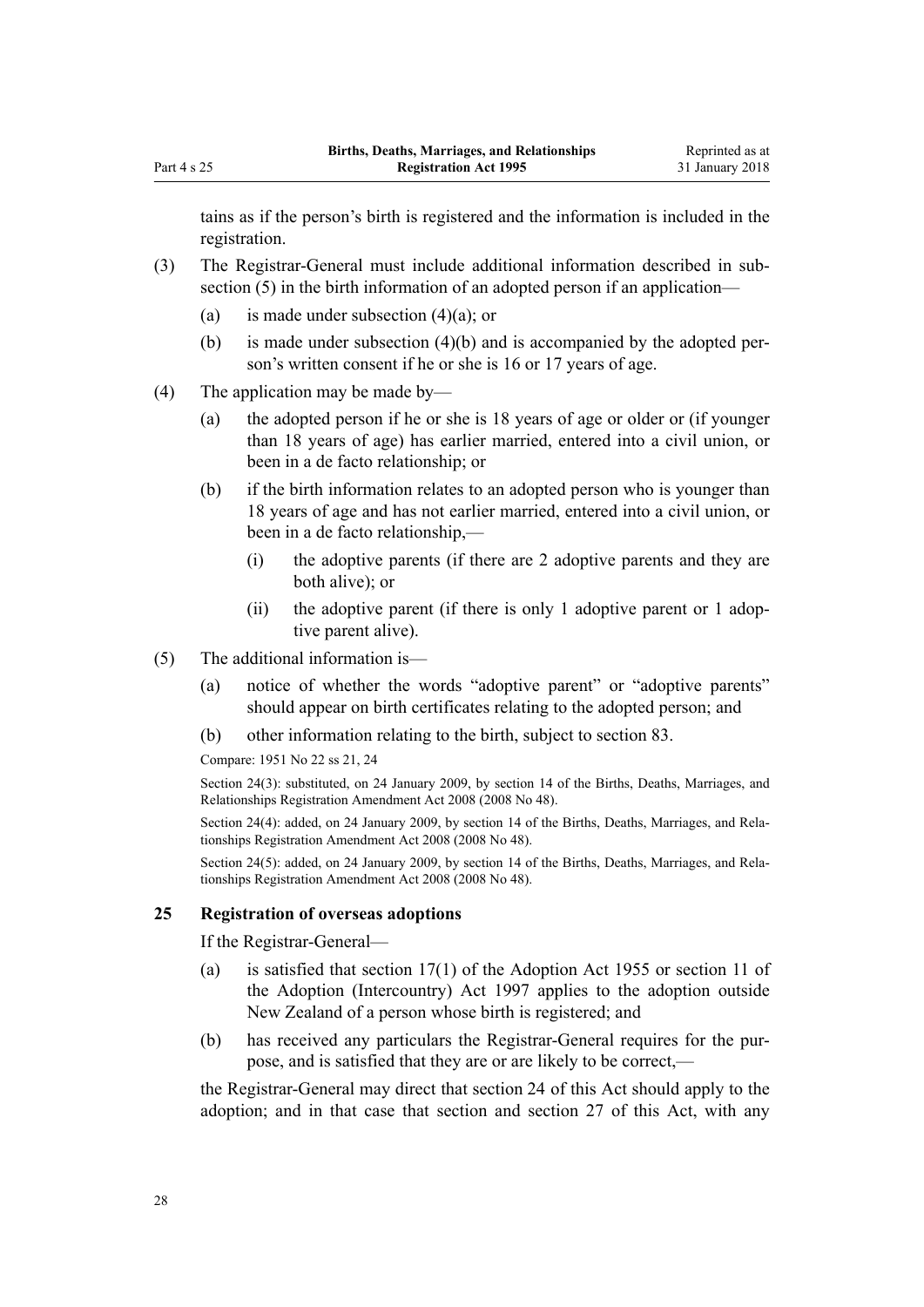<span id="page-28-0"></span>necessary modifications, shall apply as if the adoption had been effected by an adoption order under the [Adoption Act 1955](http://prd-lgnz-nlb.prd.pco.net.nz/pdflink.aspx?id=DLM292660).

Compare: 1951 No 22 s 21A

Section 25(a): amended, on 1 January 1999, by [section 30](http://prd-lgnz-nlb.prd.pco.net.nz/pdflink.aspx?id=DLM423068) of the Adoption (Intercountry) Act 1997 (1997 No 109).

## **26 Registrar-General may supply adoption information to registration authorities overseas**

If satisfied that—

- (a) an authority constituted in a State outside New Zealand has the function of recording information relating to births within the State; and
- (b) a person who has been adopted in New Zealand was born in the State; and
- (c) the authority has so requested,—

the Registrar-General may supply to the authority any information relating to the adoption.

### **27 Variation or discharge of adoption order**

- (1) Subject to subsection (2), forthwith after the variation or discharge of an adoption order under the [Adoption Act 1955,](http://prd-lgnz-nlb.prd.pco.net.nz/pdflink.aspx?id=DLM292660) the Registrar of the court concerned shall send a copy of the order to the Registrar-General, who shall cause to be included in the registration of the birth of the person to whom the adoption order related particulars of the variation or discharge including (where appropriate) a name or names for the person.
- (2) The Registrar-General may, if it seems expedient to do so, treat any order varying any adoption order as if it is a further adoption order; and in that case [sec](#page-26-0)[tion 24](#page-26-0) shall apply accordingly.

Compare: 1951 No 22 s 23

## **Part 5 Declarations of Family Court as to sex**

### **27A Definitions for sections 28 and 29**

In [sections 28](#page-29-0) and [29,](#page-30-0)—

**eligible adult** means a person—

- (a) who is any of the following:
	- (i) a person whose birth is registered:
	- (ii) a person whose birth is registrable under this Act but is not yet registered:
	- (iii) a person who is a New Zealand citizen or is entitled, under the [Immigration Act 2009](http://prd-lgnz-nlb.prd.pco.net.nz/pdflink.aspx?id=DLM1440300), to be in New Zealand indefinitely; and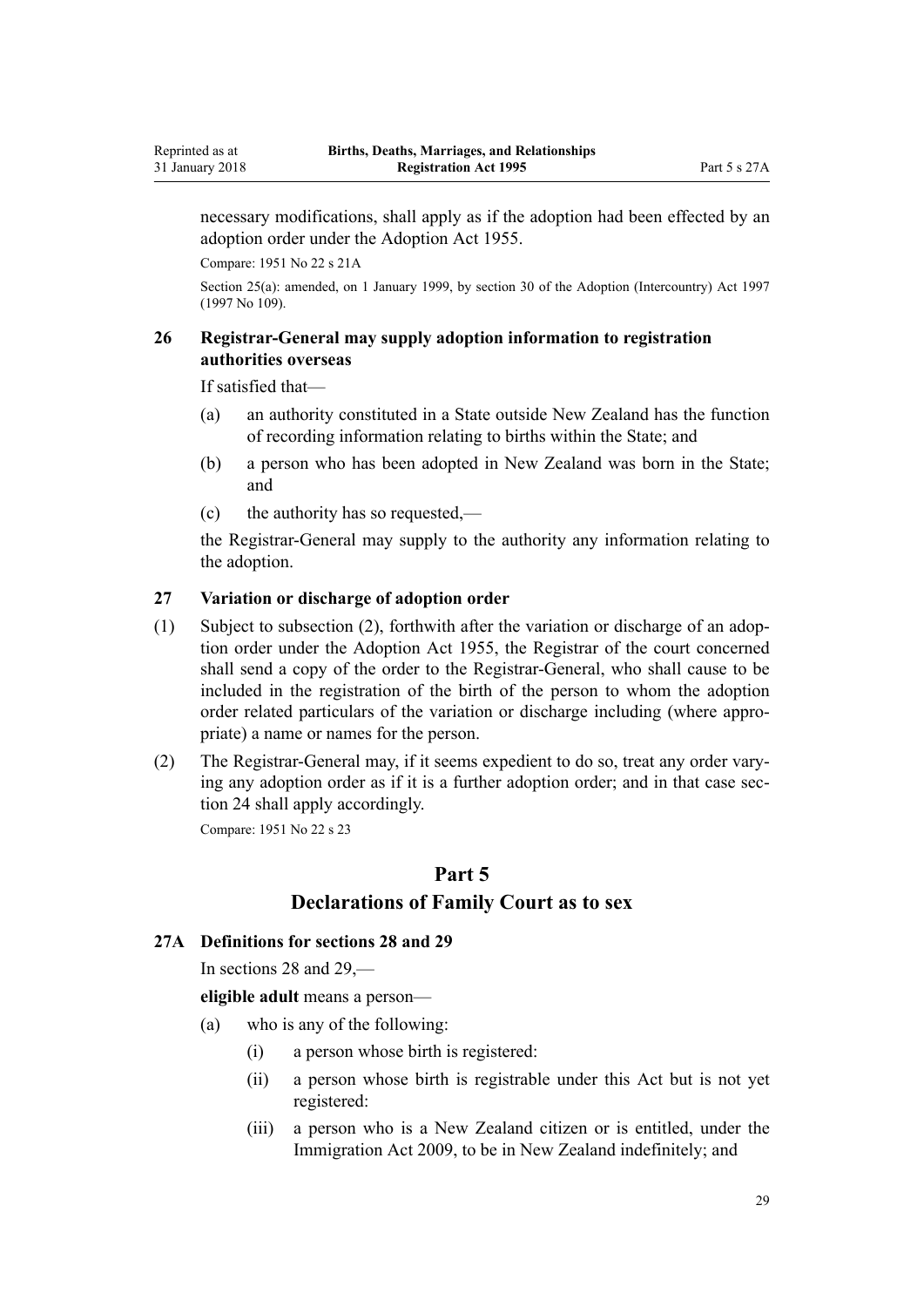- <span id="page-29-0"></span> $(b)$  who—
	- (i) is 18 years of age or older; or
	- (ii) is younger than 18 years of age but who is or has been in a marriage, in a civil union, or in a de facto relationship

**eligible child** means a person—

(a) who is any of the following:

- (i) a person whose birth is registered:
- (ii) a person whose birth is registrable under this Act but is not yet registered:
- (iii) a person who is a New Zealand citizen or is entitled, under the [Immigration Act 2009](http://prd-lgnz-nlb.prd.pco.net.nz/pdflink.aspx?id=DLM1440300), to be in New Zealand indefinitely; and
- (b) who—
	- (i) has not attained the age of 18 years; and
	- (ii) has never been in a marriage, in a civil union, or in a de facto relationship.

Section 27A: inserted, on 24 January 2009, by [section 15](http://prd-lgnz-nlb.prd.pco.net.nz/pdflink.aspx?id=DLM1048855) of the Births, Deaths, Marriages, and Relationships Registration Amendment Act 2008 (2008 No 48).

Section 27A **eligible adult** paragraph (a)(iii): amended, at 2 am on 29 November 2010, by [section](http://prd-lgnz-nlb.prd.pco.net.nz/pdflink.aspx?id=DLM1441347) [406\(1\)](http://prd-lgnz-nlb.prd.pco.net.nz/pdflink.aspx?id=DLM1441347) of the Immigration Act 2009 (2009 No 51).

Section 27A **eligible child** paragraph (a)(iii): amended, at 2 am on 29 November 2010, by [section](http://prd-lgnz-nlb.prd.pco.net.nz/pdflink.aspx?id=DLM1441347) [406\(1\)](http://prd-lgnz-nlb.prd.pco.net.nz/pdflink.aspx?id=DLM1441347) of the Immigration Act 2009 (2009 No 51).

#### **28 Declarations of Family Court as to sex to be shown on birth certificates issued for adults**

- (1) Subject to subsection (3), the Family Court may, on the application of an eligible adult (the **applicant**), declare that it is appropriate that birth certificates issued in respect of the applicant should contain the information that the applicant is a person of a sex specified in the application (in subsection (3) referred to as the **nominated sex**).
- (2) The court must cause a copy of the application to be served on—
	- (a) the Registrar-General, if the applicant's birth is registered or is registrable under this Act but is not yet registered; and
	- (b) any other person who, in the court's opinion, is interested in it or might be affected by the granting of the declaration.
- (3) The court shall issue the declaration if, and only if,—
	- (a) it is satisfied either that the applicant's birth is registrable under this Act but is not yet registered, or that there is included in the record of the applicant's birth—
		- (i) information that the applicant is a person of the sex opposite to the nominated sex; or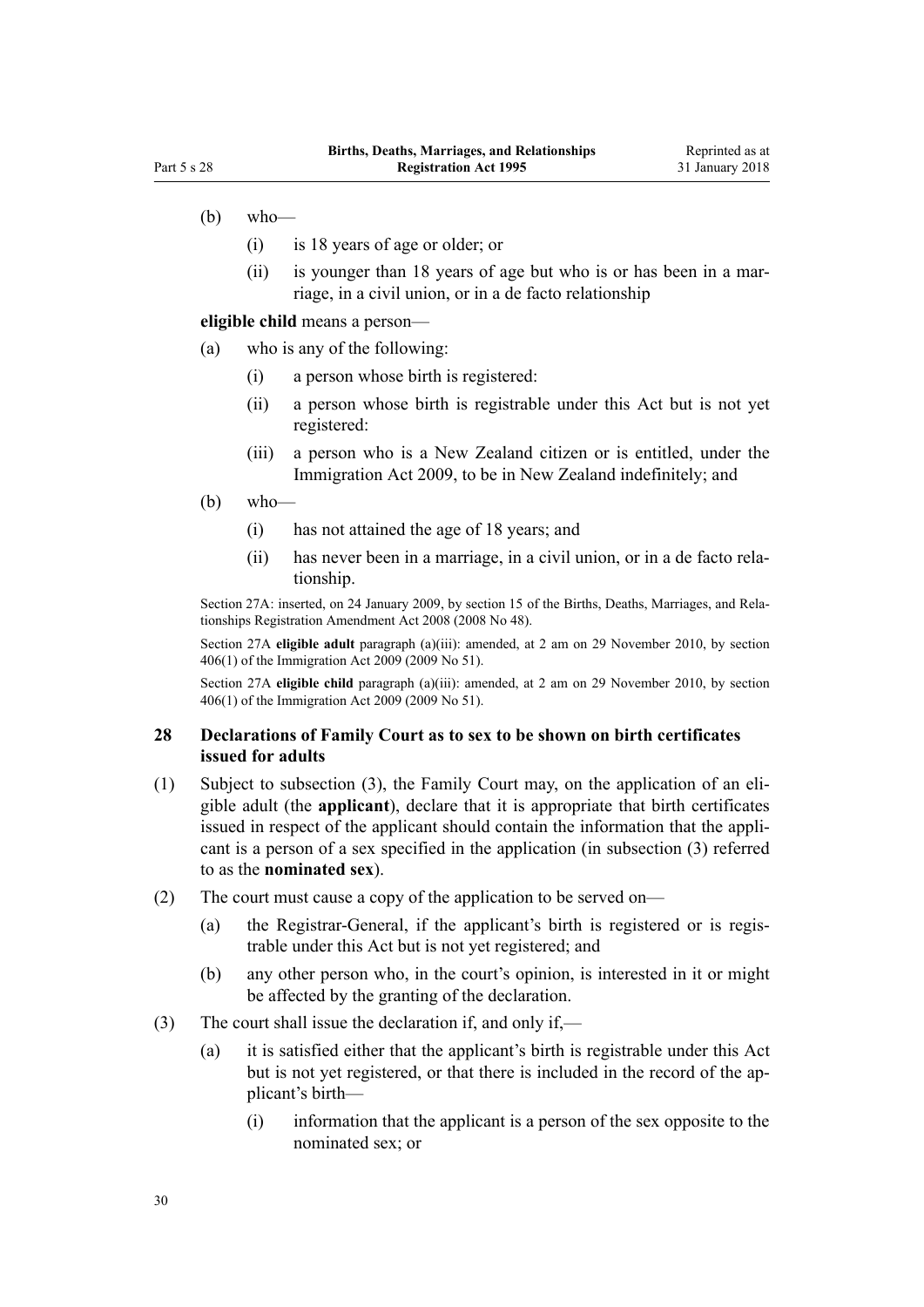- (ii) information that the applicant is a person of indeterminate sex; or
- (iii) no information at all as to the applicant's sex; and
- (b) it is satisfied that the applicant is not a person of the nominated sex, but—
	- (i) has assumed and intends to maintain, or has always had and intends to maintain, the gender identity of a person of the nominated sex; and
	- (ii) wishes the nominated sex to appear on birth certificates issued in respect of the applicant; and
- (c) either—

<span id="page-30-0"></span>Reprinted as at 31 January 2018

- (i) it is satisfied, on the basis of expert medical evidence, that the applicant—
	- (A) has assumed (or has always had) the gender identity of a person of the nominated sex; and
	- (B) has undergone such medical treatment as is usually regarded by medical experts as desirable to enable persons of the genetic and physical conformation of the applicant at birth to acquire a physical conformation that accords with the gender identity of a person of the nominated sex; and
	- (C) will, as a result of the medical treatment undertaken, maintain a gender identity of a person of the nominated sex; or
- (ii) it is satisfied that the applicant's sexual assignment or reassignment as a person of the nominated sex has been recorded or recognised in accordance with the laws of a State for the time being recognised for the purposes of this section by the Minister by notice in the *Gazette*.

Section 28(1): amended, on 1 March 2017, by [section 261](http://prd-lgnz-nlb.prd.pco.net.nz/pdflink.aspx?id=DLM6942680) of the District Court Act 2016 (2016 No 49).

Section 28(1): amended, on 24 January 2009, by [section 16\(1\)](http://prd-lgnz-nlb.prd.pco.net.nz/pdflink.aspx?id=DLM1250720) of the Births, Deaths, Marriages, and Relationships Registration Amendment Act 2008 (2008 No 48).

Section 28(2): substituted, on 24 January 2009, by [section 16\(2\)](http://prd-lgnz-nlb.prd.pco.net.nz/pdflink.aspx?id=DLM1250720) of the Births, Deaths, Marriages, and Relationships Registration Amendment Act 2008 (2008 No 48).

Section 28(3)(a): amended, on 24 January 2009, by [section 16\(3\)](http://prd-lgnz-nlb.prd.pco.net.nz/pdflink.aspx?id=DLM1250720) of the Births, Deaths, Marriages, and Relationships Registration Amendment Act 2008 (2008 No 48).

## **29 Declarations of Family Court as to appropriate gender identity for children**

- (1) Subject to subsections (3) and (4), the Family Court may, on the application of the guardian of an eligible child (the **child**), declare—
	- (a) that it is in the child's best interests to be brought up as a person of a sex specified in the application (in subsection (3) referred to as the **nominated sex**); and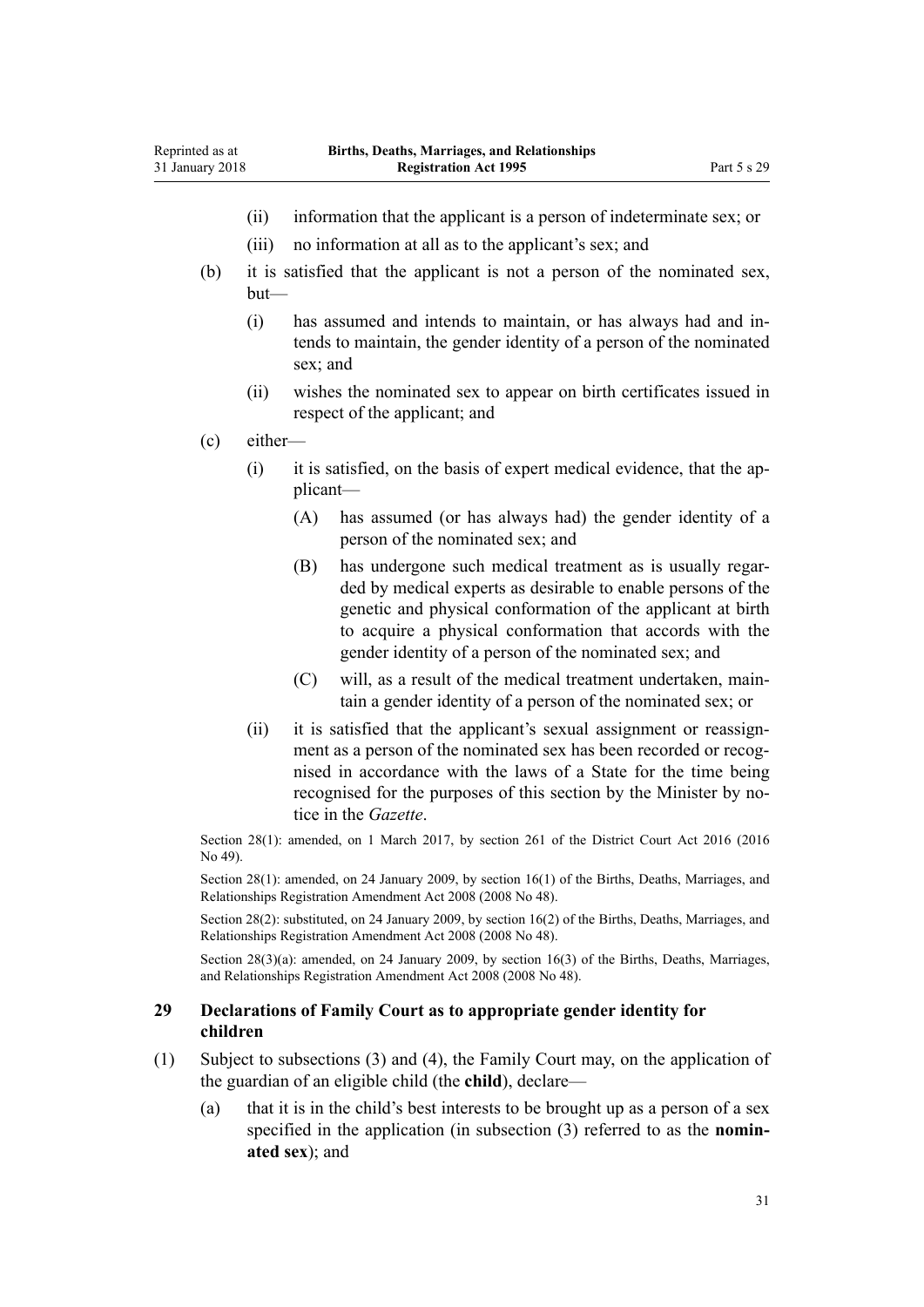- (b) that any birth certificate issued in respect of the child should contain the information that the child is a person of the sex specified in the application.
- (2) The court must cause a copy of the application to be served on—
	- (a) the Registrar-General, if the child's birth is registered or is registrable under this Act but is not yet registered; and
	- (b) any other person who, in the court's opinion, is interested in it or might be affected by the granting of the declaration.

(3) The court shall issue the declaration if, and only if,—

- (a) it is satisfied either that the child's birth is registrable under this Act but is not yet registered, or that there is included in the record of the child's birth—
	- (i) information that the child is a person of the sex opposite to the nominated sex; or
	- (ii) information that the child is a person of indeterminate sex; or
	- (iii) no information at all as to the child's sex; and
- (b) it is satisfied that the child is not a person of the nominated sex, but—
	- (i) the guardian intends to bring the child up as a person of the nominated sex; and
	- (ii) wishes the nominated sex to appear on birth certificates issued in respect of the applicant; and
- (c) it is satisfied, on the basis of expert medical evidence, that the child—
	- (i) has already undergone; or
	- (ii) if the court grants the declaration will undergo,—

medical treatment reasonably necessary to enable the child to assume and maintain the gender identity of a person of the nominated sex; and

- (d) it is satisfied, on the basis of expert medical evidence, that the child's physical conformation and gonadal and genital development are such that it is more likely that the child will be able (after undergoing any of the medical treatment not yet undergone) to assume the gender identity of a person of the nominated sex than it is that the child will be able to assume the gender identity of a person of the opposite sex (with or without medical intervention).
- (4) The declaration shall specify (with as much particularity as is possible in all the circumstances) all medical treatment (if any) that the child has not yet undergone that in the court's opinion (reached in the light of the expert medical evidence) is reasonably necessary to enable the child's successful assumption and maintenance of the gender identity of a person of the nominated sex.

Section 29(1): amended, on 1 March 2017, by [section 261](http://prd-lgnz-nlb.prd.pco.net.nz/pdflink.aspx?id=DLM6942680) of the District Court Act 2016 (2016) No 49).

Part 5 s 29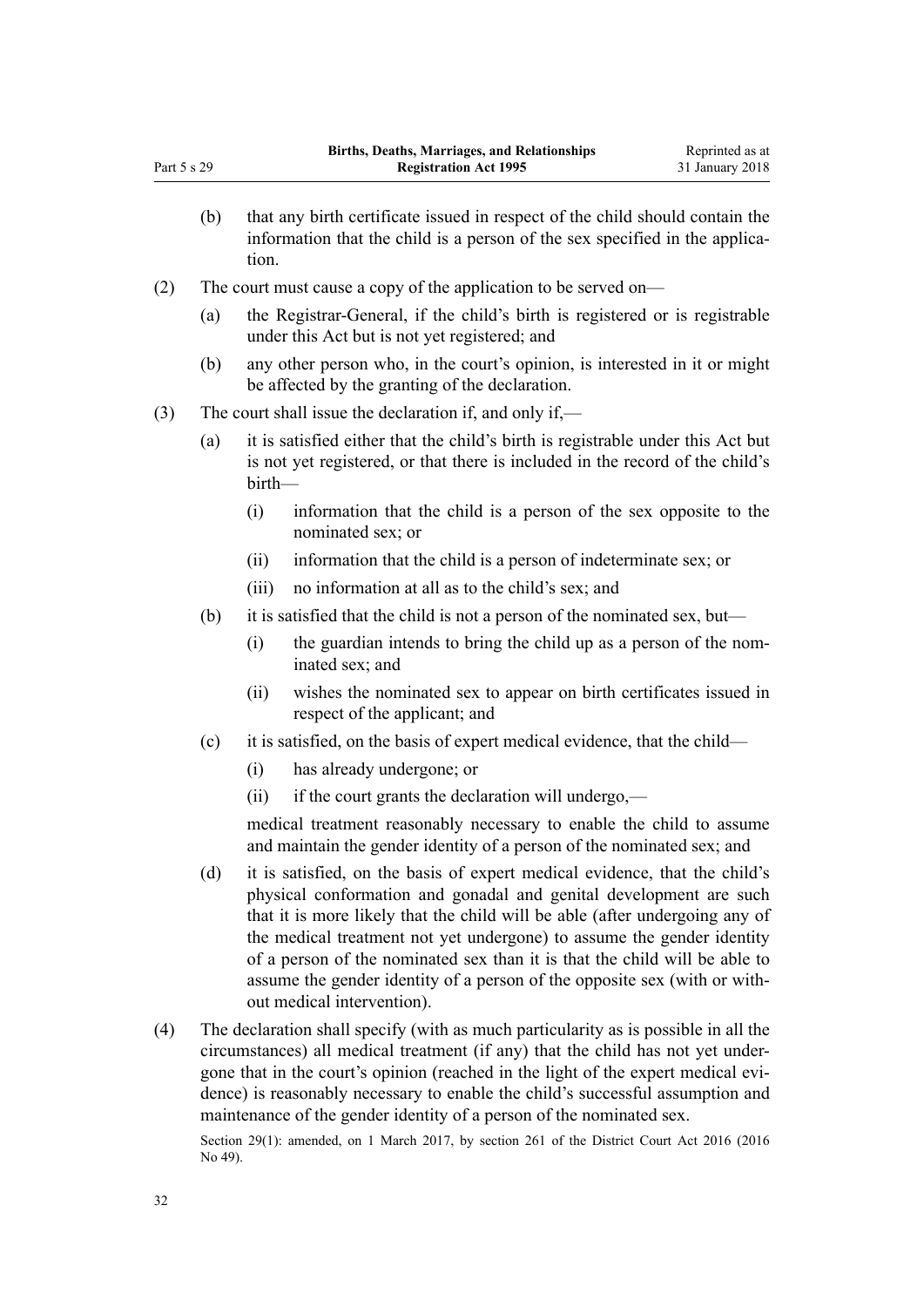<span id="page-32-0"></span>Section 29(1): amended, on 24 January 2009, by [section 17\(1\)](http://prd-lgnz-nlb.prd.pco.net.nz/pdflink.aspx?id=DLM1250721) of the Births, Deaths, Marriages, and Relationships Registration Amendment Act 2008 (2008 No 48).

Section 29(2): substituted, on 24 January 2009, by [section 17\(2\)](http://prd-lgnz-nlb.prd.pco.net.nz/pdflink.aspx?id=DLM1250721) of the Births, Deaths, Marriages, and Relationships Registration Amendment Act 2008 (2008 No 48).

Section 29(3)(a): amended, on 24 January 2009, by [section 17\(3\)](http://prd-lgnz-nlb.prd.pco.net.nz/pdflink.aspx?id=DLM1250721) of the Births, Deaths, Marriages, and Relationships Registration Amendment Act 2008 (2008 No 48).

#### **30 Registrar-General may add information to registration of birth**

- (1) Subject to subsection (2), where there is deposited with the Registrar-General a declaration issued under [section 28](#page-29-0) or [section 29](#page-30-0) that relates to a person whose birth has been registered or is later registered, the Registrar-General shall, on payment of the prescribed fee (if any), include in the information relating to the birth recorded under this Act or a former Act information that the person is a person of the nominated sex.
- (2) *[Repealed]*

Section 30(2): repealed, on 19 August 2013, by [section 9](http://prd-lgnz-nlb.prd.pco.net.nz/pdflink.aspx?id=DLM5045103) of the Marriage (Definition of Marriage) Amendment Act 2013 (2013 No 20).

## **31 Registrar-General may delete information where procedures not completed**

If satisfied that—

- (a) information that a person is a person of a particular sex has under section 30 been included in the information relating to the person's birth recorded under this Act or a former Act; and
- (b) the information was included after the deposit with the Registrar-General of a declaration issued under [section 29](#page-30-0); and
- (c) the declaration of the Family Court included with the documents specified medical treatment that was, in the court's opinion, reasonably necessary to enable the person's successful assumption and maintenance of the gender identity of a person of that sex; and
- (d) there has been produced to the Registrar-General expert medical evidence to the effect that the person has not undergone that medical treatment, or other medical treatment having the same effect,—

the Registrar-General may delete from the information recorded the information that was included.

## **32 Other powers not affected**

Nothing in [sections 28 to 31](#page-29-0) limits or affects—

- (a) the power of the Registrar-General under [section 84\(2\)](#page-77-0) to substitute for—
	- (i) incorrect information relating to a person's sex; or
	- (ii) information that a person is of indeterminate sex,—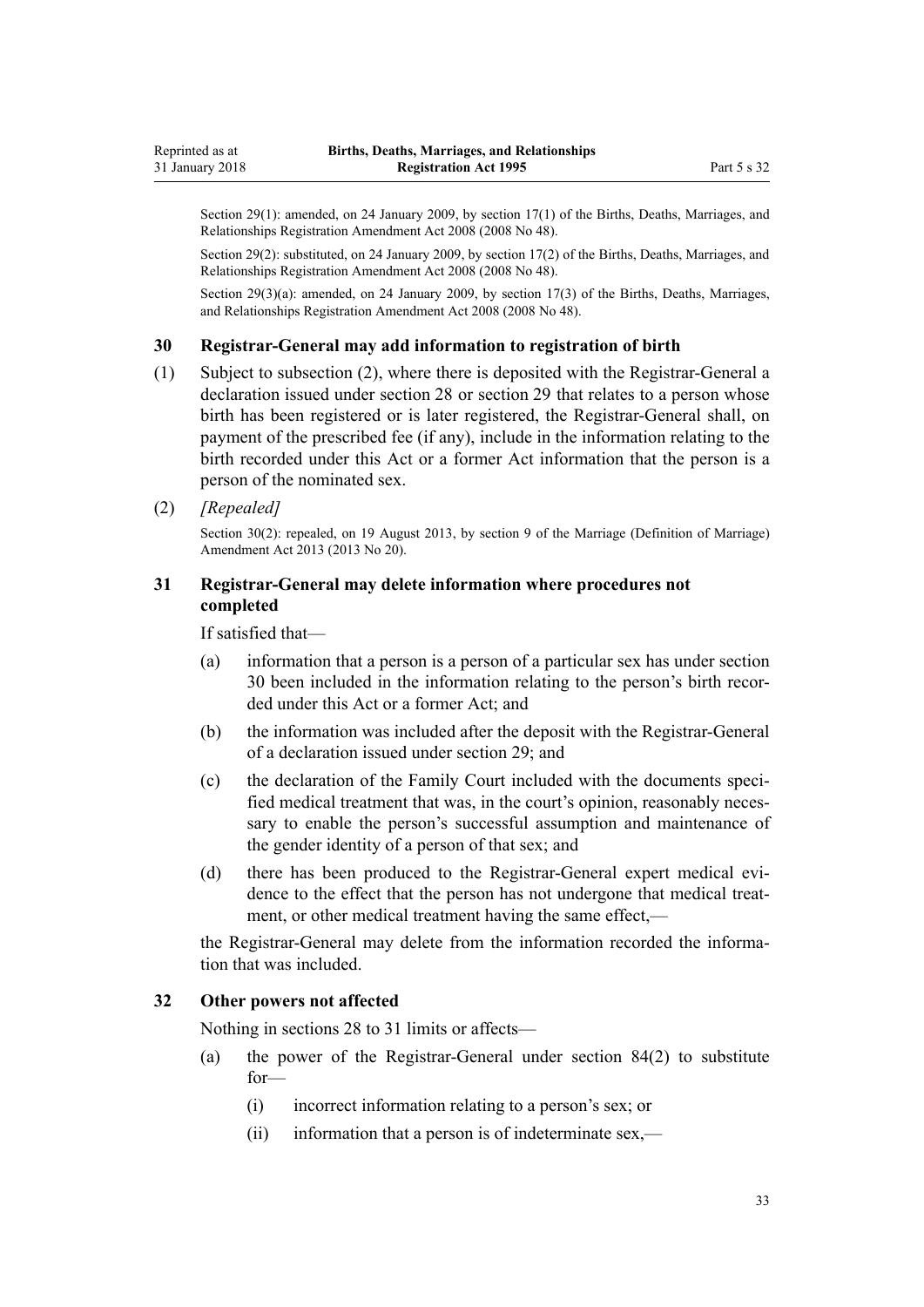correct information relating to the person's sex; or

<span id="page-33-0"></span>(b) the power of the Registrar-General under [section 84\(3\)](#page-77-0) to cause correct information relating to a person's sex to be recorded where previously no information at all as to the person's sex was recorded.

#### **33 New information not to affect general law**

Notwithstanding this Part, the sex of every person shall continue to be determined by reference to the general law of New Zealand.

## **Part 6**

## **Deaths**

#### **34 Deaths in New Zealand to be notified and registered**

- (1) Every death in New Zealand must be notified and registered in accordance with this Part.
- (2) Subsection (1) does not apply to a death to which [section 19\(1\)](http://prd-lgnz-nlb.prd.pco.net.nz/pdflink.aspx?id=DLM302835) of the Visiting Forces Act 2004 applies.

Section 34: substituted, on 1 July 2004, by [section 26](http://prd-lgnz-nlb.prd.pco.net.nz/pdflink.aspx?id=DLM302851) of the Visiting Forces Act 2004 (2004 No 59).

#### **35 Deaths outside New Zealand**

Except as provided in sections 36, [48\(3\)](#page-36-0), and [50](#page-37-0), no death outside New Zealand shall be registered under this Act.

#### **36 Deaths on New Zealand aircraft or ships**

Any person may notify the Registrar-General and the Registrar-General may cause to be registered, as if it had occurred in New Zealand, any death that occurred outside New Zealand on an aircraft registered in New Zealand under the [Civil Aviation Act 1990](http://prd-lgnz-nlb.prd.pco.net.nz/pdflink.aspx?id=DLM214686) or a New Zealand ship (within the meaning of the [Maritime Transport Act 1994](http://prd-lgnz-nlb.prd.pco.net.nz/pdflink.aspx?id=DLM334659)) or an aircraft or ship of the armed forces (within the meaning of the [Armed Forces Discipline Act 1971\)](http://prd-lgnz-nlb.prd.pco.net.nz/pdflink.aspx?id=DLM401062).

Compare: 1951 No 22 s 33A

Section 36: amended, on 7 July 2010, by [section 9](http://prd-lgnz-nlb.prd.pco.net.nz/pdflink.aspx?id=DLM3040111) of the Births, Deaths, Marriages, and Relationships Registration Amendment Act 2010 (2010 No 49).

### **37 Medical certificates in relation to illness**

#### *[Repealed]*

Section 37: repealed, on 24 January 2009, by [section 18](http://prd-lgnz-nlb.prd.pco.net.nz/pdflink.aspx?id=DLM1048868) of the Births, Deaths, Marriages, and Relationships Registration Amendment Act 2008 (2008 No 48).

### **38 Medical certificates in relation to accidents to elderly persons**

#### *[Repealed]*

Section 38: repealed, on 24 January 2009, by [section 18](http://prd-lgnz-nlb.prd.pco.net.nz/pdflink.aspx?id=DLM1048868) of the Births, Deaths, Marriages, and Relationships Registration Amendment Act 2008 (2008 No 48).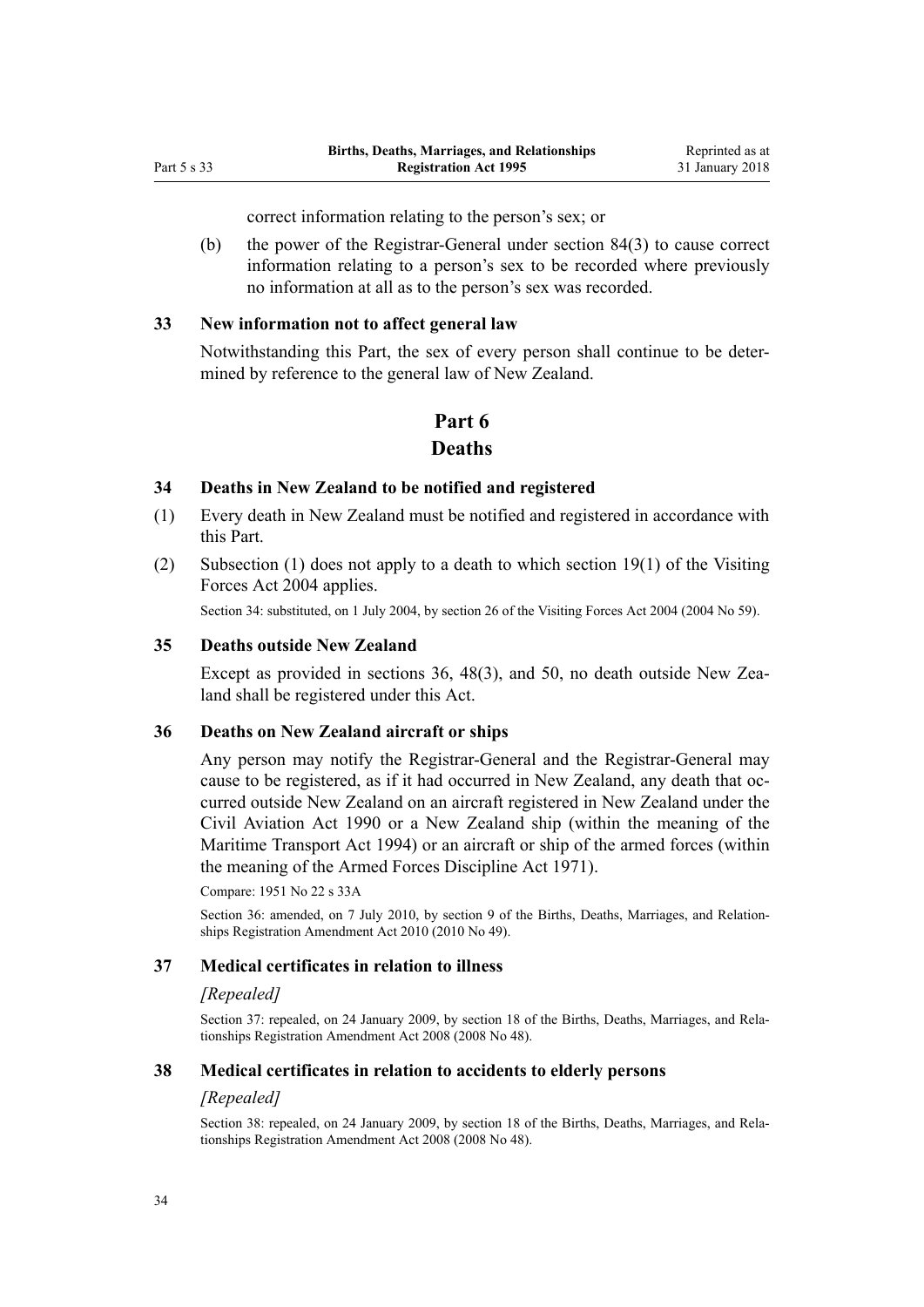## **39 Bodies to be disposed of within reasonable time**

#### *[Repealed]*

<span id="page-34-0"></span>Reprinted as at 31 January 2018

> Section 39: repealed, on 24 January 2009, by [section 18](http://prd-lgnz-nlb.prd.pco.net.nz/pdflink.aspx?id=DLM1048868) of the Births, Deaths, Marriages, and Relationships Registration Amendment Act 2008 (2008 No 48).

### **40 Transfer of charge of body**

#### *[Repealed]*

Section 40: repealed, on 24 January 2009, by [section 18](http://prd-lgnz-nlb.prd.pco.net.nz/pdflink.aspx?id=DLM1048868) of the Births, Deaths, Marriages, and Relationships Registration Amendment Act 2008 (2008 No 48).

#### **41 Medical certificate or coroner's order to be obtained before body disposed of**

#### *[Repealed]*

Section 41: repealed, on 24 January 2009, by [section 18](http://prd-lgnz-nlb.prd.pco.net.nz/pdflink.aspx?id=DLM1048868) of the Births, Deaths, Marriages, and Relationships Registration Amendment Act 2008 (2008 No 48).

## **42 Registrar to be notified when body disposed of or removed**

- (1) A person who disposes of a body (not being the body of a person whose death has already been notified under subsection (2)) shall forthwith notify a Registrar of the death of the person concerned.
- (2) Before removing a body—
	- (a) from New Zealand for disposal outside New Zealand; or
	- (b) for anatomical examination under the [Human Tissue Act 2008](http://prd-lgnz-nlb.prd.pco.net.nz/pdflink.aspx?id=DLM1152935),—

the person proposing to remove it shall notify a Registrar of the death of the person concerned.

Compare: 1964 No 22 ss 29, 30, 32

Section 42(2)(b): amended, on 1 November 2008, by [section 92](http://prd-lgnz-nlb.prd.pco.net.nz/pdflink.aspx?id=DLM1154311) of the Human Tissue Act 2008 (2008 No 28).

#### **43 Notification of death where court gives leave to swear to death**

Where, in any proceedings under the [Administration Act 1969,](http://prd-lgnz-nlb.prd.pco.net.nz/pdflink.aspx?id=DLM392629) the High Court gives leave to swear to the death of any person,—

- (a) the Registrar of the court shall forthwith notify the Registrar-General; and
- (b) the Registrar-General may authorise a Registrar to register the person's death; and
- (c) in that case, so far as this Act may be complied with in the circumstances, the Registrar shall do so.

Compare: 1951 No 22 s 33B

## **44 Notification of death reported to coroner where body destroyed or irrecoverable**

A coroner who has established—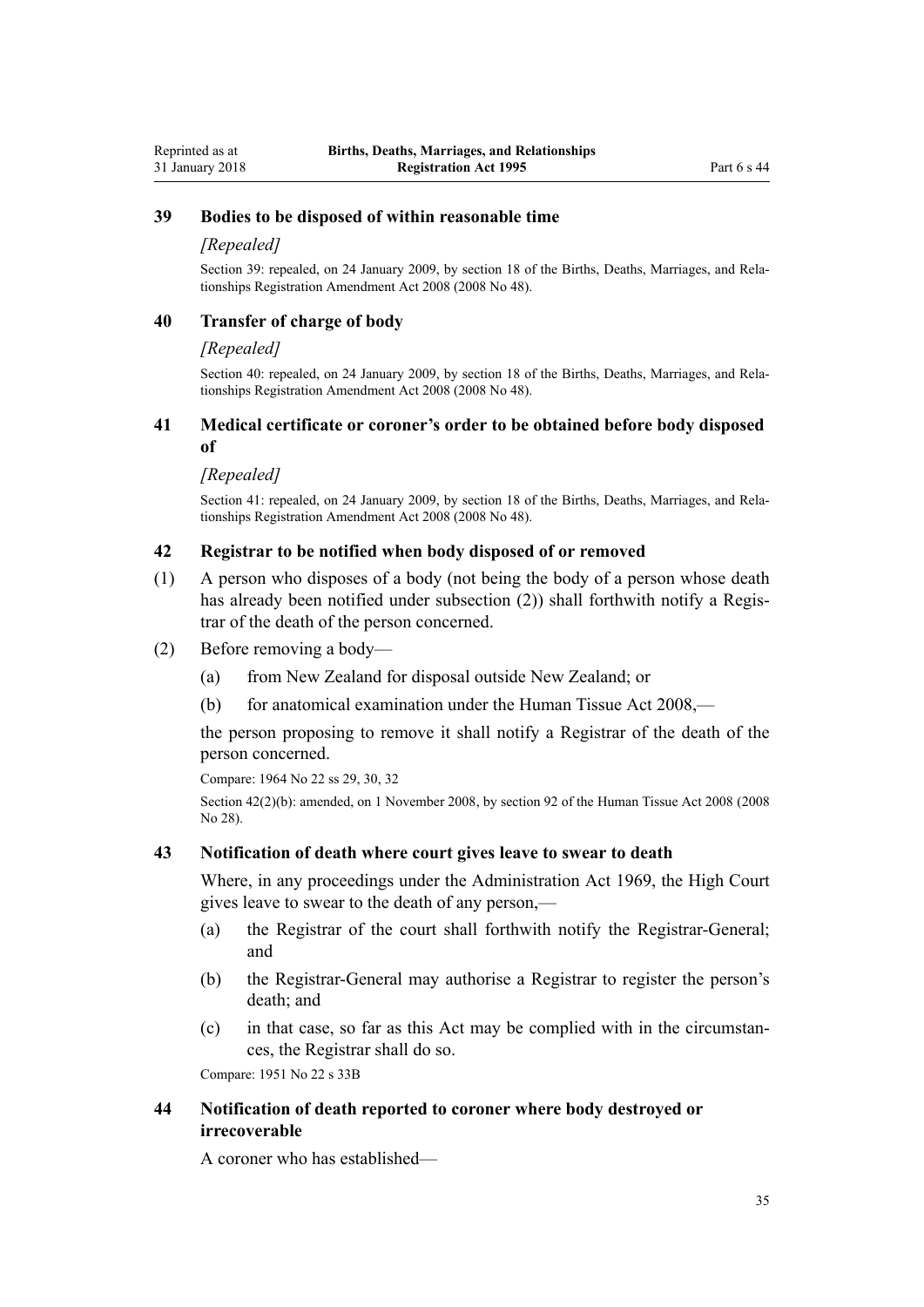- <span id="page-35-0"></span>(a) that a person (being a person whose body is destroyed, impossible or impracticable to recover, or lost) has died; and
- (b) the person's identity,—

shall notify a Registrar of the person's death.

Compare: 1951 No 22 s 31A

## **45 Notification of death reported to coroner in other cases**

- (1) The coroner to whom a death has been reported (or any coroner acting in that coroner's place) shall give a Registrar written notice of all particulars known to the coroner relating to the date, place, cause of the death, and identity of the person concerned,—
	- (a) forthwith after issuing a coroner's authorisation in relation to the person's body, in the case of particulars then known to the coroner:
	- (b) forthwith after acquiring them, in the case of particulars learned of later.
- (2) A coroner shall not include in any particulars given under subsection (1) any matter that tends to incriminate any person of any offence.

```
Compare: 1951 No 22 s 31
```
Section 45(1)(a): amended, on 24 January 2009, by [section 46](http://prd-lgnz-nlb.prd.pco.net.nz/pdflink.aspx?id=DLM1048941) of the Births, Deaths, Marriages, and Relationships Registration Amendment Act 2008 (2008 No 48).

### **46 Other person may be authorised to notify**

- (1) Where—
	- (a) a person required by any of [sections 42 to 45](#page-34-0) to notify a death has signed and given to some other person written authority to notify it; or
	- (b) every person required by any of [sections 42 to 45](#page-34-0) to notify a death has failed or refused to do so, and the Registrar-General has authorised some other person to notify it,—

the other person may do so.

- (2) Except as provided in subsection (1), a person not required by any of [sections](#page-34-0) [42 to 45](#page-34-0) to notify a death shall not notify it, and is not capable of notifying it.
- (3) Notwithstanding subsection (1), where any person required by any of [sections](#page-34-0) [42 to 45](#page-34-0) to notify a death authorises any other person to notify it, the requirement is not discharged until the other person duly notifies it. Compare: 1951 No 22 s 33

## **47 Manner of notification of death**

- (1) A person notifying a Registrar of a death shall do so—
	- (a) by completing and signing the standard form and giving, sending, or posting it to the Registrar; or
	- (b) by sending the prescribed information relating to the death to the Registrar by an electronic means approved by the Registrar-General.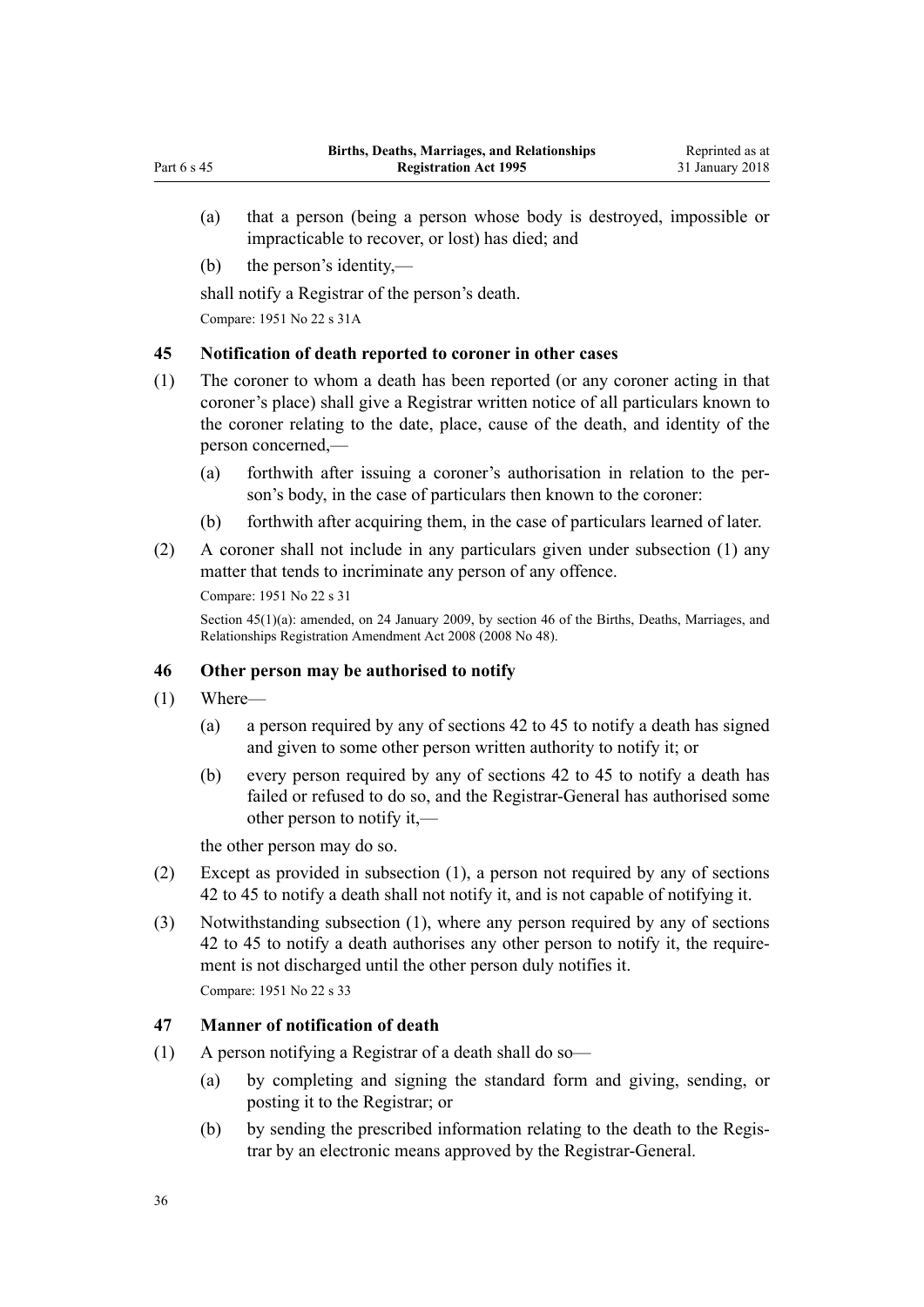<span id="page-36-0"></span>(2) Subject to subsection (3), a person who completes and signs the standard form and posts it to the Registrar shall be deemed to do so at the time the form would be received by the Registrar in the normal course of post.

#### (3) Where—

- (a) any person has notified a Registrar of a death by completing and signing the standard form and sending or posting it to a Registrar; but
- (b) it has not arrived or has been lost or destroyed,—

a Registrar may authorise the person, or any other person required by any of [sections 42 to 45](#page-34-0) to notify a Registrar of the death, to do so as if the form had never been sent or posted; and in that case the person concerned may do so.

Section 47(1)(a): amended, on 24 January 2009, by [section 46](http://prd-lgnz-nlb.prd.pco.net.nz/pdflink.aspx?id=DLM1048941) of the Births, Deaths, Marriages, and Relationships Registration Amendment Act 2008 (2008 No 48).

Section 47(2): amended, on 24 January 2009, by [section 46](http://prd-lgnz-nlb.prd.pco.net.nz/pdflink.aspx?id=DLM1048941) of the Births, Deaths, Marriages, and Relationships Registration Amendment Act 2008 (2008 No 48).

Section 47(3)(a): amended, on 24 January 2009, by [section 46](http://prd-lgnz-nlb.prd.pco.net.nz/pdflink.aspx?id=DLM1048941) of the Births, Deaths, Marriages, and Relationships Registration Amendment Act 2008 (2008 No 48).

#### **48 Time within which death to be notified**

- (1) A person required by section  $42(1)$  to notify a death shall do so within 3 working days after the disposal of the body concerned.
- (2) A coroner required by [section 44](#page-34-0) to notify a death shall do so within 3 working days of the completion of the inquiry concerned.
- (3) If the Registrar-General is satisfied that—
	- (a) any death in New Zealand has not previously been registered; or
	- (b) the death of a person ordinarily resident in New Zealand occurred in a place outside New Zealand where—
		- (i) there was no system for recording information relating to deaths; or
		- (ii) the system for recording information relating to deaths did not apply to the person,—

the death may be notified at any time; but (without limiting the generality of [section 82\)](#page-75-0) the Registrar-General may decline to allow information relating to it to be recorded if not satisfied that its registration is appropriate.

Section 48(2): amended, on 1 July 2007, by [section 146](http://prd-lgnz-nlb.prd.pco.net.nz/pdflink.aspx?id=DLM378303) of the Coroners Act 2006 (2006 No 38).

## **49 Registrars to register deaths**

(1) Unless authorised by the Registrar-General to register deaths, a Registrar who is notified of a death under this Act shall, to the extent that the information given is information required by the standard form, send it to the Registrar-General or to a Registrar specified by the Registrar-General (as the Registrar-General for the time being directs).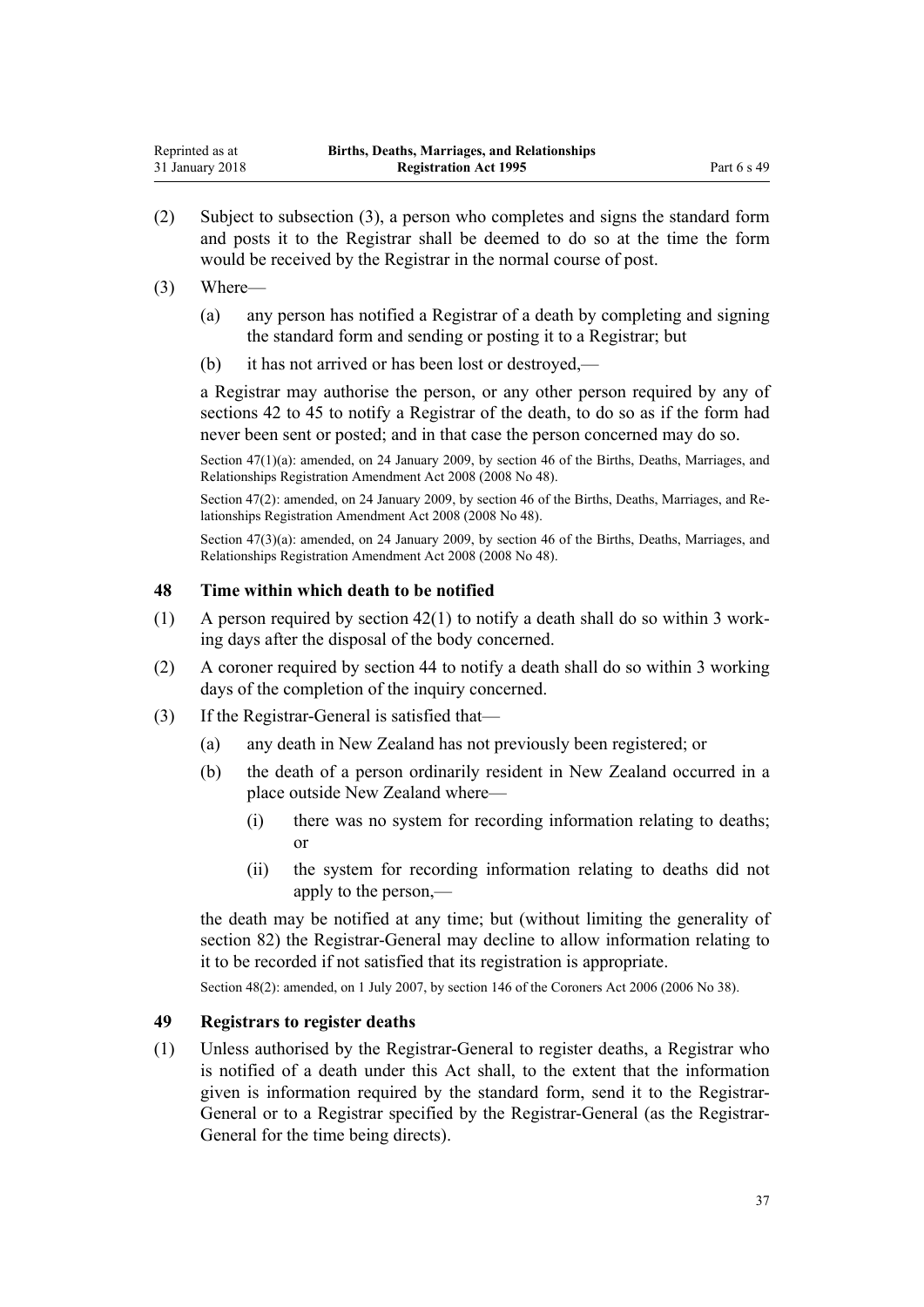- <span id="page-37-0"></span>(2) Subject to [sections 48](#page-36-0) and [82,](#page-75-0)—
	- (a) a Registrar (being a Registrar authorised by the Registrar-General to register deaths) who—
		- (i) is notified of a death under this Act; or
		- (ii) has been sent death information under subsection (1),—

shall, to the extent that the information given is information required by the standard form, register it; and

- (b) if sent death information under subsection (1), the Registrar-General shall, to the extent that it is information required by the standard form, register it.
- (3) A Registrar who records information relating to a person's death (whether under subsection (1) of this section or under section 50) at a time when the Registrar has access to a computer system on which information relating to births is recorded shall—
	- (a) take all reasonable steps to find out if information relating to the person's birth is recorded on the system; and
	- (b) if so, ensure that there is recorded, with but not as part of that information, the fact that the person is dead.

Compare: 1951 No 22 s 7

Section 49(1): amended, on 24 January 2009, by [section 46](http://prd-lgnz-nlb.prd.pco.net.nz/pdflink.aspx?id=DLM1048941) of the Births, Deaths, Marriages, and Relationships Registration Amendment Act 2008 (2008 No 48).

Section 49(2)(a): amended, on 24 January 2009, by [section 46](http://prd-lgnz-nlb.prd.pco.net.nz/pdflink.aspx?id=DLM1048941) of the Births, Deaths, Marriages, and Relationships Registration Amendment Act 2008 (2008 No 48).

Section 49(2)(b): amended, on 24 January 2009, by [section 46](http://prd-lgnz-nlb.prd.pco.net.nz/pdflink.aspx?id=DLM1048941) of the Births, Deaths, Marriages, and Relationships Registration Amendment Act 2008 (2008 No 48).

#### **50 Register of deaths of certain service personnel**

- (1) The Registrar-General shall take all reasonable steps to ensure that there is and continues to be recorded in respect of each person who, in the Registrar-General's opinion, died outside New Zealand while a member of, and on service with,—
	- (a) a naval, military, or air force raised in New Zealand, or in—
		- (i) any other State that was a Commonwealth country when the force was raised; or
		- (ii) any State for whose international relations New Zealand or another State that was a Commonwealth country when the force was raised was then responsible; or
	- (b) a United Nations activity within the meaning of [sections 91 to 95](http://prd-lgnz-nlb.prd.pco.net.nz/pdflink.aspx?id=DLM1102322) of the Policing Act 2008,—

all the information (so far as it is known) described in subsection (2).

(2) The information to be recorded is: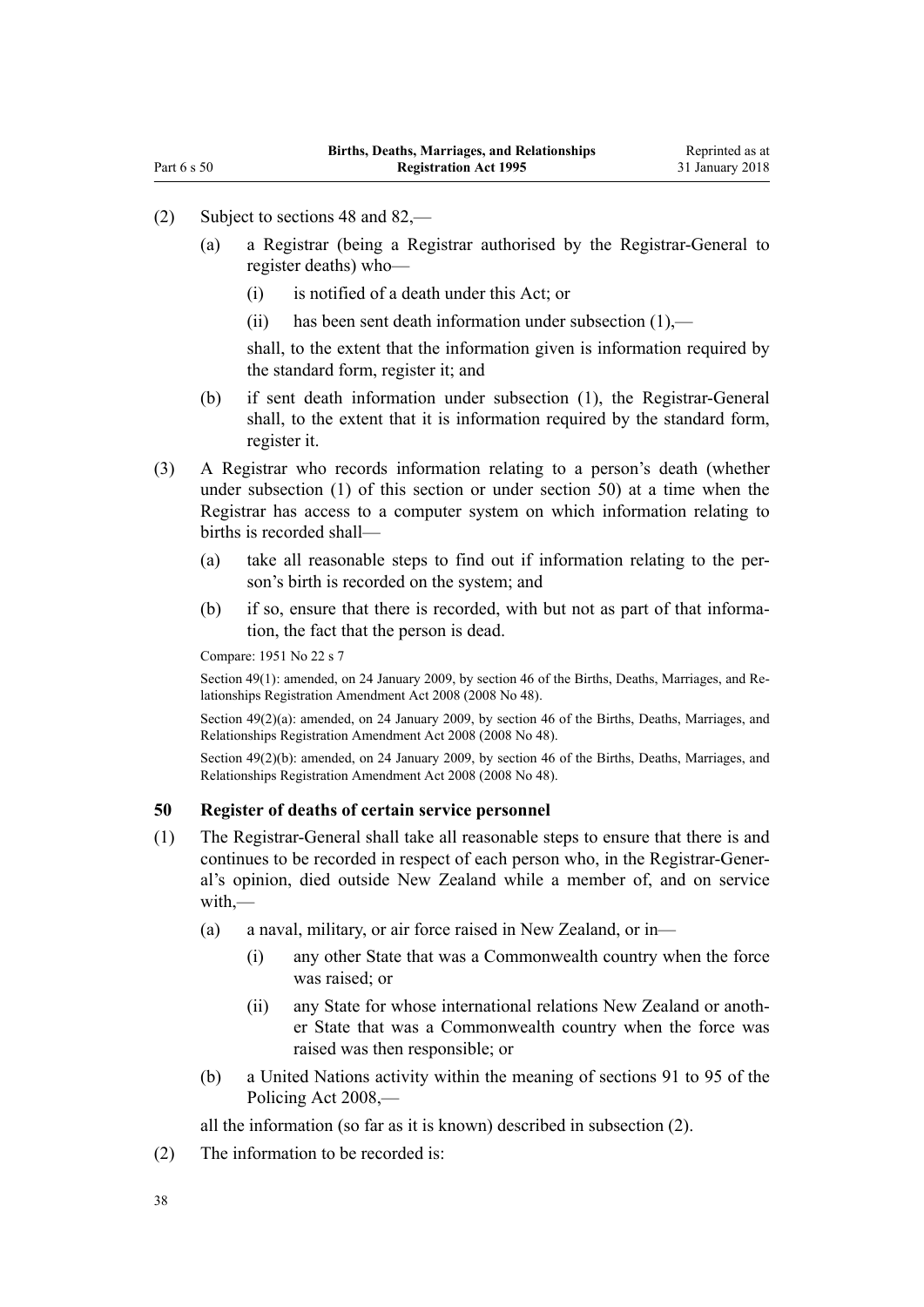- (a) name and sex:
- (b) force or unit served in, and rank or level of position, at the time of death, and official number:
- (c) last occupation and usual place of abode before departure from New Zealand:
- (d) birthplace and parentage:
- (e) date of birth, or age at date of death:
- (f) relationship status at time of death:
- (g) date and place of death:
- (h) cause of death:
- (i) place of disposal:
- (j) the source of information from which the particulars were obtained.

(3) For the purpose of recording information under this section, the Registrar-General may accept—

- (a) in proof of the death of any person—
	- (i) the fact that the High Court has granted probate or administration of the estate of the person; or
	- (ii) the fact that the High Court has granted leave to swear to the death; or
	- (iii) a certificate signed by an officer of the force concerned; or
	- (iv) a certificate signed by an officer of a force (being a force of another country or of the United Nations) acting in co-operation with the force concerned; or
	- (v) a certificate signed by any person approved for the purpose by the Minister of Defence or, as the case requires, the Minister of Police:
- (b) in proof of the death of any person, or of any other information required by subsection (2) to be recorded, any evidence the Registrar-General thinks sufficient.

Compare: 1951 No 22 s 36

Section  $50(1)(b)$ : amended, on 1 October 2008, by section  $130(1)$  of the Policing Act 2008 (2008) No 72).

Section 50(2)(b): amended, on 1 October 2008, by [section 130\(1\)](http://prd-lgnz-nlb.prd.pco.net.nz/pdflink.aspx?id=DLM1102383) of the Policing Act 2008 (2008) No 72).

Section 50(2)(f): substituted, on 26 April 2005, by [section 7](http://prd-lgnz-nlb.prd.pco.net.nz/pdflink.aspx?id=DLM333795) of the Relationships (Statutory References) Act 2005 (2005 No 3).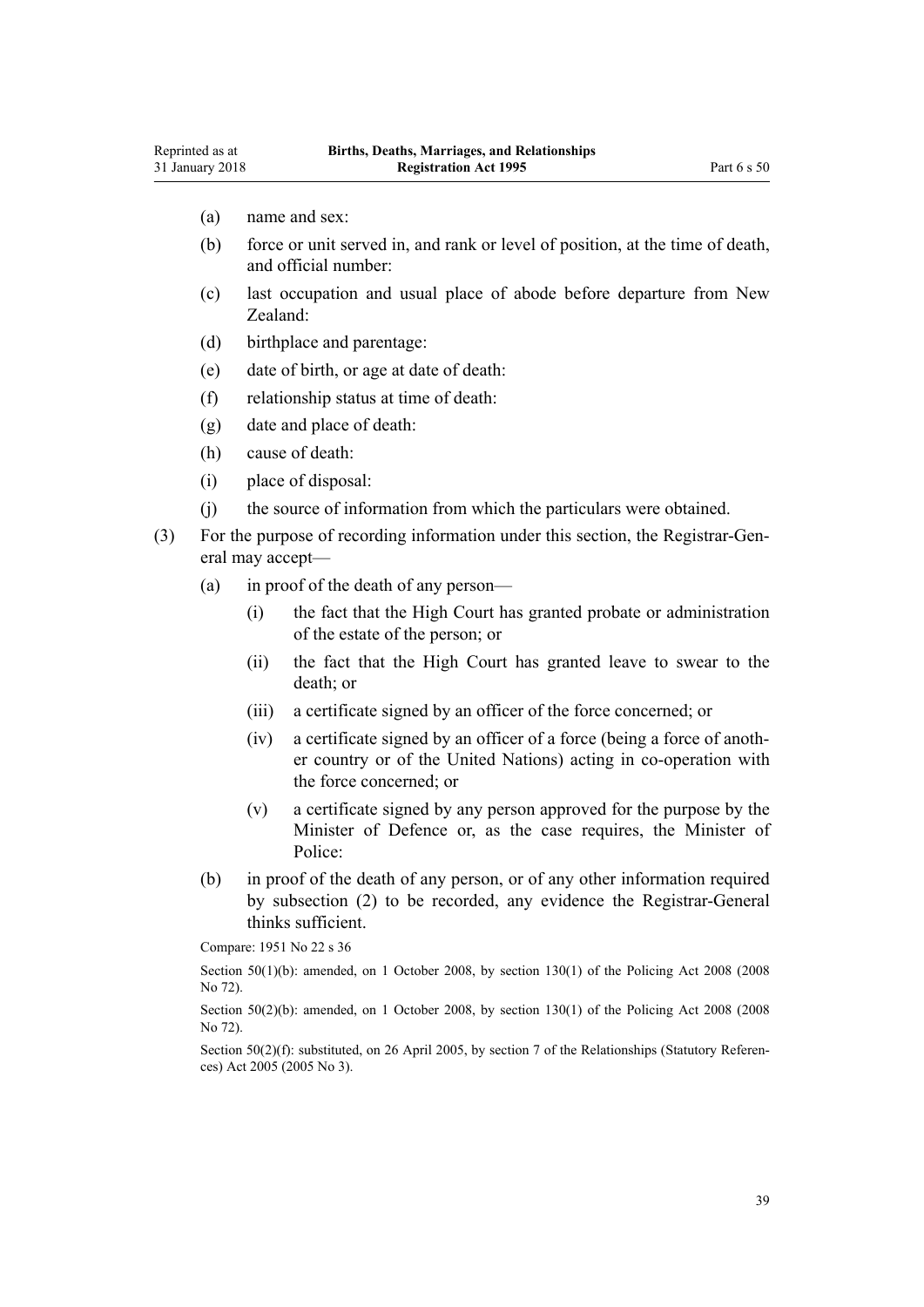## **51 Registrar to be notified when disinterred body disposed of or removed**

- (1) A person who disposes of a body that has been disinterred (otherwise than by returning it to the place where it was previously interred) shall, within 5 working days of doing so, notify a Registrar of where and how it was disposed of.
- (2) A person who removes—
	- (a) from New Zealand for disposal outside New Zealand; or
	- (b) for anatomical examination under the [Human Tissue Act 2008](http://prd-lgnz-nlb.prd.pco.net.nz/pdflink.aspx?id=DLM1152935),—

a body that has been disinterred shall notify a Registrar of the removal.

- (3) Subject to [section 82,](#page-75-0) a Registrar who is notified under this section shall record as information relating to the death of the person whose body has been disposed of or removed—
	- (a) where the body has been disposed of; or
	- (b) that the body has been removed from New Zealand for disposal outside New Zealand; or
	- (c) that the body has been removed for anatomical examination under the [Human Tissue Act 2008.](http://prd-lgnz-nlb.prd.pco.net.nz/pdflink.aspx?id=DLM1152935)

Section 51(2)(b): amended, on 1 November 2008, by [section 92](http://prd-lgnz-nlb.prd.pco.net.nz/pdflink.aspx?id=DLM1154311) of the Human Tissue Act 2008 (2008 No 28).

Section 51(3)(c): amended, on 1 November 2008, by [section 92](http://prd-lgnz-nlb.prd.pco.net.nz/pdflink.aspx?id=DLM1154311) of the Human Tissue Act 2008 (2008) No 28).

# **52 Deposit with Registrar-General of death certificates issued outside New Zealand**

- (1) Subject to this section, any person may, on payment of the prescribed fee and in the manner prescribed by regulations made under this Act, deposit with the Registrar-General a death certificate issued outside New Zealand in respect of the death outside New Zealand, whether before or after the commencement of this Act, of a New Zealand citizen or of a person ordinarily resident in New Zealand.
- (2) Where any person delivers to the Registrar-General, for deposit under subsection (1), a document that purports to be a death certificate to which that subsection applies, the Registrar-General shall, if satisfied that the document appears to be such a certificate, accept it for deposit and record the information contained in it.
- (3) Where a death certificate to which subsection (1) applies is not in the English language, the Registrar-General shall not accept it for deposit unless it is accompanied by a translation of that death certificate into the English language.
- (4) The Registrar-General shall not be responsible for the authenticity of any death certificate deposited under this section nor for the truth of any information contained in any such death certificate.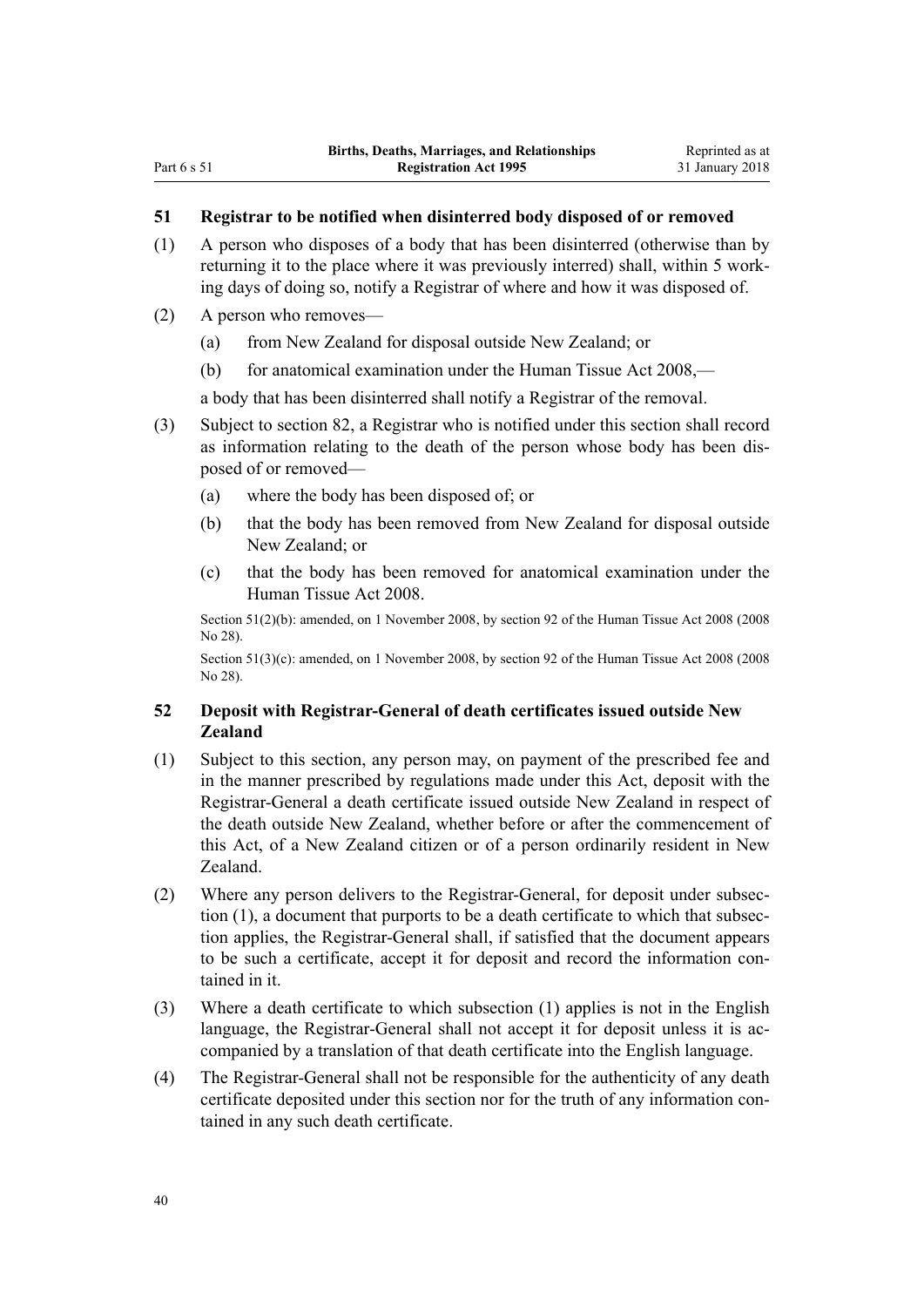- <span id="page-40-0"></span>(5) Where a death certificate is deposited under this section, the Registrar-General may, on payment of the prescribed fee, issue a written statement—
	- (a) stating that that death certificate is, under this section, deposited with the Registrar-General; and
	- (b) giving the information contained in that death certificate; but
	- (c) stating that the Registrar-General is not responsible for the authenticity of that death certificate nor for the truth of any information contained in that death certificate.
- (6) Where a death certificate is deposited under this section with the Registrar-General at a time when the Registrar-General has access to a computer system on which information relating to births is recorded, the Registrar-General shall—
	- (a) take all reasonable steps to find out if information relating to the person's birth is recorded on the system; and
	- (b) if so, ensure that there is recorded, with but not as part of that information, the fact that a death certificate issued outside New Zealand has been deposited but the recording of that fact shall note that the death certificate has not been authenticated.
- (6A) [Sections 74](#page-53-0) and [75](#page-54-0) apply to information provided by the Registrar under subsection  $(5)$ .
- (7) Nothing in this section limits or affects the provisions of [sections 48\(3\)\(b\)](#page-36-0) and [50.](#page-37-0)

Section 52(6A): inserted, on 24 January 2009, by [section 19](http://prd-lgnz-nlb.prd.pco.net.nz/pdflink.aspx?id=DLM1048869) of the Births, Deaths, Marriages, and Relationships Registration Amendment Act 2008 (2008 No 48).

# **Part 7 Marriages**

# **53 Marriages in New Zealand to be registered**

Every marriage solemnised in New Zealand shall be registered in accordance with this Part.

#### **54 Marriages outside New Zealand**

Except as provided in [sections 56](#page-42-0), [57](#page-43-0), and [58](#page-43-0), no marriage solemnised outside New Zealand shall be registered.

Section 54: amended, on 7 July 2010, by [section 10](http://prd-lgnz-nlb.prd.pco.net.nz/pdflink.aspx?id=DLM3040112) of the Births, Deaths, Marriages, and Relationships Registration Amendment Act 2010 (2010 No 49).

# **55 Marriage information to be sent to Registrar**

- (1) A celebrant shall,—
	- (a) forthwith after solemnising a marriage,—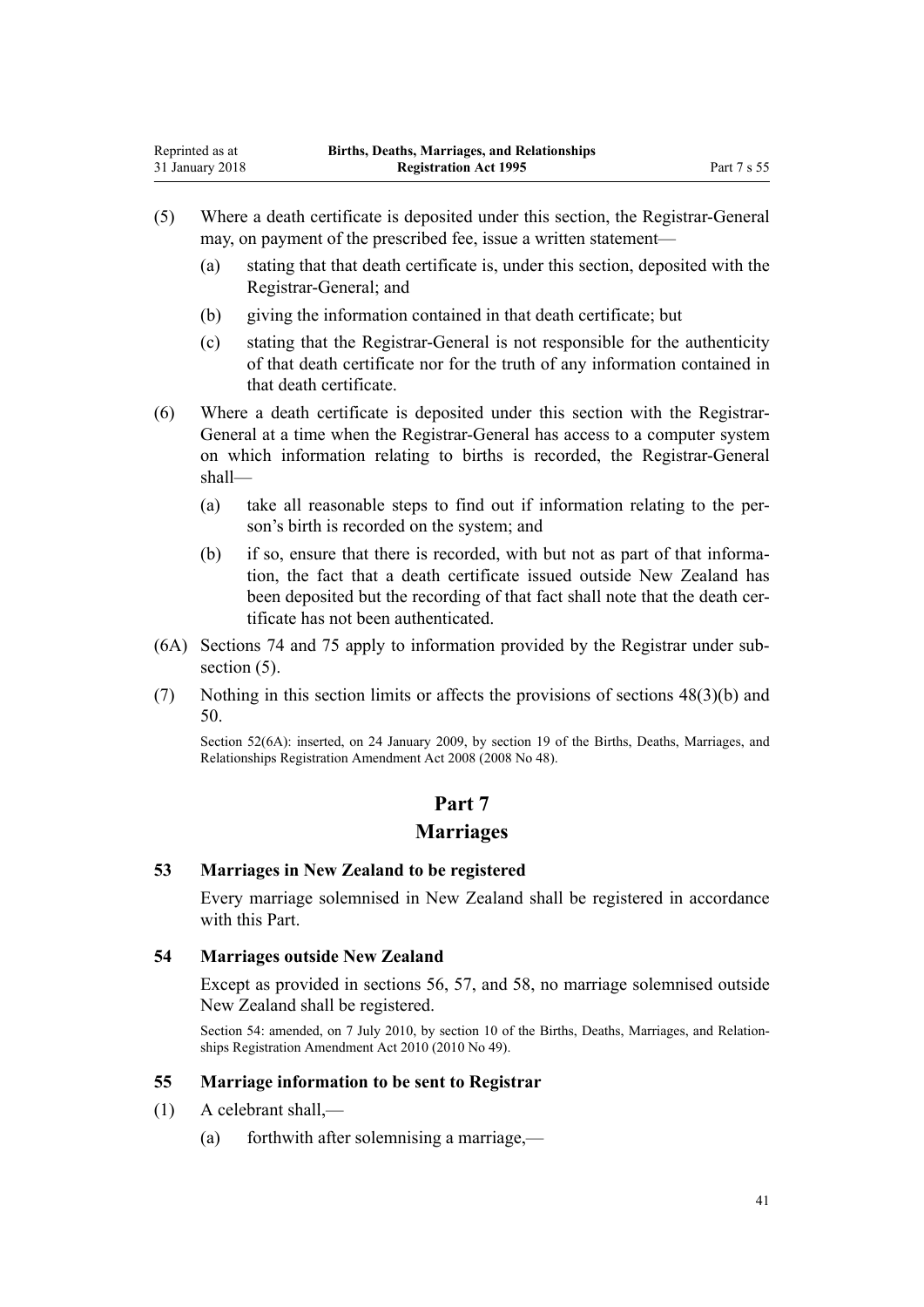- (i) enter on both forms provided under [section 24](http://prd-lgnz-nlb.prd.pco.net.nz/pdflink.aspx?id=DLM292310) of the Marriage Act 1955 with the licence for the marriage the prescribed information relating to the marriage; and (ii) ensure that both forms are signed by each spouse, the celebrant, and 2 witnesses to the solemnisation; and (iii) give one form to the parties; and (b) within 10 days of solemnising the marriage, give, send, or post the other
- (2) If a marriage has been solemnised in accordance with the marriage regulations of the religious Society of Friends (commonly called Quakers) or, as the case may require, in accordance with the rules and procedures of an exempt religious body,—
	- (a) each spouse must, immediately after the solemnisation,—

form to a Registrar.

- (i) enter on both forms provided under [section 24](http://prd-lgnz-nlb.prd.pco.net.nz/pdflink.aspx?id=DLM292310) of the Marriage Act 1955 with the licence for the marriage the prescribed information relating to the marriage; and
- (ii) ensure that both forms are signed by each spouse and 2 witnesses to the solemnisation; and
- (iii) ensure that 1 form is given, sent, or posted to the registering officer of the Society of Friends or, as the case may require, the registering officer of the exempt religious body; and
- (b) as soon as is practicable after receiving a form under paragraph (a)(iii) or subsection (4), the registering officer of the Society of Friends or, as the case may require, the registering officer of the exempt religious body must give, send, or post it to a Registrar.
- (2A) In subsection (2), **exempt religious body** has the same meaning as in [section](http://prd-lgnz-nlb.prd.pco.net.nz/pdflink.aspx?id=DLM292337) [32A\(5\)](http://prd-lgnz-nlb.prd.pco.net.nz/pdflink.aspx?id=DLM292337) of the Marriage Act 1955.
- (3) A person who solemnises a service marriage (other than a service marriage solemnised in a Commonwealth country, particulars of which have been recorded in that country in accordance with its laws) shall,—
	- (a) forthwith after the solemnisation,—
		- (i) make and keep a record of information relating to the marriage on the form for the time being supplied with licences under [section](http://prd-lgnz-nlb.prd.pco.net.nz/pdflink.aspx?id=DLM292310) [24](http://prd-lgnz-nlb.prd.pco.net.nz/pdflink.aspx?id=DLM292310) of the Marriage Act 1955, or in a form as nearly as possible in accordance with that form; and
		- (ii) ensure that the record and 2 copies of it are signed by each spouse, the person, and 2 witnesses to the solemnisation; and
		- (iii) give one copy to the parties; and
	- (b) as soon as is practicable after the solemnisation, send or post the other copy to the Registrar-General.

Part 7 s 55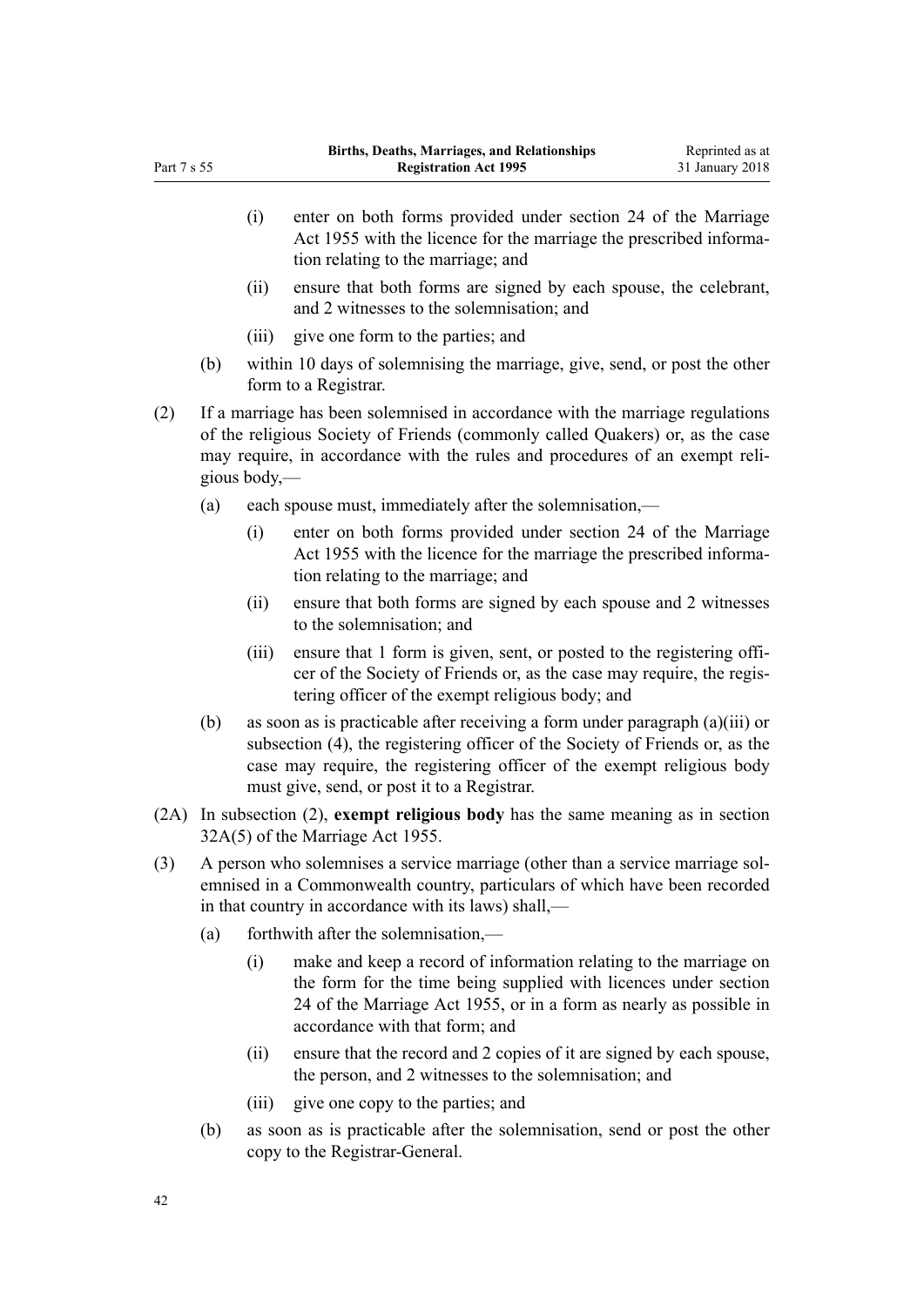(4) Where a form or copy record prepared under this section (or a document prepared under an equivalent provision of a former Act) has been lost or mislaid, the Registrar-General may direct the person or persons who prepared it to prepare and give, send, or post another; and in that case the person or persons shall do so.

Compare: 1955 No 92 [ss 11\(2\)](http://prd-lgnz-nlb.prd.pco.net.nz/pdflink.aspx?id=DLM292082), [32,](http://prd-lgnz-nlb.prd.pco.net.nz/pdflink.aspx?id=DLM292333) [36](http://prd-lgnz-nlb.prd.pco.net.nz/pdflink.aspx?id=DLM292361)

<span id="page-42-0"></span>Reprinted as at 31 January 2018

> Section 55(1)(a)(ii): amended, on 19 August 2013, by [section 9](http://prd-lgnz-nlb.prd.pco.net.nz/pdflink.aspx?id=DLM5045103) of the Marriage (Definition of Marriage) Amendment Act 2013 (2013 No 20).

> Section 55(2): substituted, on 1 January 2002, by [section 46](http://prd-lgnz-nlb.prd.pco.net.nz/pdflink.aspx?id=DLM122523) of the Human Rights Amendment Act 2001 (2001 No 96).

> Section 55(2)(a): amended, on 19 August 2013, by [section 9](http://prd-lgnz-nlb.prd.pco.net.nz/pdflink.aspx?id=DLM5045103) of the Marriage (Definition of Marriage) Amendment Act 2013 (2013 No 20).

> Section 55(2)(a)(ii): amended, on 19 August 2013, by [section 9](http://prd-lgnz-nlb.prd.pco.net.nz/pdflink.aspx?id=DLM5045103) of the Marriage (Definition of Marriage) Amendment Act 2013 (2013 No 20).

> Section 55(2A): inserted, on 1 January 2002, by [section 46](http://prd-lgnz-nlb.prd.pco.net.nz/pdflink.aspx?id=DLM122523) of the Human Rights Amendment Act 2001 (2001 No 96).

> Section 55(3)(a)(ii): amended, on 19 August 2013, by [section 9](http://prd-lgnz-nlb.prd.pco.net.nz/pdflink.aspx?id=DLM5045103) of the Marriage (Definition of Marriage) Amendment Act 2013 (2013 No 20).

#### **56 Registrars to register marriages**

- (1) Unless authorised by the Registrar-General to register marriages,—
	- (a) a Registrar who receives a form given, sent, or posted under [section 55](#page-40-0) shall, to the extent that the information given is information required by the standard form, send it to the Registrar-General or to a Registrar specified by the Registrar-General (as the Registrar-General for the time being directs):
	- (b) a Registrar who solemnises a marriage shall send the prescribed information relating to it to the Registrar-General or to a Registrar specified by the Registrar-General (as the Registrar-General for the time being directs).
- (2) Subject to [section 82](#page-75-0),—
	- (a) a Registrar (being a Registrar authorised by the Registrar-General to register marriages) who receives a form given, sent, or posted under [sec](#page-40-0)[tion 55](#page-40-0) shall, to the extent that the information given is information required by the standard form, register it:
	- (b) a Registrar (being a Registrar authorised by the Registrar-General to register marriages) who solemnises a marriage shall register the prescribed information relating to it:
	- (c) if sent marriage information under subsection (1), the Registrar-General shall, to the extent that it is information required by the standard form, register it.

Compare: 1955 No 92 [s 36](http://prd-lgnz-nlb.prd.pco.net.nz/pdflink.aspx?id=DLM292361)

Section 56(1)(a): amended, on 24 January 2009, by [section 46](http://prd-lgnz-nlb.prd.pco.net.nz/pdflink.aspx?id=DLM1048941) of the Births, Deaths, Marriages, and Relationships Registration Amendment Act 2008 (2008 No 48).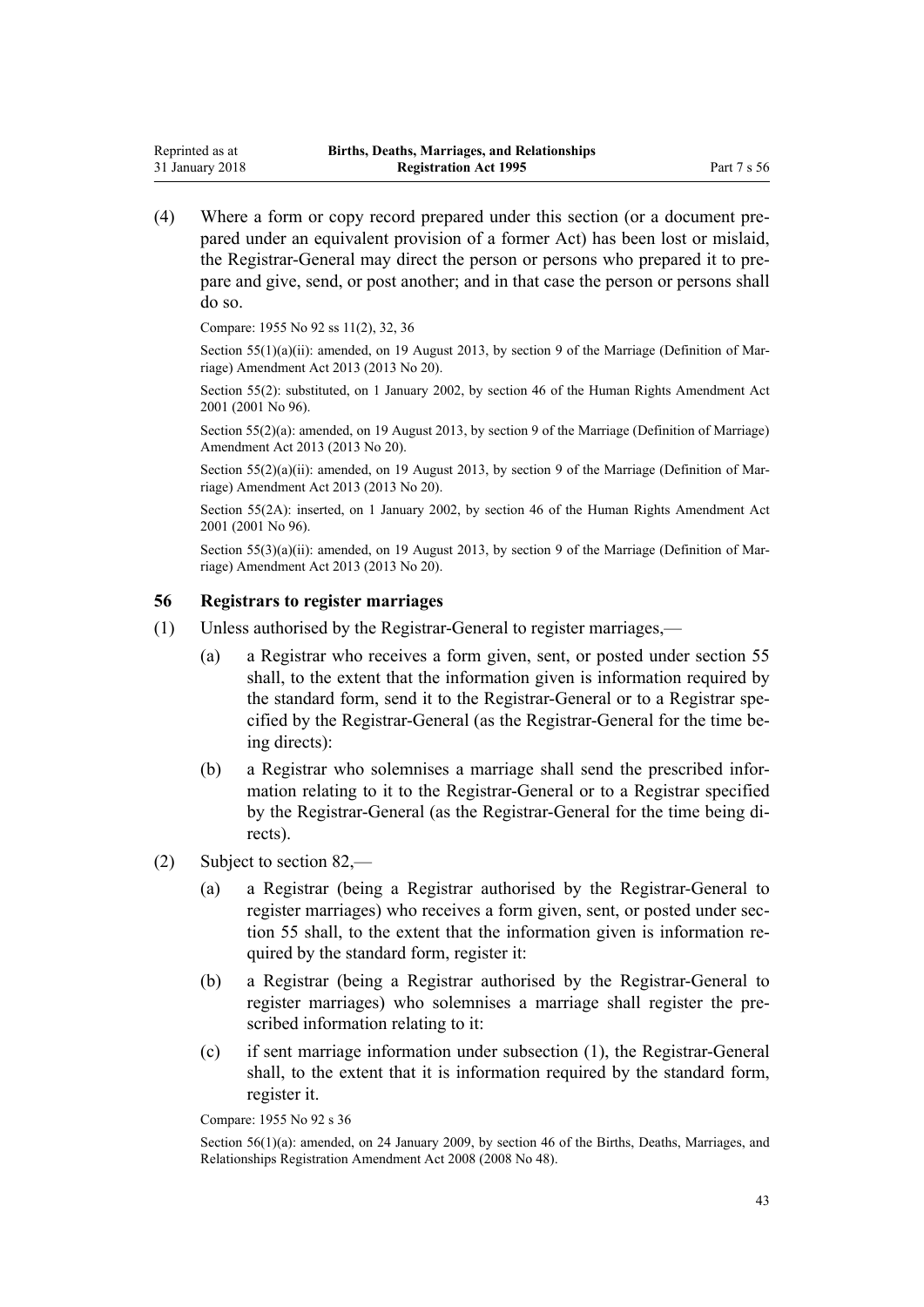<span id="page-43-0"></span>Section 56(2)(a): amended, on 24 January 2009, by [section 46](http://prd-lgnz-nlb.prd.pco.net.nz/pdflink.aspx?id=DLM1048941) of the Births, Deaths, Marriages, and Relationships Registration Amendment Act 2008 (2008 No 48).

Section 56(2)(c): amended, on 24 January 2009, by [section 46](http://prd-lgnz-nlb.prd.pco.net.nz/pdflink.aspx?id=DLM1048941) of the Births, Deaths, Marriages, and Relationships Registration Amendment Act 2008 (2008 No 48).

## **57 Registrar-General may register certain marriages**

- (1) Subject to [section 82](#page-75-0), the Registrar-General may record any of the prescribed information relating to a marriage that has not been recorded under this Act or a former Act—
	- (a) whether or not a form has been prepared in respect of the marriage under [section 55](#page-40-0) (or a part of the register, certificate, or copy of particulars has been prepared in respect of the marriage under [section 11\(2\),](http://prd-lgnz-nlb.prd.pco.net.nz/pdflink.aspx?id=DLM292082) [section 32](http://prd-lgnz-nlb.prd.pco.net.nz/pdflink.aspx?id=DLM292333), or [section 36](http://prd-lgnz-nlb.prd.pco.net.nz/pdflink.aspx?id=DLM292361) of the Marriage Act 1955, or a corresponding provision of a former Act); and
	- (b) whether or not information to the same effect, or conflicting information, was contained in any such form, part, certificate, or copy.
- (2) Subject to [section 82](#page-75-0), where the Registrar-General—
	- (a) has received from a party to a service marriage, or a descendant of the parties to a service marriage, or some other person on behalf of such a party or descendant,—
		- (i) an original record of information relating to the marriage recorded under section  $55(3)(a)$ , purporting to be signed by the person who solemnised it; or
		- (ii) an original certificate of its solemnisation under [section 45\(1\)](http://prd-lgnz-nlb.prd.pco.net.nz/pdflink.aspx?id=DLM292379) of the Marriage Act 1955 (or a corresponding provision of a former Act), containing information relating to it and purporting to be signed by the person who solemnised it; or
		- (iii) some other information relating to the marriage; and
	- (b) is satisfied that the record, certificate, or information is authentic; and
	- (c) is satisfied that it is impracticable to produce a copy record or copy certificate (as the case requires),—

the Registrar-General may record the information or any of it. Compare: 1955 No 92 [ss 38\(2\)](http://prd-lgnz-nlb.prd.pco.net.nz/pdflink.aspx?id=DLM292367), [46\(2\)](http://prd-lgnz-nlb.prd.pco.net.nz/pdflink.aspx?id=DLM292381)

#### **58 Overseas ceremony where New Zealand representative attends**

The Registrar-General shall record all information contained in a duplicate copy of a certificate forwarded to the Registrar-General under [section 43\(1\)](http://prd-lgnz-nlb.prd.pco.net.nz/pdflink.aspx?id=DLM292375) of the Marriage Act 1955.

Compare: 1955 No 92 [s 43\(2\)](http://prd-lgnz-nlb.prd.pco.net.nz/pdflink.aspx?id=DLM292375)

#### **59 Dissolutions to be recorded**

(1) Upon the making of—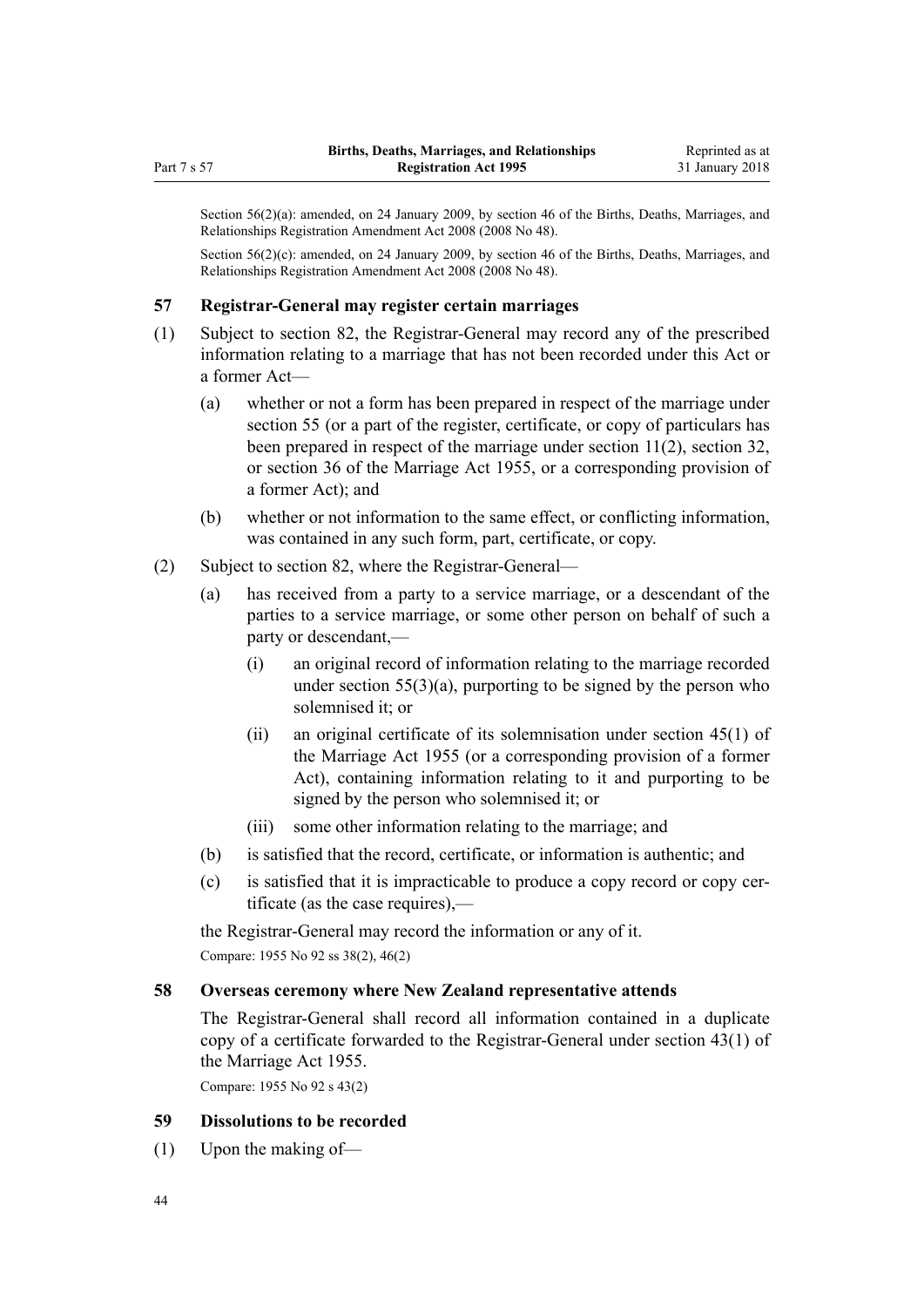(a) an order dissolving a marriage; or

Reprinted as at 31 January 2018

- (b) an order declaring that a party to a marriage is presumed to be dead and that the marriage is dissolved; or
- (c) an order declaring a marriage to be void *ab initio*,—

under the [Family Proceedings Act 1980](http://prd-lgnz-nlb.prd.pco.net.nz/pdflink.aspx?id=DLM39722), the Registrar of the office of the Family Court concerned shall forthwith send to the Registrar-General a certificate of the order; and the Registrar-General shall record the information it contains as part of the information recorded under this Act or a former Act relating to the marriage.

- (2) The Registrar-General may record, as part of the information recorded under this Act or a former Act relating to a marriage, any information contained in—
	- (a) any order described in subsection (1); or
	- (b) any equivalent order or decree made under a former divorce enactment (that is to say an Act repealed by the [Family Proceedings Act 1980](http://prd-lgnz-nlb.prd.pco.net.nz/pdflink.aspx?id=DLM39722) or by a former divorce enactment).

Compare: 1955 No 92 [ss 53,](http://prd-lgnz-nlb.prd.pco.net.nz/pdflink.aspx?id=DLM292606) [55](http://prd-lgnz-nlb.prd.pco.net.nz/pdflink.aspx?id=DLM292610)

Section 59(1): amended, on 1 March 2017, by [section 261](http://prd-lgnz-nlb.prd.pco.net.nz/pdflink.aspx?id=DLM6942680) of the District Court Act 2016 (2016 No 49).

Section 59(1): amended, on 24 January 2009, by [section 46](http://prd-lgnz-nlb.prd.pco.net.nz/pdflink.aspx?id=DLM1048941) of the Births, Deaths, Marriages, and Relationships Registration Amendment Act 2008 (2008 No 48).

## **60 Convictions for bigamy to be recorded**

Upon the conviction of any person for bigamy, the Registrar of the court concerned shall forthwith send to the Registrar-General a certificate of the conviction specifying in respect of each bigamous marriage the parties to the marriage, the date and place of the marriage, and the date of the conviction; and the Registrar-General shall, if information relating to the bigamous marriage has been recorded under this Act or a former Act, record as part of that information the information sent to the Registrar-General.

Compare: 1955 No 92 [ss 54,](http://prd-lgnz-nlb.prd.pco.net.nz/pdflink.aspx?id=DLM292608) [55](http://prd-lgnz-nlb.prd.pco.net.nz/pdflink.aspx?id=DLM292610)

## **61 Celebrants and Registrars to be notified**

## *[Repealed]*

Section 61: repealed, on 7 July 2010, by [section 11](http://prd-lgnz-nlb.prd.pco.net.nz/pdflink.aspx?id=DLM3040113) of the Births, Deaths, Marriages, and Relationships Registration Amendment Act 2010 (2010 No 49).

### **62 Recording new names in relation to marriages**

- (1) Subsection (2) applies if, during the course of a marriage, a party to the marriage changes his or her name and the change is recorded in the person's birth information or name change information.
- (2) The person who has changed his or her name (or if the person has died, the other party to the marriage) may request the Registrar-General to include the new name or change of name in his or her marriage information.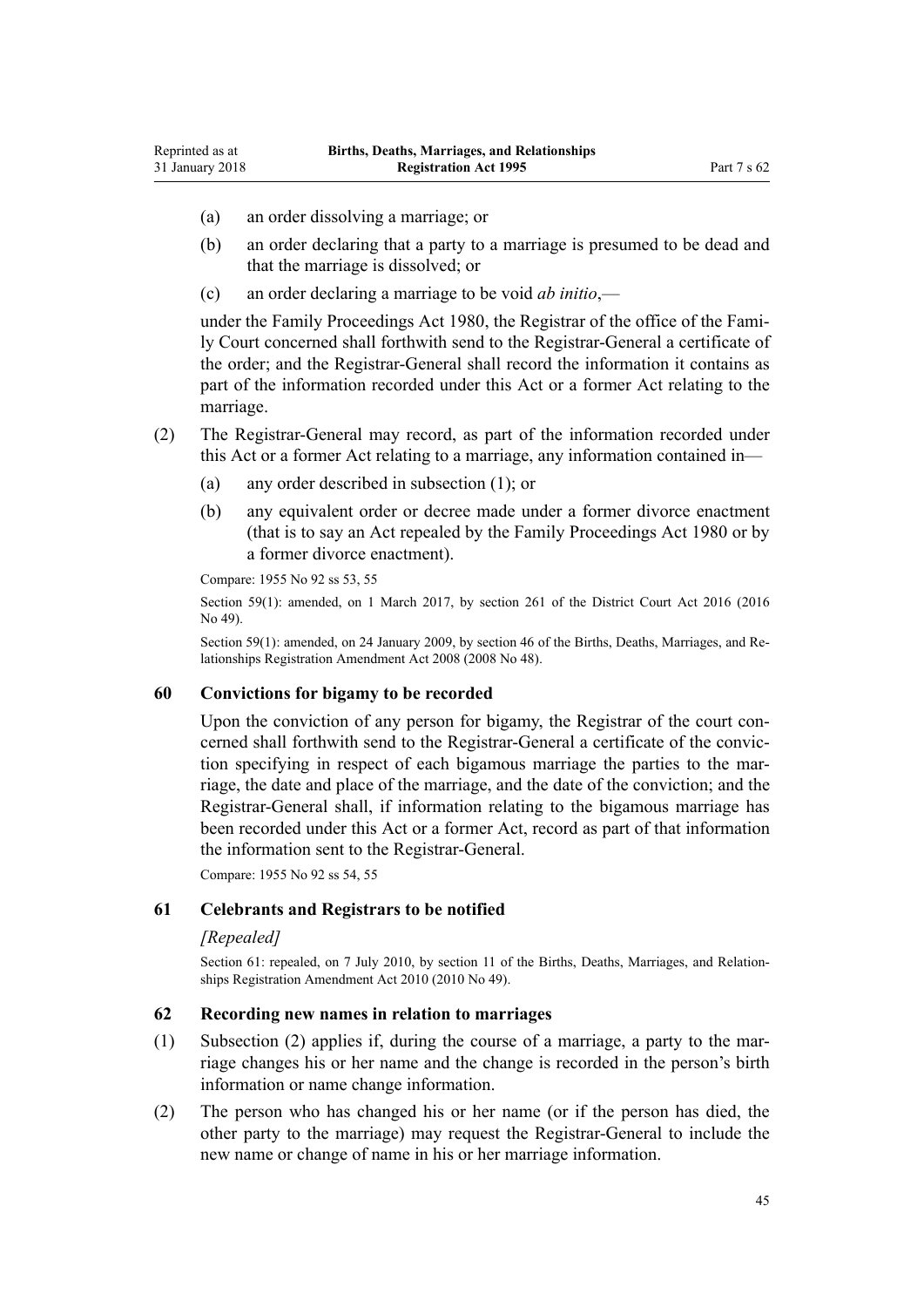- (3) A request under subsection (2) may be made when the verified statement, deed poll, or copy of the deed poll concerned is provided under [section 21A.](#page-23-0)
- (4) The Registrar-General must include the new name or change of name as requested, if the request is accompanied by the prescribed fee (if any).

Section 62: substituted, on 24 January 2009, by [section 20](http://prd-lgnz-nlb.prd.pco.net.nz/pdflink.aspx?id=DLM1048870) of the Births, Deaths, Marriages, and Relationships Registration Amendment Act 2008 (2008 No 48).

Section 62(3): amended, on 16 December 2017, by [section 6](http://prd-lgnz-nlb.prd.pco.net.nz/pdflink.aspx?id=DLM6962123) of the Electronic Interactions Reform Act 2017 (2017 No 50).

# **Part 7A**

# **Civil unions**

Part 7A: inserted, on 26 April 2005, by [section 39](http://prd-lgnz-nlb.prd.pco.net.nz/pdflink.aspx?id=DLM323466) of the Civil Union Act 2004 (2004 No 102).

# **62A Civil unions under Civil Union Act 2004 to be registered**

- (1) Every civil union entered into under the [Civil Union Act 2004](http://prd-lgnz-nlb.prd.pco.net.nz/pdflink.aspx?id=DLM323384) must be registered in accordance with this Part.
- (2) No other type of civil union may be registered under this Act. Section 62A: inserted, on 26 April 2005, by [section 39](http://prd-lgnz-nlb.prd.pco.net.nz/pdflink.aspx?id=DLM323466) of the Civil Union Act 2004 (2004 No 102).

## **62B Civil unions solemnised by celebrant**

<span id="page-45-0"></span> $Part 7A \cdot 62A$ 

A celebrant who solemnises a civil union must,—

- (a) immediately after solemnising the civil union,—
	- (i) enter on both information return forms provided under [section 12](http://prd-lgnz-nlb.prd.pco.net.nz/pdflink.aspx?id=DLM323422) of the Civil Union Act 2004 the prescribed information relating to the civil union; and
	- (ii) ensure that both forms are signed by the parties to the civil union, the celebrant, and 2 witnesses to the solemnisation; and
	- (iii) give one form to the parties; and
- (b) within 10 days of solemnising the civil union, forward the other form to a Registrar.

Section 62B: inserted, on 26 April 2005, by [section 39](http://prd-lgnz-nlb.prd.pco.net.nz/pdflink.aspx?id=DLM323466) of the Civil Union Act 2004 (2004 No 102).

#### **62C Registrars to register civil unions**

- (1) A Registrar who is authorised by the Registrar-General to register civil unions must,—
	- (a) if he or she receives a form under section 62B, register the information, but only to the extent that the information given is information required by the standard form; and
	- (b) if he or she solemnises a civil union, register the prescribed information relating to it.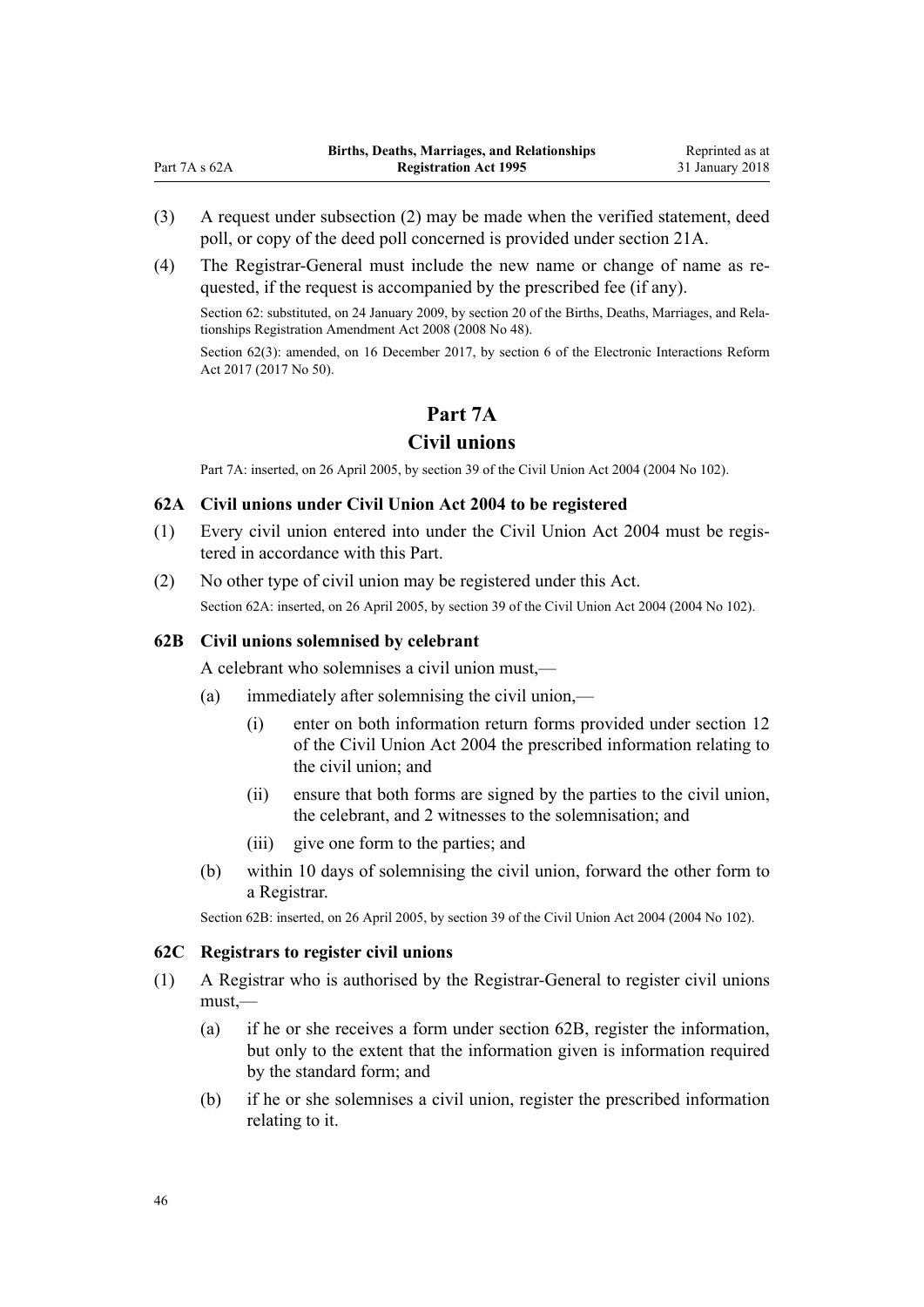- (2) A Registrar who is not authorised by the Registrar-General to register civil unions must send to the Registrar-General, or to a Registrar specified by the Registrar-General (as the Registrar-General for the time being directs),—
	- (a) any information contained on a form forwarded to the Registrar under [section 62B,](#page-45-0) but only to the extent that the information is information required by the standard form; and
	- (b) if the Registrar solemnises a civil union, the prescribed information relating to that civil union.
- (3) Subsections (1) and (2) may be overridden by [section 82](#page-75-0).

Section 62C: inserted, on 26 April 2005, by [section 39](http://prd-lgnz-nlb.prd.pco.net.nz/pdflink.aspx?id=DLM323466) of the Civil Union Act 2004 (2004 No 102). Section 62C(1)(a): amended, on 24 January 2009, by [section 46](http://prd-lgnz-nlb.prd.pco.net.nz/pdflink.aspx?id=DLM1048941) of the Births, Deaths, Marriages, and

Relationships Registration Amendment Act 2008 (2008 No 48).

Section 62C(2)(a): amended, on 24 January 2009, by [section 46](http://prd-lgnz-nlb.prd.pco.net.nz/pdflink.aspx?id=DLM1048941) of the Births, Deaths, Marriages, and Relationships Registration Amendment Act 2008 (2008 No 48).

# **62D Change to form of relationship to be recorded**

If the Registrar-General or a Registrar receives information that the parties to a marriage or civil union have, under [section 18](http://prd-lgnz-nlb.prd.pco.net.nz/pdflink.aspx?id=DLM323429) of the Civil Union Act 2004, changed the form of their relationship, the Registrar-General or Registrar must—

- (a) note on any information relating to the earlier marriage or civil union that is registered under this Act that the marriage or civil union has been changed, and note when and where the change was effected; and
- (b) note on the information relating to the later marriage or civil union that, on the date and at the place in which the solemnisation of the later marriage or civil union took place, the parties changed their earlier marriage or civil union into a marriage or civil union; and
- (c) ensure that a link is created between the registered information relating to the earlier marriage or civil union and the registered information relating to the later marriage or civil union.

Section 62D: inserted, on 26 April 2005, by [section 39](http://prd-lgnz-nlb.prd.pco.net.nz/pdflink.aspx?id=DLM323466) of the Civil Union Act 2004 (2004 No 102).

# **62E Dissolutions to be recorded**

- (1) A Registrar of the Family Court must immediately send to the Registrar-General a certificate of any of the following orders made in that court under the [Fam](http://prd-lgnz-nlb.prd.pco.net.nz/pdflink.aspx?id=DLM39722)[ily Proceedings Act 1980:](http://prd-lgnz-nlb.prd.pco.net.nz/pdflink.aspx?id=DLM39722)
	- (a) an order dissolving a civil union:
	- (b) an order declaring that a party to a civil union is presumed dead and the civil union is dissolved:
	- (c) an order declaring that a civil union is void *ab initio*.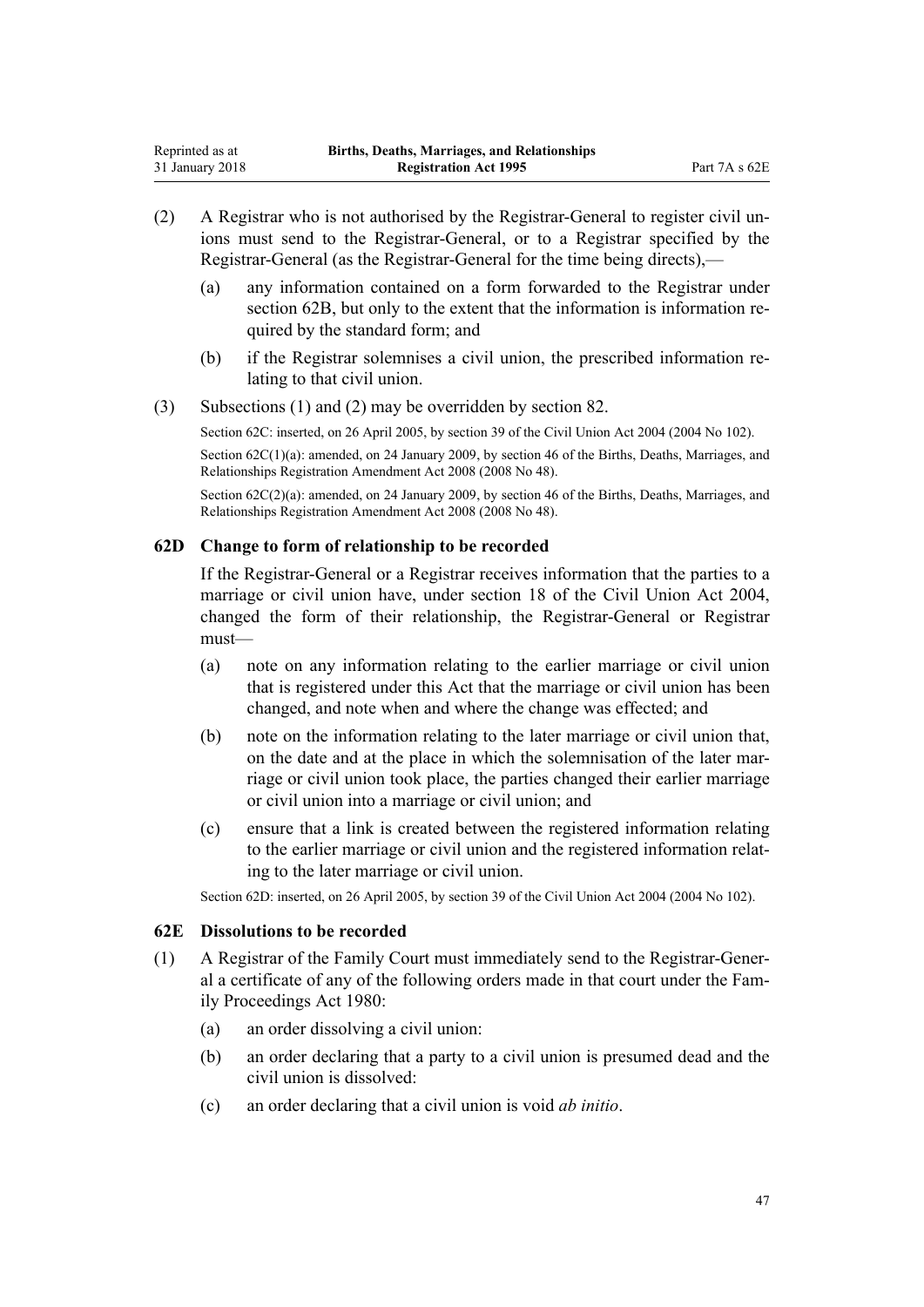<span id="page-47-0"></span>(2) The Registrar-General must record the information contained in a certificate received under subsection (1) as part of the information recorded under this Act relating to the civil union.

Section 62E: inserted, on 26 April 2005, by [section 39](http://prd-lgnz-nlb.prd.pco.net.nz/pdflink.aspx?id=DLM323466) of the Civil Union Act 2004 (2004 No 102). Section 62E(1): amended, on 1 March 2017, by [section 261](http://prd-lgnz-nlb.prd.pco.net.nz/pdflink.aspx?id=DLM6942680) of the District Court Act 2016 (2016 No 49).

# **62F Convictions for bigamy to be recorded**

- (1) When a person who is a party to a civil union is convicted of bigamy, the Registrar of the court concerned must immediately send to the Registrar-General a certificate of the conviction specifying—
	- (a) the names of the parties to the bigamous marriage or civil union; and
	- (b) the date and place of the bigamous marriage or civil union; and
	- (c) the date of the conviction.
- (2) If the information relating to a bigamous marriage or civil union is recorded under this Act, the Registrar-General must record the information received under subsection (1) as part of that information.

Section 62F: inserted, on 26 April 2005, by [section 39](http://prd-lgnz-nlb.prd.pco.net.nz/pdflink.aspx?id=DLM323466) of the Civil Union Act 2004 (2004 No 102).

# **62G Recording new names in relation to civil unions**

- (1) Subsection (2) applies if, during the course of a civil union, a party to the civil union changes his or her name and the change is recorded in the person's birth information or name change information.
- (2) The person who has changed his or her name (or if the person has died, the other party to the civil union) may request the Registrar-General to include the new name or change of name in his or her civil union information.
- (3) A request under subsection (2) may be made when the verified statement is provided under [section 21A](#page-23-0).
- (4) The Registrar-General must include the new name or change of name as requested, if the request is accompanied by the prescribed fee (if any).

Section 62G: substituted, on 24 January 2009, by [section 21](http://prd-lgnz-nlb.prd.pco.net.nz/pdflink.aspx?id=DLM1048872) of the Births, Deaths, Marriages, and Relationships Registration Amendment Act 2008 (2008 No 48).

Section 62G(3): amended, on 16 December 2017, by [section 7](http://prd-lgnz-nlb.prd.pco.net.nz/pdflink.aspx?id=DLM6962124) of the Electronic Interactions Reform Act 2017 (2017 No 50).

# **Part 8**

# **Certificates**

# **63 Birth certificates for adopted persons**

(1) Except as provided in [section 11\(4\)\(a\)](http://prd-lgnz-nlb.prd.pco.net.nz/pdflink.aspx?id=DLM80568) of the Adult Adoption Information Act 1985, no birth certificate shall be provided in respect of an adopted person unless it has been requested—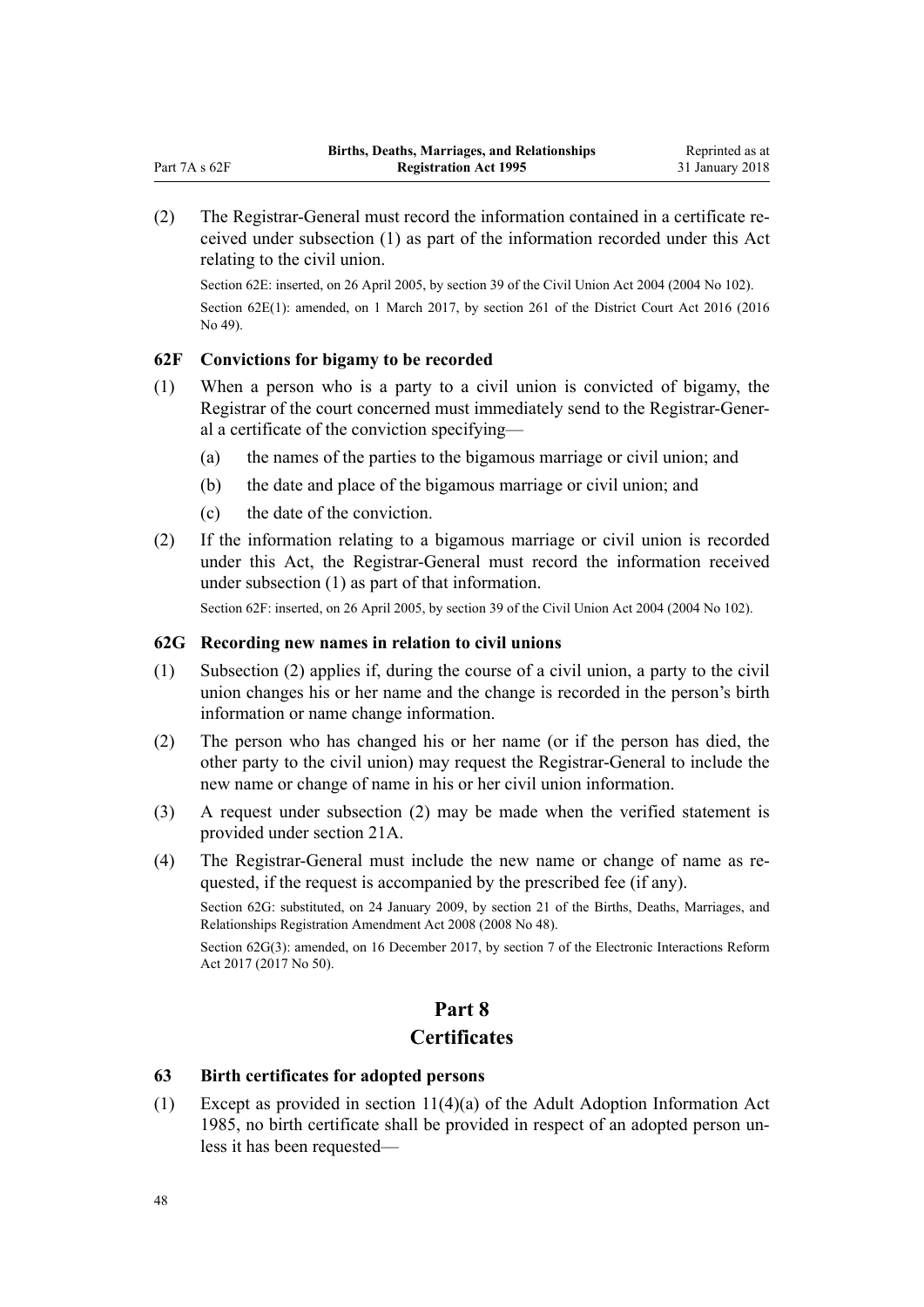- <span id="page-48-0"></span>(a) by reference to the names most recently included in the registration of the person's birth under [section 24](#page-26-0) or [section 25](#page-27-0) of this Act, or under a corresponding provision of a former Act (not being names derived from an adoption that has been discharged); or
- (b) by reference to a name or names later recorded for the person under [sec](#page-25-0)[tion 21B](#page-25-0), or an earlier corresponding provision.
- (2) Except as provided in the [Adult Adoption Information Act 1985,](http://prd-lgnz-nlb.prd.pco.net.nz/pdflink.aspx?id=DLM80512) a birth certificate provided in respect of a person in respect of whom information (not being information derived from an adoption order that has been discharged) has been recorded under [section 24](#page-26-0) or [section 25](#page-27-0) of this Act,—
	- (a) subject to paragraph (b), shall contain the information that such a certificate would contain if the adoptive parents by whom the person was most recently adopted (otherwise than under an adoption order that has been discharged) were the person's biological mother and father, and the name or names recorded under that section had been recorded as information relating to the person's birth; and
	- (b) shall state that those adoptive parents are or are not adoptive parents according to the information in that behalf most recently recorded under [section 24](#page-26-0) of this Act or a corresponding provision of a former Act; and
	- (c) shall contain no other information.

Compare: 1951 No 22 s 21(7)

Section 63(1)(b): substituted, on 24 January 2009, by [section 22](http://prd-lgnz-nlb.prd.pco.net.nz/pdflink.aspx?id=DLM1048874) of the Births, Deaths, Marriages, and Relationships Registration Amendment Act 2008 (2008 No 48).

# **64 Birth certificates after sexual assignment or reassignment**

- (1) A birth certificate provided in respect of a person in respect of whom it is for the time being recorded under [section 30](#page-32-0) that the person is a person of a particular sex—
	- (a) shall, where new names have been included in the registration of the person's birth since it was recorded that the person was a person of that sex, contain the information that such a certificate would contain if the names first so included had been the person's names since birth; and
	- (b) subject to paragraph (a), shall contain the information that such a certificate would contain if the person had always been a person of that sex; and
	- (c) shall contain no other information.
- (2) Where the Registrar-General records under [section 30](#page-32-0) information that a person is a person of a particular sex and that person, before that information is recorded, has had a new name or names included in the information recorded under this Act or a former Act in respect of that person's birth, being a name or names that accord with the sex subsequently recorded by the Registrar-General under section 30, that person may nominate 1 name or combination of names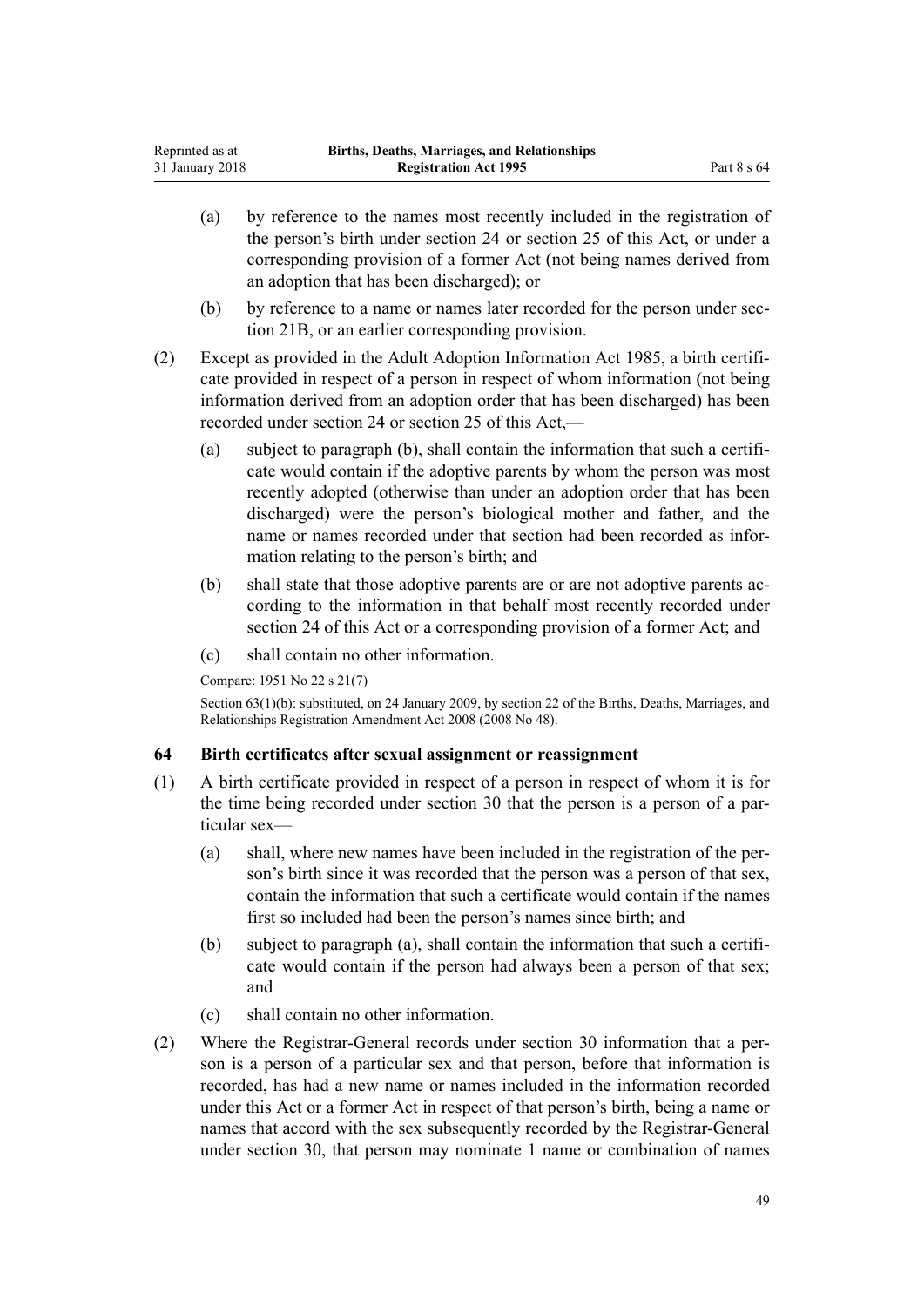<span id="page-49-0"></span>(including the name or names already so included in the information recorded under this Act or the former Act in respect of that person's birth), which names shall appear on all future birth certificates issued in respect of that person.

- (3) Any birth certificate issued in accordance with subsection (2)—
	- (a) shall contain the information that such a certificate would contain if the nominated names had been the person's names since birth; and
	- (b) shall, subject to that subsection, contain the information that such a certificate would contain if that person had always been a person of that sex; and
	- (c) shall contain no other information.
- (4) Notwithstanding subsections (1) to (3), a birth certificate provided in respect of a person at any time while, under [section 30,](#page-32-0) there is included in the information relating to the person's birth recorded under this Act or a former Act information that the person is a person of a particular sex may, by virtue of the serial number it bears, be capable of indicating that the information has been recorded.

## **65 Request for new identity information for certain witnesses, etc**

- (1) The following persons may make a written request to the Minister to create new identity information:
	- (a) the Minister of Police, for the purpose of protecting a person who—
		- (i) is, has been, or will be—
			- (A) a witness in any proceeding; or
			- (B) an undercover Police officer:
		- (ii) needs protection because of his or her relationship to a person who is, has been, or will be a witness in any proceeding:
	- (b) the Director-General of an intelligence and security agency, for the purpose of protecting the identity of a person who is, has been, or will be an employee.
- (2) The Minister may give a written direction to the Registrar-General to create new identity information for the person if,—
	- (a) on receiving a request under subsection  $(1)(a)$ , the Minister is satisfied that it is in the interests of justice that the new identity information be created; or
	- (b) on receiving a request under subsection  $(1)(b)$ , the Minister is satisfied, having regard to the matters set out in [section 26\(3\)](http://prd-lgnz-nlb.prd.pco.net.nz/pdflink.aspx?id=DLM6920972) of the Intelligence and Security Act 2017 (which applies with any necessary modifications), that—
		- (i) the person will use the new identity information appropriately; and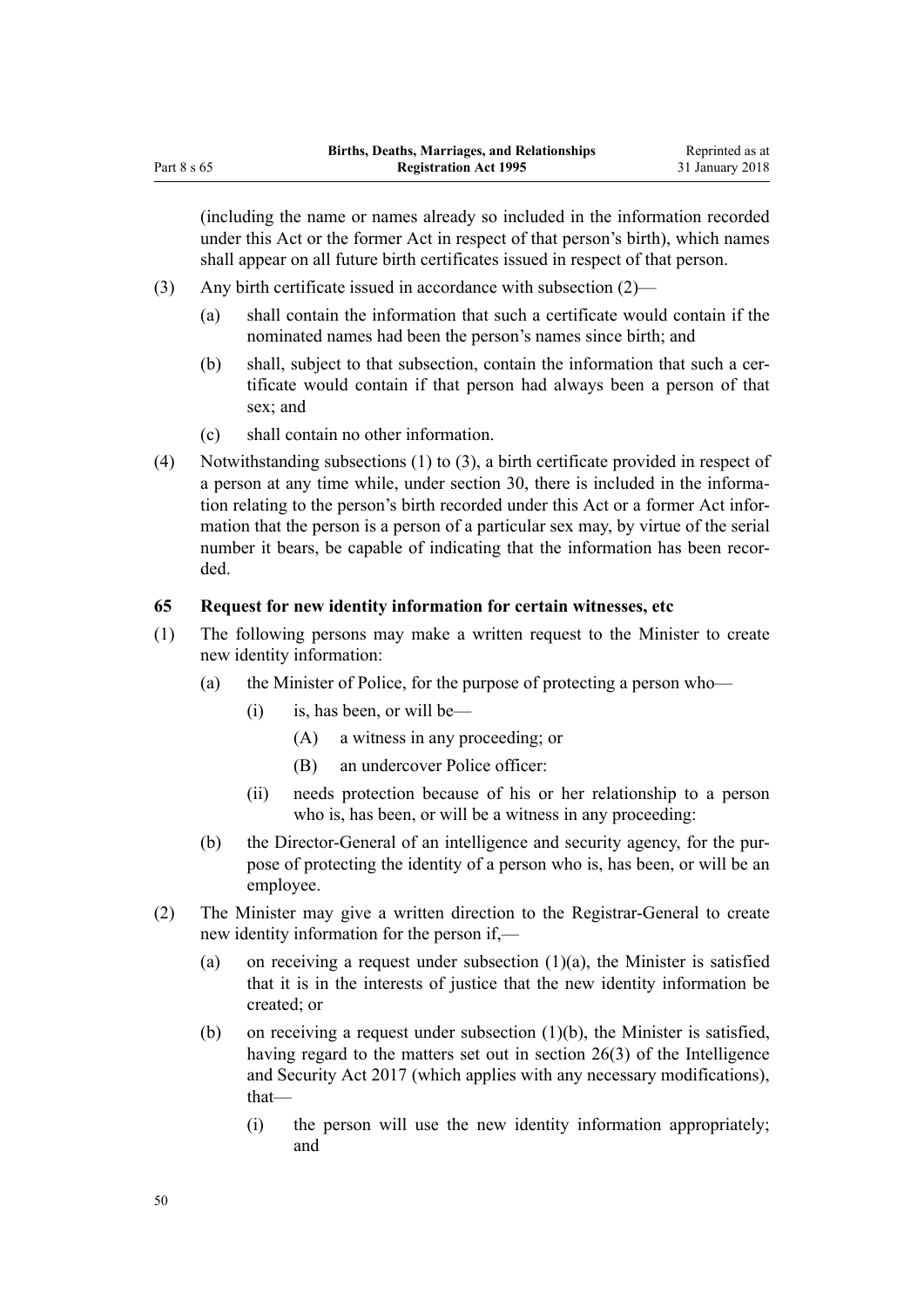(ii) it is otherwise appropriate to grant the request.

- (3) New identity information is created by the Registrar-General by omitting, amending, or inserting—
	- (a) birth information, death information, marriage information, civil union information, or name change information (including, if necessary, the creation of other identities to support the person's new identity information); and
	- (b) operational or administrative information as necessary, so that it supports the information described in paragraph (a).
- (4) The Registrar-General may omit, amend, or insert information in the birth information, death information, marriage information, civil union information, or name change information of a person for whom new identity information has been created if the Registrar-General receives notification that the new identity is no longer needed or has been compromised, from—
	- (a) the Commissioner of Police in relation to new identity information created as a result of a request under subsection (1)(a); or
	- (b) the Director-General of an intelligence and security agency in relation to new identity information created as the result of a request under subsection  $(1)(b)$ .
- (5) In this section,—

<span id="page-50-0"></span>Reprinted as at 31 January 2018

> **employee** has the meaning given to it by [section 22](http://prd-lgnz-nlb.prd.pco.net.nz/pdflink.aspx?id=DLM6920944) of the Intelligence and Security Act 2017

> **undercover Police officer** means a person who is a member of the Police or a corresponding overseas law enforcement agency and whose identity is concealed for the purpose of an undercover investigation approved by the Commissioner of Police.

> Section 65: substituted, on 24 January 2009, by [section 23](http://prd-lgnz-nlb.prd.pco.net.nz/pdflink.aspx?id=DLM1048875) of the Births, Deaths, Marriages, and Relationships Registration Amendment Act 2008 (2008 No 48).

> Section  $65(1)(b)$ : replaced, on 28 September 2017, by [section 247\(1\)](http://prd-lgnz-nlb.prd.pco.net.nz/pdflink.aspx?id=DLM6921301) of the Intelligence and Security Act 2017 (2017 No 10).

> Section 65(2): replaced, on 28 September 2017, by [section 247\(2\)](http://prd-lgnz-nlb.prd.pco.net.nz/pdflink.aspx?id=DLM6921301) of the Intelligence and Security Act 2017 (2017 No 10).

> Section 65(4)(b): replaced, on 28 September 2017, by [section 247\(3\)](http://prd-lgnz-nlb.prd.pco.net.nz/pdflink.aspx?id=DLM6921301) of the Intelligence and Security Act 2017 (2017 No 10).

> Section 65(5) **employee**: inserted, on 28 September 2017, by [section 247\(5\)](http://prd-lgnz-nlb.prd.pco.net.nz/pdflink.aspx?id=DLM6921301) of the Intelligence and Security Act 2017 (2017 No 10).

> Section 65(5) **employee** and **officer**: repealed, on 28 September 2017, by [section 247\(4\)](http://prd-lgnz-nlb.prd.pco.net.nz/pdflink.aspx?id=DLM6921301) of the Intelligence and Security Act 2017 (2017 No 10).

#### **66 Birth certificates where error in birth registration corrected**

(1) Subject to subsection (2), where an error in the registration of a person's birth has been corrected under this Act or a former Act, a birth certificate later provided in respect of the person—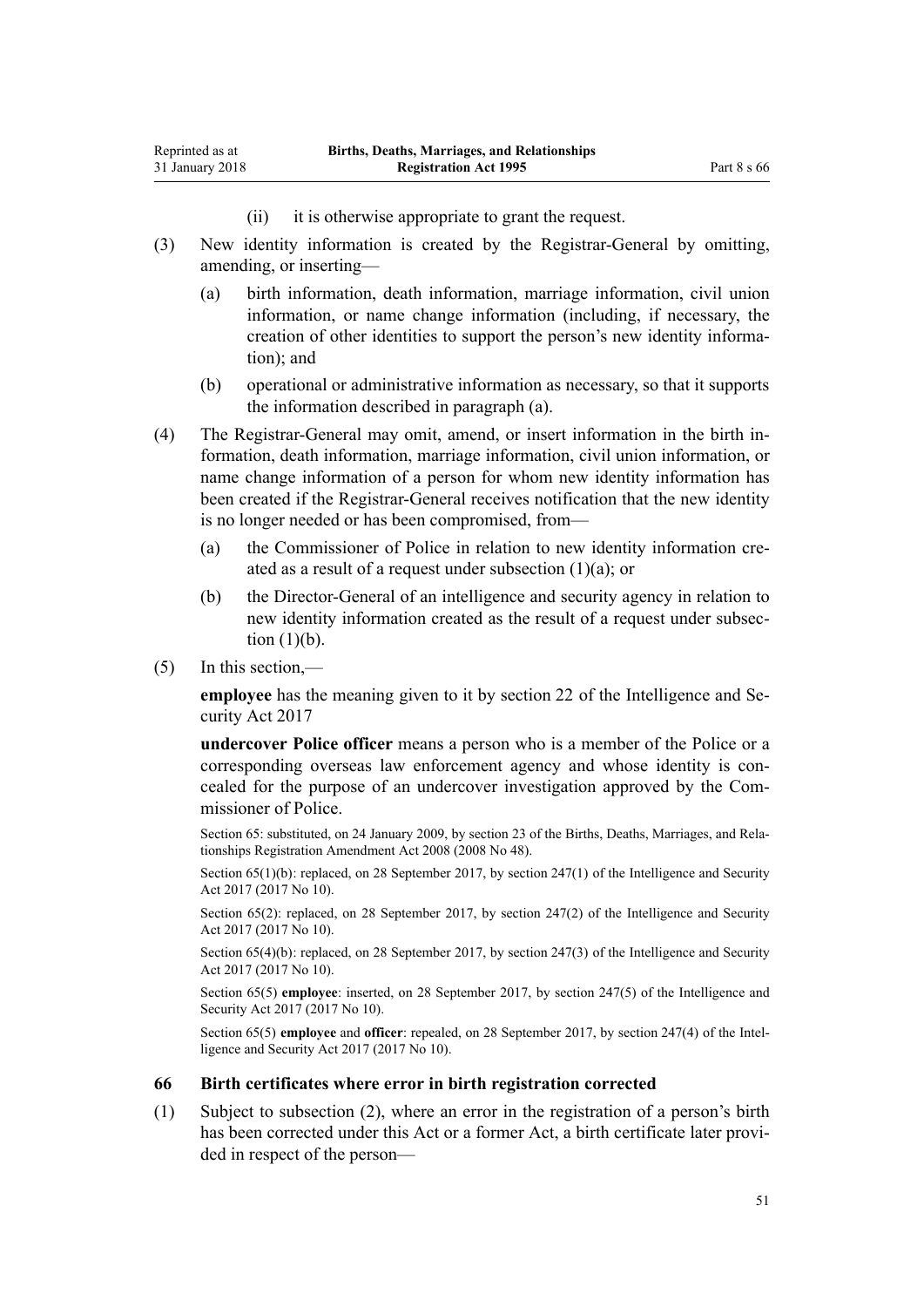- (a) shall contain the information that such a certificate would contain if the error had not been made; and
- (b) shall contain no other information.
- (2) Where—

Part 8 s 67

- (a) under this Act or a former Act an error as to a person's sex has been corrected in the registration of the person's birth; and
- (b) since the error was corrected new names have been included in the registration,—

a birth certificate later provided in respect of the person shall show the names first included after the error was corrected as if they were the names recorded when the person's birth was registered.

(3) Notwithstanding subsection (1), where under this Act or a former Act an error in respect of the registration of a person's birth has been corrected, there may be provided in respect of that person a birth certificate that, by virtue of the serial number it bears, is capable of indicating that such an error has been corrected.

#### **67 Birth certificates generally**

- (1) Every birth certificate shall contain as much information (being information relating to the birth to which the certificate relates recorded under this Act or a former Act at the time the certificate is issued) as is then prescribed.
- (2) Subsection (1) is subject to [sections 63 to 66](#page-47-0).
- (3) Notwithstanding sections  $63(2)(c)$ ,  $64(1)(c)$ ,  $65(3)$ , and  $66(1)(b)$ , if satisfied that the person to whom a birth certificate relates was still-born or is dead, the Registrar issuing it shall cause it to bear the expression "still-born" or, as the case requires, "deceased".
- (4) *[Repealed]*
- (5) *[Repealed]*
- (6) *[Repealed]*

Section 67(3): amended, on 24 January 2009, by [section 24\(1\)](http://prd-lgnz-nlb.prd.pco.net.nz/pdflink.aspx?id=DLM1048882) of the Births, Deaths, Marriages, and Relationships Registration Amendment Act 2008 (2008 No 48).

Section 67(4): repealed, on 24 January 2009, by [section 24\(2\)](http://prd-lgnz-nlb.prd.pco.net.nz/pdflink.aspx?id=DLM1048882) of the Births, Deaths, Marriages, and Relationships Registration Amendment Act 2008 (2008 No 48).

Section 67(5): repealed, on 24 January 2009, by [section 24\(2\)](http://prd-lgnz-nlb.prd.pco.net.nz/pdflink.aspx?id=DLM1048882) of the Births, Deaths, Marriages, and Relationships Registration Amendment Act 2008 (2008 No 48).

Section 67(6): repealed, on 24 January 2009, by [section 24\(2\)](http://prd-lgnz-nlb.prd.pco.net.nz/pdflink.aspx?id=DLM1048882) of the Births, Deaths, Marriages, and Relationships Registration Amendment Act 2008 (2008 No 48).

## **68 Surnames on certain birth certificates**

In relation to births registered under a former Act before 1 January 1972, section 67 shall have effect,—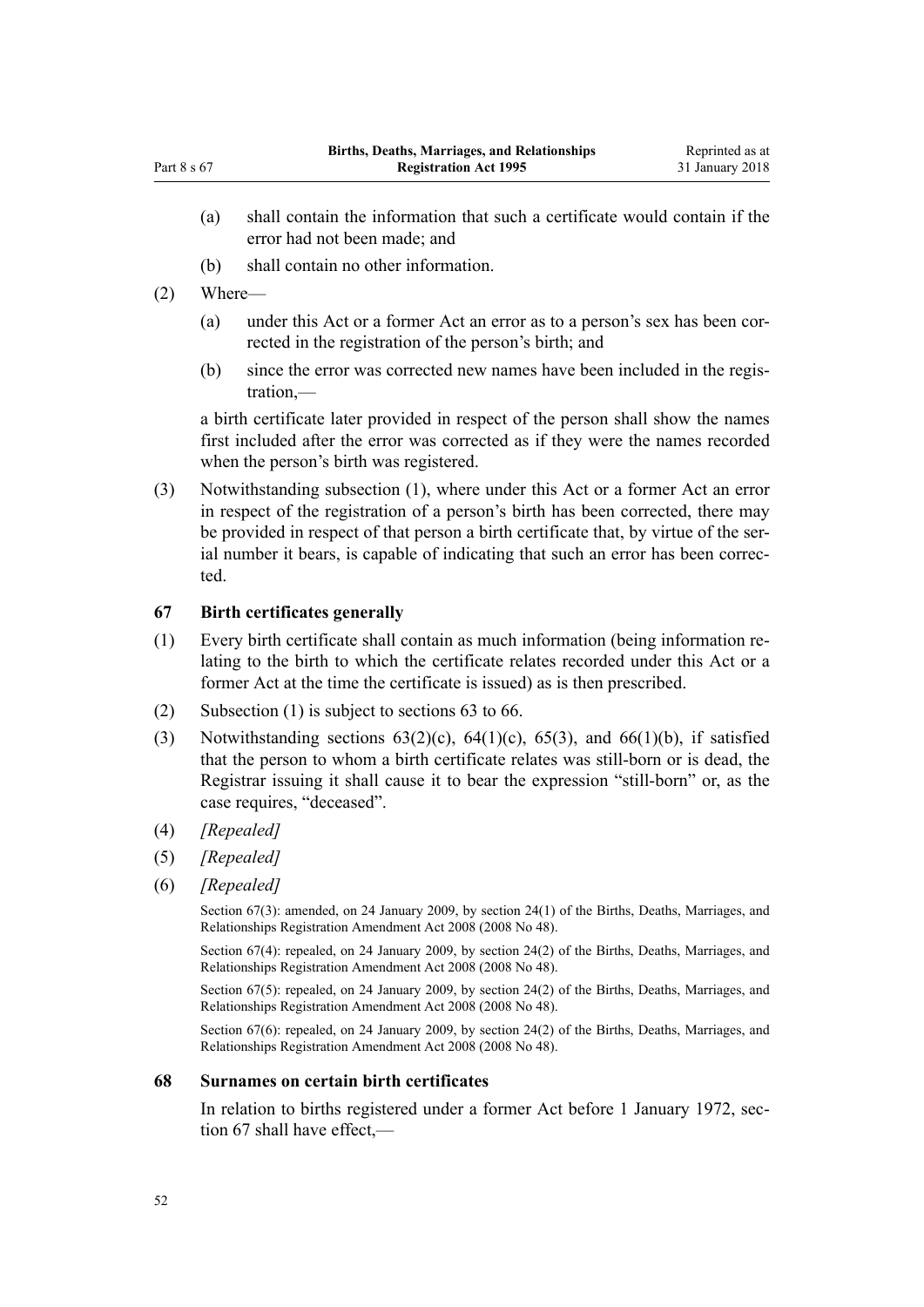- (a) in the case of a birth in respect of which there was recorded the information that the parents of the person concerned were married to each other, as if there had been recorded the information that the person had the surname of the person's father; and
- (b) in every other case, as if there had been recorded the information that the person had the surname of the person's mother.

#### **69 Death certificates**

Every death certificate shall contain as much information (being information relating to the death to which the certificate relates recorded under this Act or a former Act at the time the certificate is issued) as is then prescribed.

## **70 Marriage certificates**

Every marriage certificate shall contain as much information (being information relating to the marriage to which the certificate relates recorded under this Act or a former Act at the time the certificate is issued) as is then prescribed.

# **70A Civil union certificates**

Every civil union certificate must contain as much information (being information relating to the civil union to which the certificate relates that is recorded under this Act at the time the certificate is issued) as is then prescribed.

Section 70A: inserted, on 26 April 2005, by [section 46](http://prd-lgnz-nlb.prd.pco.net.nz/pdflink.aspx?id=DLM323483) of the Civil Union Act 2004 (2004 No 102).

#### **70B Name change certificates**

- (1) A name change certificate must contain as much information (relating to all name changes to which the certificate relates and that are recorded under this Act at the time the certificate is issued) as is then prescribed in regulations.
- (2) A name change certificate must not be issued for a person whose birth has been registered.

Section 70B: inserted, on 24 January 2009, by [section 25](http://prd-lgnz-nlb.prd.pco.net.nz/pdflink.aspx?id=DLM1048883) of the Births, Deaths, Marriages, and Relationships Registration Amendment Act 2008 (2008 No 48).

# **71 Certificates to be prima facie evidence**

A birth, death, marriage certificate, civil union, or name change certificate shall in any proceedings be received as prima facie evidence of the truth of the information it contains.

Compare: 1951 No 22 s 42

Section 71: amended, on 24 January 2009, by [section 46](http://prd-lgnz-nlb.prd.pco.net.nz/pdflink.aspx?id=DLM1048941) of the Births, Deaths, Marriages, and Relationships Registration Amendment Act 2008 (2008 No 48).

Section 71: amended, on 26 April 2005, by [section 46](http://prd-lgnz-nlb.prd.pco.net.nz/pdflink.aspx?id=DLM323483) of the Civil Union Act 2004 (2004 No 102).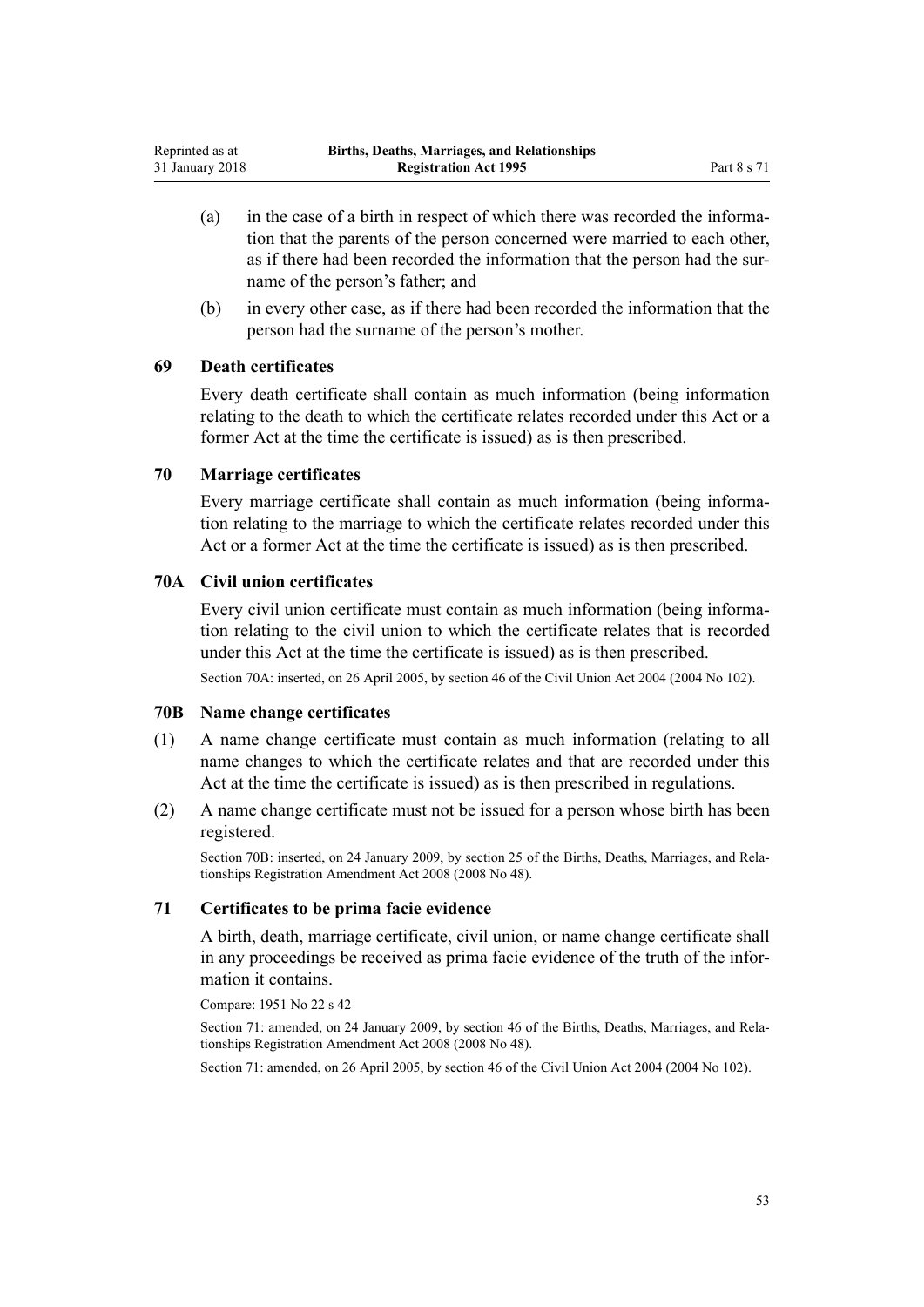# <span id="page-53-0"></span>Part 8 s 72

# **72 Fees for certificates**

No birth certificate, death certificate, marriage, civil union, or name change certificate shall be provided to any person unless the prescribed fee has been paid.

Section 72: amended, on 24 January 2009, by [section 46](http://prd-lgnz-nlb.prd.pco.net.nz/pdflink.aspx?id=DLM1048941) of the Births, Deaths, Marriages, and Relationships Registration Amendment Act 2008 (2008 No 48).

Section 72: amended, on 26 April 2005, by [section 46](http://prd-lgnz-nlb.prd.pco.net.nz/pdflink.aspx?id=DLM323483) of the Civil Union Act 2004 (2004 No 102).

#### **Part 9**

# **Searches and disclosure of information**

Part 9 heading: substituted, on 24 January 2009, by [section 26](http://prd-lgnz-nlb.prd.pco.net.nz/pdflink.aspx?id=DLM1048885) of the Births, Deaths, Marriages, and Relationships Registration Amendment Act 2008 (2008 No 48).

#### **73 Definitions for sections 74 to 75G**

In sections 74 to  $75G$ ,—

**access register** means the access register required to be kept under [section](#page-57-0) [75D\(1\)](#page-57-0)

**non-disclosure direction** means a direction described in [section 75A\(2\)\(b\)](#page-54-0)

**personal representative**, in relation to a person, means,—

- (a) if the person has not attained the age of 18 years or has not earlier married or entered into a civil union or de facto relationship, a parent or guardian of the person; or
- (b) if the person has attained the age of 18 years or has earlier married or entered into a civil union or de facto relationship, a person who has been granted a power of attorney or has been given written authority by the person.

Section 73: substituted, on 24 January 2009, by [section 27](http://prd-lgnz-nlb.prd.pco.net.nz/pdflink.aspx?id=DLM1250722) of the Births, Deaths, Marriages, and Relationships Registration Amendment Act 2008 (2008 No 48).

## **74 Access to birth information, death information, marriage information, civil union information, or name change information**

- (1) Any person may request a Registrar to—
	- (a) cause a search of information to be made; or
	- (b) permit the inspection of a source document; or
	- (c) provide a print-out or certificate of the information requested or a copy of a source document.
- (2) A Registrar may comply with a request under subsection (1) only if—
	- (a) the request is in respect of a named person; and
	- (b) the request is for a source document relating to the named person's birth, death, marriage, civil union, or name change; or information relating to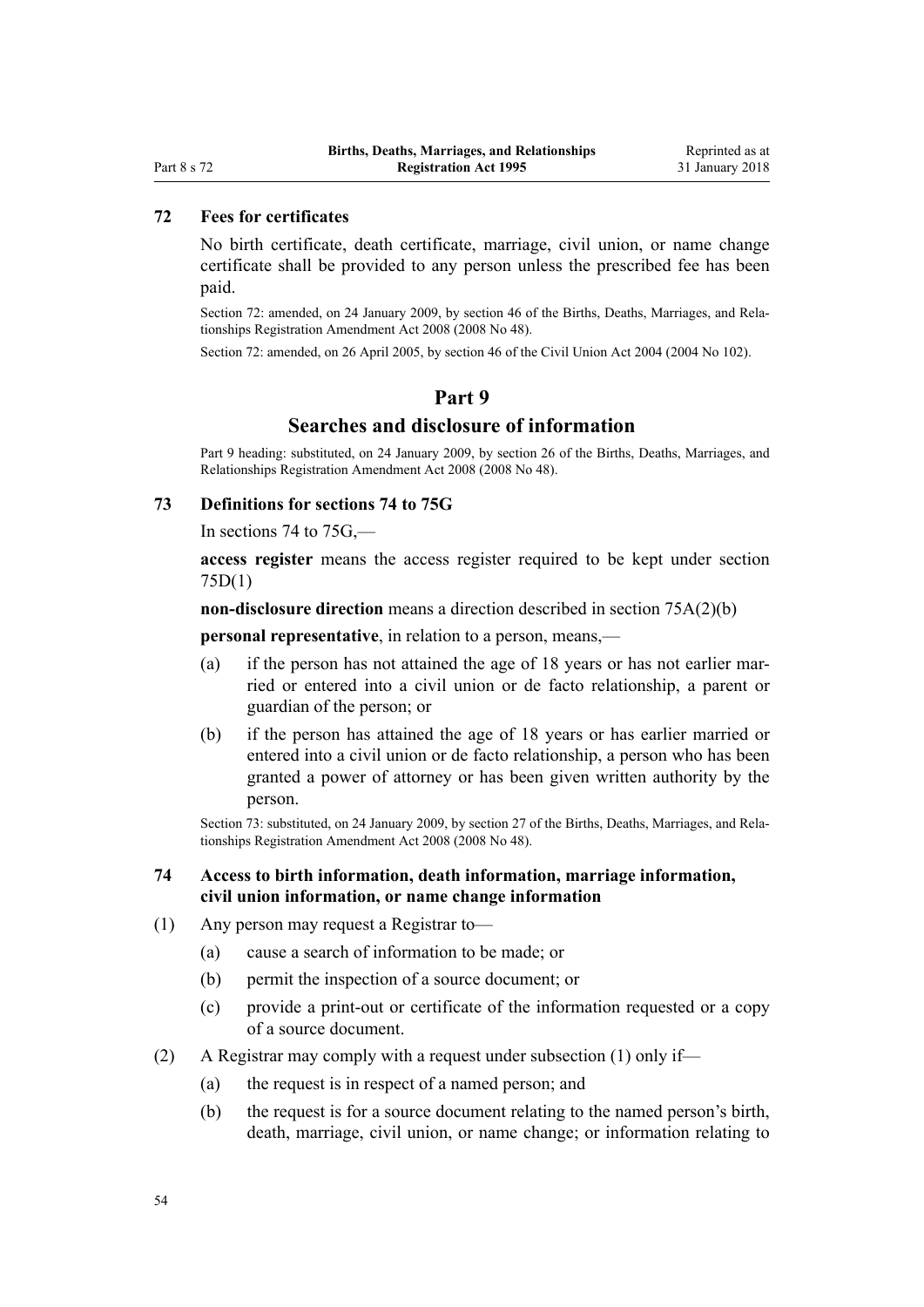the registration of the named person's birth, death, marriage, civil union, or name change; and

- (c) the request is made in a manner approved by the Registrar-General; and
- (d) the prescribed fee is paid; and

<span id="page-54-0"></span>Reprinted as at 31 January 2018

- (e) the requirement in subsection (3) is met; and
- (f) in the case of a request for a source document, the Registrar is satisfied that the person making the request is authorised under section 75 to access the source document.
- (3) A person making the request and, if applicable, the person for whom the request is made must provide the Registrar with any means of identification that are reasonably necessary to allow the identity of the person or the identities of those persons to be readily ascertained.
- (4) This section is subject to [sections 75B\(2\)](#page-55-0) and [75G to 78H.](#page-58-0)

Section 74: substituted, on 24 January 2009, by [section 27](http://prd-lgnz-nlb.prd.pco.net.nz/pdflink.aspx?id=DLM1250722) of the Births, Deaths, Marriages, and Relationships Registration Amendment Act 2008 (2008 No 48).

#### **75 Persons authorised to access source documents**

- (1) The following persons may inspect or obtain a copy of a source document:
	- (a) the person who is the subject of the birth information, marriage information, civil union information, or name change information contained in the source document or that person's personal representative:
	- (b) a person who satisfies the Registrar-General that access is required for the maintenance of the accuracy of the registered information:
	- (c) a person who satisfies the Registrar-General that access is required for a purpose consistent with the purpose of recording information under this Act that cannot be met by obtaining a certificate or print-out.
- (2) However, a person described in subsection (1)(a) may not inspect or obtain a copy of information from a register, or an index to a register, that is regarded by the Registrar-General as a source document because it is maintained in documentary form and was created before 1 January 1998.

Section 75: substituted, on 24 January 2009, by [section 27](http://prd-lgnz-nlb.prd.pco.net.nz/pdflink.aspx?id=DLM1250722) of the Births, Deaths, Marriages, and Relationships Registration Amendment Act 2008 (2008 No 48).

# **75A Subject of birth information, marriage information, civil union information, or name change information may search access register and request non-disclosure direction**

- (1) This section applies to a person who is the subject of birth information, marriage information, civil union information, or name change information.
- (2) A person to whom this section applies, or his or her personal representative, may, at any time, request the Registrar-General—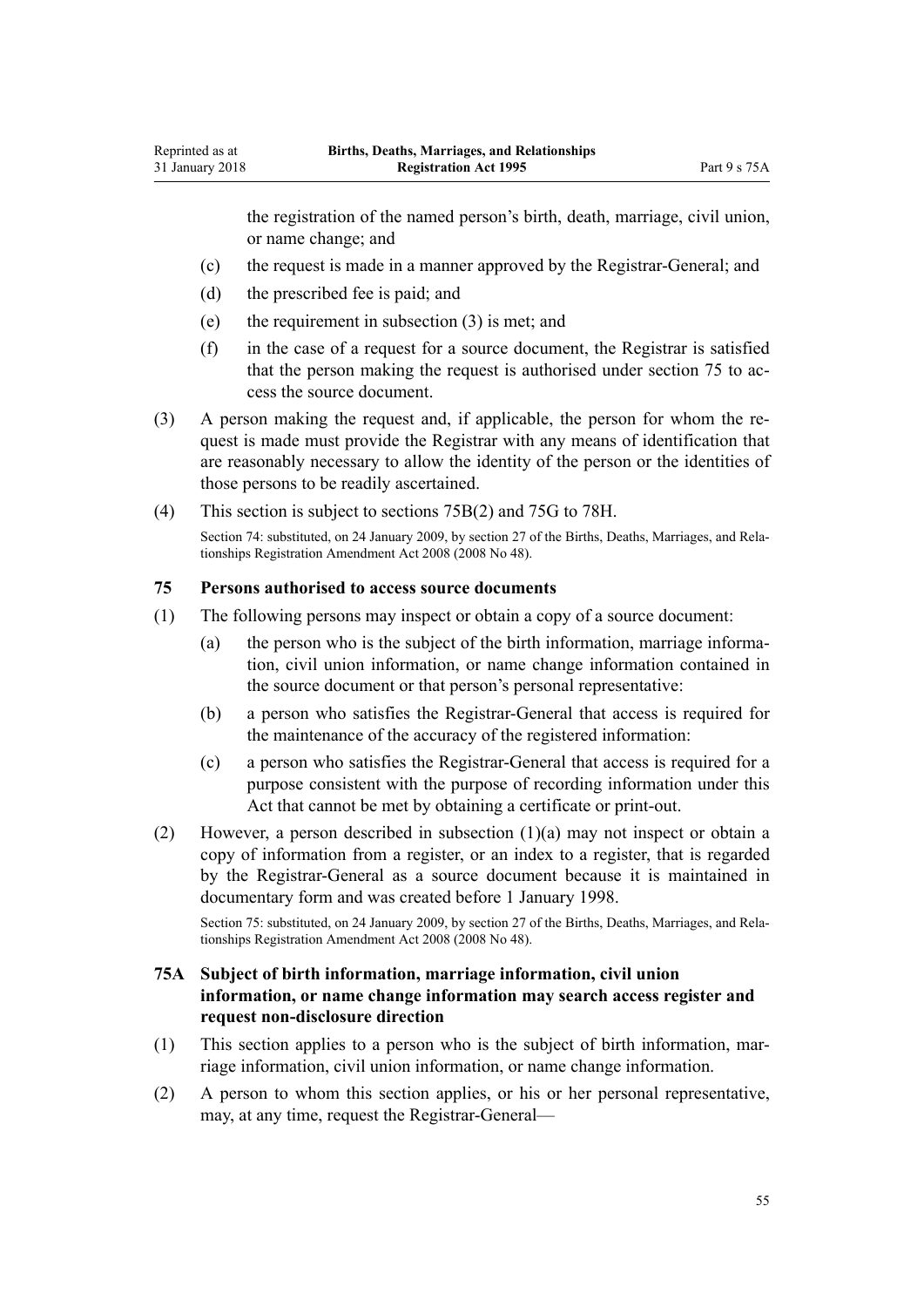- (a) to provide a copy of all entries made in the access register in relation to the person's birth information, marriage information, civil union information, or name change information:
- (b) on 1 or more prescribed grounds, to direct that the person's birth information, marriage information, civil union information, or name change information must not be disclosed to the public.
- (3) The Registrar-General may comply with a request under subsection (2) only if—
	- (a) the request is made in a manner approved by the Registrar-General; and
	- (b) the prescribed fee (if any) is paid; and

<span id="page-55-0"></span>Part 9 s 75B

- (c) the requirement in subsection (4) is met.
- (4) A person making the request must provide the Registrar-General with any means of identification that are reasonably necessary to allow the identity of the person to be readily ascertained.
- (5) The Registrar-General must adopt appropriate procedures to ensure that, if the request is made by the person's personal representative, the personal representative has the written authority of that person or is otherwise properly authorised by that person.
- (6) Subsection  $(2)(a)$  is subject to [section 75E](#page-57-0).
- (7) Subsection (2)(b) is subject to [sections 75F](#page-57-0) and [75G](#page-58-0).

Section 75A: inserted, on 24 January 2009, by [section 27](http://prd-lgnz-nlb.prd.pco.net.nz/pdflink.aspx?id=DLM1250722) of the Births, Deaths, Marriages, and Relationships Registration Amendment Act 2008 (2008 No 48).

#### **75B Effect and duration of non-disclosure direction**

- (1) This section applies if the Registrar-General complies with a request under [sec](#page-54-0)[tion 75A\(2\)\(b\)](#page-54-0) for a non-disclosure direction in respect of a person's birth information, marriage information, civil union information, or name change information.
- (2) During the period in which the non-disclosure direction is in force, a Registrar—
	- (a) may comply with a request under [section 74](#page-53-0) to access the birth information, marriage information, civil union information, or name change information only if the request is made—
		- (i) by the person who is the subject of that information; or
		- (ii) by that person's personal representative; and
	- (b) must inform any other person who makes a request under that section for that information that—
		- (i) the information exists; but
		- (ii) the request cannot be complied with because a non-disclosure direction is in force.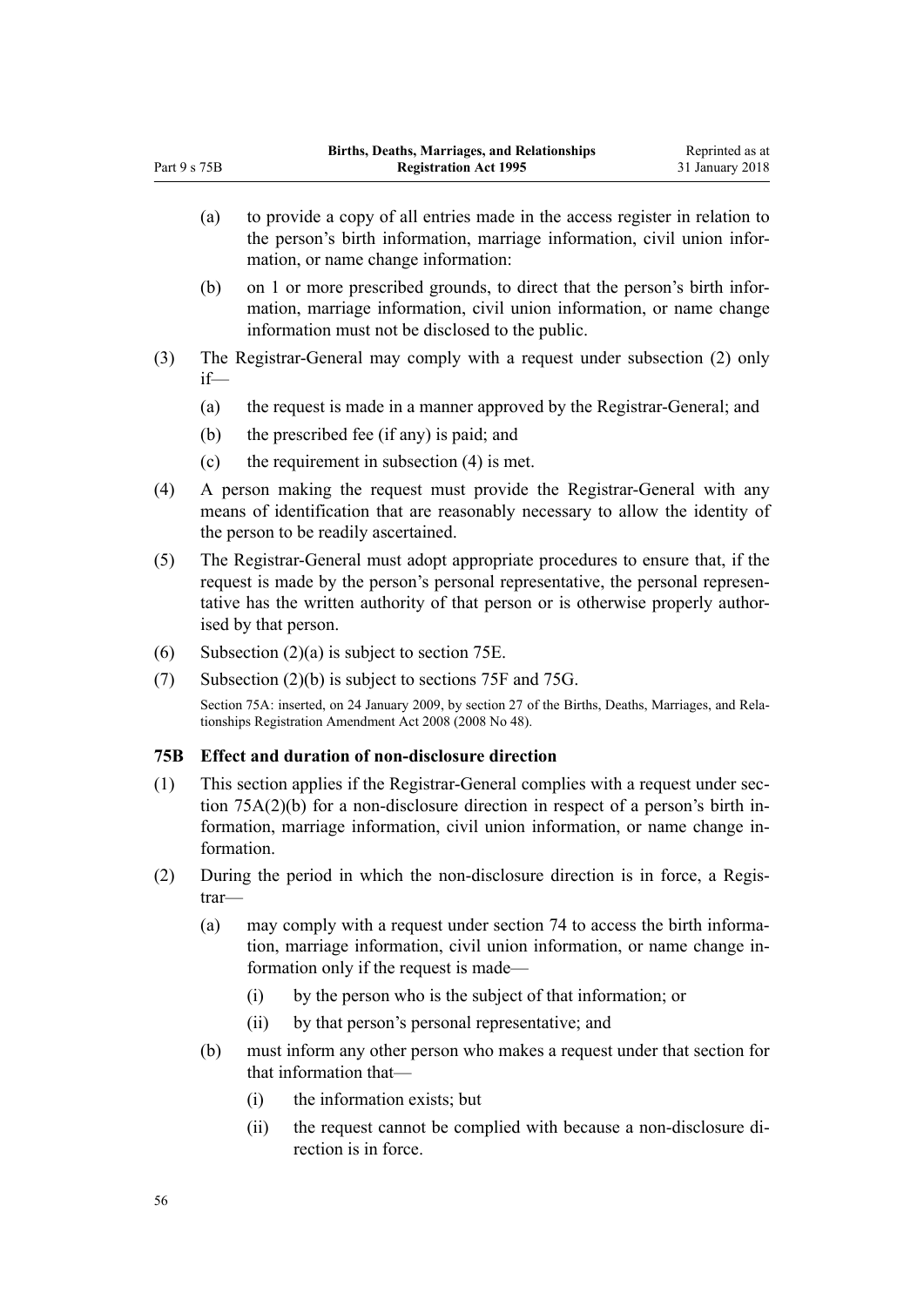- (3) A non-disclosure direction is in force from the date on which the Registrar-General gives the direction and continues in force until whichever is the earlier of—
	- (a) the expiry of the prescribed period; or
	- (b) the date on which the Registrar-General directs that the direction be withdrawn in accordance with a request under subsection (4).
- (4) A person who is the subject of the information to which a non-disclosure direction relates or that person's personal representative may, at any time, request the Registrar-General—
	- (a) to withdraw the direction; or
	- (b) on 1 or more prescribed grounds, to reinstate the direction after it has been withdrawn or after the prescribed period referred to in subsection  $(3)(a)$  has expired.
- (5) [Section 75A\(3\) to \(5\)](#page-54-0) applies with any necessary modifications to a request under subsection (4).
- (6) Subsection (2) is subject to [sections 75F](#page-57-0) and [75G.](#page-58-0)

Section 75B: inserted, on 24 January 2009, by [section 27](http://prd-lgnz-nlb.prd.pco.net.nz/pdflink.aspx?id=DLM1250722) of the Births, Deaths, Marriages, and Relationships Registration Amendment Act 2008 (2008 No 48).

## **75C Registrar may provide limited verification of registered information that becomes publicly available while non-disclosure direction in force**

- (1) This section applies if a person who is the subject of birth information, marriage information, civil union information, or name change information makes any part of the information, or any information corresponding to that part of the information, publicly available while a non-disclosure direction in respect of that information is in force.
- (2) Any person may request a Registrar to verify whether the information that has become publicly available matches, or is consistent with, the relevant birth information, marriage information, civil union information, or name change information.
- (3) A Registrar may comply with a request under subsection (2) only if—
	- (a) the request is made in a manner approved by the Registrar-General; and
	- (b) the request is accompanied by a copy of the information that has become publicly available or any other details that are sufficient, in the Registrar's opinion, to confirm that the information is publicly available; and
	- (c) the prescribed fee (if any) is paid; and
	- (d) the requirement in subsection (4) is met.
- (4) A person making the request and, if applicable, the person for whom the request is made must provide the Registrar with any means of identification that are reasonably necessary to allow the identity of the person or the identities of those persons to be readily ascertained.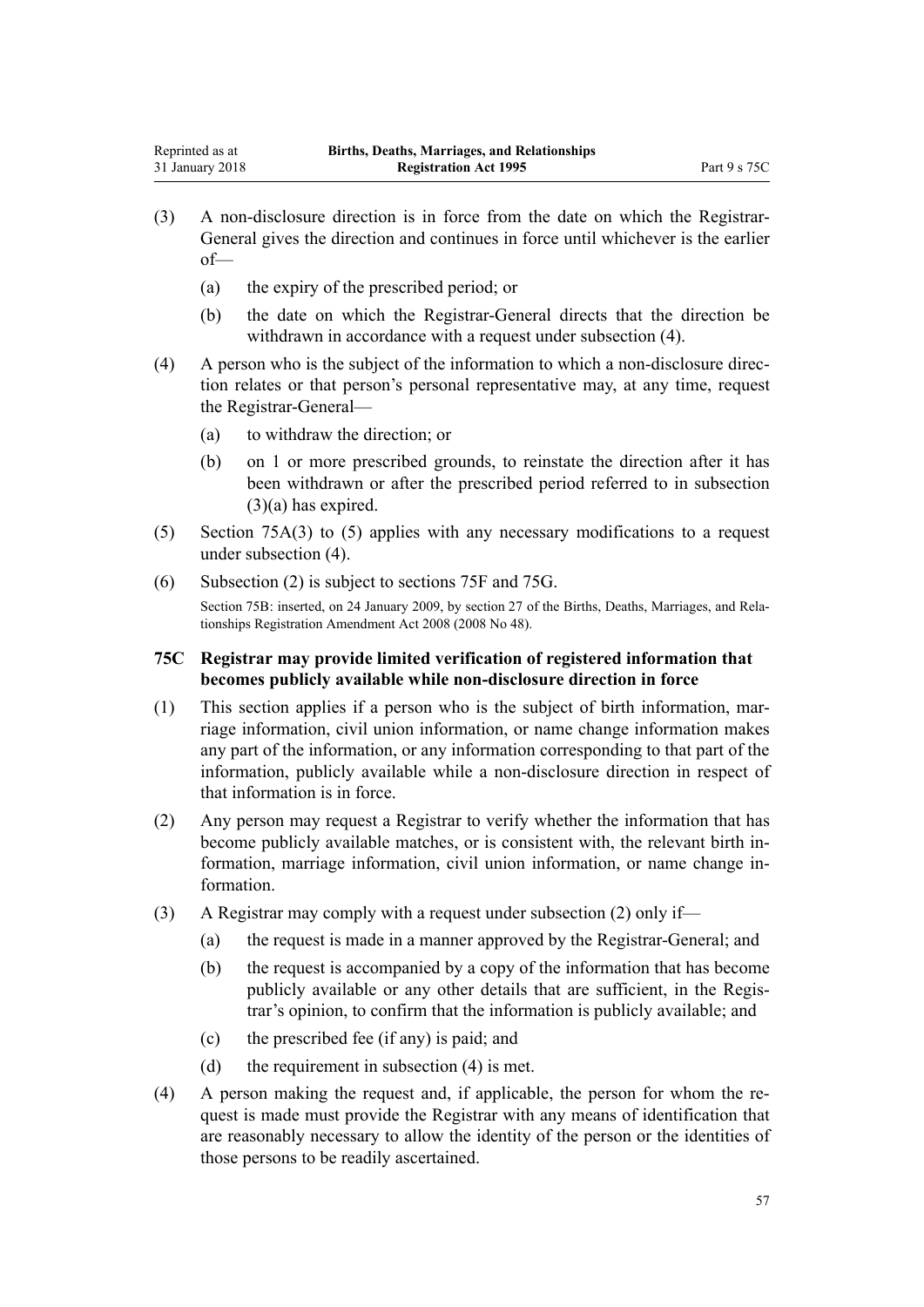<span id="page-57-0"></span>Section 75C: inserted, on 24 January 2009, by [section 27](http://prd-lgnz-nlb.prd.pco.net.nz/pdflink.aspx?id=DLM1250722) of the Births, Deaths, Marriages, and Relationships Registration Amendment Act 2008 (2008 No 48).

#### **75D Registrar-General must keep access register**

- (1) The Registrar-General must ensure that an access register is kept for the purposes of this Act.
- (2) The access register must—
	- (a) record, as a separate entry, every request under [section 74](#page-53-0) for access to information or source documents relating to the registration of a person's birth, marriage, civil union, or name change; and
	- (b) set out the following information under each entry:
		- (i) the name of the person who made the request; and
		- (ii) the date on which the request was made; and
		- (iii) whether or not the Registrar complied with the request.
- (3) Subsection (2)(a) is subject to sections 75F(2) and [75G.](#page-58-0)

Section 75D: inserted, on 24 January 2009, by [section 27](http://prd-lgnz-nlb.prd.pco.net.nz/pdflink.aspx?id=DLM1250722) of the Births, Deaths, Marriages, and Relationships Registration Amendment Act 2008 (2008 No 48).

#### **75E Public sector agencies may search access register**

- (1) Despite section  $75A(2)(a)$ , a public sector agency (within the meaning of [sec](http://prd-lgnz-nlb.prd.pco.net.nz/pdflink.aspx?id=DLM296645)[tion 2](http://prd-lgnz-nlb.prd.pco.net.nz/pdflink.aspx?id=DLM296645) of the Privacy Act 1993) may request the Registrar-General to provide a copy of all entries made in the access register in relation to any person if it is necessary to avoid prejudice to the maintenance of the law (including the prevention, detection, investigation, prosecution, and punishment of offences).
- (2) The Registrar-General must comply with a request under subsection (1) as soon as practicable after it is made.
- (3) To avoid doubt, [section 75A\(3\) and \(4\)](#page-54-0) do not apply to a request under subsection (1).

Section 75E: inserted, on 24 January 2009, by [section 27](http://prd-lgnz-nlb.prd.pco.net.nz/pdflink.aspx?id=DLM1250722) of the Births, Deaths, Marriages, and Relationships Registration Amendment Act 2008 (2008 No 48).

#### **75F Searches for certain authorised purposes**

- (1) [Sections 75A\(2\)\(b\)](#page-54-0) and [75B\(2\)](#page-55-0) do not apply to a request made by any of the following persons under [section 74](#page-53-0) to access any information relating to the registration of a person's birth, marriage, civil union, or name change:
	- (a) a person who requires the information for use in proceedings in a court or tribunal:
	- (b) an adopted person who is searching for information about his or her birth family:
	- (c) an executor, administrator, or trustee of an estate or trust who requires the information for the administration of the estate or trust: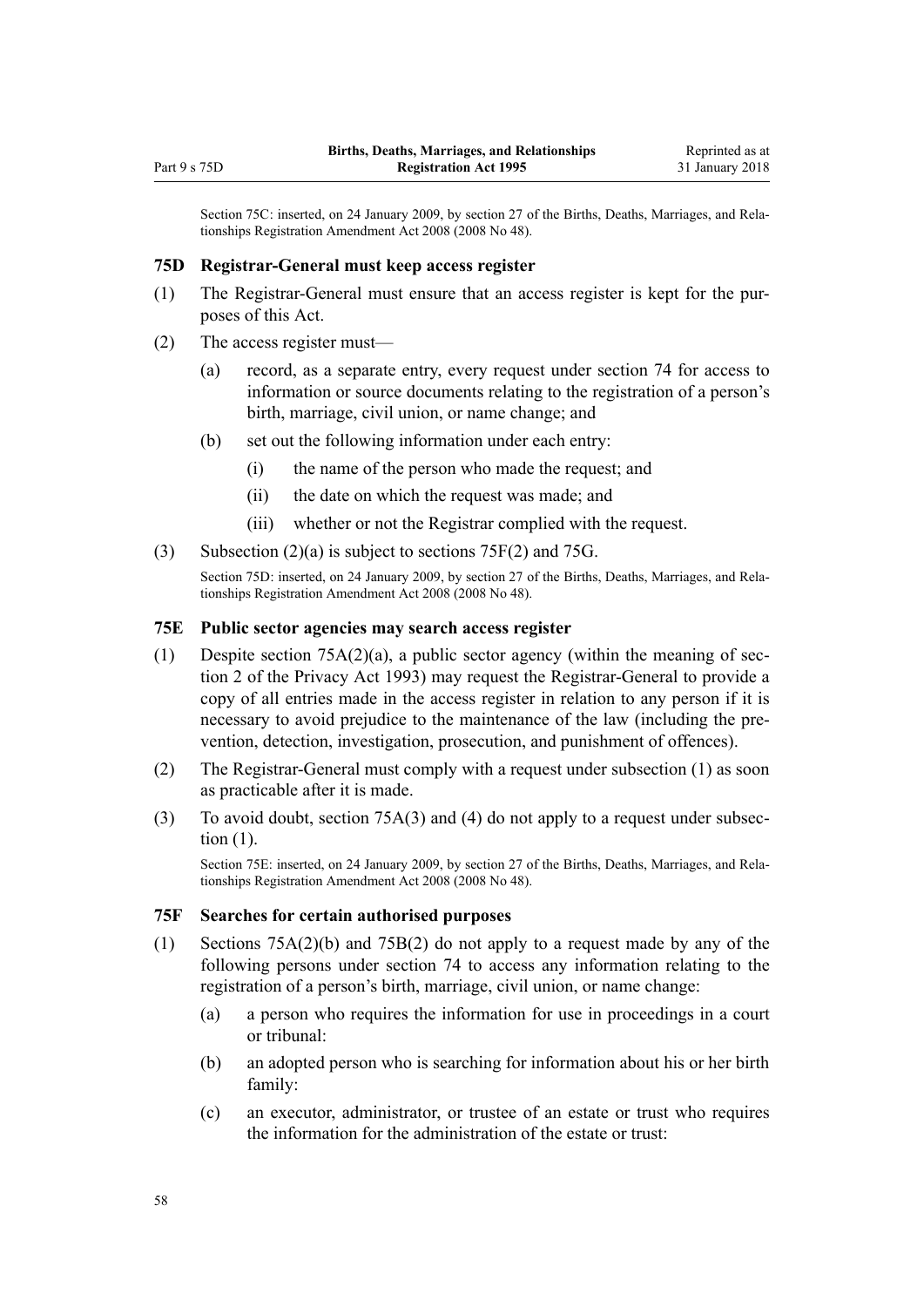- <span id="page-58-0"></span>(d) a person who satisfies the Registrar-General that access to the information or a source document is required for the maintenance of the accuracy of the registered information:
- (e) a person who satisfies the Registrar-General that access to a source document is required for a purpose consistent with the purpose of recording information under the Act that cannot be met by obtaining a certificate or print-out.

(2) [Sections 75A\(2\)\(b\),](#page-54-0) [75B\(2\),](#page-55-0) and [75D\(2\)](#page-57-0) do not apply to a request made by any of the following persons under [section 74](#page-53-0) to access any information relating to the registration of a person's birth, marriage, civil union, or name change:

- (a) a public sector agency that requires the information to avoid prejudice to the maintenance of the law (including the prevention, detection, investigation, prosecution, and punishment of offences):
- (b) a public sector agency to whom disclosure of the information is contemplated or authorised by any other enactment:
- (c) an intelligence and security agency, if it requires the information for the performance of its functions:
- (d) the Police so they can notify next of kin of a person's death.

Section 75F: inserted, on 24 January 2009, by [section 27](http://prd-lgnz-nlb.prd.pco.net.nz/pdflink.aspx?id=DLM1250722) of the Births, Deaths, Marriages, and Relationships Registration Amendment Act 2008 (2008 No 48).

Section 75F(2)(c): replaced, on 28 September 2017, by [section 248](http://prd-lgnz-nlb.prd.pco.net.nz/pdflink.aspx?id=DLM6921306) of the Intelligence and Security Act 2017 (2017 No 10).

# **75G Searches for purposes of gathering statistics, or for health, historical, or demographic research**

- (1) Despite [sections 74,](#page-53-0) [75A\(2\)\(b\)](#page-54-0), [75B\(2\),](#page-55-0) and [75D\(2\)](#page-57-0), the Registrar-General may direct a Registrar to cause a search to be made or to provide information if the request for the information is made by a person acting on behalf of a government agency or a body or person for the purpose of—
	- (a) the gathering of statistics or historical or demographic research, and—
		- (i) information relating to particular individuals is not sought and will not be retained; or
		- (ii) if information relating to particular individuals is sought, the information—
			- (A) relates to persons who are dead or were born at least 120 years ago; and
			- (B) the Registrar-General is satisfied that, in causing the search to be made, or providing the information, the public benefit outweighs the effect on individual privacy; or
	- (b) health research, and—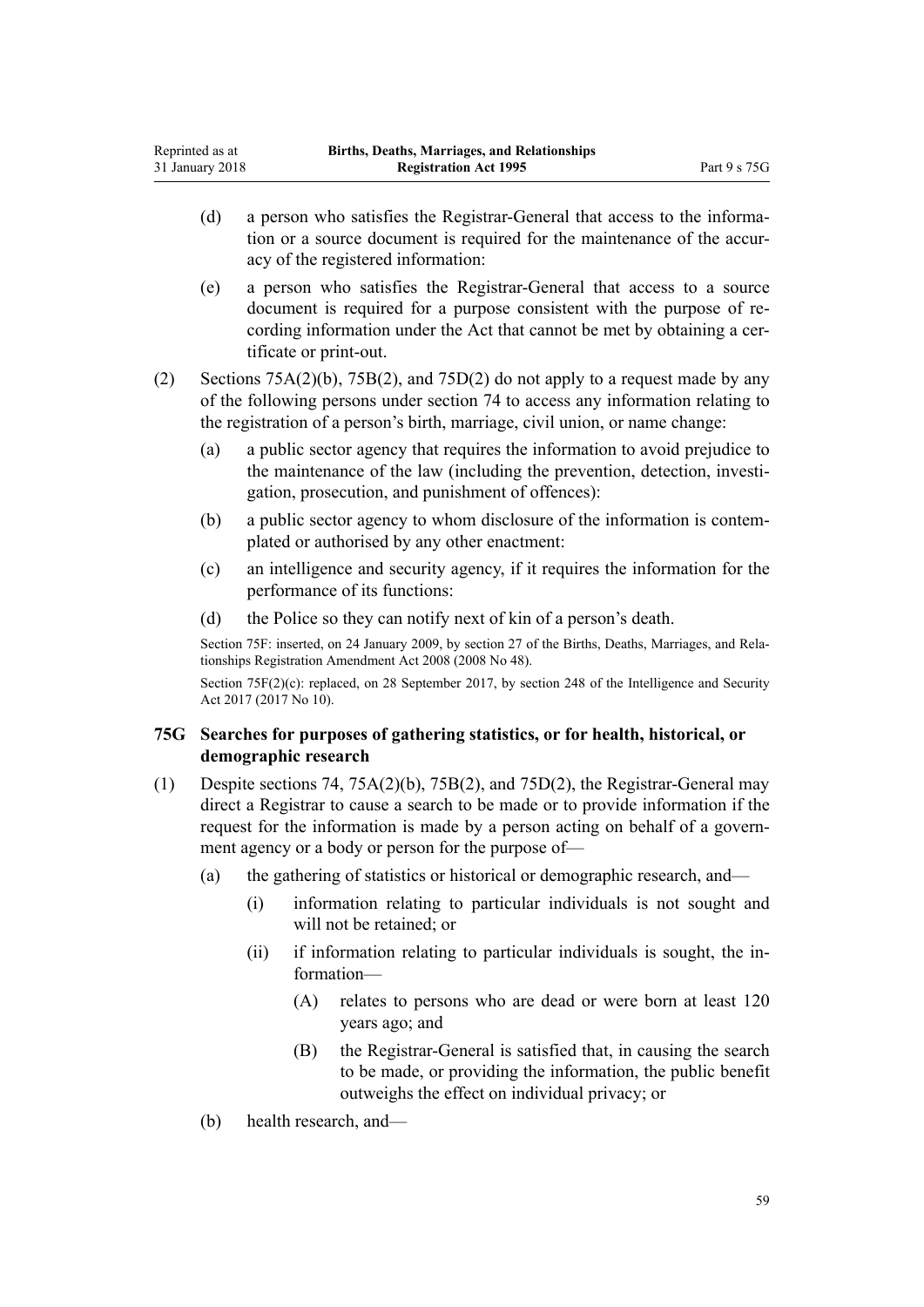- (ii) if information relating to particular individuals is sought, the information—
	- (A) relates to persons who are dead or were born at least 120 years ago; or
	- (B) the Registrar-General is satisfied that, in causing the search to be made, or providing the information, the public benefit outweighs the effect on individual privacy.
- (2) For the purposes of subsection  $(1)(a)(ii)(B)$  and  $(b)(ii)(B)$ , the Registrar-General must take into account the following matters:
	- (a) the number of individuals whose privacy will be affected:
	- (b) the degree to which each individual's privacy will be affected:
	- (c) whether an ethics review committee or a similar body has considered and approved the research and, if so, the persons making up the committee or body and the type of work it undertakes:
	- (d) how the agency, body, or person undertaking the research proposes to hold, use, and, if relevant, dispose of the information obtained.
- (3) The Registrar-General may impose any conditions on the holding, use, publication, and disposal of information provided under this section that the Registrar-General considers appropriate to prevent or minimise an effect on individual privacy.
- (4) Before exercising any powers under this section for the purposes of subsection  $(1)(a)(ii)(B)$  and  $(b)(ii)(B)$ , the Registrar-General must—
	- (a) consult with, and invite comments from, the Privacy Commissioner; and
	- (b) take those comments into account.

Section 75G: inserted, on 24 January 2009, by [section 27](http://prd-lgnz-nlb.prd.pco.net.nz/pdflink.aspx?id=DLM1250722) of the Births, Deaths, Marriages, and Relationships Registration Amendment Act 2008 (2008 No 48).

## **76 Restrictions on searches relating to adopted persons**

- (1) This section applies to information if—
	- (a) it relates to an adopted person; and
	- (b) it was recorded under [section 24](#page-26-0) or [section 25](#page-27-0), or a corresponding provision of a former Act.
- (2) No person other than the Registrar-General shall permit a person to inspect any document containing information to which this section applies, or provide any person with a print-out or copy of any such document or a print-out of any such information.
- (3) The Registrar-General may permit a person to inspect any document containing information to which this section applies, or provide any person with a print-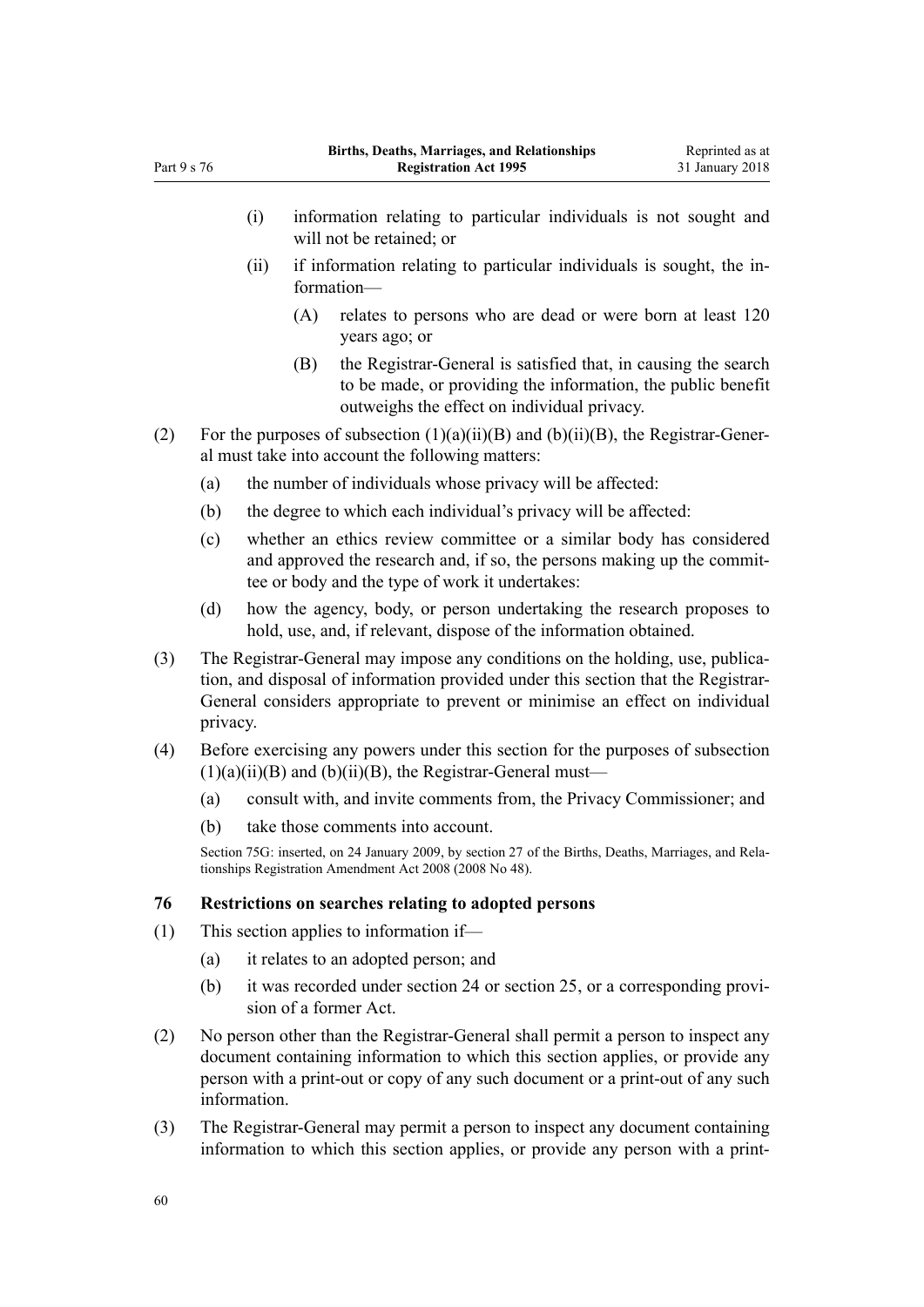out or copy of any such document or a print-out of any such information, if satisfied—

- $(a)$  that—
	- (i) the person wishes to inspect the document or have the print-out or copy for a purpose in connection with the administration of an estate or trust; and
	- (ii) the person is executor, administrator, or trustee of the estate or trust; and
	- (iii) the information is material for the purpose; or

## $(b)$  that—

- (i) the person wishes to inspect the document or have the print-out or copy for the purpose of investigating forbidden degrees of relationship under the [Marriage Act 1955](http://prd-lgnz-nlb.prd.pco.net.nz/pdflink.aspx?id=DLM292027) or the [Civil Union Act](http://prd-lgnz-nlb.prd.pco.net.nz/pdflink.aspx?id=DLM323384) [2004](http://prd-lgnz-nlb.prd.pco.net.nz/pdflink.aspx?id=DLM323384); and
- (ii) the person is a Registrar or celebrant; or
- (c) that [section 11\(4\)\(a\)](http://prd-lgnz-nlb.prd.pco.net.nz/pdflink.aspx?id=DLM80568) of the Adult Adoption Information Act 1985 so authorises (but in that case shall permit it to the extent only that the said section  $11(4)(a)$  so authorises); or
- (d) that the adopted person concerned, the adoptive parents, and such of the adopted person's natural parents as had information relating to them recorded under this Act or a former Act as part of the information relating to the adopted person's birth, are all dead; or
- (e) that 120 years has passed since the birth of the adopted person concerned.
- (4) Except as provided in subsection (3), the Registrar-General shall not permit a person to inspect any document containing information to which this section applies, or provide any person with a print-out or copy of any such document or a print-out of any such information, except on the order of the Family Court, the District Court, or the High Court, made—
	- (a) for the purposes of a prosecution for making a false statement; or
	- (b) in the event of any question of the validity or effect of any interim order or adoption order; or
	- (c) on any other special ground.

Compare: 1951 No 22 s 21(8), (9)

Section 76(3)(b)(i): amended, on 26 April 2005, by [section 46](http://prd-lgnz-nlb.prd.pco.net.nz/pdflink.aspx?id=DLM323483) of the Civil Union Act 2004 (2004) No 102).

Section 76(3)(c): amended, on 7 July 2010, by [section 12](http://prd-lgnz-nlb.prd.pco.net.nz/pdflink.aspx?id=DLM3040114) of the Births, Deaths, Marriages, and Relationships Registration Amendment Act 2010 (2010 No 49).

Section 76(4): amended, on 1 March 2017, by [section 261](http://prd-lgnz-nlb.prd.pco.net.nz/pdflink.aspx?id=DLM6942680) of the District Court Act 2016 (2016 No 49).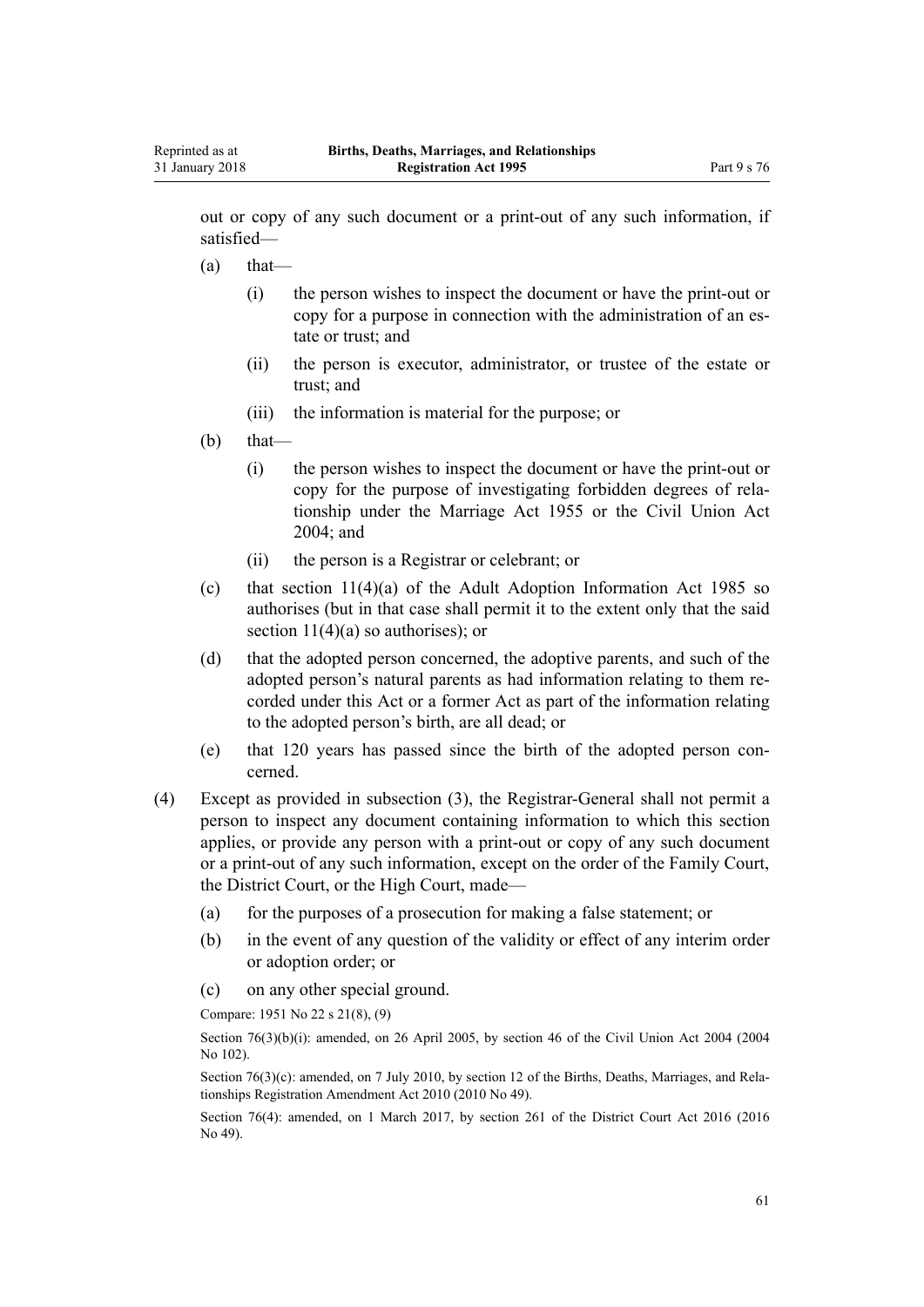# **77 Restrictions on searches where error relating to person's sex has been corrected or sexual assignment or reassignment has been registered**

- (1) In this section, **birth information**, in relation to any person, means information recorded under this Act or a former Act as information relating to the person's birth.
- (2) This subsection applies to information if—
	- (a) it is birth information relating to a person's sex; and it has later been corrected under [section 84](#page-77-0) or a corresponding provision of a former Act; or
	- (b) it is information relating to the correction under [section 84](#page-77-0) or a corresponding provision of a former Act of birth information relating to a person's sex.
- (3) This subsection applies to information if—
	- (a) it is birth information specifying names for a person; and—
		- (i) after it was recorded the birth information relating to the person's sex has been corrected under [section 84](#page-77-0) or a corresponding provision of a former Act; and
		- (ii) after the correction was made, new names adopted by the person have been recorded as birth information; or
	- (b) it is information relating to the recording, after the correction under [sec](#page-77-0)[tion 84](#page-77-0) of birth information relating to a person's sex, of new names adopted by the person.
- (4) This subsection applies to information if—
	- (a) it is birth information that a person is a person of indeterminate sex; and after it was recorded there has been recorded under [Part 5](#page-28-0) birth information that the person is a person of a particular sex; or
	- (b) it is information to the effect that a person's birth information at one time did not include any information relating to the person's sex; and there has since been recorded under [Part 5](#page-28-0) information that the person is a person of a particular sex; or
	- (c) it is birth information that a person is a person of a particular sex; and after it was recorded there has been recorded under [Part 5](#page-28-0) information that the person is a person of the opposite sex; or
	- (d) it is information relating to the recording under [Part 5](#page-28-0) of information that a person is a person of a particular sex, or the sex opposite to that recorded when birth information relating to the person was first recorded; or
	- (e) it is birth information specifying names for a person; and—
		- (i) after it was recorded there has been recorded under [Part 5](#page-28-0) information that the person is a person of a particular sex or the sex opposite to that recorded when the names were recorded; and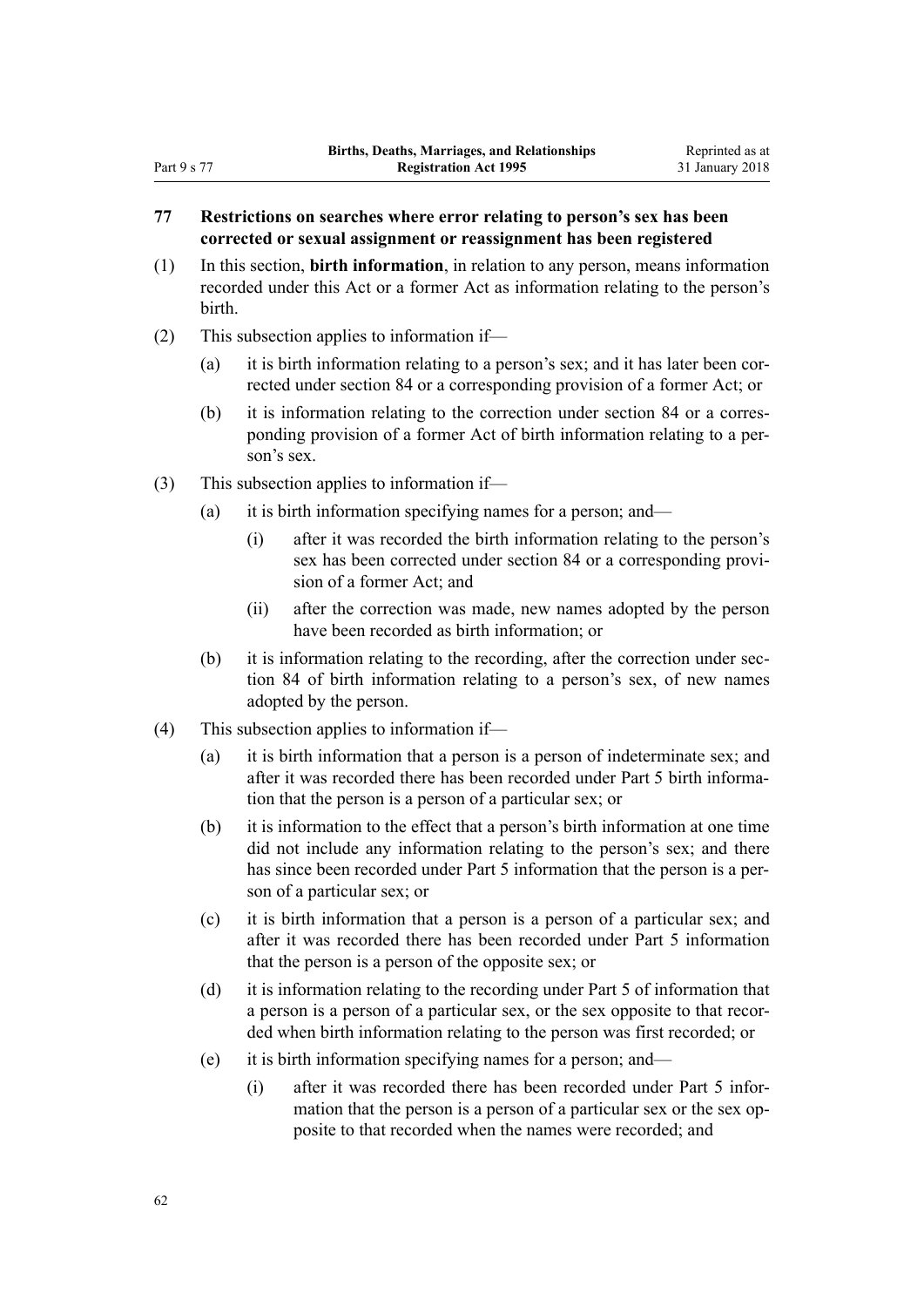- (ii) after the sex information was recorded, names other than those specified in the birth information have, in accordance with this Act, been recorded as birth information; or
- (f) it is information relating to the recording, for the first time after the recording under [Part 5](#page-28-0) of information that a person is a person of a particular sex or the sex opposite to that recorded when birth information relating to the person was first recorded, of new names adopted by the person.
- (5) No person other than the Registrar-General shall permit a person to inspect any document containing information to which subsection (2) or subsection (3) or subsection (4) applies, or provide any person with a print-out or copy of any such document or a print-out of any such information.
- (6) The Registrar-General may permit a person to inspect any document containing information to which subsection (4) applies, or provide any person with a printout or copy of any such document or a print-out of any such information, if satisfied—
	- (a) that the person is the person to whom the information relates; or
	- $(b)$  that—

Reprinted as at

- (i) the person wishes to inspect the document or have the print-out or copy for a purpose in connection with the administration of an estate or trust; and
- (ii) the person is executor, administrator, or trustee of the estate or trust; and
- (iii) the information is material for the purpose; or
- $\text{(c)}$  that—
	- (i) the person wishes to inspect the document or have the print-out or copy for the purpose of investigating whether or not the parties to a proposed marriage are a man and a woman; and
	- (ii) the person is a celebrant or Registrar; and
	- (iii) the information is material for the purpose.
- (7) The Registrar-General may permit a person to inspect any document containing information to which subsection (3) or subsection (4) applies, or provide any person with a print-out or copy of any such document or a print-out of any such information, if satisfied that—
	- (a) the person who wishes to inspect the document or have the print-out or copy is the person to whom the information relates; or
	- (b) 120 years has passed since the birth of the person to whom the information relates.
- (8) Except as provided in subsections (6) and (7), the Registrar-General shall not permit a person to inspect any document containing information to which sub-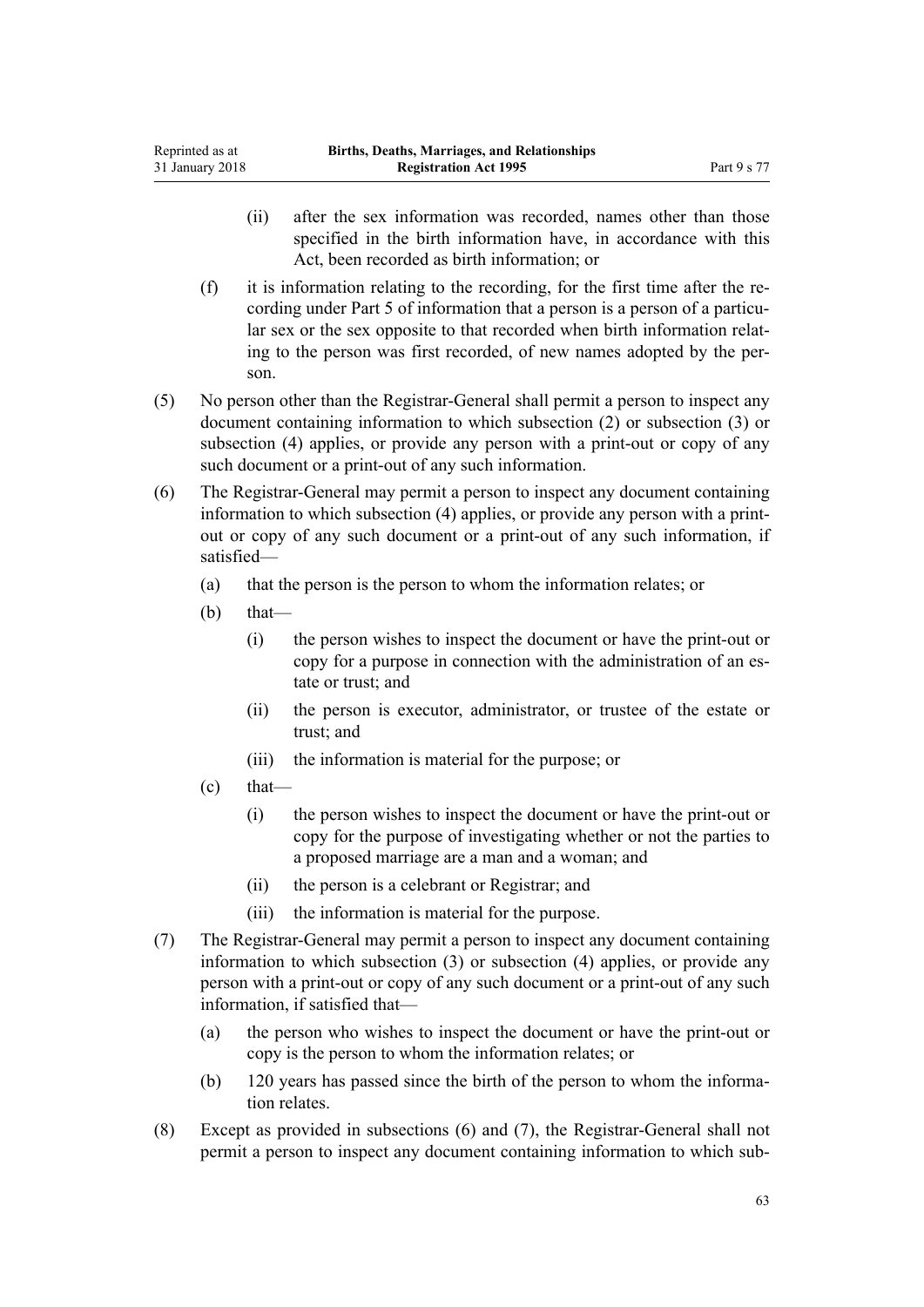section (2) or subsection (3) or subsection (4) applies, or provide any person with a print-out or copy of any such document or a print-out of any such information, except on the order of the Family Court, the District Court, or the High Court, made—

- (a) for the purposes of a prosecution for making a false statement; or
- (b) in the event of any question as to the validity of a marriage; or
- (c) in the event of any question as to the validity of any information recorded under [section 30\(1\)](#page-32-0); or
- (d) on any other special ground.
- (9) Notwithstanding anything in this Act, the Registrar-General may notify any government agency that has an interest in ensuring that people should not have more than 1 identity of—
	- (a) the fact that any person has had the person's sexual assignment or reassignment registered under [section 30\(1\)](#page-32-0), or has had birth information relating to the person's sex corrected under [section 84](#page-77-0):
	- (b) the person's names at the time:
	- (c) any new names later adopted by the person.

Section 77(8): amended, on 1 March 2017, by [section 261](http://prd-lgnz-nlb.prd.pco.net.nz/pdflink.aspx?id=DLM6942680) of the District Court Act 2016 (2016 No 49).

Section 77(8)(c): amended, on 28 July 1997, by [section 5](http://prd-lgnz-nlb.prd.pco.net.nz/pdflink.aspx?id=DLM409954) of the Births, Deaths, and Marriages Registration Amendment Act 1997 (1997 No 35).

Section 77(9)(a): amended, on 28 July 1997, by [section 5](http://prd-lgnz-nlb.prd.pco.net.nz/pdflink.aspx?id=DLM409954) of the Births, Deaths, and Marriages Registration Amendment Act 1997 (1997 No 35).

#### **78 Restrictions on searches relating to new names of certain witnesses, etc**

- (1) While [section 65](#page-49-0) applies to a person, no person other than the Registrar-General shall permit any person to inspect, or obtain a copy or print-out of any information contained in, any document relating to the acquisition of the new identity the Registrar-General has been directed to protect.
- (2) The Registrar-General may permit a person (in this subsection referred to as the **applicant**) to inspect, or obtain a copy of or print-out of any information contained in, the document if satisfied that the person to whom it relates—
	- (a) is the applicant; or
	- (b) has given the Registrar-General written consent to the applicant's inspecting it; or
	- (c) is dead; or
	- (d) was born more than 120 years ago.
- (3) Except as provided in subsection (2), the Registrar-General shall not permit any person to inspect, or obtain a copy of or print-out of any information contained in, the document, except on the order of the Family Court, the District Court, or the High Court, made—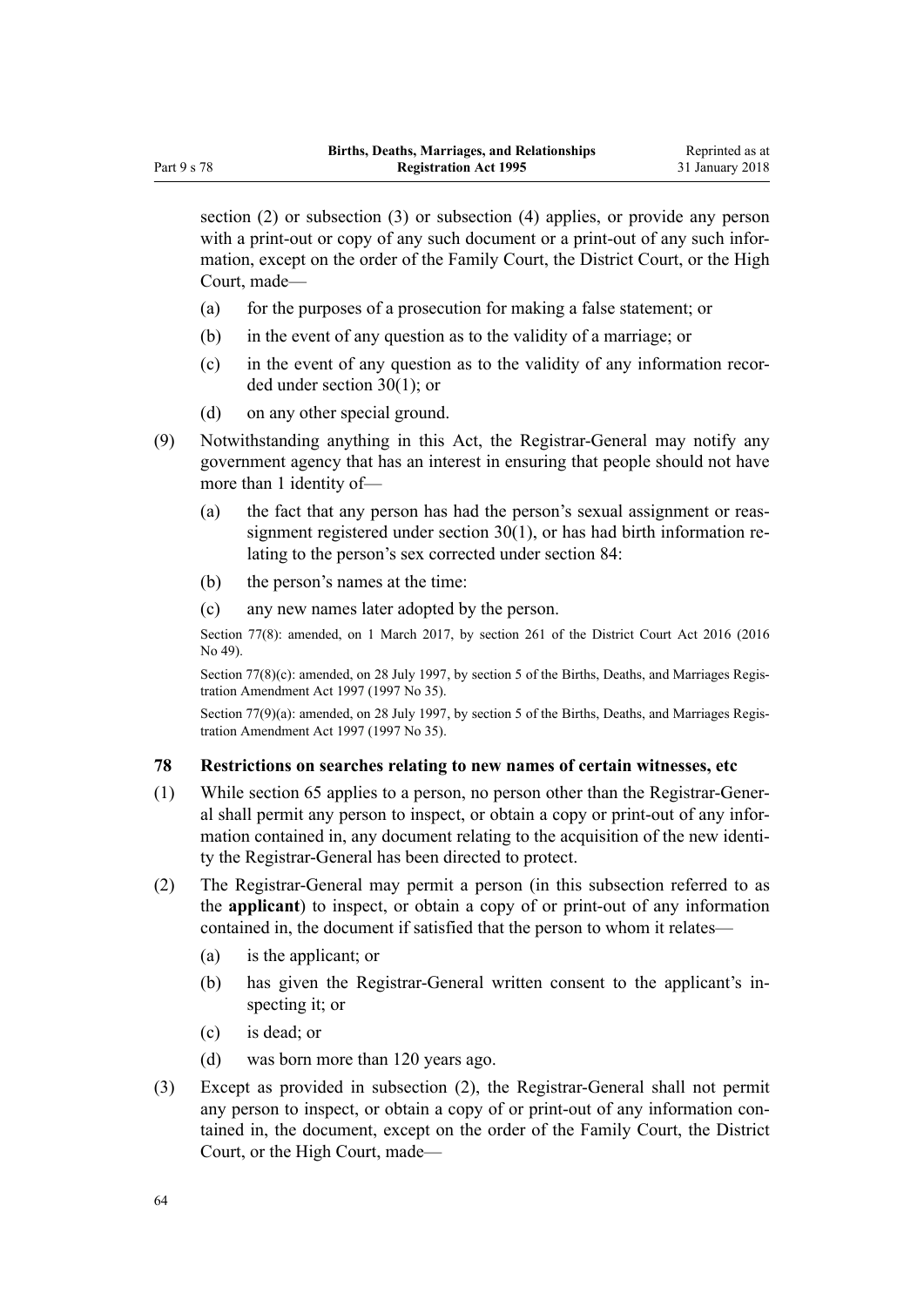- (a) for the purposes of a prosecution for making a false statement; or
- (b) in the event of any question as to the validity of a marriage or civil union; or
- (c) on any other special ground.
- (4) The Registrar-General may notify a government agency that has an interest in ensuring that people do not have more than 1 identity of the fact that [section 65](#page-49-0) applies to a person and provide details about the person, such as the person's date of birth, former name, and new name, to the agency.
- (5) However, the Registrar-General may do so only if he or she has the written approval of—
	- (a) the Commissioner of Police, in the case of a new identity created as the result of a request made under [section 65\(1\)\(a\)](#page-49-0); or
	- (b) the Director-General of an intelligence and security agency, if the new identity was created as the result of a request made under [section](#page-49-0)  $65(1)(b)$ .
- (6) Subsections (7) and (8) apply if a person requests, under this Act, birth information, death information, marriage information, civil union information, or name change information of a person for whom a new identity has been created.
- (7) The Registrar-General must, as soon as practicable,—
	- (a) cause the person who has the new identity to be notified that the information has been requested, if the Registrar-General has the person's latest contact details; and
	- (b) also notify—
		- (i) the Commissioner of Police, if the new identity was created as a result of a request under section  $65(1)(a)$ ; or
		- (ii) the Director-General of an intelligence and security agency, if the new identity was created as the result of a request made under [sec](#page-49-0)tion  $65(1)(b)$ .
- (8) The Registrar-General may also inform the person who has the new identity and the Commissioner of Police or the Director-General of the relevant intelligence and security agency (whichever is notified under subsection (7)) of the following information:
	- (a) the date and time of the request:
	- (b) the name, address, and contact details (if known) of the person who made the request:
	- (c) the information requested:
	- (d) the information (if any) provided to the person as a result of the request.

Section 78(3): amended, on 1 March 2017, by [section 261](http://prd-lgnz-nlb.prd.pco.net.nz/pdflink.aspx?id=DLM6942680) of the District Court Act 2016 (2016) No 49).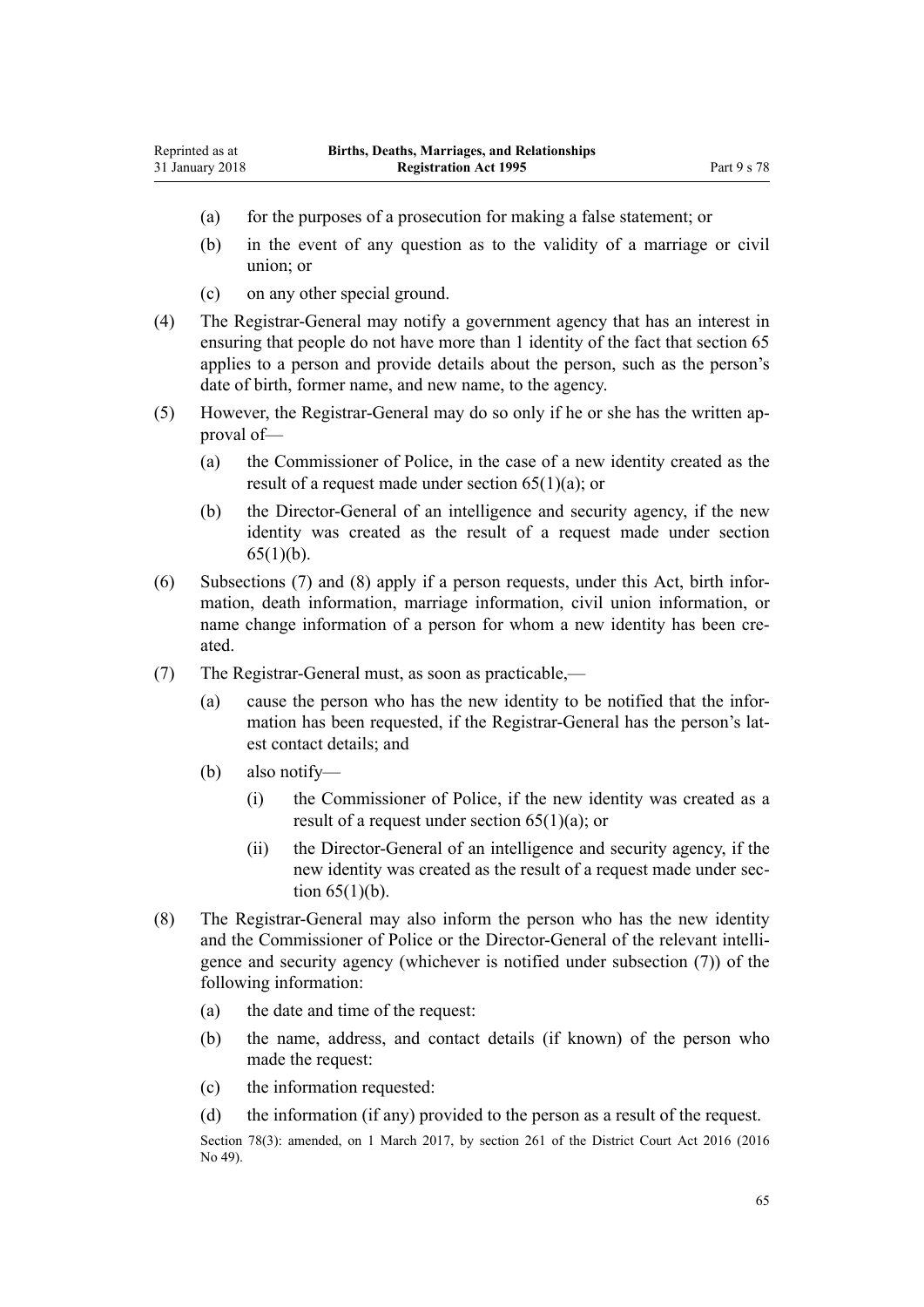<span id="page-65-0"></span>Part 9 s 78A

Section 78(3)(b): amended, on 26 April 2005, by [section 46](http://prd-lgnz-nlb.prd.pco.net.nz/pdflink.aspx?id=DLM323483) of the Civil Union Act 2004 (2004 No 102).

Section 78(4): substituted, on 24 January 2009, by [section 28](http://prd-lgnz-nlb.prd.pco.net.nz/pdflink.aspx?id=DLM1048892) of the Births, Deaths, Marriages, and Relationships Registration Amendment Act 2008 (2008 No 48).

Section 78(5): added, on 24 January 2009, by [section 28](http://prd-lgnz-nlb.prd.pco.net.nz/pdflink.aspx?id=DLM1048892) of the Births, Deaths, Marriages, and Relationships Registration Amendment Act 2008 (2008 No 48).

Section 78(5)(b): replaced, on 28 September 2017, by [section 249\(1\)](http://prd-lgnz-nlb.prd.pco.net.nz/pdflink.aspx?id=DLM6921307) of the Intelligence and Security Act 2017 (2017 No 10).

Section 78(6): added, on 24 January 2009, by [section 28](http://prd-lgnz-nlb.prd.pco.net.nz/pdflink.aspx?id=DLM1048892) of the Births, Deaths, Marriages, and Relationships Registration Amendment Act 2008 (2008 No 48).

Section 78(7): added, on 24 January 2009, by [section 28](http://prd-lgnz-nlb.prd.pco.net.nz/pdflink.aspx?id=DLM1048892) of the Births, Deaths, Marriages, and Relationships Registration Amendment Act 2008 (2008 No 48).

Section  $78(7)(b)(ii)$ : replaced, on 28 September 2017, by [section 249\(2\)](http://prd-lgnz-nlb.prd.pco.net.nz/pdflink.aspx?id=DLM6921307) of the Intelligence and Security Act 2017 (2017 No 10).

Section 78(8): added, on 24 January 2009, by [section 28](http://prd-lgnz-nlb.prd.pco.net.nz/pdflink.aspx?id=DLM1048892) of the Births, Deaths, Marriages, and Relationships Registration Amendment Act 2008 (2008 No 48).

Section 78(8): amended, on 28 September 2017, by [section 249\(3\)](http://prd-lgnz-nlb.prd.pco.net.nz/pdflink.aspx?id=DLM6921307) of the Intelligence and Security Act 2017 (2017 No 10).

## **78A Disclosure of birth information, death information, marriage information, civil union information, and name change information to certain specified agencies for certain purposes**

- (1) The purpose of this section is to authorise the disclosure of birth information, death information, marriage information, civil union information, and name change information to certain specified agencies for certain purposes.
- (2) The Registrar-General and the chief executive of a specified agency listed in the first column of [Schedule 1A](#page-86-0) may enter into an agreement for the disclosure by the Registrar-General to the chief executive of any information described in the second column of that schedule in relation to the specified agency only for the purpose described in the third column of that schedule in relation to the information.
- (3) An agreement entered into under subsection (2) may be varied by the Registrar-General and the chief executive.
- (4) The Registrar-General may disclose birth information, death information, marriage information, civil union information, and name change information to the chief executive under this section only in accordance with [Schedule 1A](#page-86-0) and an agreement entered into under subsection (2).
- (4A) [Sections 74,](#page-53-0) [75A\(2\)\(b\),](#page-54-0) [75B\(2\)](#page-55-0), and [75D\(2\)](#page-57-0) do not apply if this section applies.
- (5) In this section, **specified agency** has the meaning given to it by [section 97](http://prd-lgnz-nlb.prd.pco.net.nz/pdflink.aspx?id=DLM297916) of the Privacy Act 1993.
- (6) In this section, a reference to the **chief executive of a specified agency** means, in the case of the Government Superannuation Fund Authority or the National Provident Fund, a reference to the Board of the Government Superannuation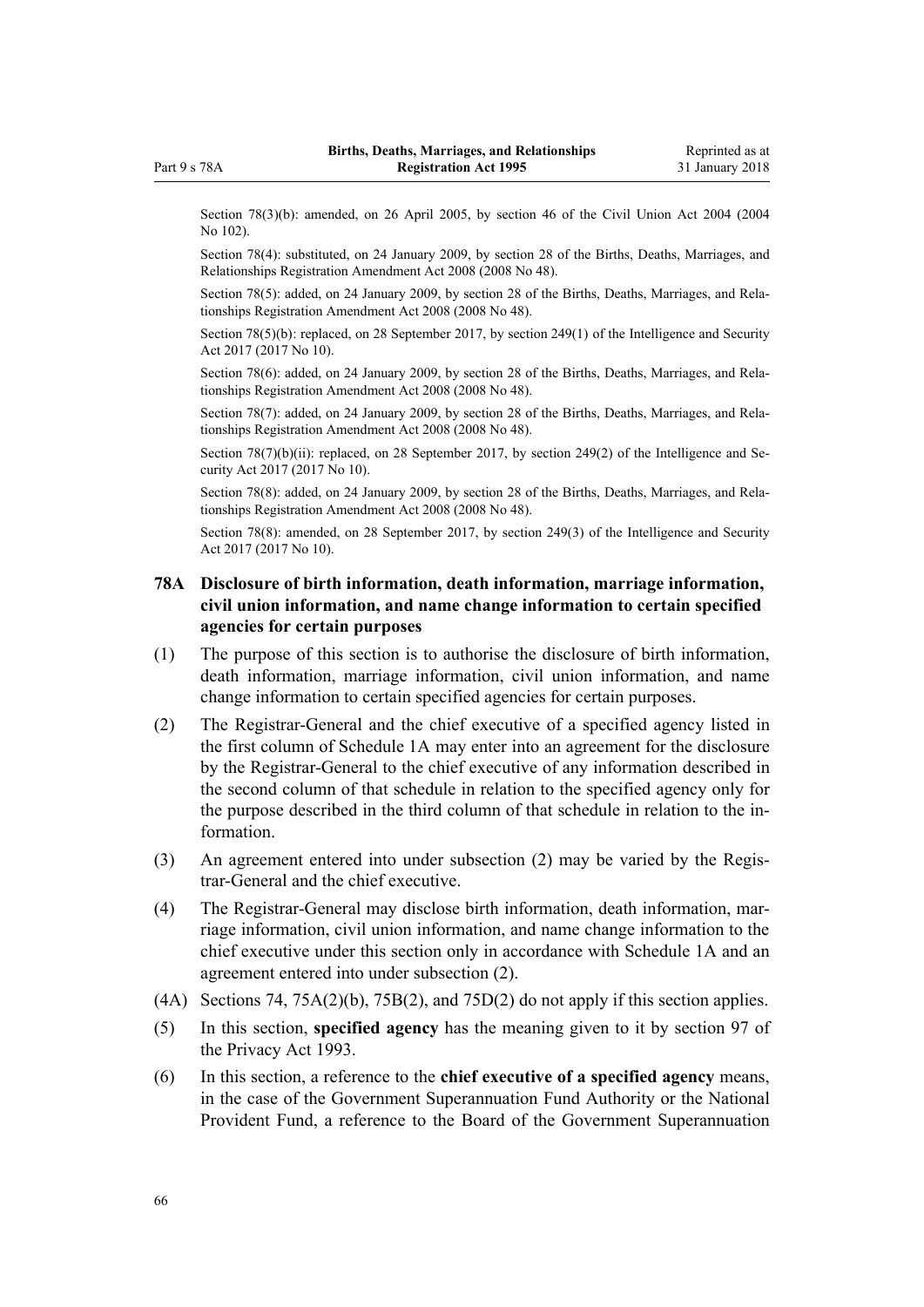<span id="page-66-0"></span>Fund Authority or, as the context requires, the Board of Trustees of the National Provident Fund.

Section 78A: inserted, on 27 September 2001, by [section 3](http://prd-lgnz-nlb.prd.pco.net.nz/pdflink.aspx?id=DLM110961) of the Births, Deaths, and Marriages Registration Amendment Act 2001 (2001 No 56).

Section 78A heading: amended, on 24 January 2009, by [section 29\(1\)](http://prd-lgnz-nlb.prd.pco.net.nz/pdflink.aspx?id=DLM1048893) of the Births, Deaths, Marriages, and Relationships Registration Amendment Act 2008 (2008 No 48).

Section 78A heading: amended, on 26 April 2005, by [section 46](http://prd-lgnz-nlb.prd.pco.net.nz/pdflink.aspx?id=DLM323483) of the Civil Union Act 2004 (2004 No 102).

Section 78A(1): amended, on 24 January 2009, by [section 29\(2\)](http://prd-lgnz-nlb.prd.pco.net.nz/pdflink.aspx?id=DLM1048893) of the Births, Deaths, Marriages, and Relationships Registration Amendment Act 2008 (2008 No 48).

Section 78A(1): amended, on 26 April 2005, by [section 46](http://prd-lgnz-nlb.prd.pco.net.nz/pdflink.aspx?id=DLM323483) of the Civil Union Act 2004 (2004 No 102).

Section 78A(4): amended, on 27 February 2013, by [section 4](http://prd-lgnz-nlb.prd.pco.net.nz/pdflink.aspx?id=DLM5020512) of the Births, Deaths, Marriages, and Relationships Registration Amendment Act 2013 (2013 No 3).

Section 78A(4): amended, on 24 January 2009, by [section 29\(3\)](http://prd-lgnz-nlb.prd.pco.net.nz/pdflink.aspx?id=DLM1048893) of the Births, Deaths, Marriages, and Relationships Registration Amendment Act 2008 (2008 No 48).

Section 78A(4): amended, on 26 April 2005, by [section 46](http://prd-lgnz-nlb.prd.pco.net.nz/pdflink.aspx?id=DLM323483) of the Civil Union Act 2004 (2004 No 102).

Section 78A(4A): inserted, on 24 January 2009, by [section 29\(4\)](http://prd-lgnz-nlb.prd.pco.net.nz/pdflink.aspx?id=DLM1048893) of the Births, Deaths, Marriages, and Relationships Registration Amendment Act 2008 (2008 No 48).

Section 78A(6): added, on 24 January 2009, by [section 29\(5\)](http://prd-lgnz-nlb.prd.pco.net.nz/pdflink.aspx?id=DLM1048893) of the Births, Deaths, Marriages, and Relationships Registration Amendment Act 2008 (2008 No 48).

# **78AA Disclosure of birth information, death information, marriage information, civil union information, and name change information under approved information sharing agreement**

- (1) The Registrar-General may share the following personal information about an identifiable individual under an approved information sharing agreement:
	- (a) birth information:
	- (b) death information:
	- (c) marriage information:
	- (d) civil union information:
	- (e) name change information.
- (2) This section does not limit [section 74](#page-53-0).
- (3) This section and [section 78A](#page-65-0) do not limit each other, and section 78A does not prevent the Registrar-General from entering into an information sharing agreement with any agency to share information of the kind specified in subsection (1).
- (4) Subsection (1) applies whether or not a non-disclosure direction is in force in respect of any or all of the personal information about an identifiable individual referred to in that subsection.
- (5) *[Repealed]*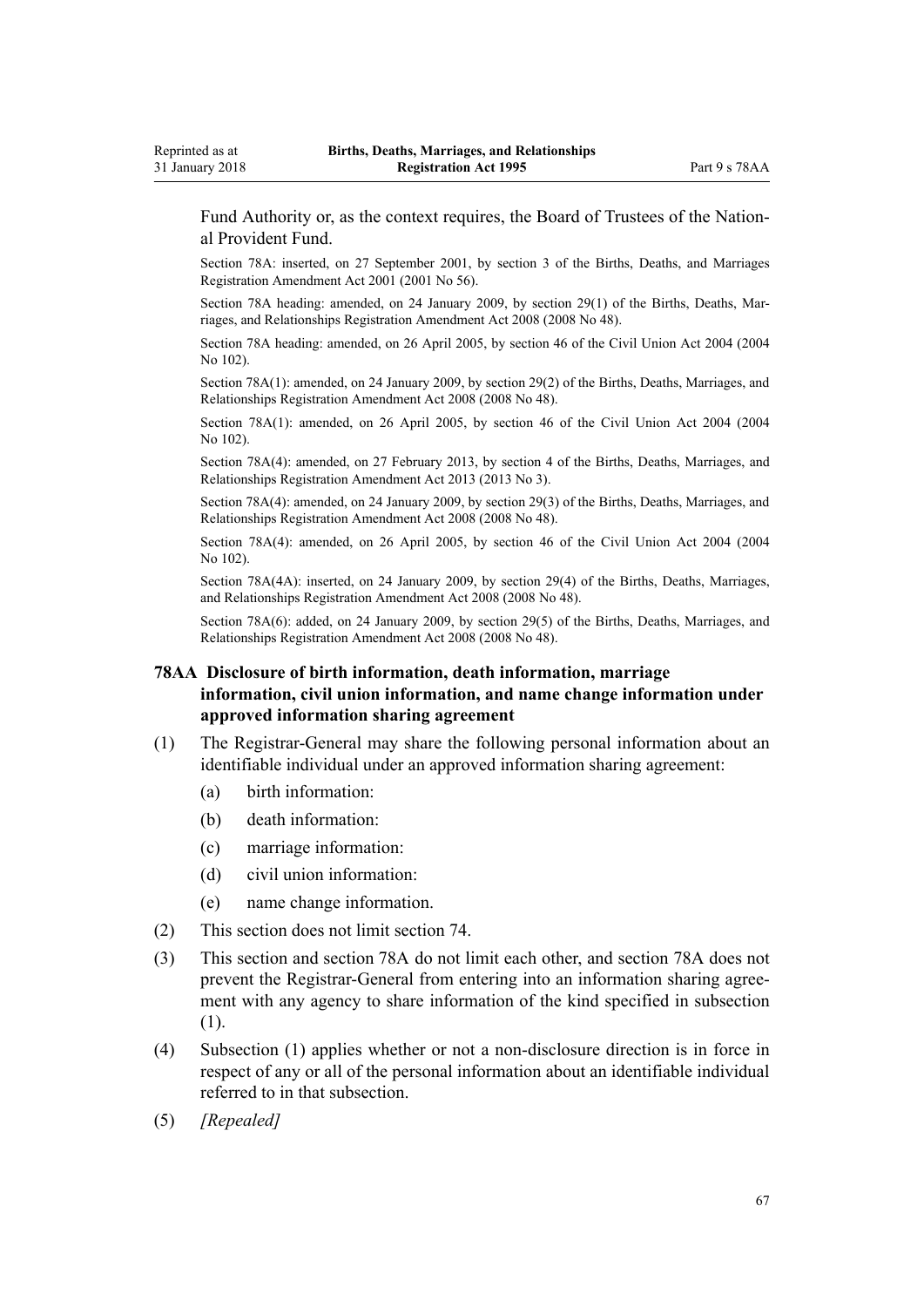Section 78AA: inserted, on 27 February 2013, by [section 5](http://prd-lgnz-nlb.prd.pco.net.nz/pdflink.aspx?id=DLM5020513) of the Births, Deaths, Marriages, and Relationships Registration Amendment Act 2013 (2013 No 3).

Section 78AA(5): repealed, on 22 August 2017, by [section 12](http://prd-lgnz-nlb.prd.pco.net.nz/pdflink.aspx?id=DLM6887866) of the Enhancing Identity Verification and Border Processes Legislation Act 2017 (2017 No 42).

## **78AB Disclosure of birth information, death information, marriage information, civil union information, and name change information for law enforcement purposes**

- (1) This section applies if a specified agency has reason to suspect that a particular individual—
	- (a) is, or is liable to be, detained under an enactment:
	- (b) is, or is liable to be, arrested under a warrant issued by a court or any Registrar:
	- (c) is contravening, or is about to contravene, an enactment or a court order:
	- (d) is liable to be prosecuted for an offence punishable by imprisonment:
	- (e) is, or is liable to be, detained or arrested in respect of a traffic offence:
	- (f) is endangering, or is threatening to endanger, the life, health, or safety of a person or group of persons:
	- (g) is injured or dead.
- (2) If this section applies, the Registrar-General may, despite the existence or absence of an approved information sharing agreement, share the following personal information about the particular individual with the specified agency:
	- (a) birth information:
	- (b) death information:
	- (c) marriage information:
	- (d) civil union information:
	- (e) name change information.
- (3) This section does not limit [section 74](#page-53-0), [78A,](#page-65-0) or [78AA.](#page-66-0)
- (4) Subsection (1) applies whether or not a non-disclosure direction is in force in respect of any or all of the personal information about an identifiable individual referred to in that subsection.
- (5) For the purposes of this section, **specified agency** means any of the following:
	- (a) the Department of Corrections:
	- (b) the Department of Internal Affairs:
	- (c) the part of the Ministry of Business, Innovation, and Employment that administers the [Immigration Act 2009:](http://prd-lgnz-nlb.prd.pco.net.nz/pdflink.aspx?id=DLM1440300)
	- (d) the Ministry of Justice:
	- (e) the Ministry of Transport:
	- (f) the New Zealand Customs Service: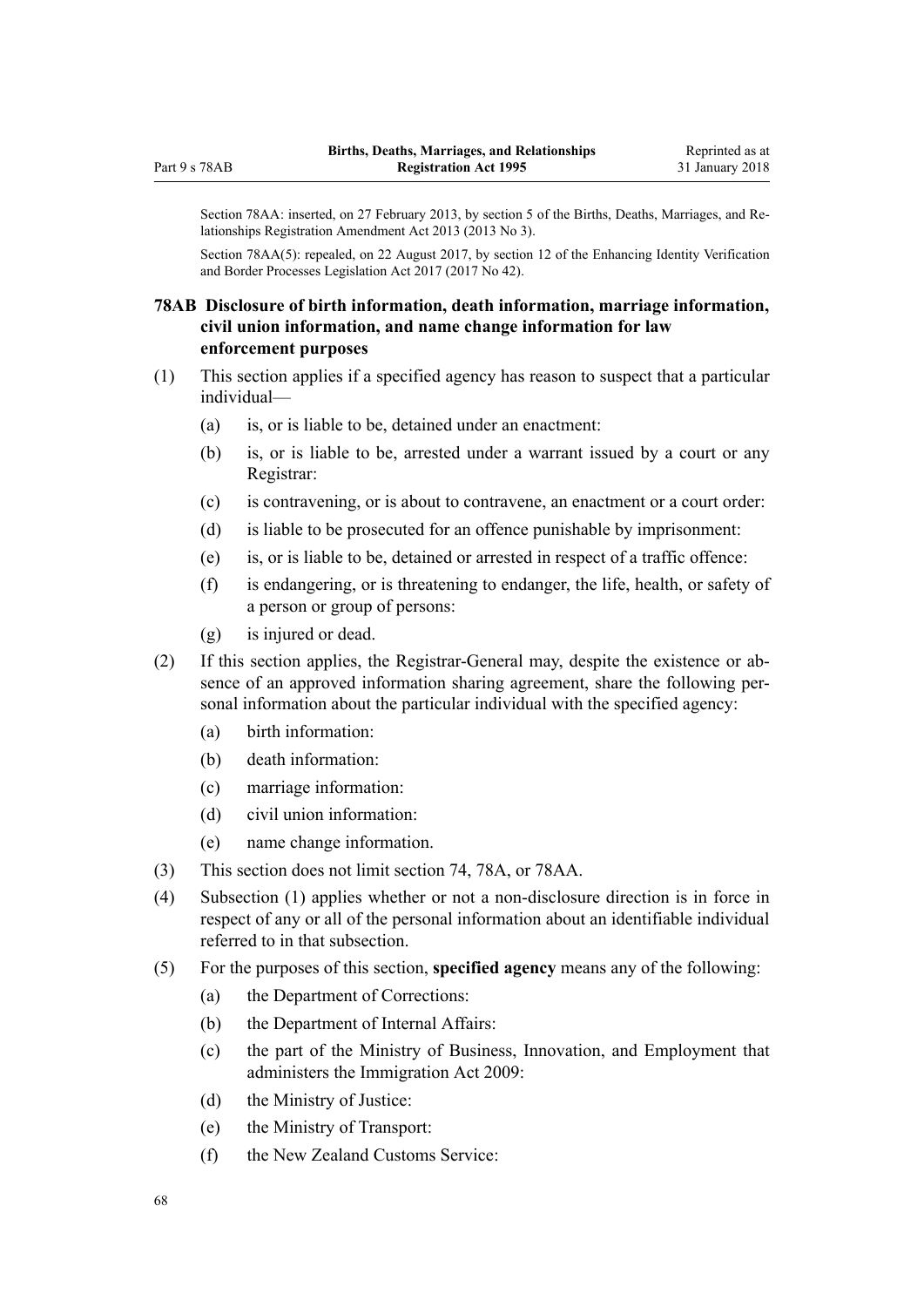- <span id="page-68-0"></span>(g) the New Zealand Police:
- (h) the New Zealand Transport Agency.

Compare: 1993 No 28 [s 97](http://prd-lgnz-nlb.prd.pco.net.nz/pdflink.aspx?id=DLM297916); 1996 No 27 [s 32C\(1\)](http://prd-lgnz-nlb.prd.pco.net.nz/pdflink.aspx?id=DLM378233); 2009 No 51 [s 4](http://prd-lgnz-nlb.prd.pco.net.nz/pdflink.aspx?id=DLM1440311)

Section 78AB: inserted, on 22 August 2017, by [section 13](http://prd-lgnz-nlb.prd.pco.net.nz/pdflink.aspx?id=DLM6887867) of the Enhancing Identity Verification and Border Processes Legislation Act 2017 (2017 No 42).

## **78B Information matching to trace unregistered births**

- (1) The purpose of this section is to authorise the Registrar-General to obtain information from the department for the time being responsible for the administration of the [Social Security Act 1964](http://prd-lgnz-nlb.prd.pco.net.nz/pdflink.aspx?id=DLM359106) (the **department**) in order to assist in locating and contacting the mothers of children whose births are unregistered so that their births may be registered.
- (2) The Registrar-General may request the department to supply the postal address and residential address (if different from the postal address) of a person—
	- (a) in respect of whom that information is held for the purposes of the [Social Security Act 1964;](http://prd-lgnz-nlb.prd.pco.net.nz/pdflink.aspx?id=DLM359106) and
	- (b) who the Registrar-General has grounds to believe may be the mother of a child whose birth is unregistered.
- (3) No request may be made unless—
	- (a) there is an agreement between the department and the Registrar-General in accordance with [section 99](http://prd-lgnz-nlb.prd.pco.net.nz/pdflink.aspx?id=DLM297958) of the Privacy Act 1993; and
	- (b) the request is in accordance with the agreement.
- (4) The Registrar-General may cause a comparison to be made between information supplied as a result of a request under this section and other information held by the Registrar-General for the purposes of this Act.

Section 78B: inserted, on 24 January 2009, by [section 30](http://prd-lgnz-nlb.prd.pco.net.nz/pdflink.aspx?id=DLM1048894) of the Births, Deaths, Marriages, and Relationships Registration Amendment Act 2008 (2008 No 48).

#### **78C Disclosure of statistical information**

The Registrar-General may publish or otherwise disclose statistical information obtained from registered information if he or she is of the opinion that the statistical information may be of interest to the public and is not readily available elsewhere.

Section 78C: inserted, on 24 January 2009, by [section 30](http://prd-lgnz-nlb.prd.pco.net.nz/pdflink.aspx?id=DLM1048894) of the Births, Deaths, Marriages, and Relationships Registration Amendment Act 2008 (2008 No 48).

## **78D Registrar-General may share name change information and death information with foreign registration authorities**

(1) The Registrar-General may supply to a foreign registration authority name change information or death information, or both, relating to a person whose birth is registered in the State in which the foreign registration authority has jurisdiction.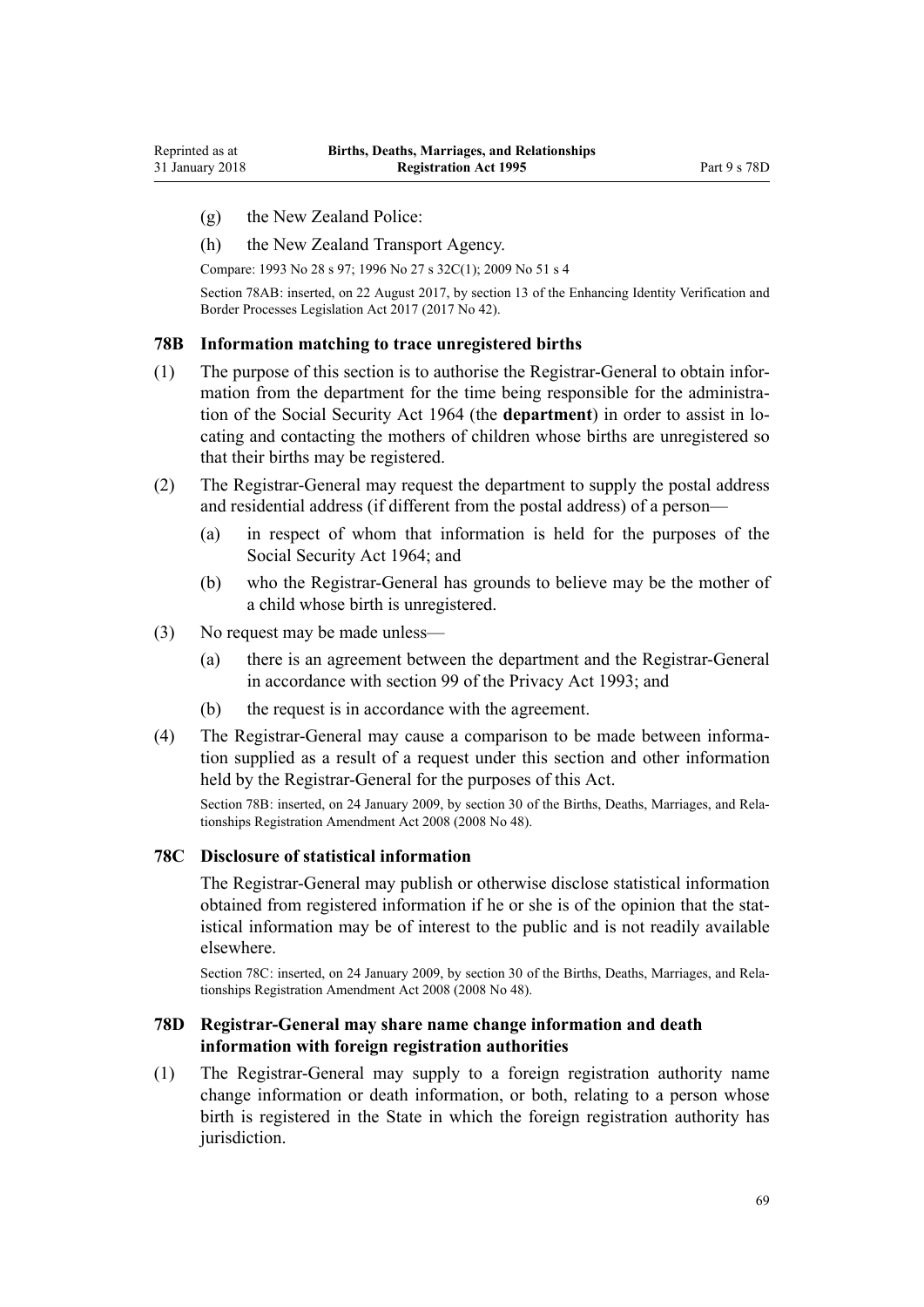(2) Subsection (1) is subject to section 78E.

Part 9 s 78E

- (3) Without limiting his or her discretion under subsection (1), the Registrar-General may decide not to supply name change information under that subsection if the person who is the subject of the name change information satisfies the Registrar-General that the name change information should not be supplied because of exceptional circumstances of a humanitarian or other nature relating to that person.
- (4) The Registrar-General may obtain, hold, and use information from a foreign registration authority relating to a name change or death of a person in the State in which the foreign registration authority has jurisdiction—
	- (a) whose birth is registered; or
	- (b) who is a New Zealand citizen or is entitled, under the [Immigration Act](http://prd-lgnz-nlb.prd.pco.net.nz/pdflink.aspx?id=DLM1440300) [2009](http://prd-lgnz-nlb.prd.pco.net.nz/pdflink.aspx?id=DLM1440300), to be in New Zealand indefinitely.

Section 78D: inserted, on 24 January 2009, by [section 30](http://prd-lgnz-nlb.prd.pco.net.nz/pdflink.aspx?id=DLM1048894) of the Births, Deaths, Marriages, and Relationships Registration Amendment Act 2008 (2008 No 48).

Section 78D(4)(b): amended, at 2 am on 29 November 2010, by [section 406\(1\)](http://prd-lgnz-nlb.prd.pco.net.nz/pdflink.aspx?id=DLM1441347) of the Immigration Act 2009 (2009 No 51).

## **78E Supply of information to foreign registration authorities must be in accordance with written agreement**

- (1) The supply of information under [section 78D](#page-68-0) must be in accordance with a written agreement that complies with subsection (2) between the Registrar-General and the foreign registration authority concerned.
- (2) An agreement must state—
	- (a) the purpose of the agreement; and
	- (b) the information that can be supplied; and
	- (c) the method by which, and the form in which, the information may be supplied; and
	- (d) how the foreign registration authority will use the information (including the limits on any further disclosure by the foreign registration authority); and
	- (e) the fees (if any) payable for the supply of the information.
- (3) An agreement may be varied by the Registrar-General and the foreign registration authority in writing.
- (4) The Registrar-General must consult with the Privacy Commissioner before entering into or varying an agreement.
- (5) The Privacy Commissioner may require the Registrar-General to review an agreement, and report on the outcome of the review to the Privacy Commissioner, at intervals not shorter than 12 months.

Section 78E: inserted, on 24 January 2009, by [section 30](http://prd-lgnz-nlb.prd.pco.net.nz/pdflink.aspx?id=DLM1048894) of the Births, Deaths, Marriages, and Relationships Registration Amendment Act 2008 (2008 No 48).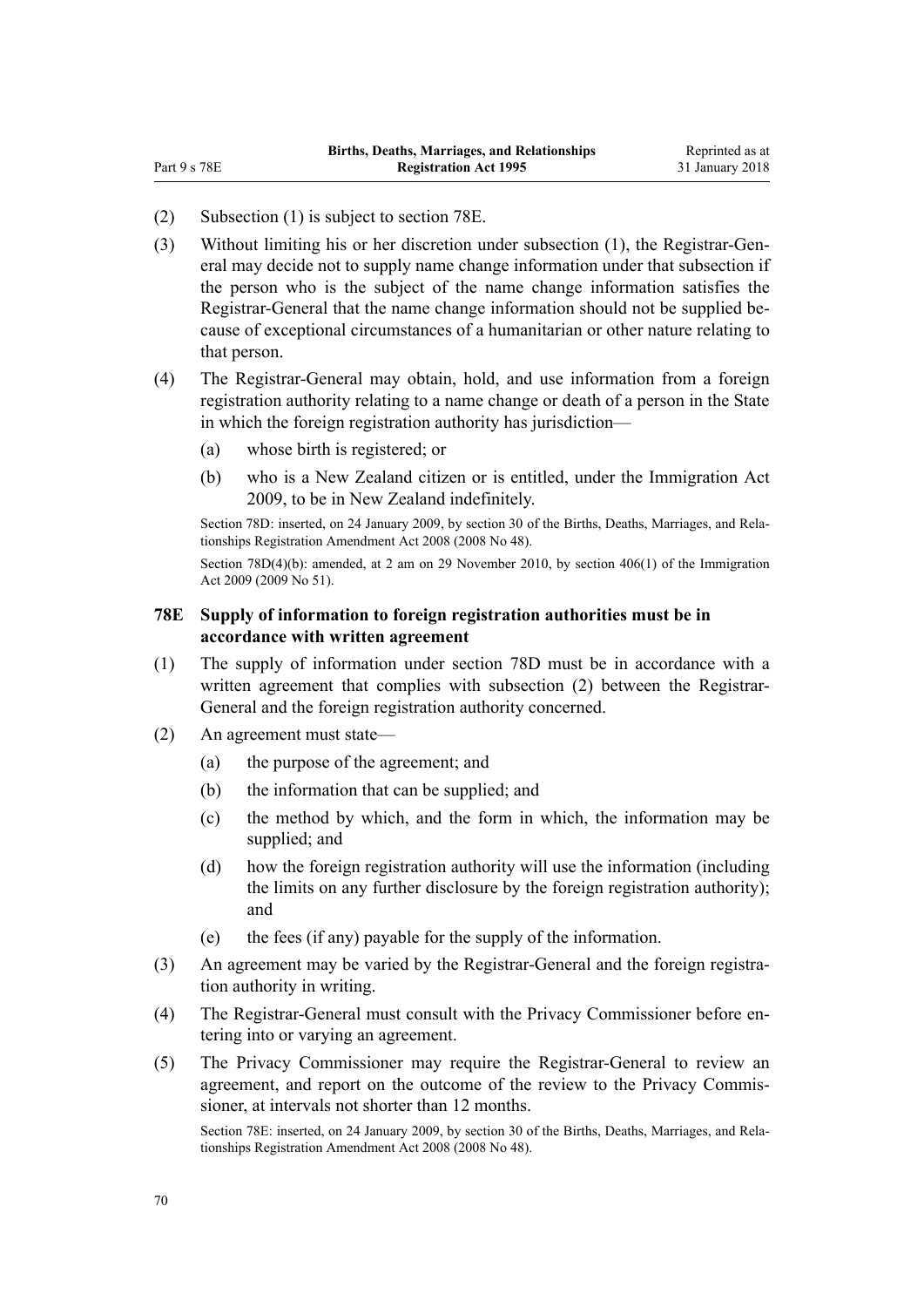## **78F Disclosure of death information to non-government organisations for certain purposes**

- (1) The Registrar-General may disclose death information to an appropriate nongovernment organisation, private sector agency, or person (the **other party**) for the purpose of removing or suppressing the names of deceased persons from a database held by the other party.
- (2) The Registrar-General may not disclose information that is protected by any of [sections 63 to 66.](#page-47-0)
- (3) No disclosure may be made unless—

Reprinted as at 31 January 2018

- (a) there is an agreement between the Registrar-General and the other party that states—
	- (i) the purpose of the agreement; and
	- (ii) the information that can be disclosed; and
	- (iii) the method and form of the disclosure; and
	- (iv) how the other party will use the information (including the limits on any further disclosure by the other party); and
	- (v) the fees (if any) payable for disclosure of the information; and
- (b) the disclosure is in accordance with the agreement.
- (4) An agreement may be varied by the Registrar-General and the other party in writing.
- (5) The Registrar-General and the other party must consult with the Privacy Commissioner before entering into or varying an agreement.
- (6) The Privacy Commissioner may require the Registrar-General and the other party to review the agreement, and report on the outcome of the review to the Privacy Commissioner, at intervals not shorter than 12 months.
- (7) The other party that obtains information under this section must not intentionally do, or permit another person to do, any of the following:
	- (a) change or manipulate the information into a form different from the form in which it was provided:
	- (b) place the information on the Internet or otherwise make it available for public search:
	- (c) use or disclose the information for a purpose other than the purpose specified in the agreement.
- (8) Subsection (7)(b) does not prevent the other party that obtains information under this section from placing the information on an Internet site that is not generally available to members of the public if the Registrar-General so agrees. Section 78F: inserted, on 24 January 2009, by [section 30](http://prd-lgnz-nlb.prd.pco.net.nz/pdflink.aspx?id=DLM1048894) of the Births, Deaths, Marriages, and Relationships Registration Amendment Act 2008 (2008 No 48).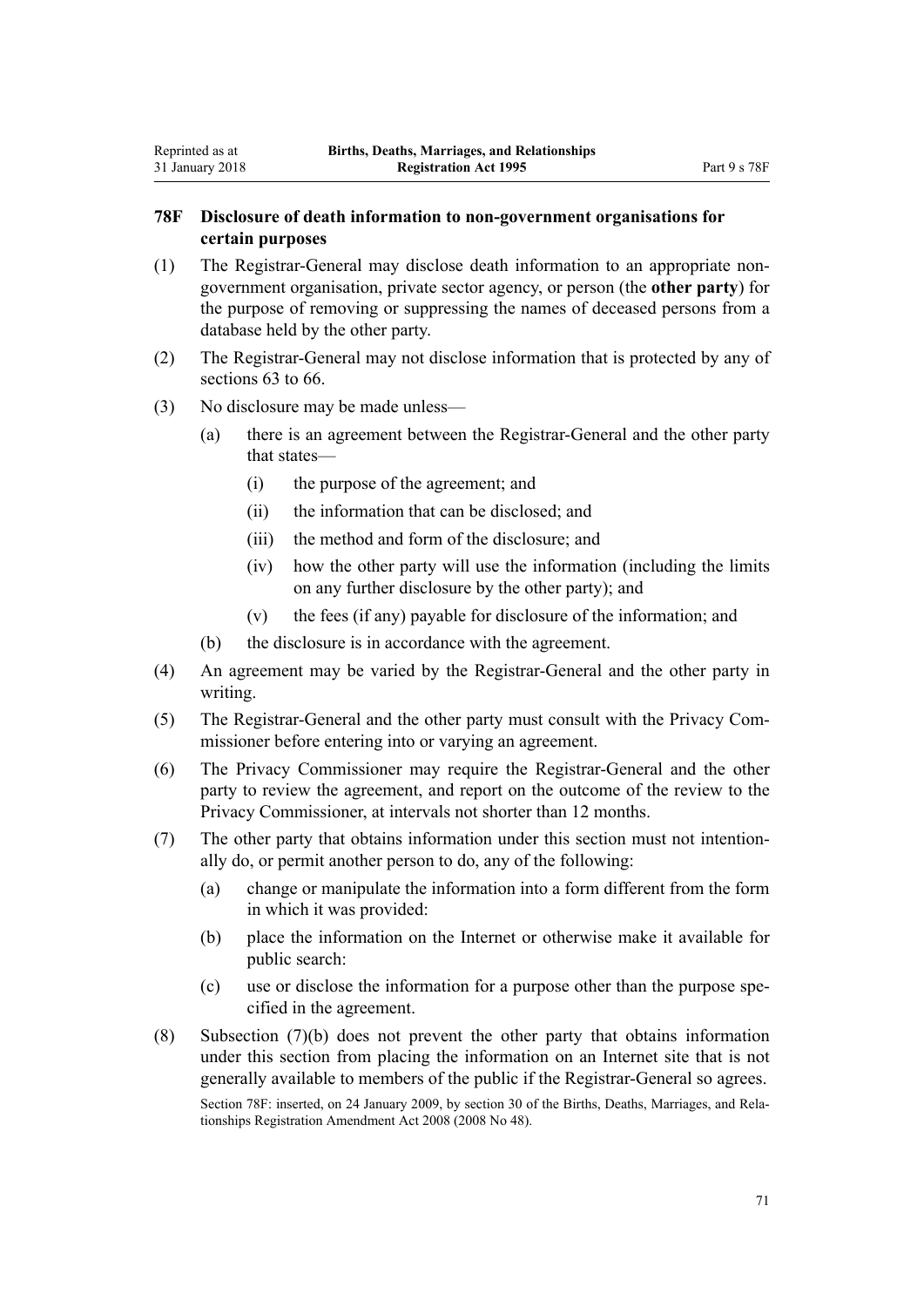## **78G Definition for sections 78H and 78I**

In sections 78H and [78I,](#page-72-0) **historical information** means information that relates to—

- (a) a birth (excluding still-births) that occurred 100 years ago or more:
- (b) a still-birth that occurred 50 years ago or more:
- (c) a marriage or civil union that occurred 80 years ago or more:
- (d) a name change for a person whose birth is registered outside New Zealand and who was born 100 years ago or more:
- (e) a death that occurred 50 years ago or more, or if 80 years or more has passed since the birth of the deceased person.

Section 78G: inserted, on 24 January 2009, by [section 30](http://prd-lgnz-nlb.prd.pco.net.nz/pdflink.aspx?id=DLM1048894) of the Births, Deaths, Marriages, and Relationships Registration Amendment Act 2008 (2008 No 48).

#### **78H Registrar-General may make certain historical information available**

- (1) The Registrar-General may make historical information available for search by the public (including on an Internet site) on payment of the prescribed fee (if any).
- (2) The Internet site must be maintained by, or on behalf of, the Registrar-General.
- (3) The historical information that the Registrar-General may make available on the Internet site is,—
	- (a) for births (excluding still-births), any or all of the following information that is registered:
		- (i) the name, all registered name changes, and sex of the person born:
		- (ii) the date of the birth:
		- (iii) the place of the birth or the place where it was registered, or both:
		- (iv) the mother's name:
		- (v) the father's name:
		- (vi) the registration number; and
	- (b) for still-births, any or all of the following information that is registered:
		- (i) the name and sex of the person who was still-born:
		- (ii) the date of the still-birth:
		- (iii) the place of the still-birth or the place where it was registered, or both:
		- (iv) the mother's name:
		- (v) the father's name:
		- (vi) the registration number; and
	- (c) for marriages and civil unions, any or all of the following information that is registered: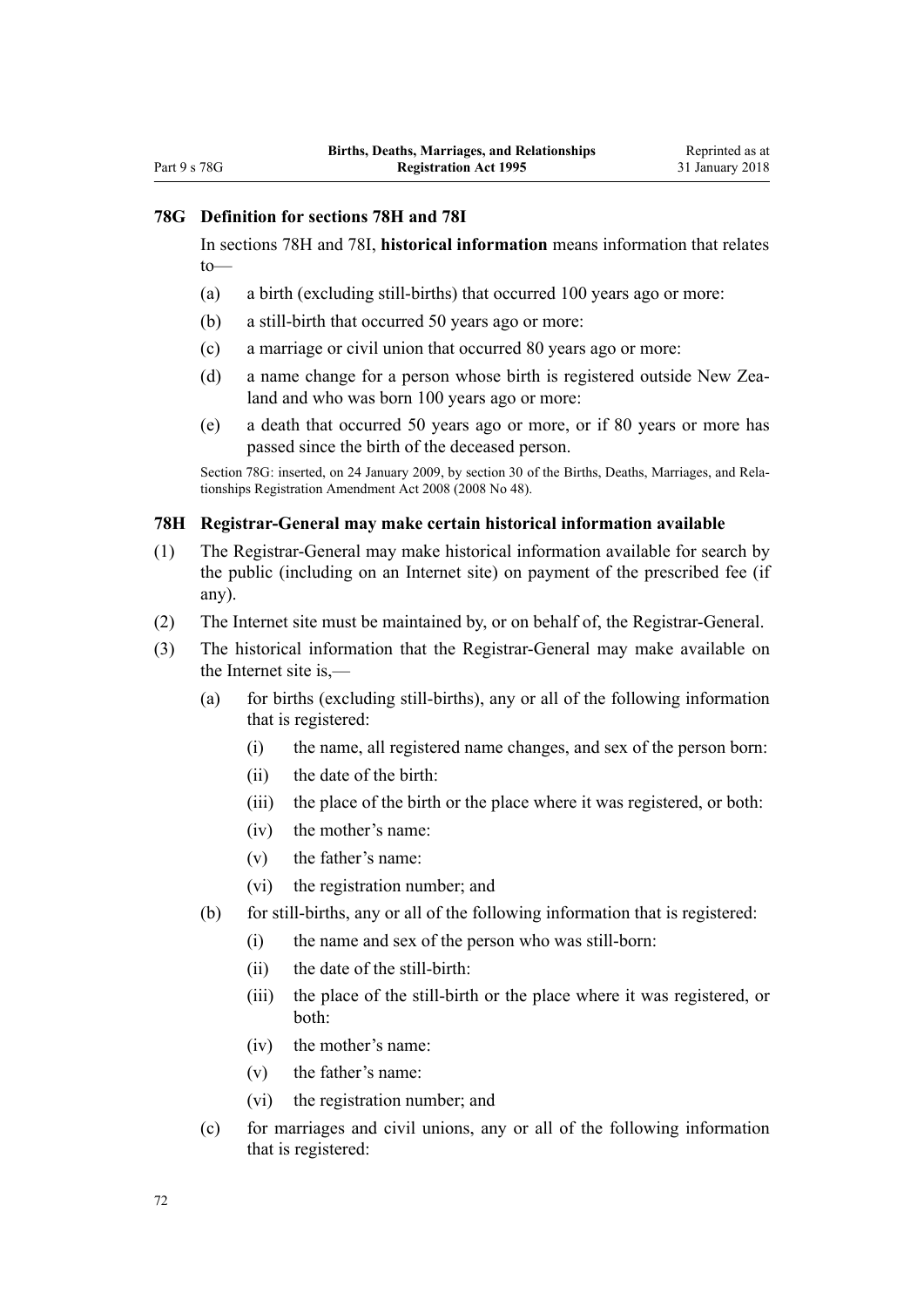| 31 January 2018 | <b>Registration Act 1995</b> |  |  |
|-----------------|------------------------------|--|--|
|                 |                              |  |  |

- (i) the names of the people who married or entered into a civil union:
- (ii) the date of the marriage or civil union:
- (iii) the place of the marriage or civil union or the place where it was registered, or both:
- (iv) the registration number; and

<span id="page-72-0"></span>Reprinted as at

- (d) for name changes, any or all of the following information that is registered:
	- (i) the person's full name before the first registered name change:
	- (ii) in relation to each time the person has registered a name change, the person's new full name:
	- (iii) the date of birth of the person:
	- (iv) the place of birth of the person:
	- (v) the registration number; and
- (e) for deaths, any or all of the following information that is registered:
	- (i) the name at birth, name at death, and sex of the person who died:
	- (ii) the date of the death:
	- (iii) the place where the person died or the place where it was registered, or both:
	- (iv) the date of birth of the person who died or the age of the person on death, or both:
	- (v) the registration number.
- (4) Subsection (3) is subject to sections  $75A(2)(b)$  and  $75B(2)$ .
- (5) If this section applies, sections  $74(2)(e)$  and  $(3)$  and  $75D(2)$  do not apply.

Section 78H: inserted, on 24 January 2009, by [section 30](http://prd-lgnz-nlb.prd.pco.net.nz/pdflink.aspx?id=DLM1048894) of the Births, Deaths, Marriages, and Relationships Registration Amendment Act 2008 (2008 No 48).

#### **78I Index information must not be made available on Internet**

- (1) Index information must not be made available intentionally on an Internet site.
- (2) Index information that is made available on an Internet site before the commencement of this section must be removed from the site within 14 days after the commencement of this section.
- (3) However, index information may be made available on an Internet site (or remain available if it is available on the site before the commencement of this section) if—
	- (a) the information is in a form that could not reasonably be expected to identify any particular person; or
	- (b) the person who makes the information available—
		- (i) is the subject of the information; or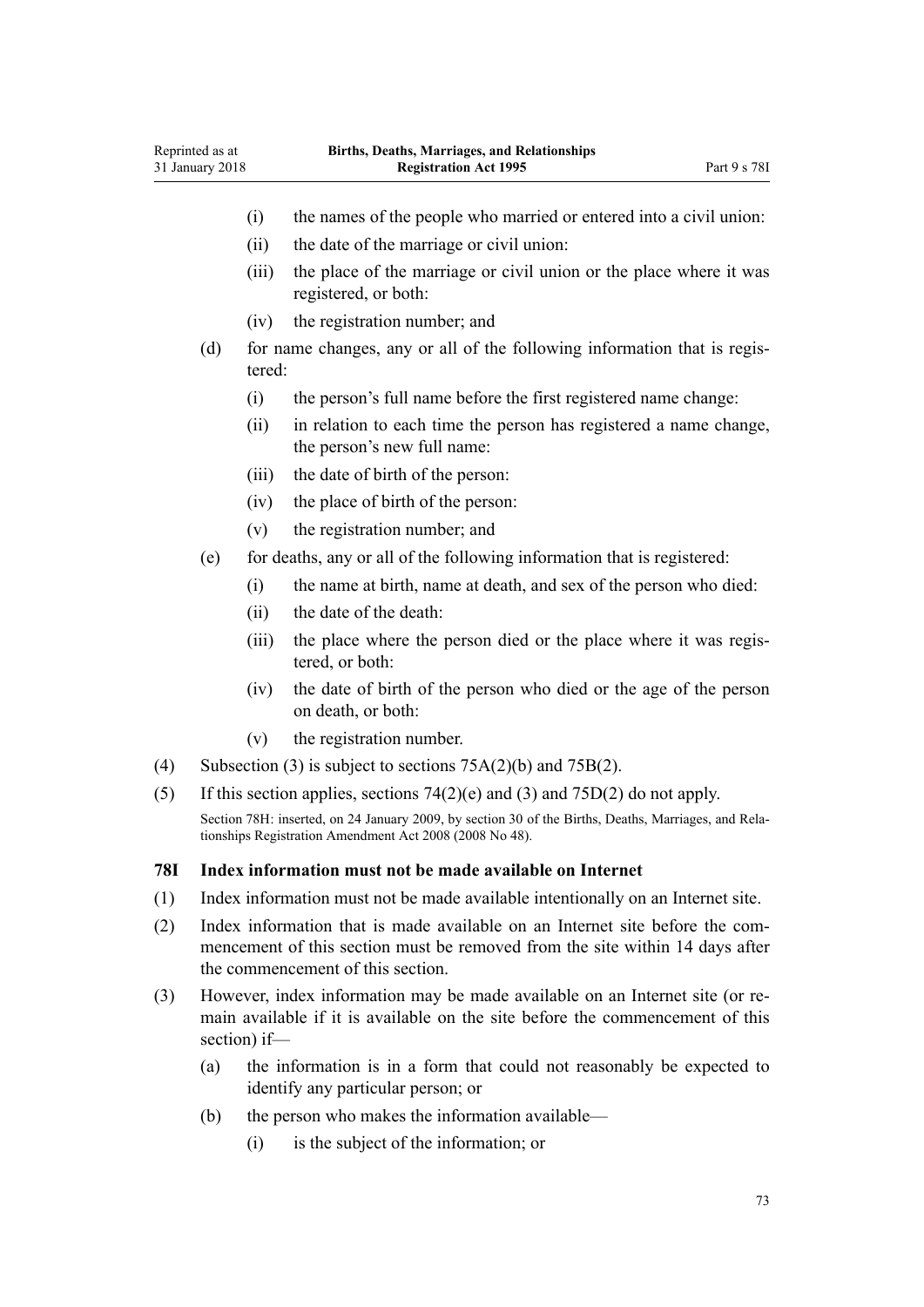- (ii) has been granted a power of attorney or given written authority to make the information available by the person who is the subject of the information; or
- (c) the information is historical information.
- (4) Index information may be made available on an Internet site under subsection  $(3)(b)(ii)$  only to the extent that the power of attorney or written authority does not prohibit making available the information on the Internet.
- (5) In this section,—

Part 9 s 78J

**index information** means information obtained under [section 74\(2\)](#page-53-0) before the commencement of this section, or section 39B(2) of the Births and Deaths Registration Act 1951, or part of the information obtained

**Internet site** includes part of an Internet site that is not generally accessible to members of the public.

Section 78I: inserted, on 24 January 2009, by [section 30](http://prd-lgnz-nlb.prd.pco.net.nz/pdflink.aspx?id=DLM1048894) of the Births, Deaths, Marriages, and Relationships Registration Amendment Act 2008 (2008 No 48).

#### **78J Review of operation of sections 74 to 75G, 78F, and 78H**

- (1) As soon as practicable after the expiry of the period of 5 years beginning on the commencement of the [Births, Deaths, Marriages, and Relationships Registra](http://prd-lgnz-nlb.prd.pco.net.nz/pdflink.aspx?id=DLM1048800)[tion Amendment Act 2008](http://prd-lgnz-nlb.prd.pco.net.nz/pdflink.aspx?id=DLM1048800), the Minister must—
	- (a) review the operation of [sections 74 to 75G,](#page-53-0) [78F,](#page-70-0) and [78H](#page-71-0) since the date of that commencement; and
	- (b) prepare a report of the review that includes recommendations on whether any amendments to those sections are necessary or desirable; and
	- (c) present a copy of the report to the House of Representatives.
- (2) In preparing the report, the Minister must consult with interested parties (including the Privacy Commissioner and the Chief Archivist).

Section 78J: inserted, on 24 January 2009, by [section 30](http://prd-lgnz-nlb.prd.pco.net.nz/pdflink.aspx?id=DLM1048894) of the Births, Deaths, Marriages, and Relationships Registration Amendment Act 2008 (2008 No 48).

#### **78K Disclosure of certain information for purposes of Identity Information Confirmation Act 2012**

- (1) Any information specified in subsection (2) in relation to an individual about whom an identity information check was carried out under [section 9](http://prd-lgnz-nlb.prd.pco.net.nz/pdflink.aspx?id=DLM3136850) of the Identity Information Confirmation Act 2012 may be disclosed to an agency or intermediary (within the meaning of that Act) if the check indicates that death information or name change information is recorded for that individual.
- (2) The information referred to in subsection (1) is as follows:
	- (a) that the individual is dead:
	- (b) that name change information in relation to the individual exists.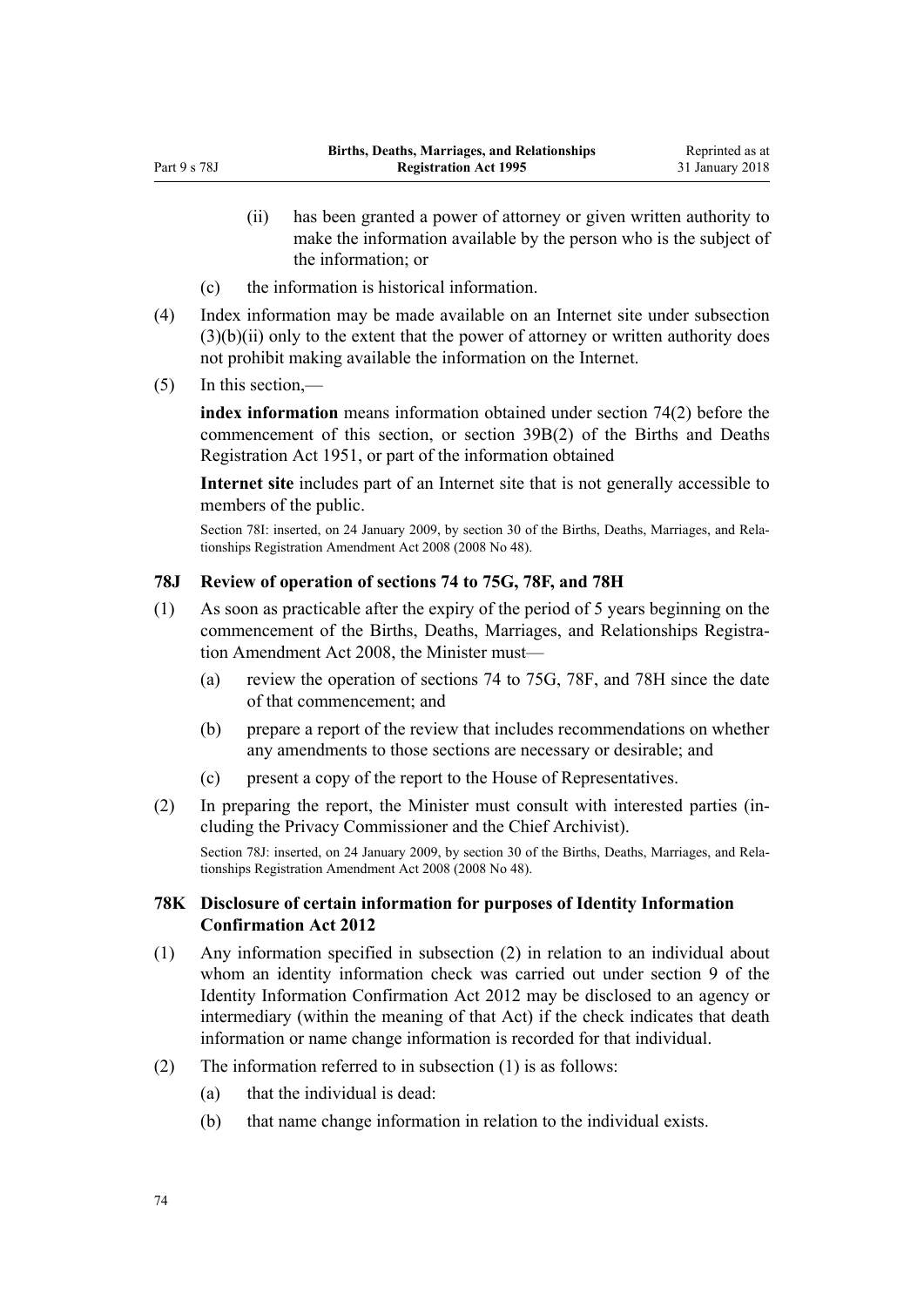Section 78K: inserted, on 19 December 2012, by [section 22](http://prd-lgnz-nlb.prd.pco.net.nz/pdflink.aspx?id=DLM3136868) of the Identity Information Confirmation Act 2012 (2012 No 124).

# **Part 10**

# **Registrar-General and Registrars**

#### **79 Registrar-General**

- (1) There shall from time to time be appointed under the [State Sector Act 1988](http://prd-lgnz-nlb.prd.pco.net.nz/pdflink.aspx?id=DLM129109) a Registrar-General.
- (2) The Registrar-General is charged with the general administration of this Act.
- (3) Subject to this Act, every Registrar shall exercise and perform powers and duties under this Act in accordance with the directions for the time being (if any) of the Registrar-General.

Compare: 1951 No 22 s 3

#### **80 Deputy Registrar-General**

- (1) There shall from time to time be appointed under the [State Sector Act 1988](http://prd-lgnz-nlb.prd.pco.net.nz/pdflink.aspx?id=DLM129109) 1 or more Deputy Registrars-General as may be desirable for the effective and efficient administration of this Act.
- (2) Subject to the control of the Registrar-General, a Deputy Registrar-General has and may exercise and perform any of the powers, functions, and duties of the Registrar-General.
- (3) On the occurrence from any cause of a vacancy in the office of Registrar-General (whether by reason of death or resignation or otherwise) or in the absence (from whatever cause arising) of the Registrar-General, and for so long as the vacancy or absence continues,—
	- (a) the Deputy Registrar-General if there is only 1; or
	- (b) a Deputy Registrar-General authorised in writing in that behalf by the chief executive of the department of State that, with the authority of the Prime Minister, is for the time being responsible for the administration of this Act (before, on, or after the occurrence of the vacancy or absence) in every other case,—

has and may exercise and perform all the powers, functions, and duties of the Registrar-General.

(4) The fact that a Deputy Registrar-General exercises or performs any power, function, or duty of the Registrar-General is conclusive evidence of the Deputy Registrar-General's authority to do so; and no authority given under subsection (3)(b), and no act done by a Deputy Registrar-General under any such authority or under subsection (2) or subsection (3), shall in any proceedings be questioned on the ground that the occasion for the giving of the authority had not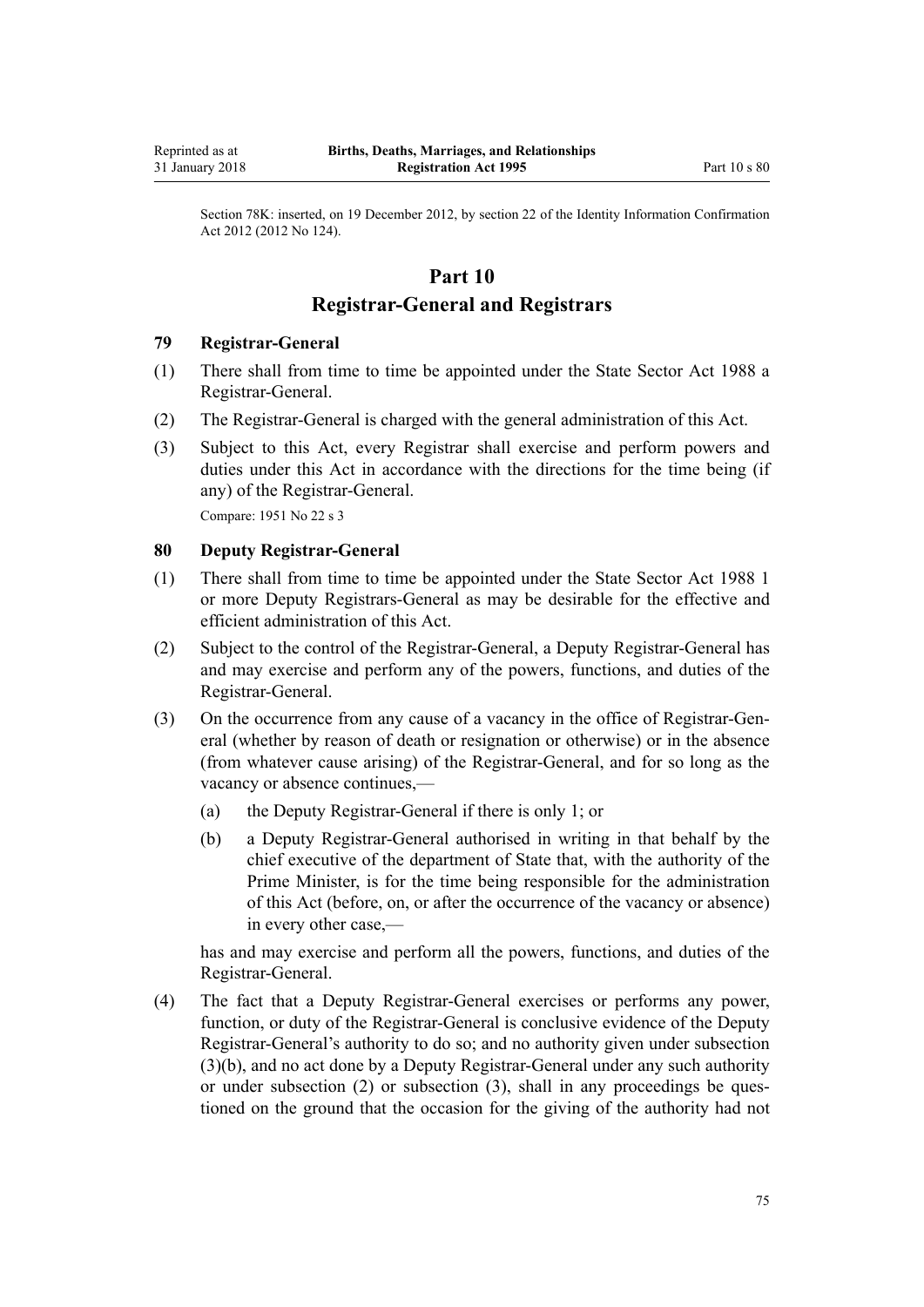<span id="page-75-0"></span>arisen or had ceased, or that the act was contrary to a direction of the Registrar-General.

Compare: 1951 No 22 s 3

Section 80(3)(b): amended, on 1 October 1995, by [section 10\(3\)](http://prd-lgnz-nlb.prd.pco.net.nz/pdflink.aspx?id=DLM367235) of the Department of Justice (Restructuring) Act 1995 (1995 No 39).

#### **81 Registrars**

- (1) There shall from time to time be appointed such number of persons to be Registrars as is necessary for the purposes of this Act or any other Act under which Registrars exercise functions.
- (2) Appointments under subsection (1) shall,—
	- (a) in the case of persons who on their appointment will become employed in the Public Service, be in accordance with the [State Sector Act 1988;](http://prd-lgnz-nlb.prd.pco.net.nz/pdflink.aspx?id=DLM129109) and
	- (b) in every other case, be in writing under the hand of the Registrar-General, specifying either—
		- (i) the name of the person appointed; or
		- (ii) an office whose holder for the time being is to hold the appointment; and
	- (c) specify whether the person appointed, or the office holder, is to exercise and perform all or some of the powers, functions, and duties of a Registrar under this Act or any other Act under which Registrars exercise functions and, if some only, which of those powers, functions, and duties.

Compare: 1951 No 22 s 4(1), (2); 1982 No 61 s 2(1)

Section 81(1): amended, on 24 January 2009, by [section 31\(1\)](http://prd-lgnz-nlb.prd.pco.net.nz/pdflink.aspx?id=DLM1048907) of the Births, Deaths, Marriages, and Relationships Registration Amendment Act 2008 (2008 No 48).

Section  $81(2)(c)$ : amended, on 24 January 2009, by section  $31(2)$  of the Births, Deaths, Marriages, and Relationships Registration Amendment Act 2008 (2008 No 48).

# **Part 11**

## **Powers of inquiry and correction and updating of records**

Part 11 heading: substituted, on 24 January 2009, by [section 32](http://prd-lgnz-nlb.prd.pco.net.nz/pdflink.aspx?id=DLM1048908) of the Births, Deaths, Marriages, and Relationships Registration Amendment Act 2008 (2008 No 48).

#### **82 Registrar-General's powers of inquiry in relation to registrable events**

- (1) The Registrar-General may, if he or she considers it reasonably necessary for the purposes of this Act, make inquiries—
	- (a) to determine whether a registrable event has occurred; or
	- (b) to collect details of a registrable event; or
	- (c) to ensure that there is a correct record of a registrable event.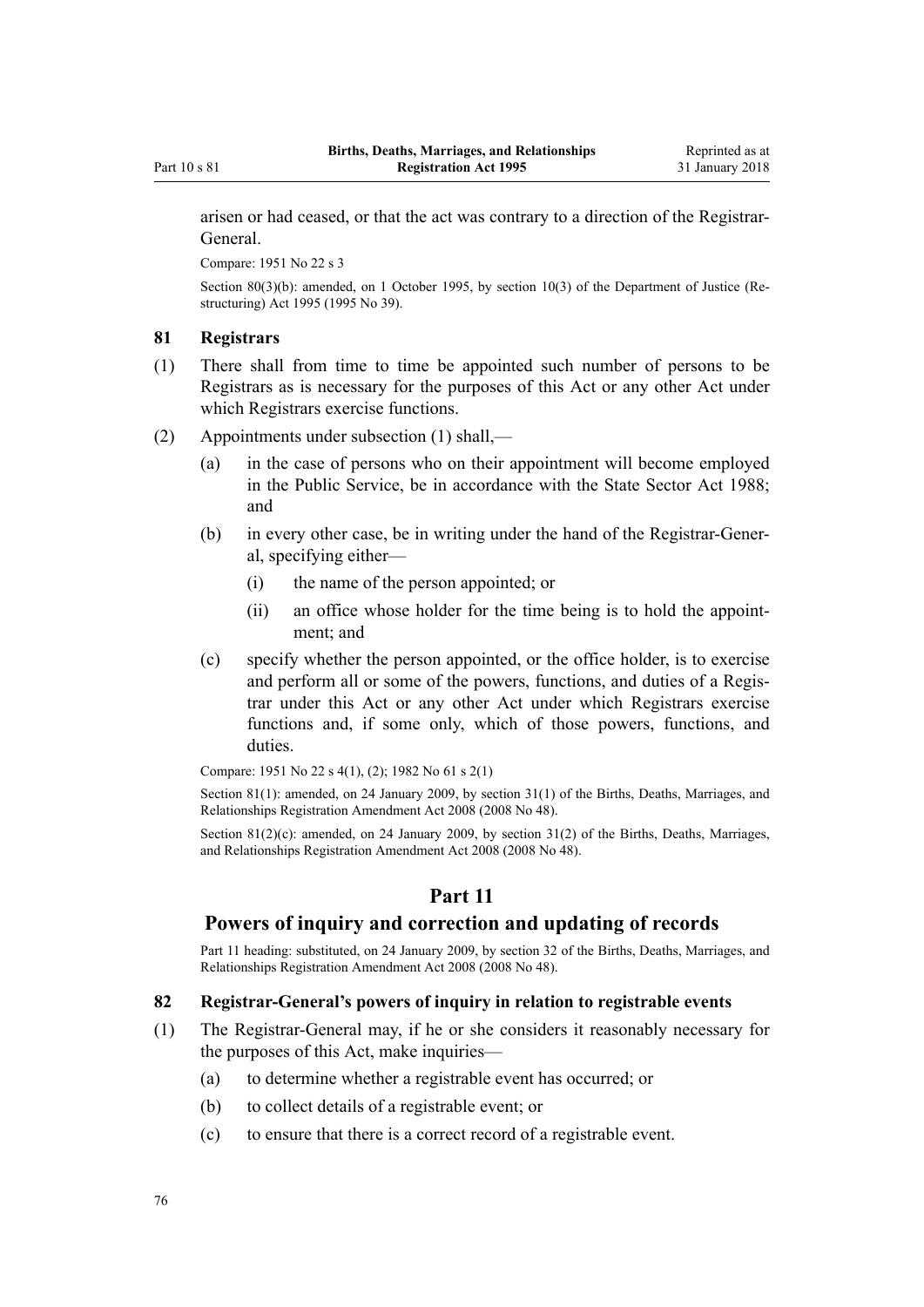- (2) The Registrar-General may also require a person who provides information under this section to make a statutory declaration on a form provided by the Registrar-General for the purpose or to provide other evidence in support of the information provided.
- (3) The Registrar-General may delegate his or her powers under this section to 1 or more Registrars.
- (4) In this section, **registrable event** means an adoption, birth, death, marriage, civil union, name change, or sexual assignment or reassignment.

Section 82: substituted, on 24 January 2009, by [section 33](http://prd-lgnz-nlb.prd.pco.net.nz/pdflink.aspx?id=DLM1048909) of the Births, Deaths, Marriages, and Relationships Registration Amendment Act 2008 (2008 No 48).

Section 82 heading: amended, on 16 December 2017, by [section 8](http://prd-lgnz-nlb.prd.pco.net.nz/pdflink.aspx?id=DLM6962125) of the Electronic Interactions Reform Act 2017 (2017 No 50).

#### **82A Registrar-General's powers of inquiry in relation to information provided or verified electronically**

- (1) The Registrar-General may, if he or she considers it reasonably necessary for the purposes of this Act, the [Marriage Act 1955](http://prd-lgnz-nlb.prd.pco.net.nz/pdflink.aspx?id=DLM292027), or the [Civil Union Act 2004](http://prd-lgnz-nlb.prd.pco.net.nz/pdflink.aspx?id=DLM323384), make inquiries to satisfy himself or herself that—
	- (a) any information verified electronically under [section 21A](#page-23-0) of this Act, [section 11](http://prd-lgnz-nlb.prd.pco.net.nz/pdflink.aspx?id=DLM323421) or [Schedule 1](http://prd-lgnz-nlb.prd.pco.net.nz/pdflink.aspx?id=DLM323484) of the Civil Union Act 2004, or [section 9](http://prd-lgnz-nlb.prd.pco.net.nz/pdflink.aspx?id=DLM292066), [10](http://prd-lgnz-nlb.prd.pco.net.nz/pdflink.aspx?id=DLM292079), [23,](http://prd-lgnz-nlb.prd.pco.net.nz/pdflink.aspx?id=DLM292308) [32B,](http://prd-lgnz-nlb.prd.pco.net.nz/pdflink.aspx?id=DLM292340) or [42](http://prd-lgnz-nlb.prd.pco.net.nz/pdflink.aspx?id=DLM292373) of the Marriage Act 1955 is true; or
	- (b) an application, statement, or certificate approved electronically under [clause 1](http://prd-lgnz-nlb.prd.pco.net.nz/pdflink.aspx?id=DLM323485) of Schedule 1 of the Civil Union Act 2004 or [section 9,](http://prd-lgnz-nlb.prd.pco.net.nz/pdflink.aspx?id=DLM292066) [10,](http://prd-lgnz-nlb.prd.pco.net.nz/pdflink.aspx?id=DLM292079) or [32B](http://prd-lgnz-nlb.prd.pco.net.nz/pdflink.aspx?id=DLM292340) of the Marriage Act 1955 is approved by the required persons.
- (2) The Registrar-General may also require a person who verifies a statement electronically under section  $21A(2)(c)(i)$  to make a statutory declaration in support of the statement.
- (3) The Registrar-General may also require a person who verifies information electronically under [clause 1](http://prd-lgnz-nlb.prd.pco.net.nz/pdflink.aspx?id=DLM323485) of Schedule 1 of the Civil Union Act 2004 or [section](http://prd-lgnz-nlb.prd.pco.net.nz/pdflink.aspx?id=DLM292066) [9,](http://prd-lgnz-nlb.prd.pco.net.nz/pdflink.aspx?id=DLM292066) [10,](http://prd-lgnz-nlb.prd.pco.net.nz/pdflink.aspx?id=DLM292079) or [32B](http://prd-lgnz-nlb.prd.pco.net.nz/pdflink.aspx?id=DLM292340) of the Marriage Act 1955 to make a statutory declaration in support of the information.
- (4) The Registrar-General may also require a person who verifies information electronically under [section 11](http://prd-lgnz-nlb.prd.pco.net.nz/pdflink.aspx?id=DLM323421) of the Civil Union Act 2004 or [section 23](http://prd-lgnz-nlb.prd.pco.net.nz/pdflink.aspx?id=DLM292308) or [42](http://prd-lgnz-nlb.prd.pco.net.nz/pdflink.aspx?id=DLM292373) of the Marriage Act 1955 to appear personally before a Registrar to make a statutory declaration in support of the information.
- (5) The Registrar-General may delegate his or her powers under this section to 1 or more Registrars.

Section 82A: inserted, on 16 December 2017, by [section 9](http://prd-lgnz-nlb.prd.pco.net.nz/pdflink.aspx?id=DLM6962126) of the Electronic Interactions Reform Act 2017 (2017 No 50).

#### **83 Registrars must decline to record certain information**

(1) If a Registrar is satisfied (on reasonable grounds) after making any inquiries under [section 82](#page-75-0) that seem appropriate, that information in respect of a birth,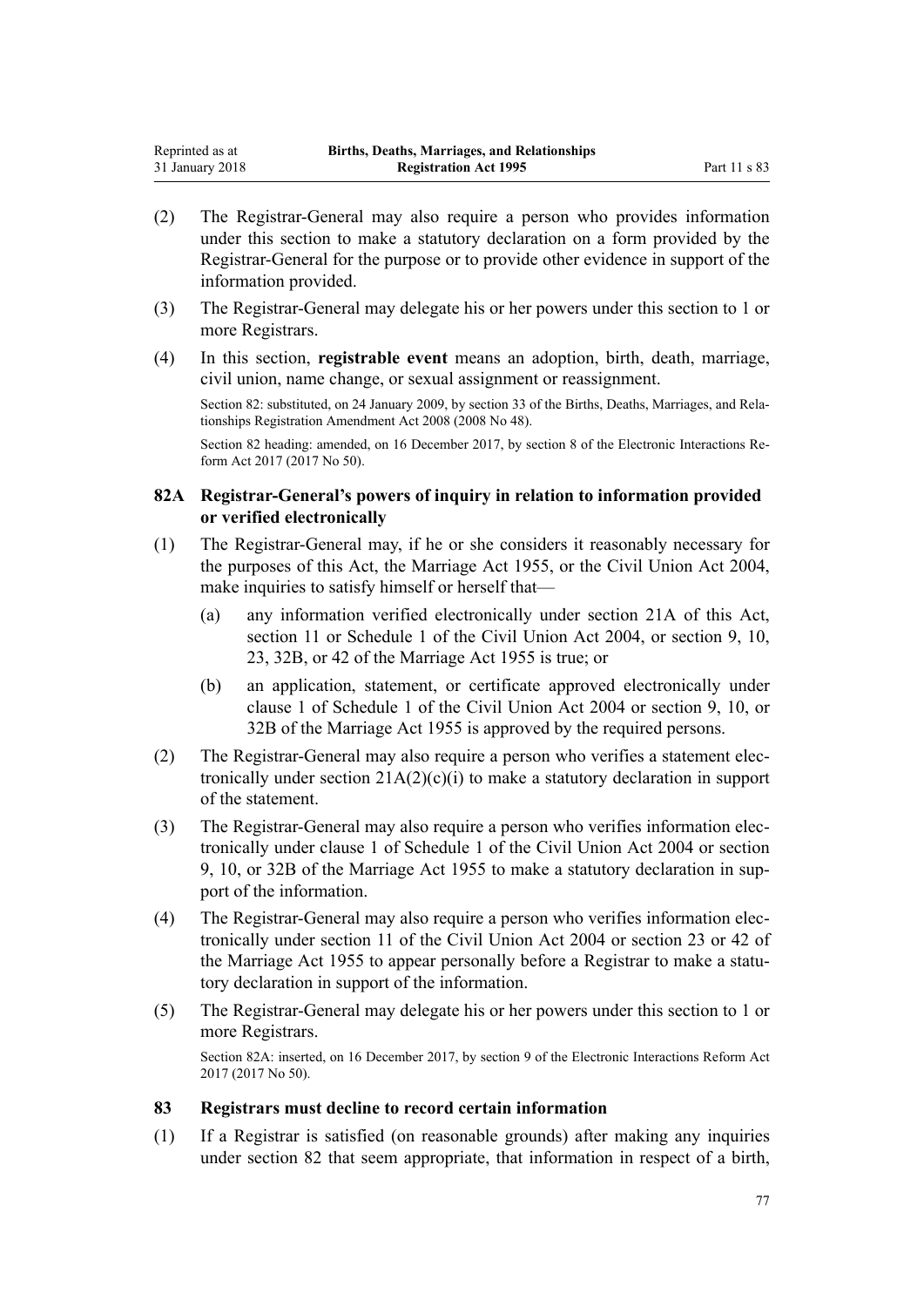<span id="page-77-0"></span>death, marriage, civil union, or name change is or is likely to be incorrect, he or she must decline to record the information.

(2) This section overrides anything in this Act to the contrary and is in addition to the powers of the Registrar-General under [sections 24\(2\), 24\(3\)\(b\)](#page-26-0), [25\(b\),](#page-27-0) and [31.](#page-32-0)

Section 83: substituted, on 24 January 2009, by [section 33](http://prd-lgnz-nlb.prd.pco.net.nz/pdflink.aspx?id=DLM1048909) of the Births, Deaths, Marriages, and Relationships Registration Amendment Act 2008 (2008 No 48).

Section 83(2): amended, on 19 August 2013, by [section 9](http://prd-lgnz-nlb.prd.pco.net.nz/pdflink.aspx?id=DLM5045103) of the Marriage (Definition of Marriage) Amendment Act 2013 (2013 No 20).

#### **84 Correction of errors**

- (1) If a Registrar is satisfied, after making any inquiries under [section 82](#page-75-0) that seem appropriate, that information recorded under this Act or a former Act contains a clerical error, he or she must correct the error and notify the Registrar-General of the error and its correction.
- (2) If the Registrar-General is satisfied, after making any inquiries under [section](#page-75-0) [82](#page-75-0) that seem appropriate, that any information—
	- (a) recorded under this Act or a former Act is incorrect, he or she must cause it to be removed and (if the Registrar-General is satisfied that relevant information in the Registrar-General's possession is correct) cause the correct information to be substituted; or
	- (b) in the Registrar-General's possession and not recorded under this Act or a former Act is correct and should have been recorded, he or she must cause the information to be recorded.

Section 84: substituted, on 24 January 2009, by [section 33](http://prd-lgnz-nlb.prd.pco.net.nz/pdflink.aspx?id=DLM1048909) of the Births, Deaths, Marriages, and Relationships Registration Amendment Act 2008 (2008 No 48).

#### **84A Amendments to birth registrations to include details of parents under Part 2 of Status of Children Act 1969**

- (1) The Registrar-General must amend a person's birth information in accordance with subsection (2) if the Registrar-General is satisfied, after making any inquiries under [section 82](#page-75-0) that seem appropriate, that—
	- (a) the person was conceived as a result of an AHR procedure to which [Part](http://prd-lgnz-nlb.prd.pco.net.nz/pdflink.aspx?id=DLM391031) [2](http://prd-lgnz-nlb.prd.pco.net.nz/pdflink.aspx?id=DLM391031) of the Status of Children Act 1969 applies; and
	- (b) the person's birth information does not include information about a parent of the person as determined under that Act, or includes information about a person purporting to be a parent but who is not a parent in terms of that Act.
- (2) The Registrar-General must amend the birth information by adding or deleting (or both) information described in subsection (1)(b).
- (3) In this section, **AHR procedure** has the same meaning as in [section 15](http://prd-lgnz-nlb.prd.pco.net.nz/pdflink.aspx?id=DLM391051) of the Status of Children Act 1969.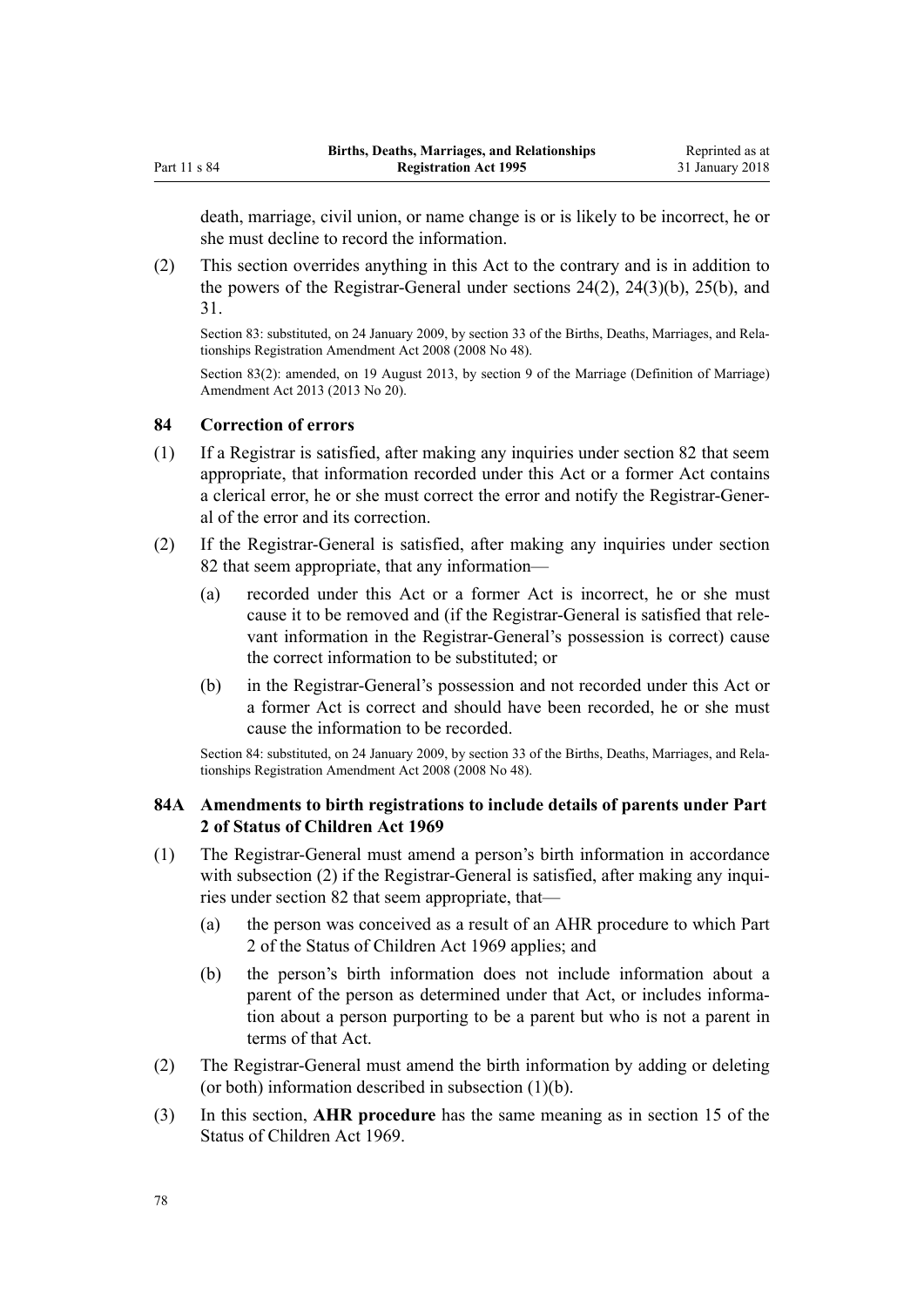Section 84A: inserted, on 24 January 2009, by [section 33](http://prd-lgnz-nlb.prd.pco.net.nz/pdflink.aspx?id=DLM1048909) of the Births, Deaths, Marriages, and Relationships Registration Amendment Act 2008 (2008 No 48).

#### **85 Family Court may consider proposed corrections in cases of difficulty or dispute**

- (1) The Registrar-General, if uncertain as to any matter in respect of which the Registrar-General is required to be satisfied for the purposes of [section 84](#page-77-0) or [84A](#page-77-0), may apply to the office of the Family Court nearest the Registrar-General's office to have the matter determined.
- (2) Any person who wishes the Registrar-General to act under [section 84](#page-77-0) or [84A](#page-77-0) in respect of any matter may apply to the office of the Family Court nearest the Registrar-General's office to have the matter determined.
- (3) The Family Court at the office where application is made under this section shall, notwithstanding [section 84](#page-77-0) or [84A,](#page-77-0) after—
	- (a) giving every person whom the court considers to have an interest in the matter an opportunity to be heard; and
	- (b) receiving any evidence the court thinks fit,—

determine whether or not the Registrar-General should act under that section.

Section 85(1): amended, on 1 March 2017, by [section 261](http://prd-lgnz-nlb.prd.pco.net.nz/pdflink.aspx?id=DLM6942680) of the District Court Act 2016 (2016) No 49).

Section 85(1): amended, on 24 January 2009, by [section 34\(1\)](http://prd-lgnz-nlb.prd.pco.net.nz/pdflink.aspx?id=DLM1048916) of the Births, Deaths, Marriages, and Relationships Registration Amendment Act 2008 (2008 No 48).

Section 85(2): amended, on 1 March 2017, by [section 261](http://prd-lgnz-nlb.prd.pco.net.nz/pdflink.aspx?id=DLM6942680) of the District Court Act 2016 (2016) No 49).

Section 85(2): amended, on 24 January 2009, by [section 34\(2\)](http://prd-lgnz-nlb.prd.pco.net.nz/pdflink.aspx?id=DLM1048916) of the Births, Deaths, Marriages, and Relationships Registration Amendment Act 2008 (2008 No 48).

Section 85(3): amended, on 1 March 2017, by [section 261](http://prd-lgnz-nlb.prd.pco.net.nz/pdflink.aspx?id=DLM6942680) of the District Court Act 2016 (2016 No 49).

Section 85(3): amended, on 24 January 2009, by [section 34\(3\)](http://prd-lgnz-nlb.prd.pco.net.nz/pdflink.aspx?id=DLM1048916) of the Births, Deaths, Marriages, and Relationships Registration Amendment Act 2008 (2008 No 48).

#### **85A Health information may be used to correct records**

- (1) The chief executive of the department for the time being responsible for administering the [New Zealand Public Health and Disability Act 2000](http://prd-lgnz-nlb.prd.pco.net.nz/pdflink.aspx?id=DLM80050) may—
	- (a) advise the Registrar-General of an apparent omission or error if he or she believes on reasonable grounds that a person's birth or death has not been registered under this Act or has been registered incorrectly; and
	- (b) provide to the Registrar-General sufficient information to allow the error or omission to be corrected.
- (2) The Registrar-General may correct birth information or death information in accordance with information provided under this section.

Section 85A: inserted, on 24 January 2009, by [section 35](http://prd-lgnz-nlb.prd.pco.net.nz/pdflink.aspx?id=DLM1048917) of the Births, Deaths, Marriages, and Relationships Registration Amendment Act 2008 (2008 No 48).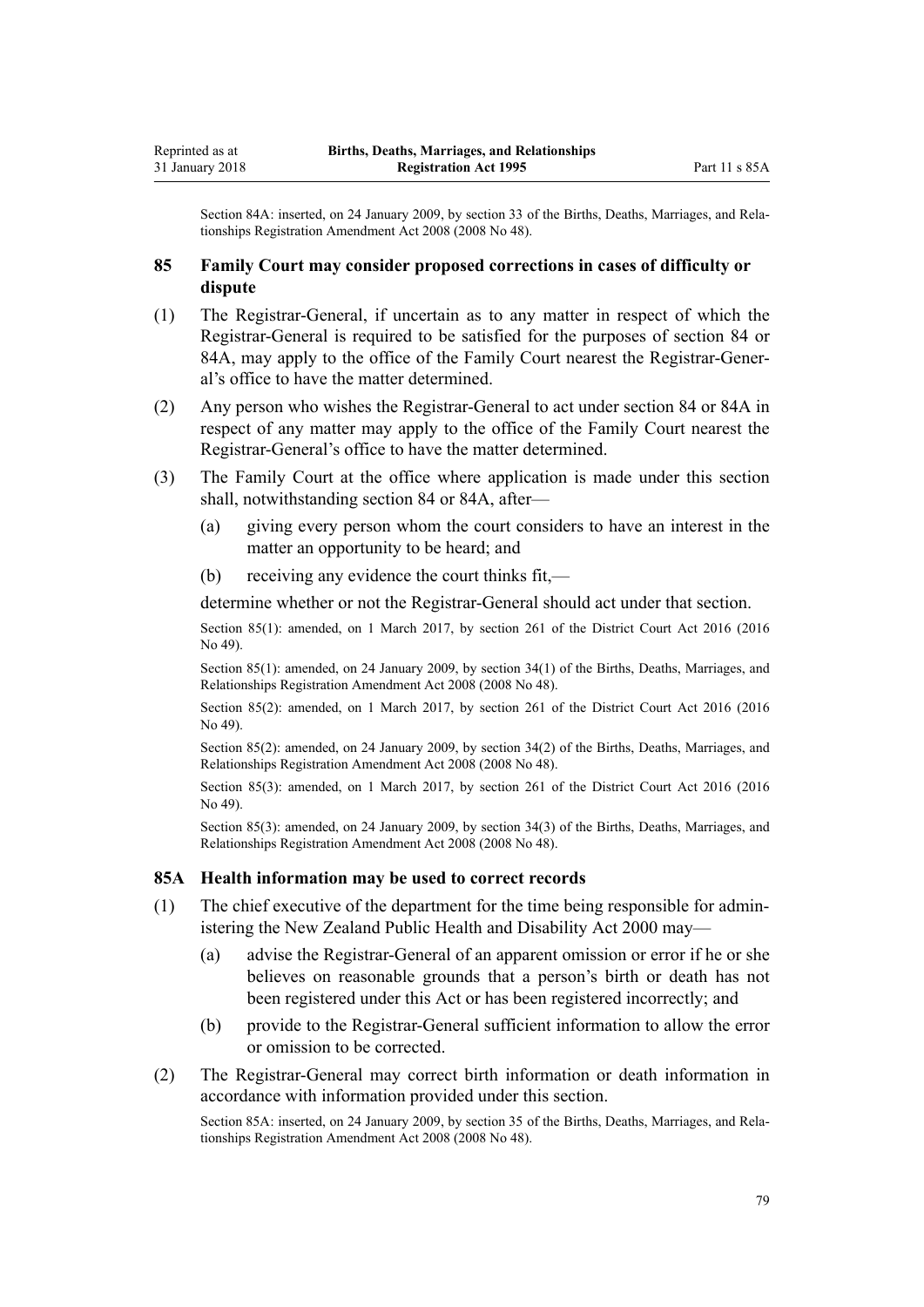## **85B Information recorded under Act may be used to update information kept under Human Assisted Reproductive Technology Act 2004**

- (1) The Registrar-General may use registered information to update HART information.
- (2) However, the Registrar-General may do so only if he or she is satisfied that the registered information relates to a donor, donor offspring, or donor offspring's guardian, about whom HART information is kept.
- (3) In this section,—

**donor**, **donor offspring**, and **guardian** have the same meaning as in the [Human Assisted Reproductive Technology Act 2004](http://prd-lgnz-nlb.prd.pco.net.nz/pdflink.aspx?id=DLM319240)

**HART information** means information kept by the Registrar-General under [Part 3](http://prd-lgnz-nlb.prd.pco.net.nz/pdflink.aspx?id=DLM319359) of the Human Assisted Reproductive Technology Act 2004

**registered information** means birth information, death information, or name change information.

Section 85B: inserted, on 24 January 2009, by [section 35](http://prd-lgnz-nlb.prd.pco.net.nz/pdflink.aspx?id=DLM1048917) of the Births, Deaths, Marriages, and Relationships Registration Amendment Act 2008 (2008 No 48).

# **Part 11A**

#### **Miscellaneous provisions**

Part 11A heading: added, on 24 January 2009, by [section 36](http://prd-lgnz-nlb.prd.pco.net.nz/pdflink.aspx?id=DLM1048928) of the Births, Deaths, Marriages, and Relationships Registration Amendment Act 2008 (2008 No 48).

#### **86 Entries relating to illegitimate children**

All entries in any register made pursuant to section 25 of the Births and Deaths Registration Act 1924 or the corresponding provisions of any former Act shall continue to be deemed to be expunged and deleted.

Compare: 1951 No 22 s 40

#### **87 Statutory declarations**

The Registrar-General and every Registrar shall, in respect of any statutory declaration made for the purposes of this Act, the [Marriage Act 1955](http://prd-lgnz-nlb.prd.pco.net.nz/pdflink.aspx?id=DLM292027), or the [Civil Union Act 2004](http://prd-lgnz-nlb.prd.pco.net.nz/pdflink.aspx?id=DLM323384), be deemed to be persons duly authorised to take and receive a statutory declaration under [section 9](http://prd-lgnz-nlb.prd.pco.net.nz/pdflink.aspx?id=DLM314584) of the Oaths and Declarations Act 1957.

Compare: 1951 No 22 s 44

Section 87: amended, on 26 April 2005, by [section 46](http://prd-lgnz-nlb.prd.pco.net.nz/pdflink.aspx?id=DLM323483) of the Civil Union Act 2004 (2004 No 102).

#### **87A Provision of information to Statistics New Zealand**

This Act does not limit the provision of information under the [Statistics Act](http://prd-lgnz-nlb.prd.pco.net.nz/pdflink.aspx?id=DLM430704) [1975](http://prd-lgnz-nlb.prd.pco.net.nz/pdflink.aspx?id=DLM430704).

Section 87A: inserted, on 24 January 2009, by [section 37](http://prd-lgnz-nlb.prd.pco.net.nz/pdflink.aspx?id=DLM1048929) of the Births, Deaths, Marriages, and Relationships Registration Amendment Act 2008 (2008 No 48).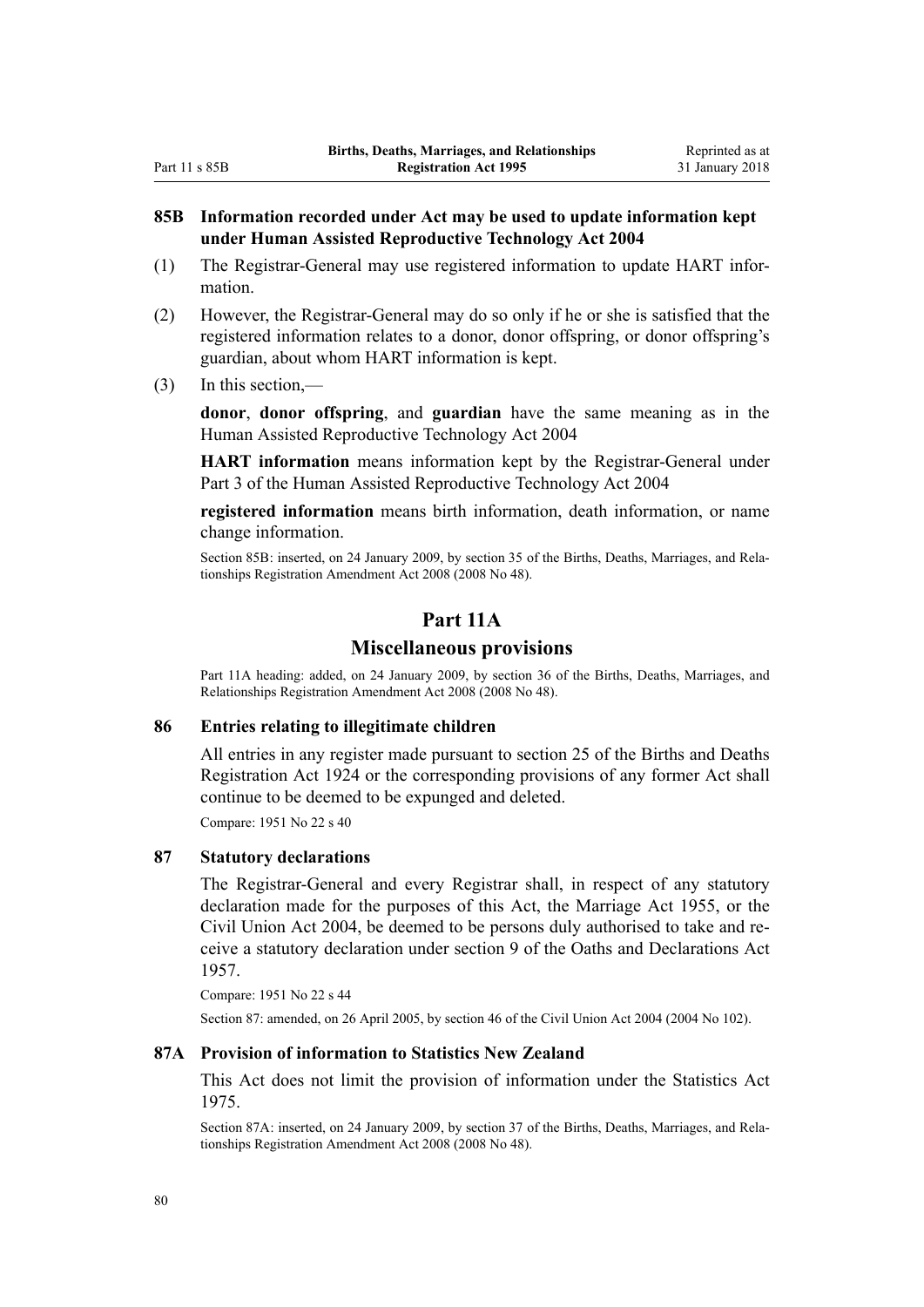## **87AB Access to information for purposes of Identity Information Confirmation Act 2012**

Nothing in this Act limits access to information that is recorded under this Act if the access is for the purposes of, and in accordance with, the [Identity Infor](http://prd-lgnz-nlb.prd.pco.net.nz/pdflink.aspx?id=DLM3136800)[mation Confirmation Act 2012](http://prd-lgnz-nlb.prd.pco.net.nz/pdflink.aspx?id=DLM3136800).

Section 87AB: inserted, on 19 December 2012, by [section 22](http://prd-lgnz-nlb.prd.pco.net.nz/pdflink.aspx?id=DLM3136868) of the Identity Information Confirmation Act 2012 (2012 No 124).

#### **87B Registrar-General may issue standard forms**

- (1) The Registrar-General may issue forms (including electronic forms) requiring information or setting out information that may be provided for the purposes of this Act.
- (2) Information required by the forms must be prescribed by regulations and may include information prescribed to be contained in certificates under this Act.

Section 87B: inserted, on 24 January 2009, by [section 37](http://prd-lgnz-nlb.prd.pco.net.nz/pdflink.aspx?id=DLM1048929) of the Births, Deaths, Marriages, and Relationships Registration Amendment Act 2008 (2008 No 48).

Section 87B(1): amended, on 16 December 2017, by [section 10](http://prd-lgnz-nlb.prd.pco.net.nz/pdflink.aspx?id=DLM6962128) of the Electronic Interactions Reform Act 2017 (2017 No 50).

#### **88 Regulations**

Reprinted as at 31 January 2018

- (1) The Governor-General may, by Order in Council, make regulations—
	- (a) prescribing fees to be paid for the purposes of this Act:
	- (ab) specifying the grounds on which a request for a non-disclosure direction may be made to the Registrar-General under [section 75A\(2\)\(b\)](#page-54-0):
	- (ac) specifying the grounds on which a request for the reinstatement of a nondisclosure direction may be made to the Registrar-General under [section](#page-55-0) [75B\(4\)\(b\)](#page-55-0):
	- (ad) prescribing the period referred to in [section 75B\(3\)\(a\)](#page-55-0) for which a nondisclosure direction under [section 75A\(2\)\(b\)](#page-54-0) remains in force, including the conditions subject to which any such direction ceases to be in force:
	- (ae) prescribing, for the purposes of section  $21A(2)(c)(i)$ , the manner in which information may be verified electronically, including prescribing—
		- (i) when and how the information must be verified:
		- (ii) what evidence must be provided to verify the information:
		- (iii) requirements with which evidence must comply:
	- (b) providing for any other matters contemplated by or necessary for giving full effect to this Act and for its due administration.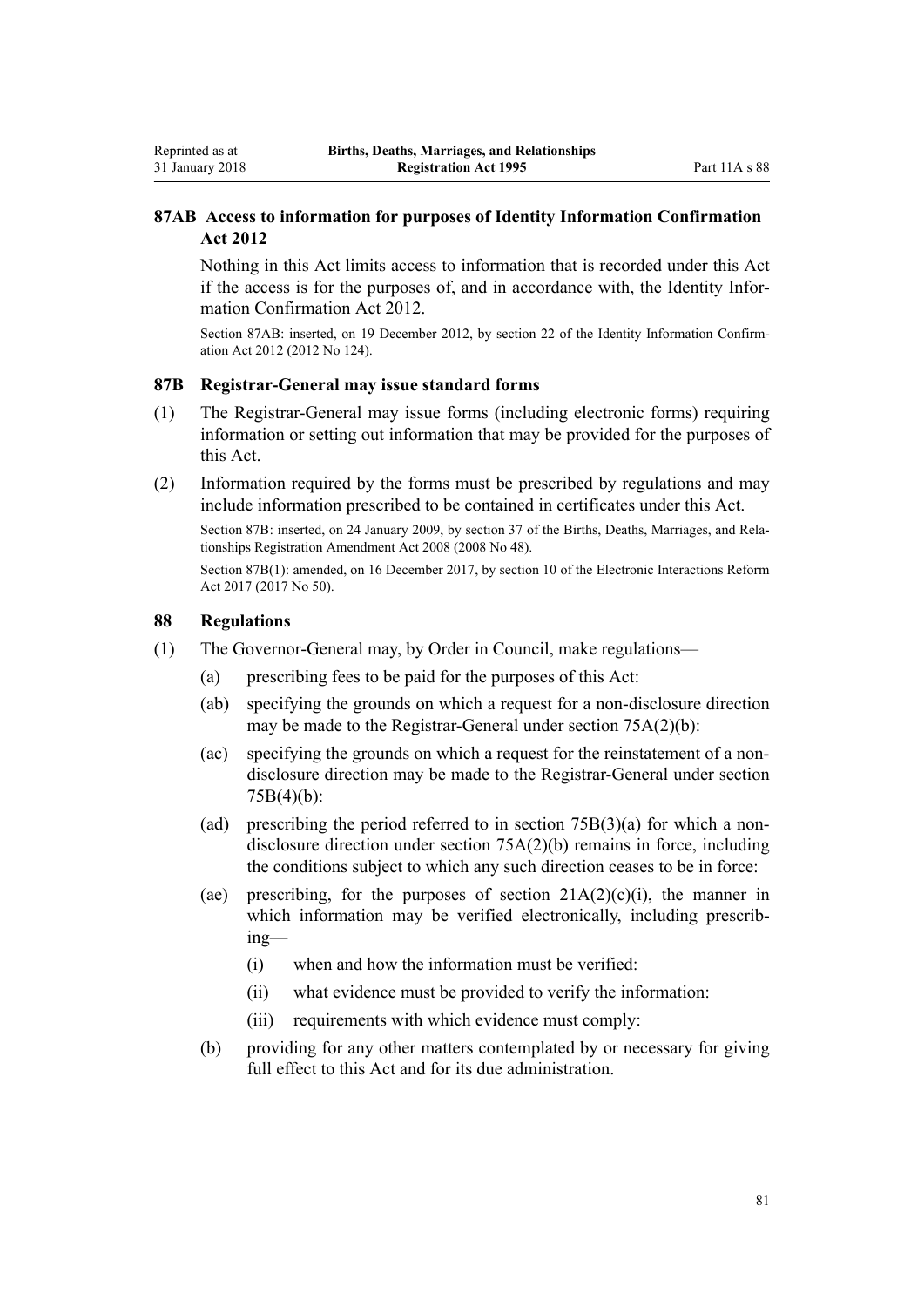(2) Regulations made under subsection (1) may require the giving and collection of information for the purpose of statistics, including matters to be notified, matters to be registered, or both.

Compare: 1951 No 22 s 45

Section 88(1)(ab): inserted, on 24 January 2009, by [section 38](http://prd-lgnz-nlb.prd.pco.net.nz/pdflink.aspx?id=DLM1250744) of the Births, Deaths, Marriages, and Relationships Registration Amendment Act 2008 (2008 No 48).

Section 88(1)(ac): inserted, on 24 January 2009, by [section 38](http://prd-lgnz-nlb.prd.pco.net.nz/pdflink.aspx?id=DLM1250744) of the Births, Deaths, Marriages, and Relationships Registration Amendment Act 2008 (2008 No 48).

Section 88(1)(ad): inserted, on 24 January 2009, by [section 38](http://prd-lgnz-nlb.prd.pco.net.nz/pdflink.aspx?id=DLM1250744) of the Births, Deaths, Marriages, and Relationships Registration Amendment Act 2008 (2008 No 48).

Section 88(1)(ae): inserted, on 16 December 2017, by [section 11](http://prd-lgnz-nlb.prd.pco.net.nz/pdflink.aspx?id=DLM6962129) of the Electronic Interactions Reform Act 2017 (2017 No 50).

#### **89 Offences and penalties**

- (1) Every person commits an offence who—
	- (a) makes or causes to be made, for the purpose of the recording of any information under this Act, any statement that is, and is known by that person to be, false in relation to any particular matter required to be notified or recorded under this Act:
	- (b) being a person (other than a Registrar) with control of or access to a device on which registered information is stored electronically, knowingly and without the consent of a Registrar—
		- (i) deletes or alters any information stored on the device; or
		- (ii) allows any information stored on the device to be deleted or altered; or
		- (iii) stores any information (whether correct or incorrect) on the device; or
		- (iv) allows any information (whether correct or incorrect) to be stored on the device,—

(whether directly or by alteration of or damage to the device, its programming, any other device, the programming of any other device, or any electronic storage medium):

- (c) being a Registrar, knowingly—
	- (i) deletes or alters any registered information stored electronically on any device; or
	- (ii) allows any registered information stored electronically on any device to be deleted or altered; or
	- (iii) stores any information (whether correct or incorrect) on a device on which registered information is stored electronically by or on behalf of the Registrar-General; or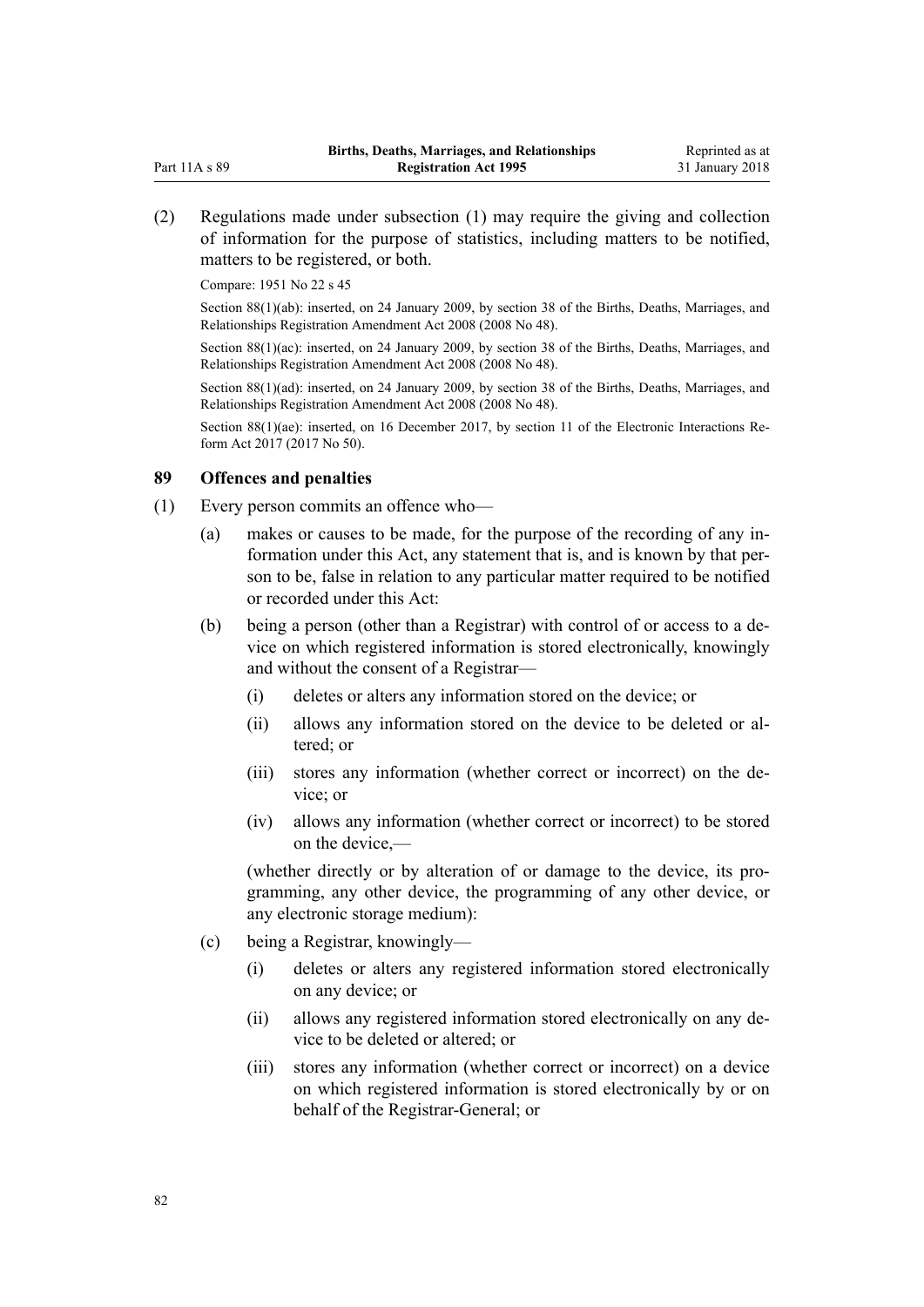(iv) allows any information (whether correct or incorrect) to be stored on a device on which registered information is stored electronically by or on behalf of the Registrar-General,—

otherwise than in accordance with this Act (whether directly or by alteration of or damage to the device, its programming, any other device, the programming of any other device, or any electronic storage medium):

- (d) acts in contravention of or fails to comply with any provision of this Act (not being a provision requiring the person to give any notice or information):
- (e) having had the relevant provision of this Act drawn to the person's attention, fails or refuses to give any information required by this Act to be given:
- (f) being a Registrar,—
	- (i) negligently loses or damages a document containing information recorded under this Act or a former Act, or any part of such a document; or
	- (ii) negligently allows it to be damaged; or
	- (iii) negligently does any act referred to in paragraph (c):
- (g) makes a written or oral statement, knowing that it is false or being reckless as to whether it is false, for the purpose of obtaining a source document, or a copy of a source document, or information recorded under this Act:
- (h) for a purpose contemplated by this Act, provides any means of identification knowing that it is false or having reason to suspect that it has been forged or falsified:
- (i) for the purpose of applying for registration of a name change under [sec](#page-23-0)[tion 21A](#page-23-0), verifies a statement that the person knows to be false and that the person intends to be misleading.
- (2) Every person who commits an offence against subsection (1)(a) or subsection  $(1)(b)$  or subsection  $(1)(c)$  shall be liable on conviction to imprisonment for a term not exceeding 5 years.
- (2A) A person who commits an offence against subsection  $(1)(g)$  or (h) is liable, on conviction, to a term of imprisonment not exceeding 3 months or a fine not exceeding \$10,000, or both.
- (2B) A person who commits an offence against subsection  $(1)(i)$  is liable, on conviction, to a term of imprisonment not exceeding 3 years.
- (3) A person who commits any other offence against this Act is liable, on conviction, to a fine not exceeding—
	- (a)  $$50,000$  for a contravention of or failure to comply with section  $78F(7)$ or [78I:](#page-72-0)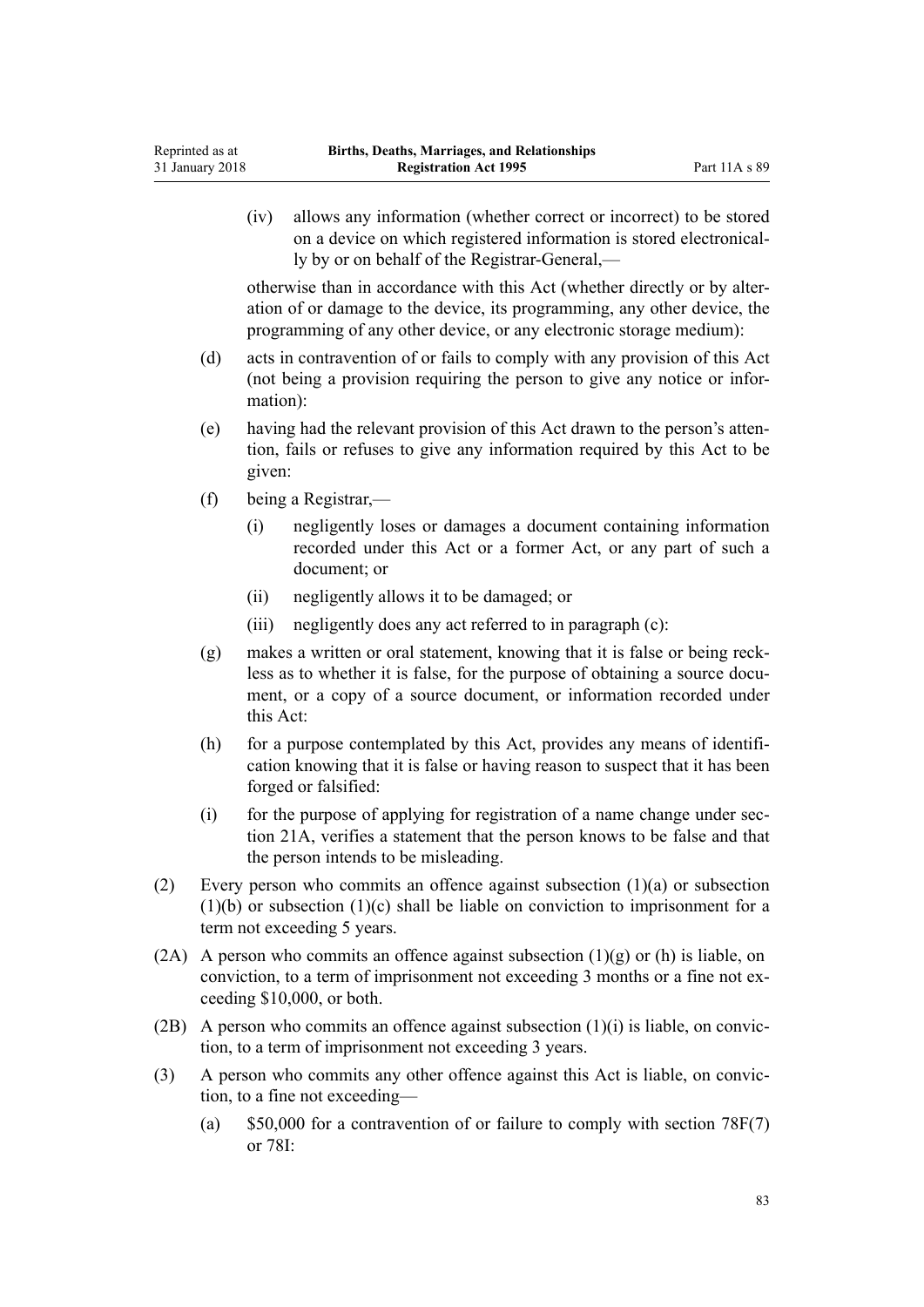- (b) \$10,000 for a contravention of or failure to comply with [section 42](#page-34-0):
- (c) \$1,000 for—

 $Part 11 \triangle$  s  $89 \triangle$ 

- (i) a contravention of or failure to comply with a provision of this Act other than [section 42,](#page-34-0) [78F\(7\),](#page-70-0) or [78I](#page-72-0); or
- (ii) an offence against any of subsection  $(1)(d)$  to  $(f)$ .
- (4) Nothing in this section derogates from [section 150](http://prd-lgnz-nlb.prd.pco.net.nz/pdflink.aspx?id=DLM329287) of the Crimes Act 1961.

Section 89(1)(g): added, on 24 January 2009, by [section 39\(1\)](http://prd-lgnz-nlb.prd.pco.net.nz/pdflink.aspx?id=DLM1048932) of the Births, Deaths, Marriages, and Relationships Registration Amendment Act 2008 (2008 No 48).

Section 89(1)(h): added, on 24 January 2009, by [section 39\(1\)](http://prd-lgnz-nlb.prd.pco.net.nz/pdflink.aspx?id=DLM1048932) of the Births, Deaths, Marriages, and Relationships Registration Amendment Act 2008 (2008 No 48).

Section 89(1)(i): inserted, on 16 December 2017, by [section 12\(1\)](http://prd-lgnz-nlb.prd.pco.net.nz/pdflink.aspx?id=DLM6962130) of the Electronic Interactions Reform Act 2017 (2017 No 50).

Section 89(2): amended, on 1 July 2013, by [section 413](http://prd-lgnz-nlb.prd.pco.net.nz/pdflink.aspx?id=DLM3360714) of the Criminal Procedure Act 2011 (2011 No 81).

Section 89(2): amended, on 24 January 2009, by [section 39\(2\)](http://prd-lgnz-nlb.prd.pco.net.nz/pdflink.aspx?id=DLM1048932) of the Births, Deaths, Marriages, and Relationships Registration Amendment Act 2008 (2008 No 48).

Section 89(2A): inserted, on 24 January 2009, by [section 39\(3\)](http://prd-lgnz-nlb.prd.pco.net.nz/pdflink.aspx?id=DLM1048932) of the Births, Deaths, Marriages, and Relationships Registration Amendment Act 2008 (2008 No 48).

Section 89(2A): amended, on 1 July 2013, by [section 413](http://prd-lgnz-nlb.prd.pco.net.nz/pdflink.aspx?id=DLM3360714) of the Criminal Procedure Act 2011 (2011 No 81).

Section 89(2B): inserted, on 16 December 2017, by [section 12\(2\)](http://prd-lgnz-nlb.prd.pco.net.nz/pdflink.aspx?id=DLM6962130) of the Electronic Interactions Reform Act 2017 (2017 No 50).

Section 89(3): substituted, on 24 January 2009, by [section 39\(3\)](http://prd-lgnz-nlb.prd.pco.net.nz/pdflink.aspx?id=DLM1048932) of the Births, Deaths, Marriages, and Relationships Registration Amendment Act 2008 (2008 No 48).

Section 89(3): amended, on 1 July 2013, by [section 413](http://prd-lgnz-nlb.prd.pco.net.nz/pdflink.aspx?id=DLM3360714) of the Criminal Procedure Act 2011 (2011) No 81).

#### **89A Electronic transactions**

- (1) Any transaction under this Act may be conducted by electronic means, subject to the approval of the Registrar-General and any conditions that the Registrar-General thinks fit.
- (2) If allowing a transaction to be conducted electronically, the Registrar-General may dispense with a requirement that a signature be provided.
- (2A) A requirement for a court or its Registrar to give notice (in the case of [section](#page-26-0) [23\)](#page-26-0), or to send a certificate (in the case of [section 59](#page-43-0), [60](#page-44-0), [62E](#page-46-0), or [62F](#page-47-0)), to the Registrar-General is satisfied by the Ministry of Justice providing the Registrar-General with the required information by electronic means.
- (2B) To avoid doubt,—
	- (a) the Ministry of Justice satisfies the requirements of subsection (2A) by providing the information required in the notice or certificate (as the case may be), and is not required to provide the actual notice or certificate (whether by electronic means or otherwise):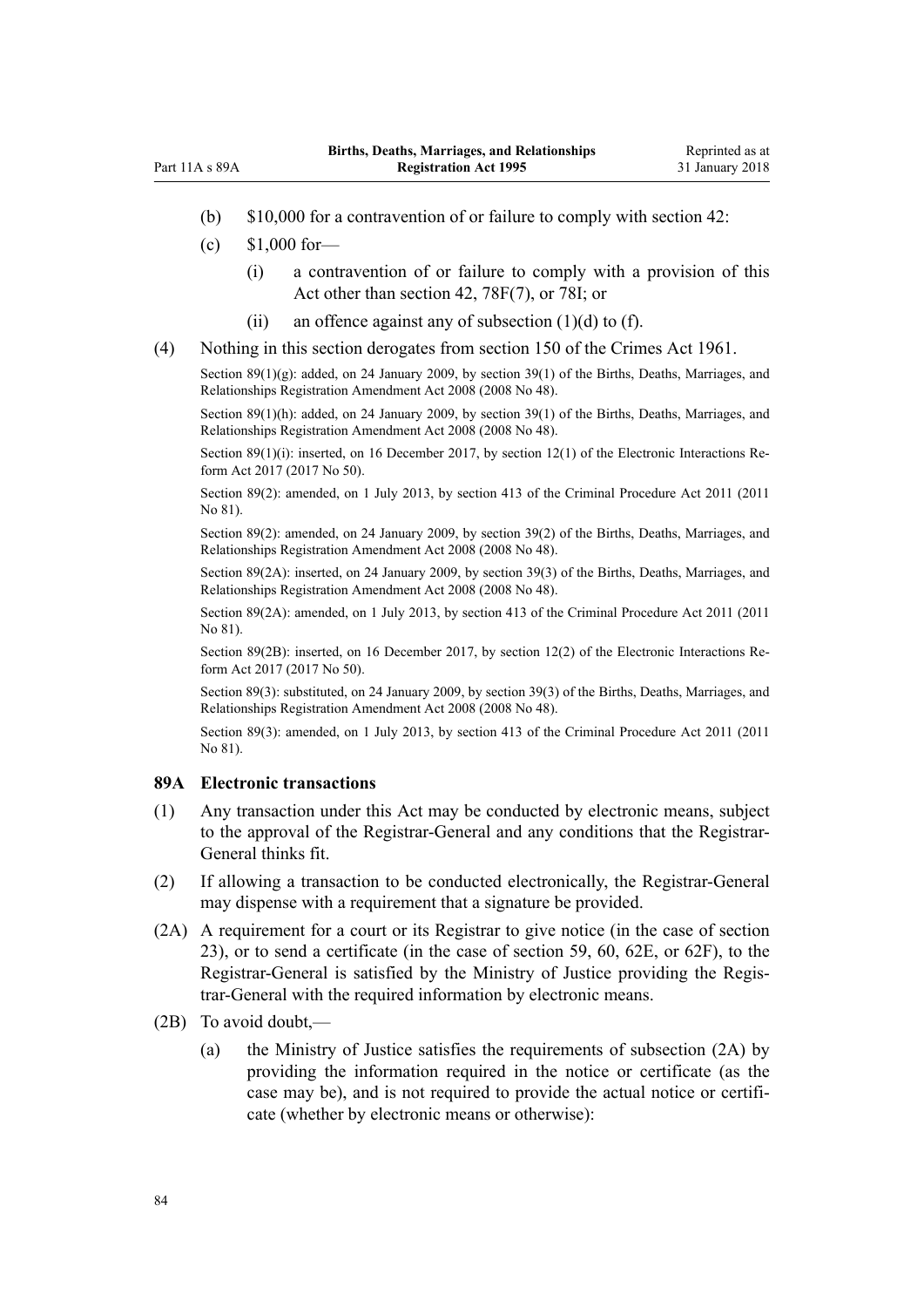- (b) the obligation for a court or its Registrar to give the notice or certificate referred to in subsection (2A) ceases only when the Ministry of Justice has provided the information in accordance with that subsection.
- (3) In this section, **transaction** has the same meaning as in [section 209](http://prd-lgnz-nlb.prd.pco.net.nz/pdflink.aspx?id=DLM6844433) of the Contract and Commercial Law Act 2017.

Section 89A: inserted, on 24 January 2009, by [section 40](http://prd-lgnz-nlb.prd.pco.net.nz/pdflink.aspx?id=DLM1048933) of the Births, Deaths, Marriages, and Relationships Registration Amendment Act 2008 (2008 No 48).

Section 89A(2A): inserted, on 5 December 2013, by [section 4](http://prd-lgnz-nlb.prd.pco.net.nz/pdflink.aspx?id=DLM5620007) of the Births, Deaths, Marriages, and Relationships Registration Amendment Act (No 2) 2013 (2013 No 109).

Section 89A(2B): inserted, on 5 December 2013, by [section 4](http://prd-lgnz-nlb.prd.pco.net.nz/pdflink.aspx?id=DLM5620007) of the Births, Deaths, Marriages, and Relationships Registration Amendment Act (No 2) 2013 (2013 No 109).

Section 89A(3): amended, on 1 September 2017, by [section 347](http://prd-lgnz-nlb.prd.pco.net.nz/pdflink.aspx?id=DLM6844761) of the Contract and Commercial Law Act 2017 (2017 No 5).

#### **90 No prosecution without authority of Registrar-General**

No prosecution for an offence against this Act shall be commenced without the authority of the Registrar-General.

Compare: 1951 No 22 s 49

#### **91 Fees**

- (1) If empowered by this Act or any other Act to do any act for which a fee is payable, the Registrar-General or a Registrar may refuse to do the act until the fee is paid.
- (2) Notwithstanding anything in this Act, the Registrar-General (or to the extent that a Registrar is authorised by the Registrar-General to do so, the Registrar) may—
	- (a) dispense with the payment of all or any part of any fee payable under this Act; or
	- (b) refund all or any part of any fee paid under this Act.
- (3) Despite anything in this Act, a fee is not payable, within 10 years after the death of a person, for any of the following in respect of information about that person recorded under [section 50:](#page-37-0)
	- (a) permitting the inspection of a document containing the information:
	- (b) providing access to, or a copy of, a document containing the information:
	- (c) providing a print-out of the information.

Compare: 1951 No 22 ss 36(5), 50

Section 91(3): substituted, on 24 January 2009, by [section 41](http://prd-lgnz-nlb.prd.pco.net.nz/pdflink.aspx?id=DLM1048936) of the Births, Deaths, Marriages, and Relationships Registration Amendment Act 2008 (2008 No 48).

#### **91A No liability for costs incurred in supplying information**

To avoid doubt, the Crown is not liable for the costs incurred by a person in supplying information required by this Act.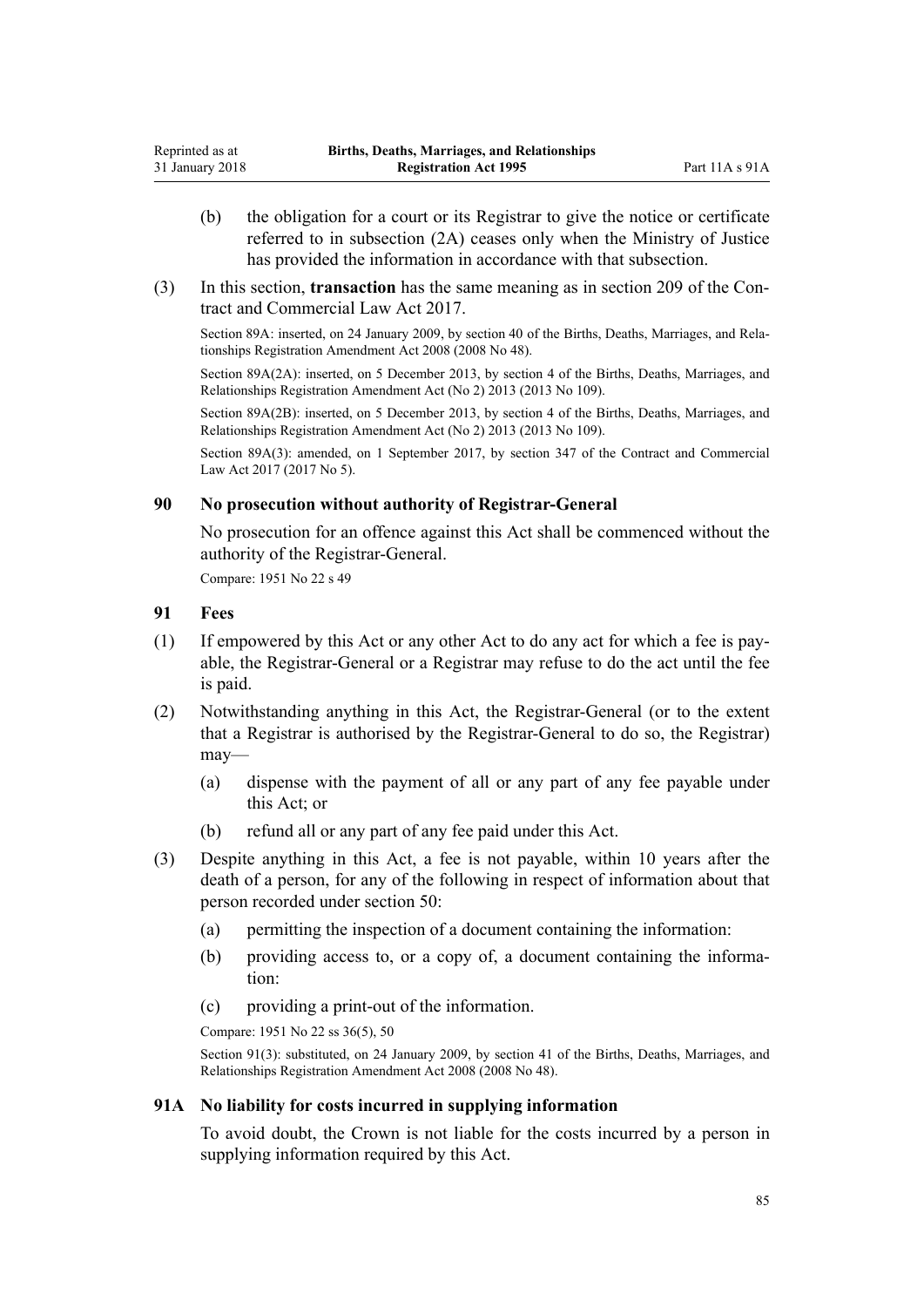Section 91A: inserted, on 24 January 2009, by [section 42](http://prd-lgnz-nlb.prd.pco.net.nz/pdflink.aspx?id=DLM1250746) of the Births, Deaths, Marriages, and Relationships Registration Amendment Act 2008 (2008 No 48).

#### **91B Protection for supply of information**

No civil or criminal proceedings may be brought against the Crown, a Registrar, or any other person for the disclosure or supply of information in the course of the exercise or performance or intended exercise or performance of any powers, functions, or duties under this Act, unless it is shown that the information was disclosed or supplied in bad faith.

Section 91B: inserted, on 24 January 2009, by [section 42](http://prd-lgnz-nlb.prd.pco.net.nz/pdflink.aspx?id=DLM1250746) of the Births, Deaths, Marriages, and Relationships Registration Amendment Act 2008 (2008 No 48).

*Amendments to Marriage Act 1955*

#### **92 Interpretation**

<span id="page-85-0"></span>Part 11A s 91B

*Amendment(s) incorporated in the [Act\(s\)](http://prd-lgnz-nlb.prd.pco.net.nz/pdflink.aspx?id=DLM292034)*.

**93 Issue of marriage licence and information return**

*Amendment(s) incorporated in the [Act\(s\)](http://prd-lgnz-nlb.prd.pco.net.nz/pdflink.aspx?id=DLM292310)*.

#### **94 Validity of service marriages**

*Amendment(s) incorporated in the [Act\(s\)](http://prd-lgnz-nlb.prd.pco.net.nz/pdflink.aspx?id=DLM292377)*.

*Consequential amendments and repeals*

#### **95 Consequential amendments**

The enactments specified in [Schedule 1](#page-89-0) are hereby consequentially amended in the manner specified in that schedule.

#### **96 Repeals**

The enactments specified in [Schedule 2](#page-90-0) are hereby repealed.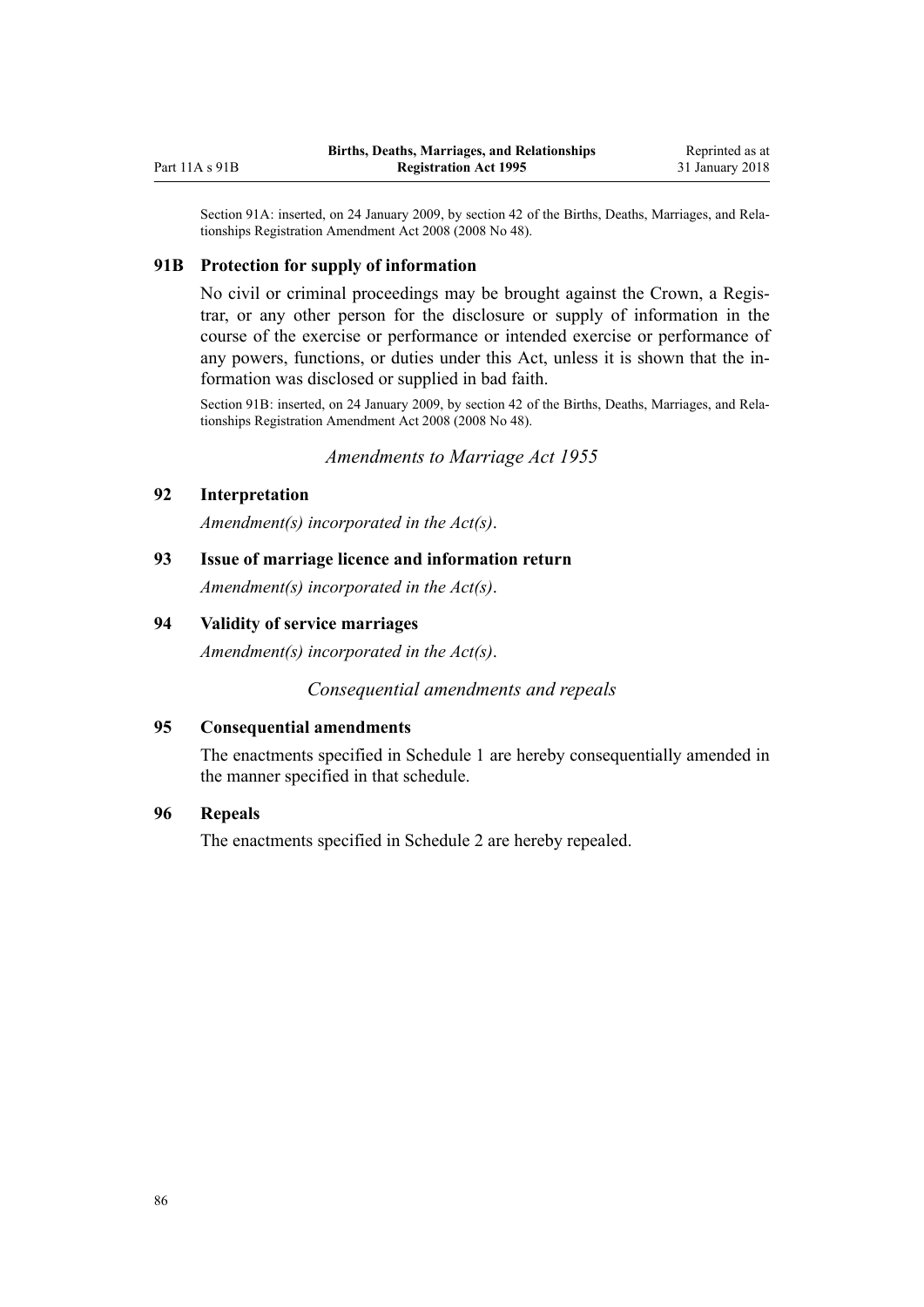# **Schedule 1A Disclosure of information to specified agencies**

[s 78A](#page-65-0)

Schedule 1A: substituted, on 24 January 2009, by [section 45](http://prd-lgnz-nlb.prd.pco.net.nz/pdflink.aspx?id=DLM1048940) of the Births, Deaths, Marriages, and Relationships Registration Amendment Act 2008 (2008 No 48).

| <b>Specified agency</b>                         | Type of information                                                                                                           | <b>Purpose</b>                                                                                                                                                                                                  |  |  |
|-------------------------------------------------|-------------------------------------------------------------------------------------------------------------------------------|-----------------------------------------------------------------------------------------------------------------------------------------------------------------------------------------------------------------|--|--|
| <b>Accident Compensation</b><br>Corporation     | Birth information and name<br>change information                                                                              | To verify the identity of a claimant, and a<br>claimant's eligibility or continuing eligibil-<br>ity for a benefit                                                                                              |  |  |
|                                                 | Marriage<br>information,<br>civil<br>union information, and name<br>change information                                        | To verify a claimant's change of name.                                                                                                                                                                          |  |  |
|                                                 | Death information                                                                                                             | To identify deceased claimants                                                                                                                                                                                  |  |  |
| Board of Trustees of<br>National Provident Fund | Birth information, marriage in-<br>formation, civil union informa-<br>tion, name change information,<br>and death information | To verify the identity of a member or bene-<br>ficiary of the National Provident Fund, and<br>the eligibility or continuing eligibility of a<br>member or beneficiary for payments under<br>the Fund            |  |  |
| Department of Internal<br>Affairs               | Birth information, marriage in-                                                                                               | To verify whether a person is eligible—                                                                                                                                                                         |  |  |
|                                                 | formation, civil union informa-<br>tion, name change information,                                                             | to hold a New Zealand passport:<br>(a)                                                                                                                                                                          |  |  |
|                                                 | and death information                                                                                                         | (b)<br>for New Zealand citizenship                                                                                                                                                                              |  |  |
|                                                 | Death information                                                                                                             | To identify deceased holders of New Zea-<br>land travel documents                                                                                                                                               |  |  |
| Department of Labour                            | Birth information<br>and name                                                                                                 | $To$ —                                                                                                                                                                                                          |  |  |
|                                                 | change information                                                                                                            | (a)<br>verify a person's citizenship status:                                                                                                                                                                    |  |  |
|                                                 |                                                                                                                               | (b)<br>verify a person's entitlement to re-<br>side in New Zealand:                                                                                                                                             |  |  |
|                                                 |                                                                                                                               | (c)<br>update and verify immigration re-<br>cords                                                                                                                                                               |  |  |
|                                                 | Marriage information and civil<br>union information                                                                           | To verify the marriage or civil union of a<br>person to a New Zealand citizen                                                                                                                                   |  |  |
|                                                 | Death information                                                                                                             | To identify deceased holders of temporary<br>entry class visas                                                                                                                                                  |  |  |
| Government<br>Superannuation Fund<br>Authority  | Birth information, marriage in-<br>formation, civil union informa-<br>tion, name change information,<br>and death information | To verify the identity of a member or bene-<br>ficiary of the Government Superannuation<br>Fund, and the eligibility or continuing eligi-<br>bility of a member or beneficiary for pay-<br>ments under the Fund |  |  |
| <b>Inland Revenue</b><br>Department             | Birth information, marriage in-<br>formation, civil union informa-<br>tion, and name change informa-<br>tion                  | To verify the identity of a person to estab-<br>$lish-$                                                                                                                                                         |  |  |
|                                                 |                                                                                                                               | the tax file number of the person:<br>(a)                                                                                                                                                                       |  |  |
|                                                 |                                                                                                                               | the details of an applicant for child<br>(b)<br>support:                                                                                                                                                        |  |  |
|                                                 |                                                                                                                               | for child support purposes, details<br>(c)<br>of the parentage, birth, and death of<br>qualifying children or dependent<br>children                                                                             |  |  |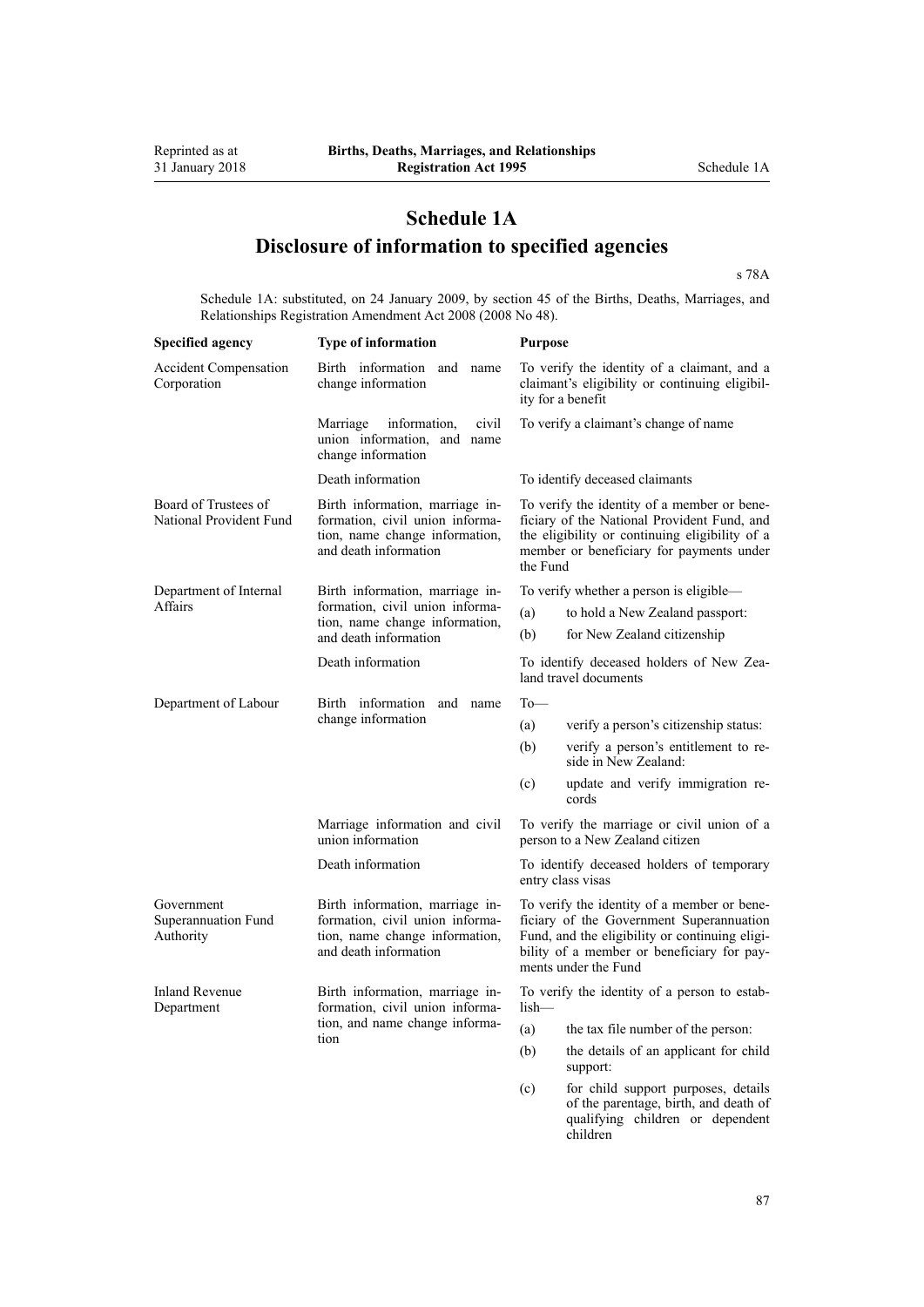|                              |  |  |  | <b>Births, Deaths, Marriages, and Relationships</b> |
|------------------------------|--|--|--|-----------------------------------------------------|
| <b>Registration Act 1995</b> |  |  |  |                                                     |

| <b>Specified agency</b>                        | <b>Type of information</b>                                                                                                    | <b>Purpose</b>                                                          |                                                                                                                                                                                                                                                                                                        |  |
|------------------------------------------------|-------------------------------------------------------------------------------------------------------------------------------|-------------------------------------------------------------------------|--------------------------------------------------------------------------------------------------------------------------------------------------------------------------------------------------------------------------------------------------------------------------------------------------------|--|
|                                                | Death information                                                                                                             | To identify deceased taxpayers and verify<br>their details              |                                                                                                                                                                                                                                                                                                        |  |
| Ministry of Education                          | Birth information, name change<br>information, and death informa-<br>tion                                                     | To verify and update information on the Na-<br>tional Student Index     |                                                                                                                                                                                                                                                                                                        |  |
| Ministry of Health                             | Birth information, name change<br>information, and death informa-<br>tion                                                     | To verify and update health information on<br>the National Health Index |                                                                                                                                                                                                                                                                                                        |  |
|                                                | Birth information and death in-<br>formation                                                                                  | To compile mortality statistics                                         |                                                                                                                                                                                                                                                                                                        |  |
| Ministry of Justice                            | Marriage information and civil<br>union information                                                                           | To verify a fine defaulter's name change                                |                                                                                                                                                                                                                                                                                                        |  |
|                                                | Death information                                                                                                             | $To$ —                                                                  |                                                                                                                                                                                                                                                                                                        |  |
|                                                |                                                                                                                               | (a)                                                                     | remove the names of deceased per-<br>sons from jury lists:                                                                                                                                                                                                                                             |  |
|                                                |                                                                                                                               | (b)                                                                     | remit or enforce payment of fines<br>owed by deceased persons                                                                                                                                                                                                                                          |  |
| Ministry of Justice<br>(Maori Land Court Unit) | Death information                                                                                                             | To identify deceased Maori landowners                                   |                                                                                                                                                                                                                                                                                                        |  |
| Ministry of Social<br>Development              | Birth information, marriage in-<br>formation, civil union informa-<br>tion, name change information,<br>and death information | $To$ —                                                                  |                                                                                                                                                                                                                                                                                                        |  |
|                                                |                                                                                                                               | (a)                                                                     | verify a person's eligibility or con-<br>tinuing eligibility for benefits, war<br>pensions, grants, loans, or allow-<br>ances:                                                                                                                                                                         |  |
|                                                |                                                                                                                               | (b)                                                                     | verify a person's eligibility or con-<br>tinuing eligibility for a community<br>services card or a card the availabil-<br>ity of which is based principally on<br>the age and residence of a person,<br>or of his or her spouse or civil union<br>partner, or former spouse or civil<br>union partner: |  |
|                                                |                                                                                                                               | (c)                                                                     | identify debtors, including any per-<br>son no longer in receipt of a benefit,<br>war pension, grant, loan, or allow-<br>ance                                                                                                                                                                          |  |
| New Zealand Transport<br>Agency                | Birth information and name<br>change information                                                                              | To verify details supplied by an applicant<br>for a driver licence      |                                                                                                                                                                                                                                                                                                        |  |
|                                                | Marriage information and civil<br>union information                                                                           | To verify the name change of the holder of a<br>driver licence          |                                                                                                                                                                                                                                                                                                        |  |
|                                                | Death information                                                                                                             | To identify deceased holders of driver licen-<br>ces                    |                                                                                                                                                                                                                                                                                                        |  |
|                                                |                                                                                                                               |                                                                         |                                                                                                                                                                                                                                                                                                        |  |

Schedule 1A: amended, on 1 April 2015, by [section 36\(2\)](http://prd-lgnz-nlb.prd.pco.net.nz/pdflink.aspx?id=DLM4837656) of the Child Support Amendment Act 2013 (2013 No 12).

Schedule 1A: amended, on 5 December 2013, by [section 5](http://prd-lgnz-nlb.prd.pco.net.nz/pdflink.aspx?id=DLM5623912) of the Passports Amendment Act 2013 (2013 No 127).

Schedule 1A: amended, on 13 June 2013, by [section 43](http://prd-lgnz-nlb.prd.pco.net.nz/pdflink.aspx?id=DLM5138522) of the Education Amendment Act 2013 (2013 No 34).

Schedule 1A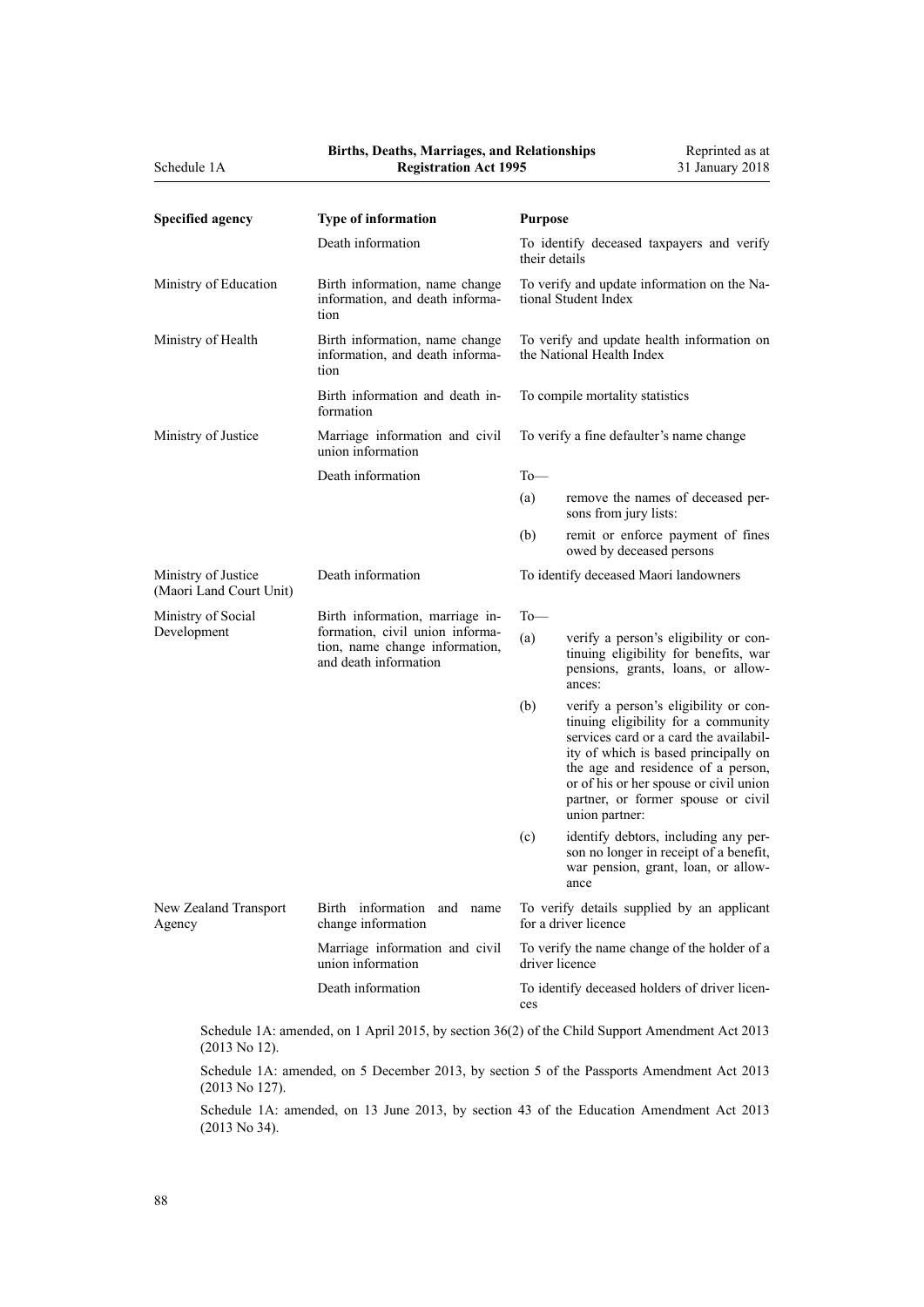Schedule 1A: amended, at 2 am on 29 November 2010, by [section 406\(1\)](http://prd-lgnz-nlb.prd.pco.net.nz/pdflink.aspx?id=DLM1441347) of the Immigration Act 2009 (2009 No 51).

Schedule 1A: amended, on 24 January 2009, pursuant to [section 50\(1\)](http://prd-lgnz-nlb.prd.pco.net.nz/pdflink.aspx?id=DLM1313622) of the Transport Management Amendment Act 2008 (2008 No 47).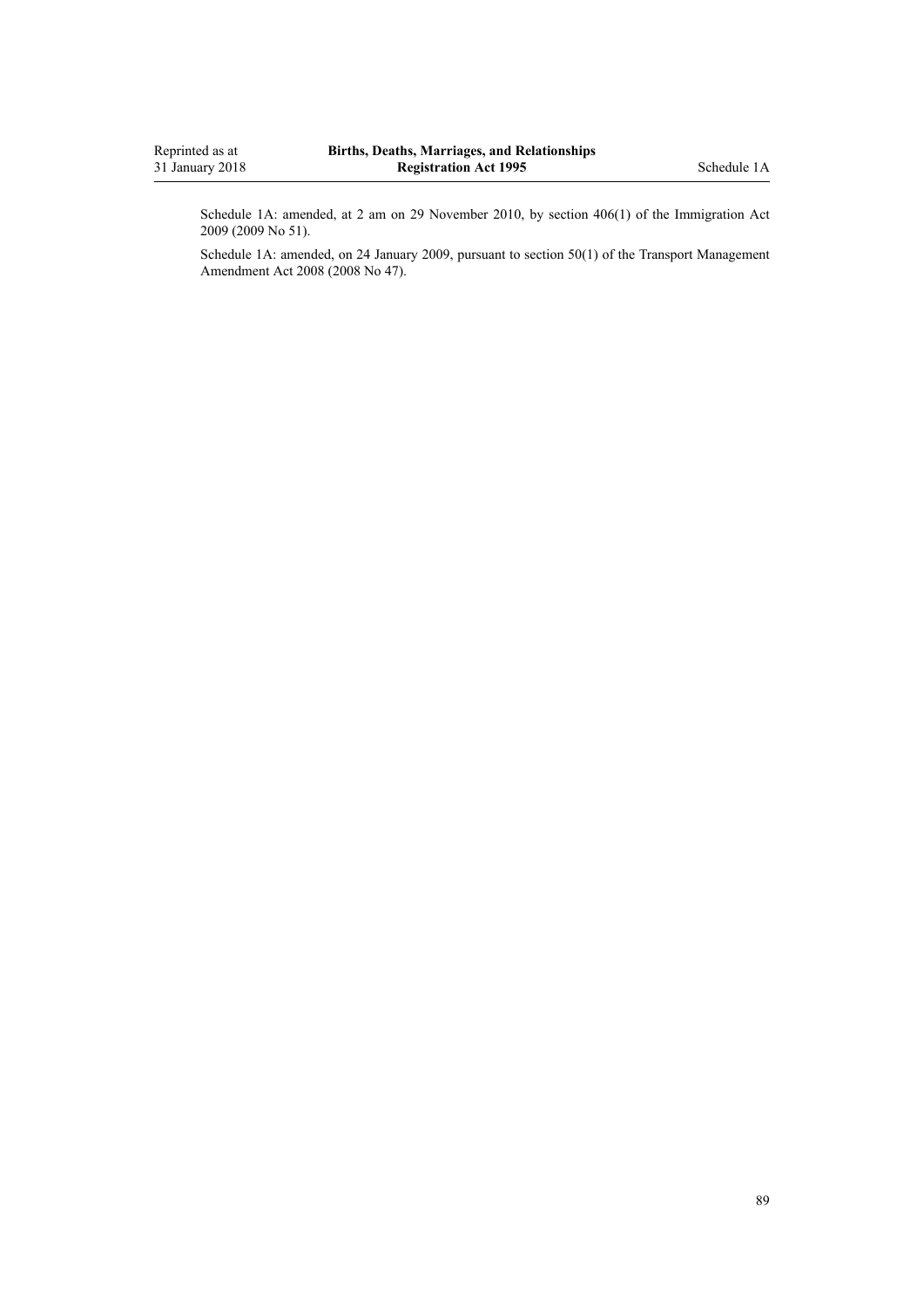# **Schedule 1 Consequential amendments**

[s 95](#page-85-0)

#### <span id="page-89-0"></span>**Adoption Act 1955 (1955 No 93) (RS Vol 1, p 35)**

*Amendment(s) incorporated in the [Act\(s\)](http://prd-lgnz-nlb.prd.pco.net.nz/pdflink.aspx?id=DLM293189)*.

#### **Adult Adoption Information Act 1985 (1985 No 127)**

*Amendment(s) incorporated in the [Act\(s\)](http://prd-lgnz-nlb.prd.pco.net.nz/pdflink.aspx?id=DLM80518)*.

#### **Burial and Cremation Act 1964 (1964 No 75) (RS Vol 16, p 1)**

*Amendment(s) incorporated in the [Act\(s\)](http://prd-lgnz-nlb.prd.pco.net.nz/pdflink.aspx?id=DLM355842)*.

#### **Privacy Act 1993 (1993 No 28)**

*Amendment(s) incorporated in the [Act\(s\)](http://prd-lgnz-nlb.prd.pco.net.nz/pdflink.aspx?id=DLM298477)*.

#### **Status of Children Act 1969 (1969 No 18) (RS Vol 4, p 893)**

*Amendment(s) incorporated in the [Act\(s\)](http://prd-lgnz-nlb.prd.pco.net.nz/pdflink.aspx?id=DLM391005)*.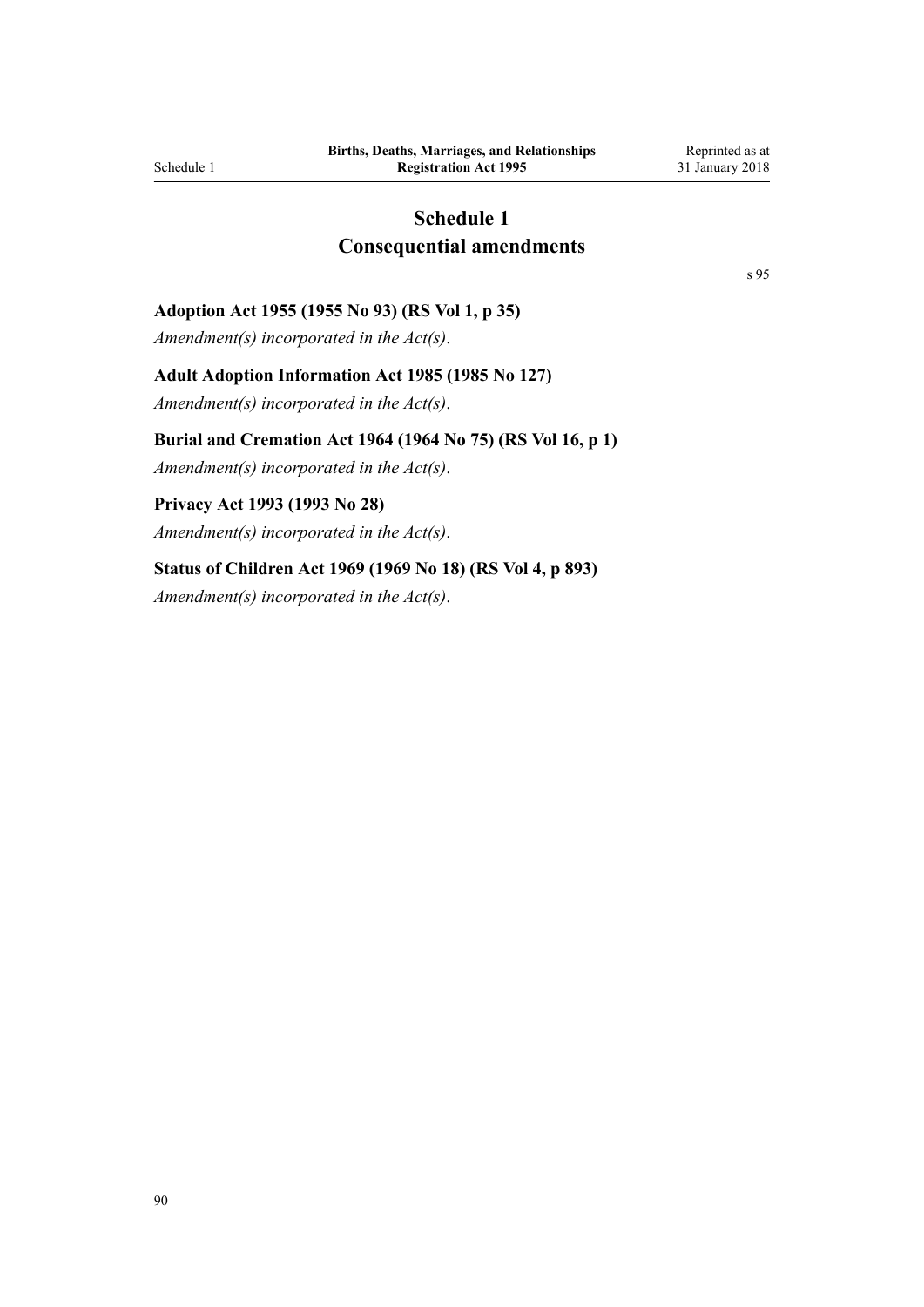# **Schedule 2**

# **Enactments repealed**

[s 96](#page-85-0)

#### <span id="page-90-0"></span>**Age of Majority Act 1970 (1970 No 137)**

*Amendment(s) incorporated in the [Act\(s\)](http://prd-lgnz-nlb.prd.pco.net.nz/pdflink.aspx?id=DLM396810)*.

**Births and Deaths Registration Act 1951 (1951 No 22) (RS Vol 1, p 333)**

**Births and Deaths Registration Amendment Act 1953 (1953 No 81) (RS Vol 1, p 369)**

**Births and Deaths Registration Amendment Act 1955 (1955 No 30) (RS Vol 1, p 369)**

**Births and Deaths Registration Amendment Act 1959 (1959 No 25) (RS Vol 1, p 370)**

**Births and Deaths Registration Amendment Act 1961 (1961 No 23) (RS Vol 1, p 370)**

**Births and Deaths Registration Amendment Act 1963 (1963 No 76) (RS Vol 1, p 372)**

**Births and Deaths Registration Amendment Act 1964 (1964 No 79) (RS Vol 1, p 373)**

**Births and Deaths Registration Amendment Act 1969 (1969 No 68) (RS Vol 1, p 373)**

**Births and Deaths Registration Amendment Act 1970 (1970 No 48) (RS Vol 1, p 374)**

**Births and Deaths Registration Amendment Act 1972 (1972 No 49) (RS Vol 1, p 374)**

**Births and Deaths Registration Amendment Act 1976 (1976 No 76) (RS Vol 1, p 374)**

**Births and Deaths Registration Amendment Act 1982 (1982 No 61)**

**Births and Deaths Registration Amendment Act 1991 (1991 No 127)**

**Births and Deaths Registration Amendment Act 1993 (1993 No 29)**

**Citizenship Act 1977 (1977 No 61) (RS Vol 31, p 45)**

*Amendment(s) incorporated in the [Act\(s\)](http://prd-lgnz-nlb.prd.pco.net.nz/pdflink.aspx?id=DLM444029)*.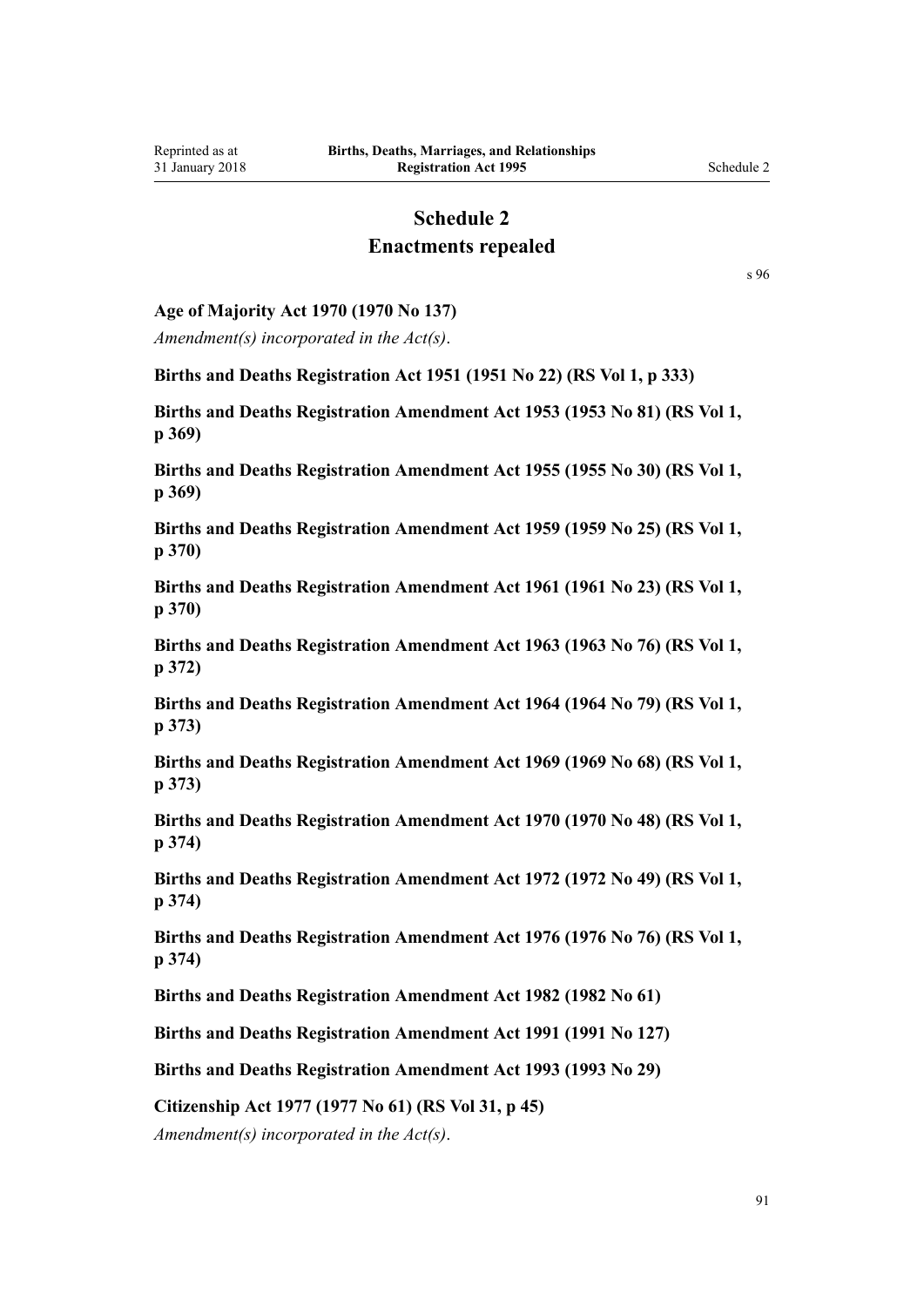#### **Family Proceedings Act 1980 (1980 No 94)**

*Amendment(s) incorporated in the [Act\(s\)](http://prd-lgnz-nlb.prd.pco.net.nz/pdflink.aspx?id=DLM42220)*.

## **Marriage Act 1955 (1955 No 92) (RS Vol 10, p 39)**

*Amendment(s) incorporated in the [Act\(s\)](http://prd-lgnz-nlb.prd.pco.net.nz/pdflink.aspx?id=DLM292059)*.

# **Marriage Amendment Act 1959 (1959 No 11)**

*Amendment(s) incorporated in the Act(s)*.

#### **Marriage Amendment Act 1966 (1966 No 70)**

#### **Marriage Amendment Act 1976 (1976 No 8)**

*Amendment(s) incorporated in the [Act\(s\)](http://prd-lgnz-nlb.prd.pco.net.nz/pdflink.aspx?id=DLM437925)*.

# **Marriage Amendment Act 1982 (1982 No 81)**

*Amendment(s) incorporated in the [Act\(s\)](http://prd-lgnz-nlb.prd.pco.net.nz/pdflink.aspx?id=DLM59717)*.

#### **Marriage Amendment Act 1991 (1991 No 129)**

**Marriage Amendment Act 1993 (1993 No 31)**

# **Status of Children Act 1969 (1969 No 18)** *Amendment(s) incorporated in the [Act\(s\)](http://prd-lgnz-nlb.prd.pco.net.nz/pdflink.aspx?id=DLM390653)*.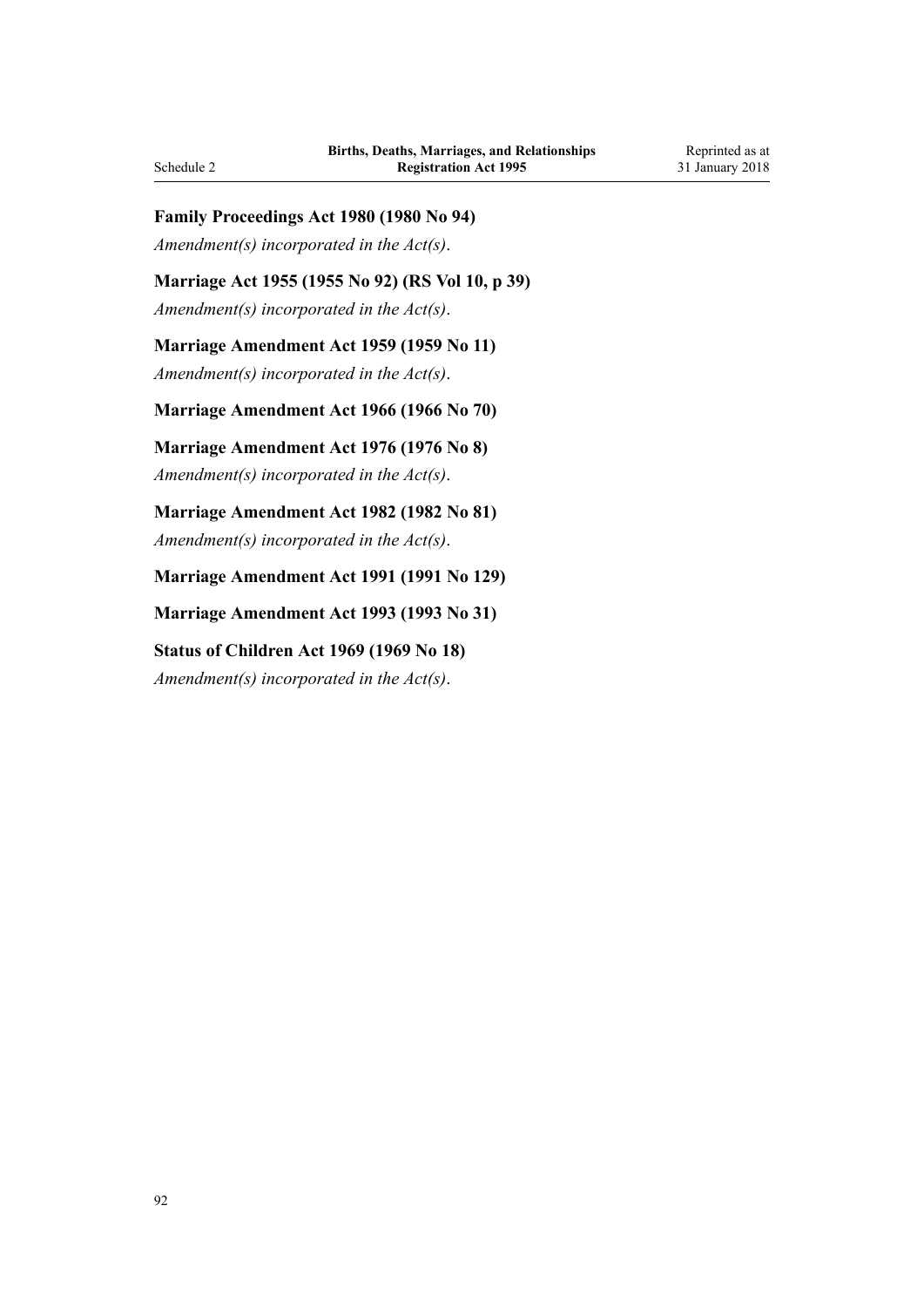#### **Reprints notes**

#### *1 General*

This is a reprint of the Births, Deaths, Marriages, and Relationships Registration Act 1995 that incorporates all the amendments to that Act as at the date of the last amendment to it.

#### *2 Legal status*

Reprints are presumed to correctly state, as at the date of the reprint, the law enacted by the principal enactment and by any amendments to that enactment. [Section 18](http://prd-lgnz-nlb.prd.pco.net.nz/pdflink.aspx?id=DLM2998516) of the Legislation Act 2012 provides that this reprint, published in electronic form, has the status of an official version under [section 17](http://prd-lgnz-nlb.prd.pco.net.nz/pdflink.aspx?id=DLM2998515) of that Act. A printed version of the reprint produced directly from this official electronic version also has official status.

#### *3 Editorial and format changes*

Editorial and format changes to reprints are made using the powers under [sec](http://prd-lgnz-nlb.prd.pco.net.nz/pdflink.aspx?id=DLM2998532)[tions 24 to 26](http://prd-lgnz-nlb.prd.pco.net.nz/pdflink.aspx?id=DLM2998532) of the Legislation Act 2012. See also [http://www.pco.parlia](http://www.pco.parliament.govt.nz/editorial-conventions/)[ment.govt.nz/editorial-conventions/](http://www.pco.parliament.govt.nz/editorial-conventions/).

#### *4 Amendments incorporated in this reprint*

Electronic Interactions Reform Act 2017 (2017 No 50): Part 1 [subpart 1](http://prd-lgnz-nlb.prd.pco.net.nz/pdflink.aspx?id=DLM6962118)

Enhancing Identity Verification and Border Processes Legislation Act 2017 (2017 No 42): Part 2 [sub](http://prd-lgnz-nlb.prd.pco.net.nz/pdflink.aspx?id=DLM6887858)[part 1](http://prd-lgnz-nlb.prd.pco.net.nz/pdflink.aspx?id=DLM6887858)

Children, Young Persons, and Their Families (Oranga Tamariki) Legislation Act 2017 (2017 No 31): [section 149](http://prd-lgnz-nlb.prd.pco.net.nz/pdflink.aspx?id=DLM7287401)

Intelligence and Security Act 2017 (2017 No 10): [sections 246–249](http://prd-lgnz-nlb.prd.pco.net.nz/pdflink.aspx?id=DLM6921295)

Contract and Commercial Law Act 2017 (2017 No 5): [section 347](http://prd-lgnz-nlb.prd.pco.net.nz/pdflink.aspx?id=DLM6844761)

Burial and Cremation Amendment Act 2016 (2016 No 74): [section 11](http://prd-lgnz-nlb.prd.pco.net.nz/pdflink.aspx?id=DLM6983832)

District Court Act 2016 (2016 No 49): [section 261](http://prd-lgnz-nlb.prd.pco.net.nz/pdflink.aspx?id=DLM6942680)

[Births, Deaths, Marriages, and Relationships Registration Amendment Act 2015](http://prd-lgnz-nlb.prd.pco.net.nz/pdflink.aspx?id=DLM6403402) (2015 No 9)

Passports Amendment Act 2013 (2013 No 127): [section 5](http://prd-lgnz-nlb.prd.pco.net.nz/pdflink.aspx?id=DLM5623912)

[Births, Deaths, Marriages, and Relationships Registration Amendment Act \(No 2\) 2013](http://prd-lgnz-nlb.prd.pco.net.nz/pdflink.aspx?id=DLM5620000) (2013 No 109)

Education Amendment Act 2013 (2013 No 34): [section 43](http://prd-lgnz-nlb.prd.pco.net.nz/pdflink.aspx?id=DLM5138522)

Marriage (Definition of Marriage) Amendment Act 2013 (2013 No 20): [section 9](http://prd-lgnz-nlb.prd.pco.net.nz/pdflink.aspx?id=DLM5045103)

Child Support Amendment Act 2013 (2013 No 12): [section 36\(2\)](http://prd-lgnz-nlb.prd.pco.net.nz/pdflink.aspx?id=DLM4837656)

[Births, Deaths, Marriages, and Relationships Registration Amendment Act 2013](http://prd-lgnz-nlb.prd.pco.net.nz/pdflink.aspx?id=DLM5020520) (2013 No 3)

Identity Information Confirmation Act 2012 (2012 No 124): [section 22](http://prd-lgnz-nlb.prd.pco.net.nz/pdflink.aspx?id=DLM3136868)

Criminal Procedure Act 2011 (2011 No 81): [section 413](http://prd-lgnz-nlb.prd.pco.net.nz/pdflink.aspx?id=DLM3360714)

[Births, Deaths, Marriages, and Relationships Registration Amendment Act 2010](http://prd-lgnz-nlb.prd.pco.net.nz/pdflink.aspx?id=DLM3040100) (2010 No 49)

Immigration Act 2009 (2009 No 51): [section 406\(1\)](http://prd-lgnz-nlb.prd.pco.net.nz/pdflink.aspx?id=DLM1441347)

Policing Act 2008 (2008 No 72): [section 130\(1\)](http://prd-lgnz-nlb.prd.pco.net.nz/pdflink.aspx?id=DLM1102383)